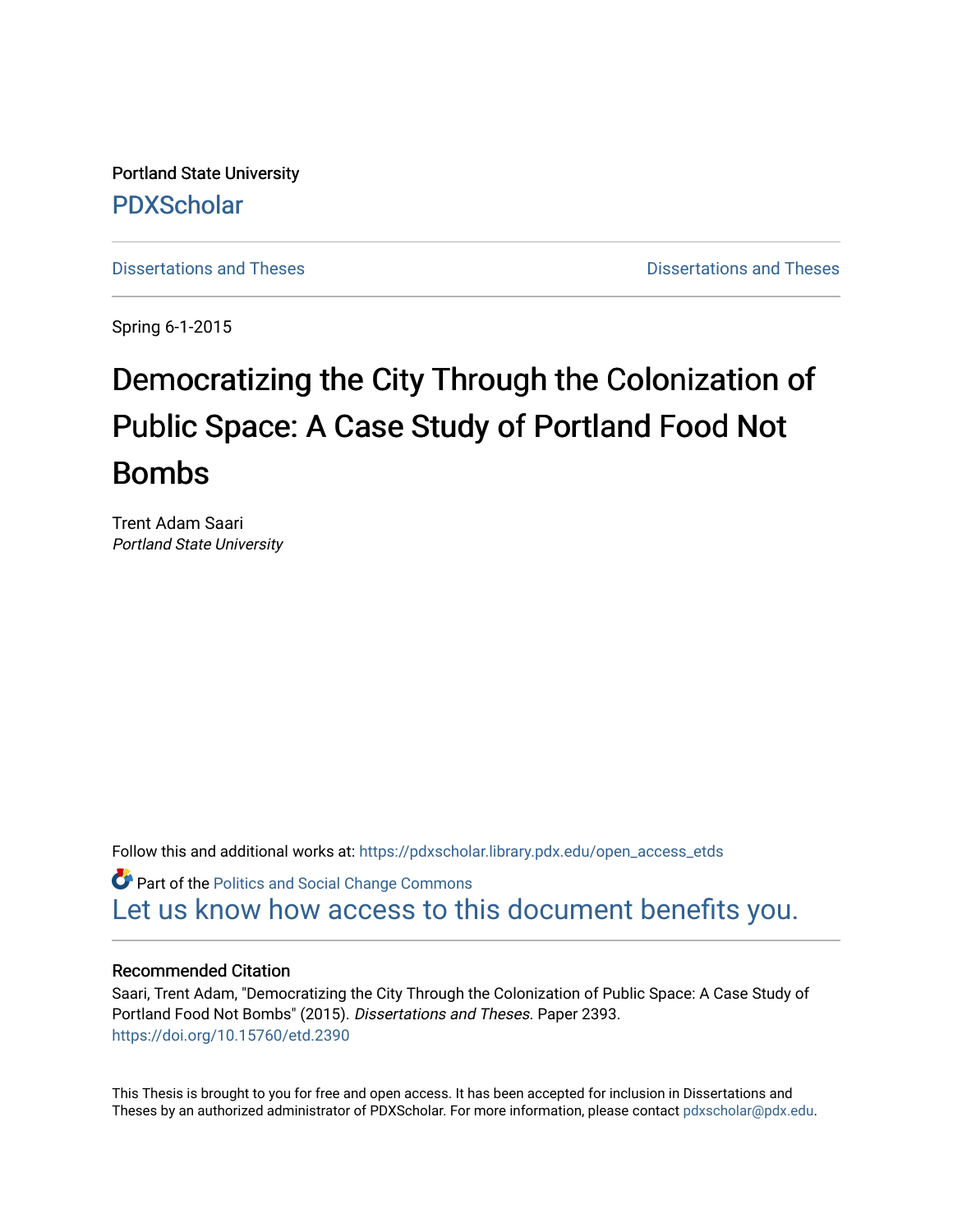### Democratizing the City Through the Colonization of Public Space: A Case Studey of

Portland Food Not Bombs

by

Trent Adam Saari

A thesis submitted in partial fulfillment of the requirements for the degree of

> Master of Science in Sociology

Thesis Committee: Amy Lubitow, Chair Daniel Jaffee Robert Liebman

Portland State University 2015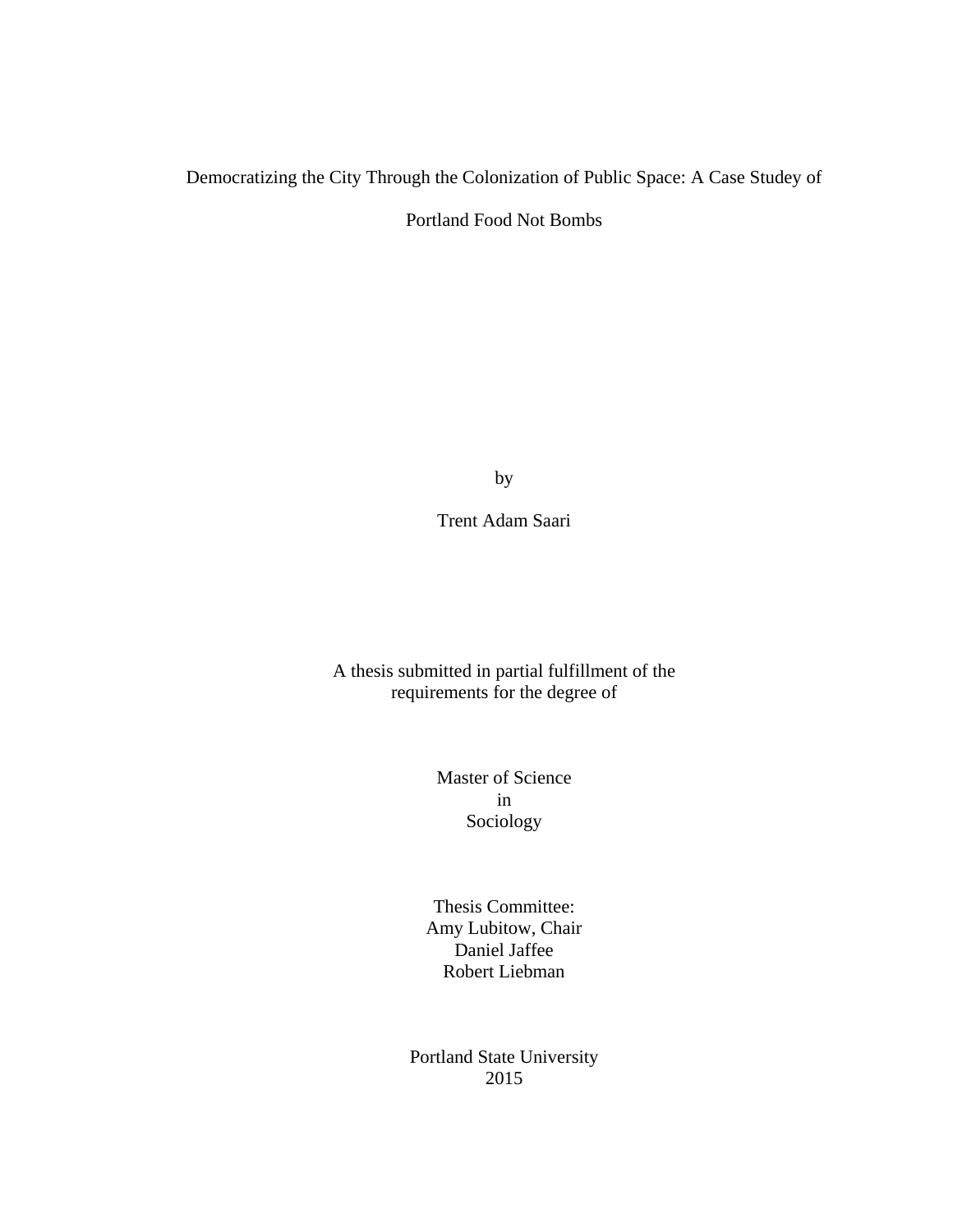Abstract

 The implementation of neoliberal economic and political policies is often touted as a way to increase overall individual well-being and freedom. While these policies may benefit those already wielding economic security and political power, marginalized populations often bear the negative cost associated with such policies. As deregulation and privatization increases, social safety nets and social spending are dramatically reduced. At the local level, liberalization has resulted in increased surveillance and regulation of public space. Organized resistance to global corporatization and increased economic and political marginalization has occurred across the globe. Resisting neoliberalism is complex as the adaptability of the state and capital requires an adaptive form of resistance. Portland Food Not Bombs provides an empirical example of an oppositional social movement organization that resists neoliberal logic and reclaims public space for collective use by serving free meals. This case study includes participant observation of both Portland FNB chapters conducted at chapter specific meal preparation and serving sites. It also includes ten interviews with individuals who are heavily involved with the SMO. Publicly available documents such as Facebook pages, chapter specific websites, and the FNB website provided important contextual information as well. This study finds that the organizational structure of Portland FNB lends itself to more democratic practices and ideals, coinciding with the values of the respondents. Through transparent, consensus decision-making and a resistance to formal leadership, Portland FNB facilitates a different form of political engagement. By using public space, Portland FNB temporarily alters the physical urban environment by socially

i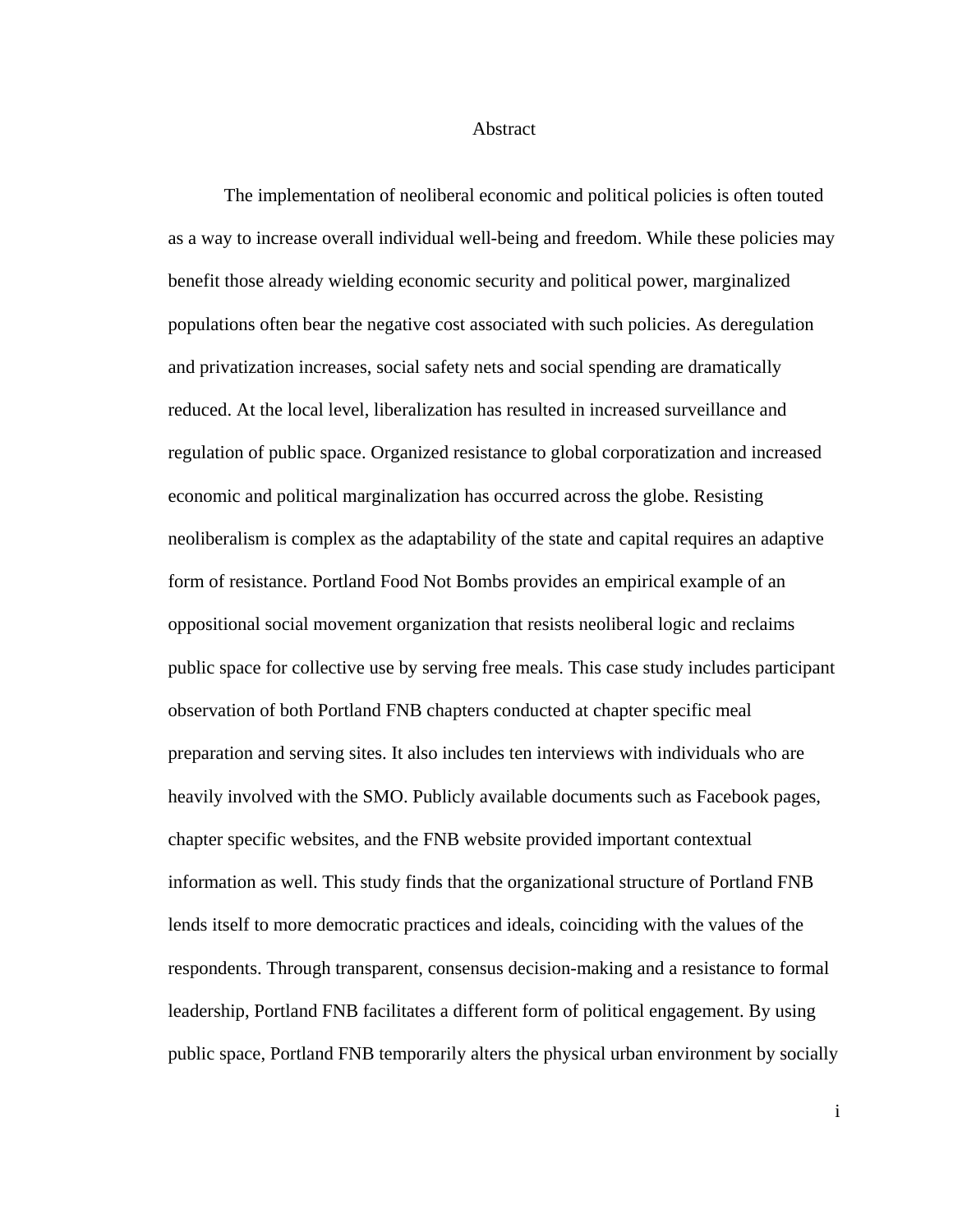constructing a more inclusive space, emphasizing that collectively using public space, is indeed a human right. Portland FNB seeks to create a more just society within the existing institutional framework, while rejecting practices associated with 501(c)(3) organizations and other mainstream SMOs.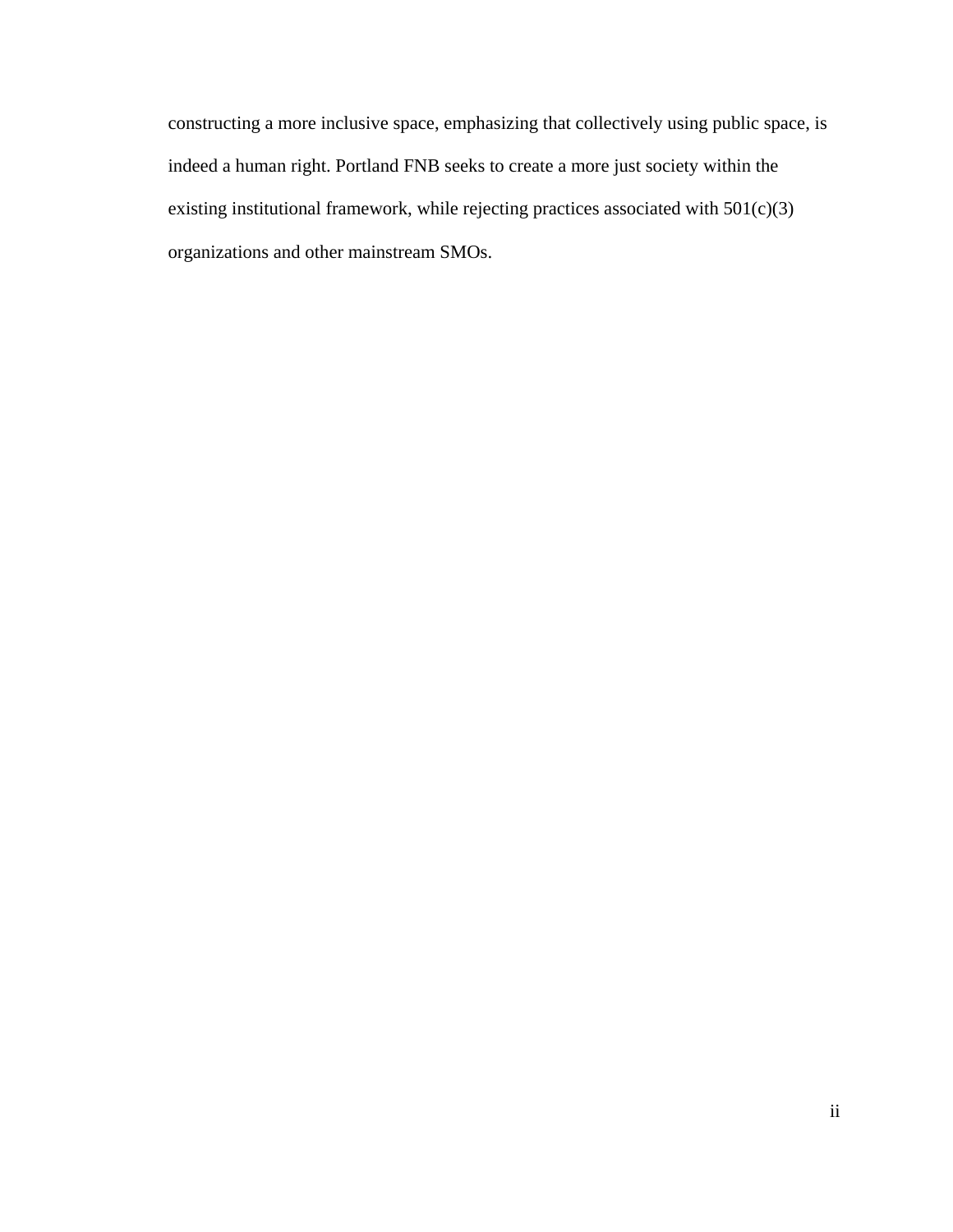|                                                                 | .37              |
|-----------------------------------------------------------------|------------------|
|                                                                 |                  |
|                                                                 |                  |
|                                                                 |                  |
| <b>CHAPTER IV: THE VALUES AND STRUCTURE OF PORTLAND FNB  40</b> |                  |
|                                                                 |                  |
|                                                                 |                  |
|                                                                 | $\overline{111}$ |

# TABLE OF CONTENTS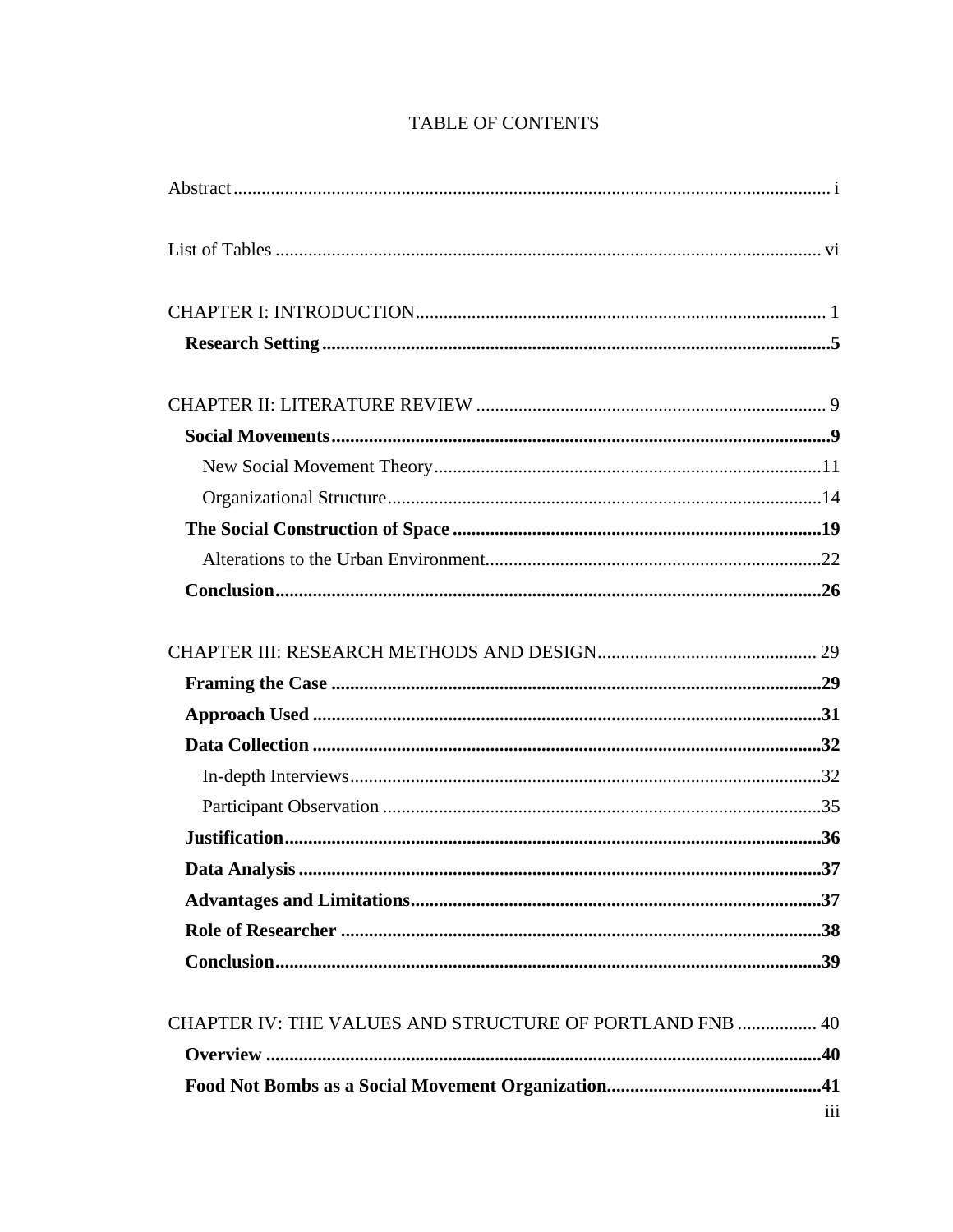| "The SWAT Team of Radical Cooking": Portland Food Not Bombs45             |     |
|---------------------------------------------------------------------------|-----|
|                                                                           |     |
|                                                                           |     |
|                                                                           |     |
|                                                                           |     |
|                                                                           |     |
|                                                                           |     |
|                                                                           |     |
|                                                                           |     |
|                                                                           |     |
|                                                                           |     |
|                                                                           |     |
| The Experience of the Downtown Cell: The Efforts of FNB to Reclaim Public |     |
|                                                                           |     |
| An Interstitial Existence: Stuck Between the City and a Private Entity 81 |     |
|                                                                           |     |
|                                                                           |     |
|                                                                           |     |
|                                                                           |     |
|                                                                           | .91 |
|                                                                           |     |
|                                                                           |     |
|                                                                           |     |
|                                                                           |     |
|                                                                           |     |
|                                                                           |     |
|                                                                           |     |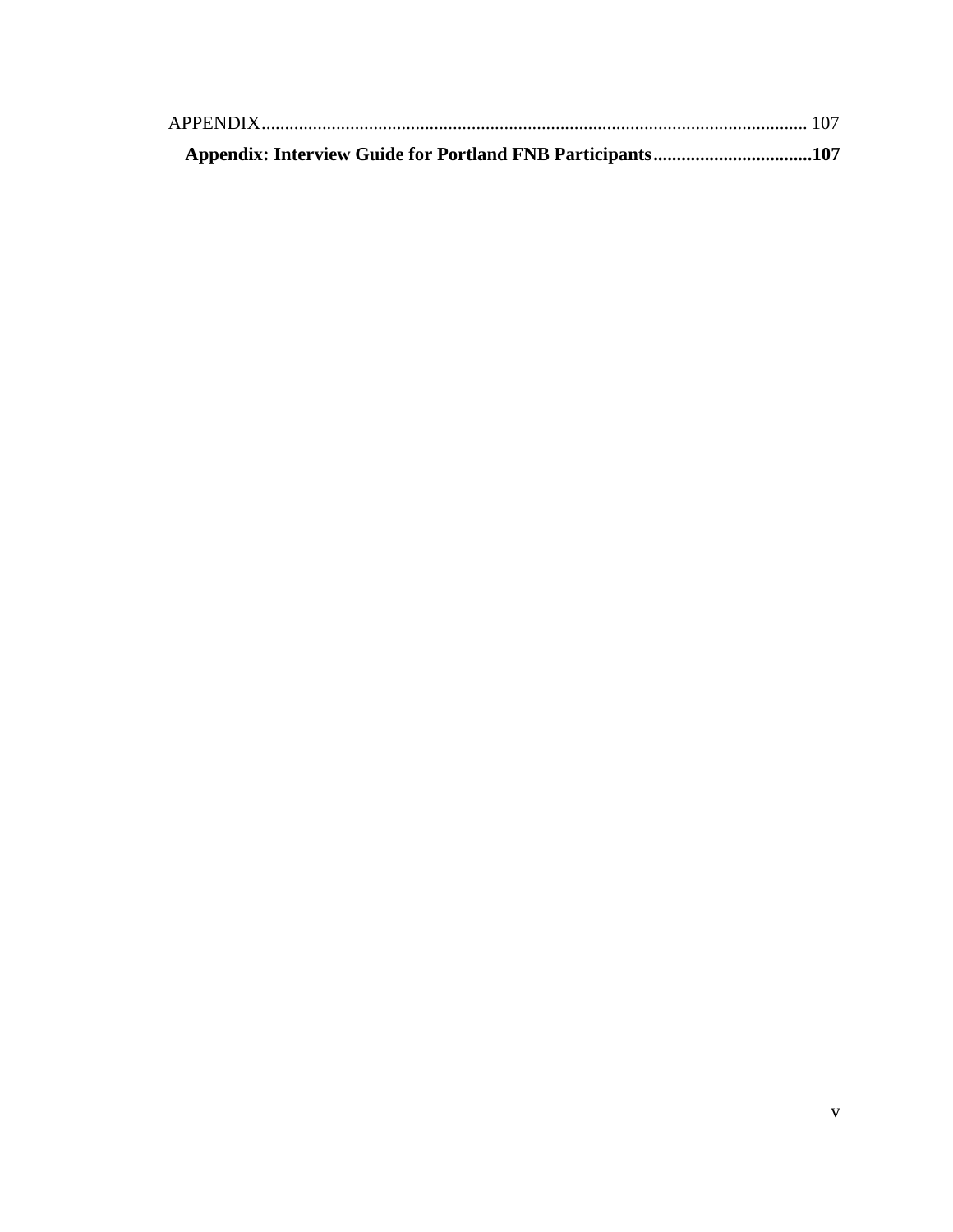## List of Tables

| <b>Table 1. Portland FNB Questionnaire Data</b>                    | 34 |
|--------------------------------------------------------------------|----|
| Table 2. Basic Characteristics of Mainstream and Oppositional SMOs | 41 |
| <b>Table 3. Portland FNB Questionnaire Data</b>                    | 47 |
| <b>Table 4. The Core Tasks of FNB</b>                              | 49 |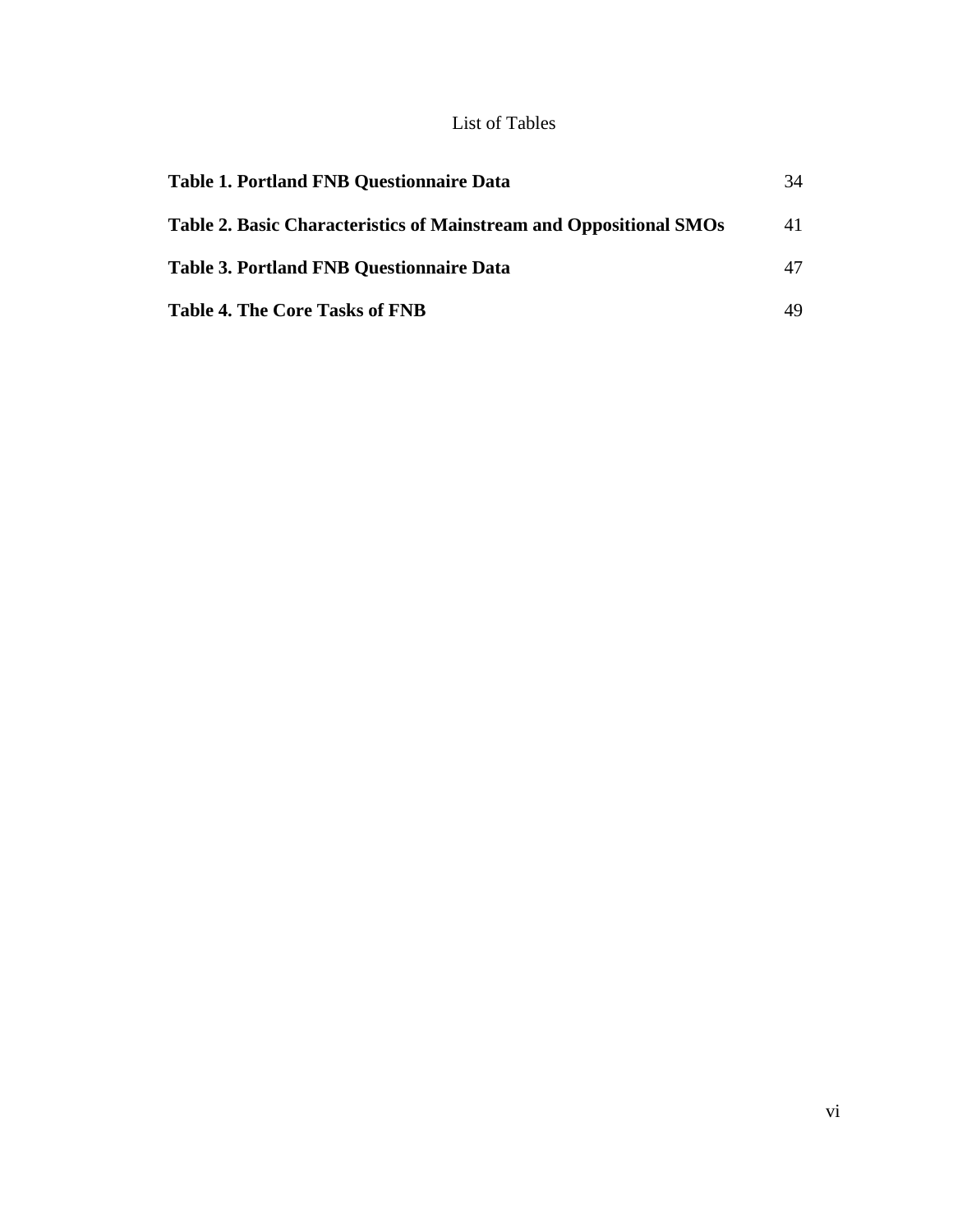#### CHAPTER I: INTRODUCTION

Within Portland, Food Not Bombs intends to serve meals to marginalized populations, specifically the homeless population. Therefore, in this case, it is necessary to provide an overview of homelessness within Portland. According to the 2013 Point in Time Count, there were approximately 15,917 homeless individuals within Multnomah County. Of these 15,917 individuals, 1,895 were unsheltered. This means that those individuals were either sleeping in abandoned buildings, vehicles, or other "unsheltered" locations. This number is most likely an underestimation as unsheltered individuals are often difficult to make contact with. A disproportionate percentage of those unsheltered, are people of color (38%). In comparison, people of color comprise 29% of individuals residing within Multnomah County. Although the point-in-time count covers Multnomah County, the vast majority of homeless individuals most likely reside within the city of Portland. Among major U.S. cities, Portland has the third highest rate of chronically unsheltered homeless individuals (Griffin 2015). The marginalization of the homeless does not exist within a vacuum and rather it can be foregrounded within a broader, neoliberal political and economic climate.

 Neoliberalism can be understood as the implementation of political and economic policies that reinforce the notion that individual well-being rests upon the expansion of entrepreneurial freedoms (Harvey 2005). The state is often complicit in ensuring these policies are actualized through the protection of private property, liberalizing markets, etc. Neoliberalism gained traction in the late 1970's, early 1980's as a response to a prolonged global recession (Brenner and Theodore 2002). The existence of neoliberalism is often contradictory as liberalization is a dialectical process that involves competing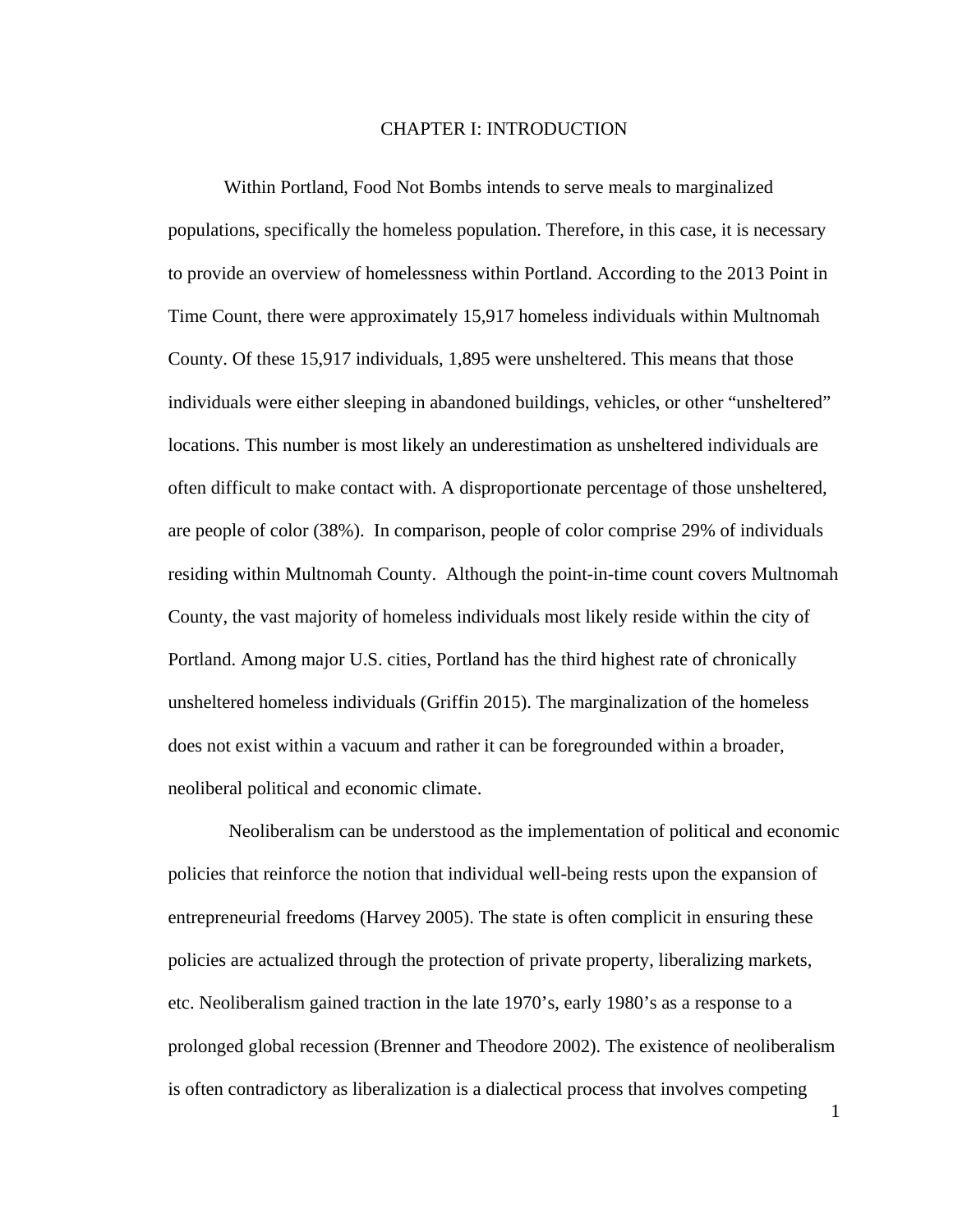institutional frameworks, various social actors, and effects manifesting at different scales (global, national and local). While neoliberal policies may be touted as expanding freedom, economic security, and overall well-being, the reality is often much more complex.

 The individualistic character of neoliberal policies and the mechanisms of liberalizing often heavily benefits those with established political and economic power, while the social cost is often shifted to marginalized populations. As the implementation of neoliberal economic and political policies "create" a market-oriented institutional framework, they simultaneously "destroy" social safety nets, shrink public sector employment and the use of state apparatuses that are shielded from the public. Moments of "destruction" coincide with moments of "creation" as the dismantling of safety nets and protectionist policies coincide with the adoption of neoliberal policies.

 For example, as laws protecting workers are dismantled, new legislation promoting "labor flexibility" may be adopted. Other examples of these tenuous situations include the dismantling of protectionist trade policies in favor of global liberalized trade deals and the increased ability of supranational organizations to oversee global transactions in favor of nation-state oversight (Brenner and Theodore 2002). Furthermore, it has been suggested that these policies result in a loss of democratic participation and input from citizens at the local level (Purcell 2002). As the state functions to further the interests of capital, transparent decision-making and inclusivity in the decision-making process are often foregone. The negative effects of neoliberal policies have not gone unattested as illustrated by the following examples.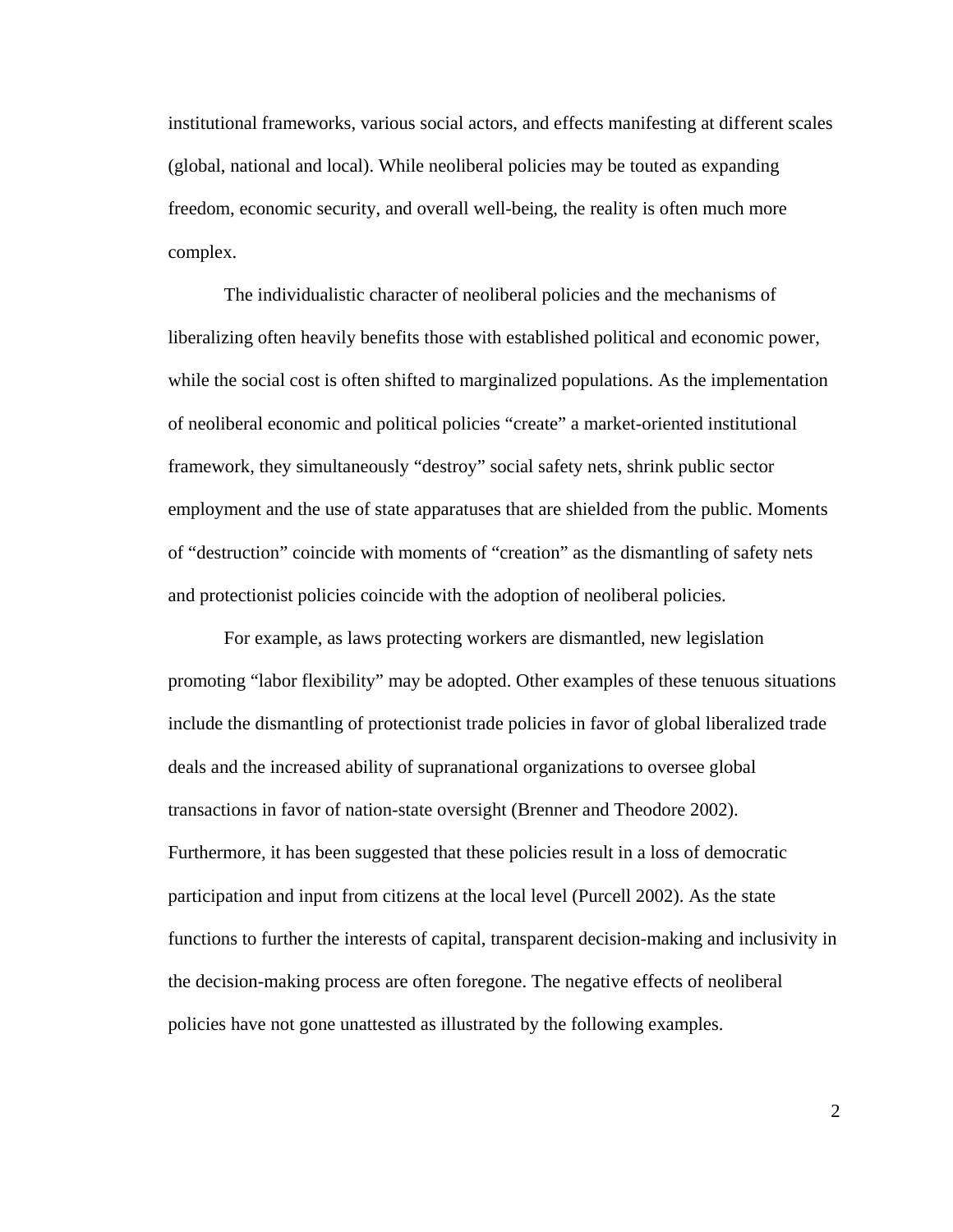Within the last two decades, movements such as the Zapatista uprising in the state of Chiapas (Mexico) and protests in Seattle directed at the World Trade Organization have illustrated the unpopularity of neoliberal trade policies. More recently, austerity measures in nations across the globe have been met with resistance in the form of protests and legal challenges. Recently in Spain, the 15 May movement or *Indignados,* practiced "anti-politics" occupying public squares, universities, and hospitals across the country in opposition to bank bailouts and a widely present feeling of not being adequately represented politically. As the state was viewed to be serving the interest of capital regardless of party, people rejected mainstream politics and engaged in mass protests (Stobart 2014).

In Greece for example, the privatization of public goods such as water, has been challenged by citizens often with the support of court systems (Kitsantonis 2014). The high level of opposition to neoliberal policies is apparent at the national level as the antiausterity party Syriza won an election for the first time in 2015. The party's leader, Alex Tspiras ran on a platform seeking debt forgiveness and roll-back of austerity measures (Forelle, Stamouli and Granitsas 2015). Although the specific details are different, the resistance to austerity in Greece is reminiscent of the tumultuous situation in the early 2000's in Cochabamba, Bolivia as privatization of public goods is once again being pushed by supranational institutions as a way to reduce government spending. On a recommendation from the World Bank, Cochabamba's water supply was privatized resulting in extraordinarily high rates. Protests were met with severe state resistance but were ultimately successful in rolling back the privatization (Shiva 2002).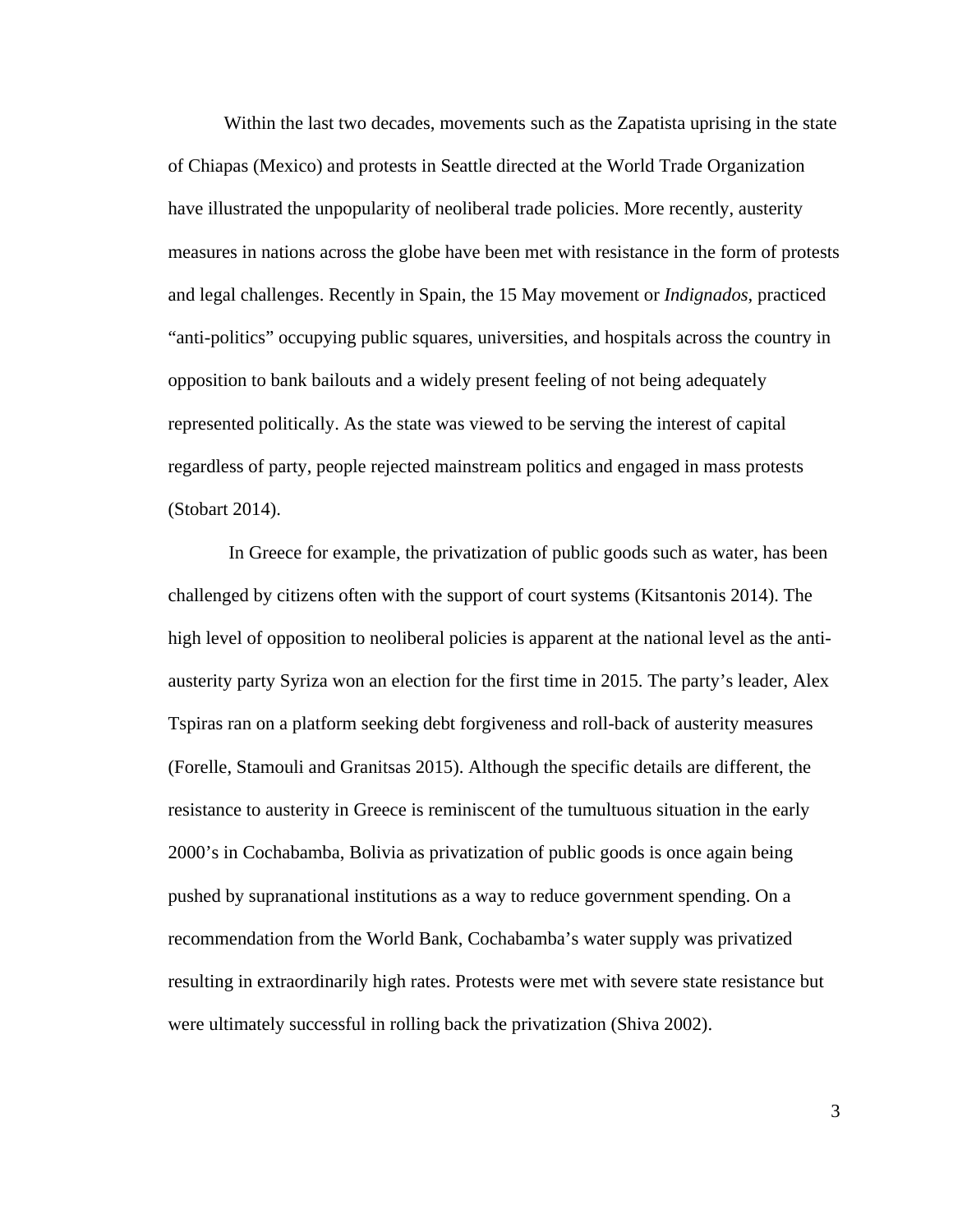While the implementation of neoliberal economic and political policies shape interactions at a global level, the WTO protests and water wars in Cochabamba allude to the role of the city in an ever-changing economic and multi-scalar political landscape. Increasingly, the city has been touted as a site for neoliberal experimentation (Brenner and Theodore 2002). At the local level, neoliberal political and economic policies often result in the contraction of public space and increased surveillance. Stringent regulation and increased surveillance often affects society's most marginalized populations severely. For example, numerous U.S. cities have passed laws restricting individuals from sharing food with the homeless. This restriction coincides with the notion that cities are sites for capitalist accumulation and elite consumption, rather than arenas for collectively meeting the social needs of all.

Most importantly, within the context of FNB, is the ability of individuals to access public space and share food with homeless individuals. Cities often use subjective regulation in order to discourage and outlaw such action. According to the National Coalition for the Homeless (2014), cities restrict food sharing through means such as requiring a permit to use public property, forcing individuals and organizations to comply with food-safety legislation, and through less direct means such as harassment from businesses or neighbors. Within Portland, FNB has experienced resistance in the form of each strategy outlined above. Despite the resistance Portland FNB experiences in occupying and repurposing public space, the organizational structure and the act of reclaiming space for collective use are forms of symbolic resistance to the further marginalization of already vulnerable populations and the broader trend of liberalization.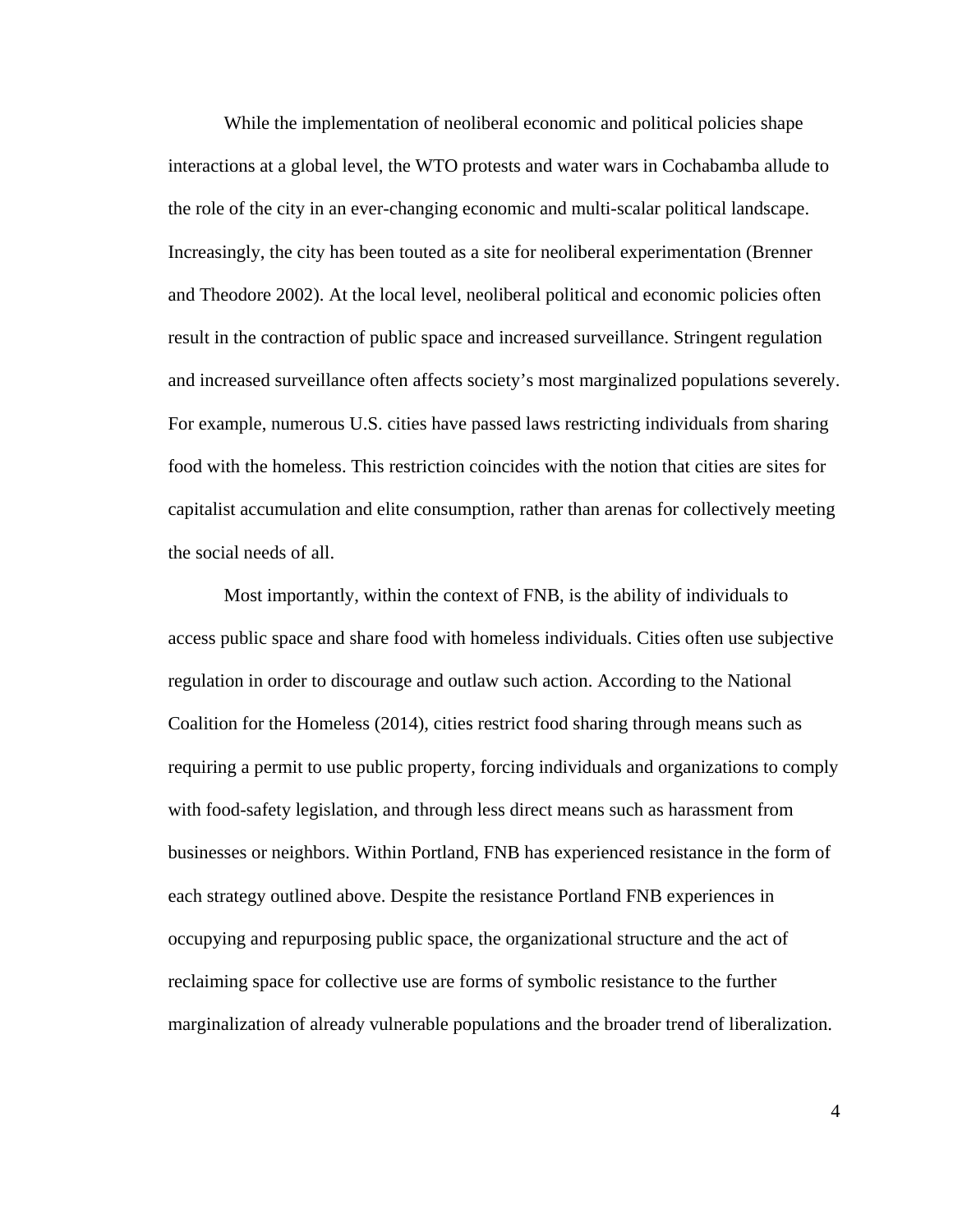#### **Research Setting**

Portland FNB is a non-hierarchical, horizontally structured, grassroots organization. Individuals are all volunteer and are not compensated for their time, energy, or effort. There is no identifiable leadership and the organizational structure resists formal titles and positions. This coincides with broader anarchist principles and more specifically, strands of anti-authoritarianism. Within Portland, there are two FNB cells that operate autonomously. At times, the cells engage in collaborative efforts for activist events such as social forums, marches, etc. but, the day-to-day operation of each cell is independent of the other. Each week, both cells engage in direct action by serving free meals in public space. One cell serves in close vicinity to a public transit station and the other serves at a popular public park within Portland. Portland FNB relies upon repurposing produce that participants gather in order to create dishes for the meal servings. Preparation space is typically "lent" by a participant that is heavily involved or obtained through the extended social network of Portland FNB. Participation within the organization is fluid with individuals freely entering or exiting the organization.

The mission of Portland FNB is "To help build a stronger, healthier, community by working together creatively, without hierarchy or violence to meet the nutritive needs shared by every person on earth…without regards to their means or 'status'." The mission statement emphasizes inclusivity, egalitarian relations, and non-violence. The organizational model of Portland FNB is reflective of these values and principles as well as others. In fulfilling the organization's mission, Portland FNB radically alters the urban landscape, asserting that the use of public space is a collective right.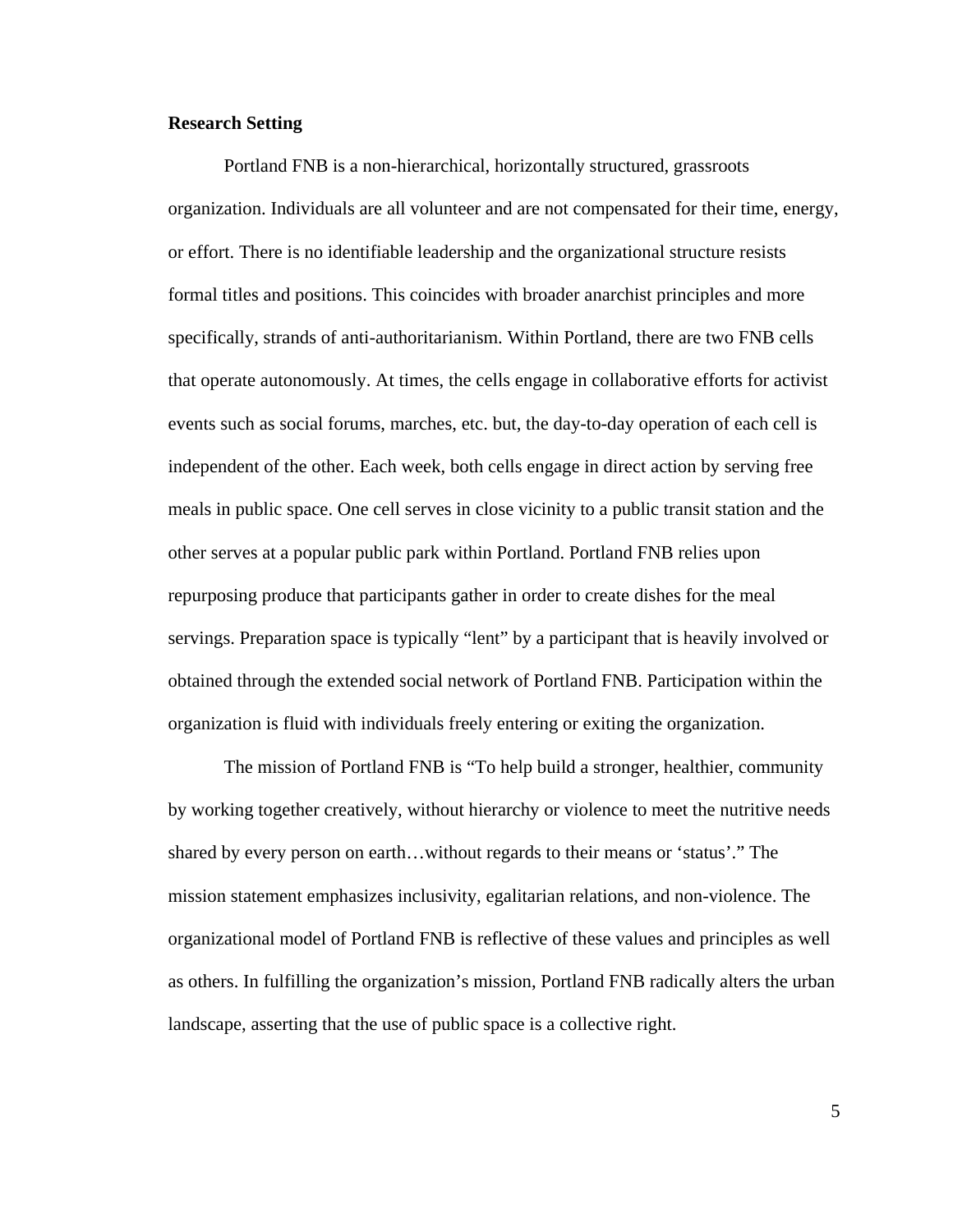This specific case study of Portland FNB is guided by the following research questions: 1) What is the organizational structure of Portland FNB?, 2) Do Portland FNB respondents understand the organizational structure of FNB to be an alternative organizational model and if so, how?, and 3) How is Portland FNB's use of public space reflective of its organizational dynamics and principles?

In this study, I utilize qualitative interviews and participant observation to argue that Portland FNB exemplifies how asserting a right to the city can directly oppose larger neoliberal forces. Specifically, I suggest that through organizing horizontally, Portland FNB creates a space where individuals can directly engage in more democratic practices. This organizational model is then extended to the public sphere via proactive *colonization*  of public space. By serving free meals in public, Portland FNB resists marginalization and reclaims public space for collective use. This reclamation is not without resistance from city and private entities, highlighting the volatility of the urban landscape. As pubic space is contracted and subject to increased surveillance and regulation, Portland FNB proactively engages in the process of defining and redefining what is considered public and who can occupy it. Portland FNB asserts the city is an arena for democratic experimentation, not a site for the implementation of neoliberal economic and political policies.

#### *Chapter Overview*

In the following chapter, I review literature related to social movements and particularly New Social Movement theory, organizational structure, and the social construction of space. This will provide a contextual background in which Portland FNB can then be situated. After reviewing the bodies of pertinent literature, I then introduce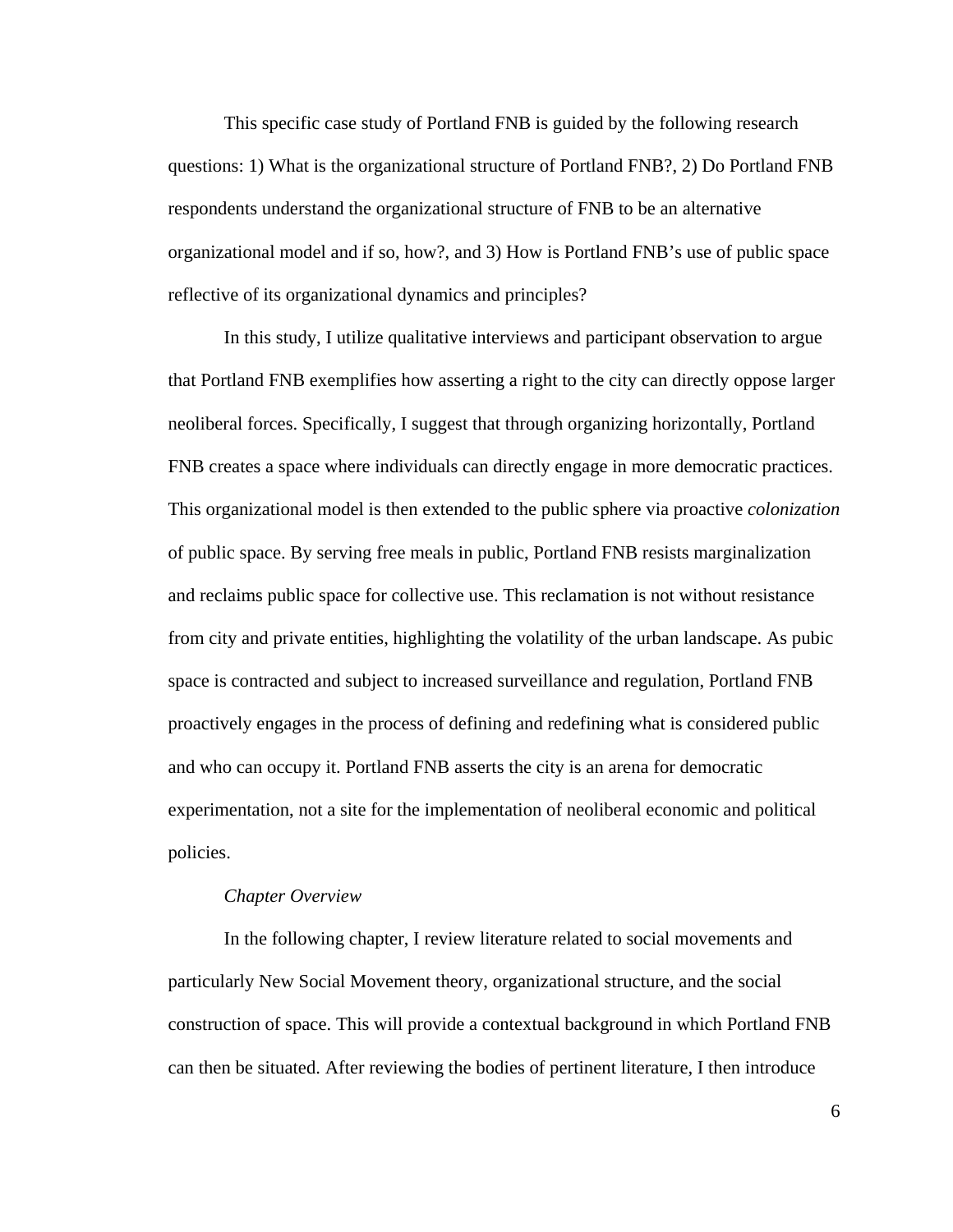my research questions. The research questions will be immediately followed by the research methods and design that was utilized in order to answer the research questions. The strengths and limitations of the research methods will be discussed, as will the political and ethical issues associated with conducted qualitative research.

After introducing my research methods, I will present my findings. These are organized into two separate but related chapters. The first chapter will focus on the organizational structure of Portland FNB. As the organizational structure is reflective of values and larger principles, what these values and larger principles entail, will be explored as well. The second findings chapter will discuss how this organizational model is extended to the public sphere and how this extension is a form of resistance to encroaching neoliberal policy. Finally, the discussion and conclusions chapter will reiterate the findings in reference to the research question while also indicating the specific limitations of my study. The final chapter will conclude with suggestions for future research that may be conducted along the same theoretical lines and with attention to similar areas of interest.

In totality, I will demonstrate that the organizational structure of Portland FNB constitutes an alternative organizational model, in comparison to the state and other topdown bureaucratic structures. This helps to create a space in which participants can practice and experiment with democracy, egalitarianism, anti-authoritarianism, transparency, etc. Formal leadership is replaced by task-oriented leadership which has the possibility to be undertaken by all willing participants. The *colonization* of public space asserts that the presence of public space and the ability to collectively use it, is indeed a right. By serving free meals in public space, Portland FNB resists marginalization and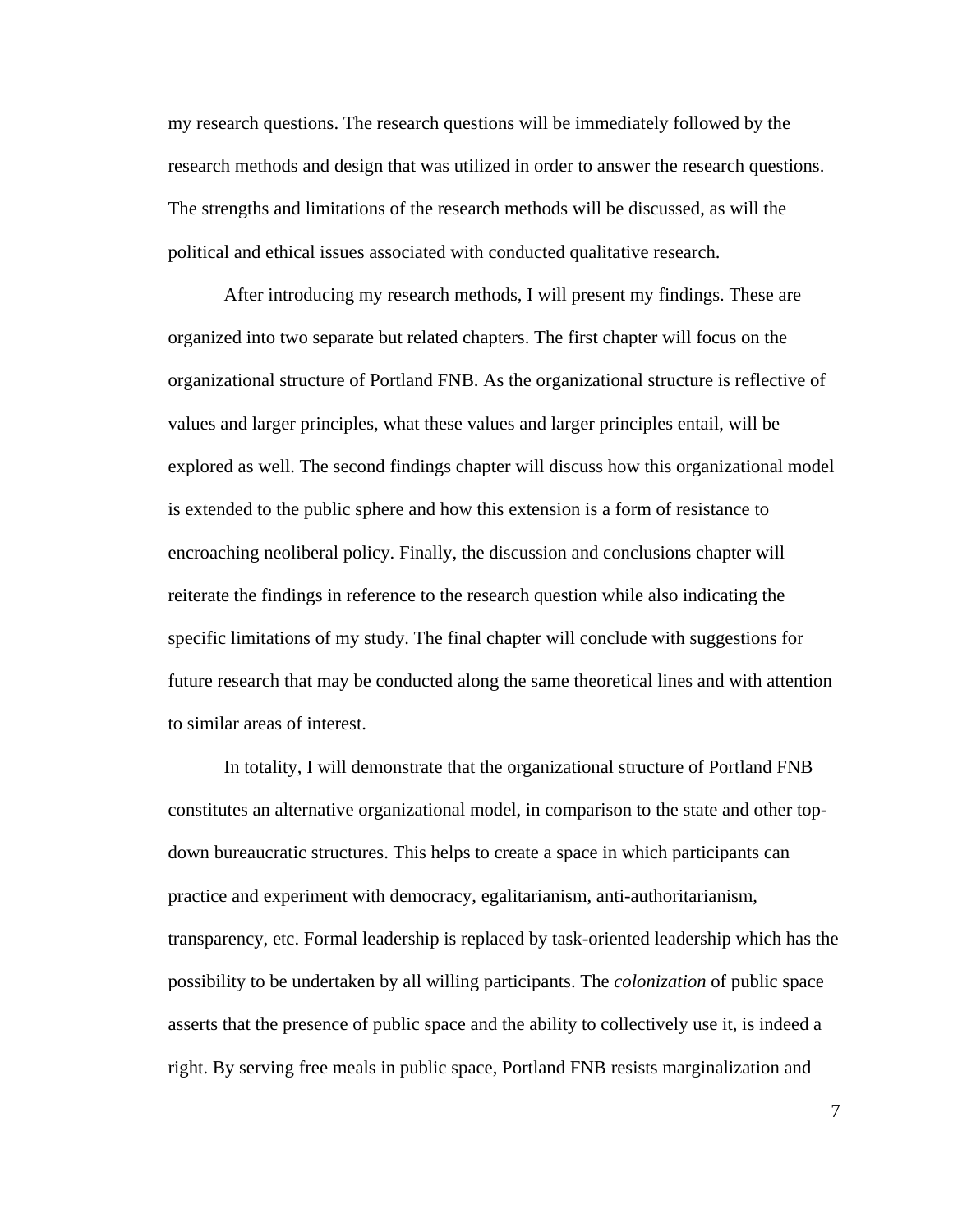increased regulation of public space. This study provides insight into how public space is contested and the larger social forces behind increased regulation and surveillance of public space. As public space is a common good that may often go unthought-of, this research study sheds light on the how the struggle to reclaim public space has broader implications for organizations and movements attempting to create a more just and equal society.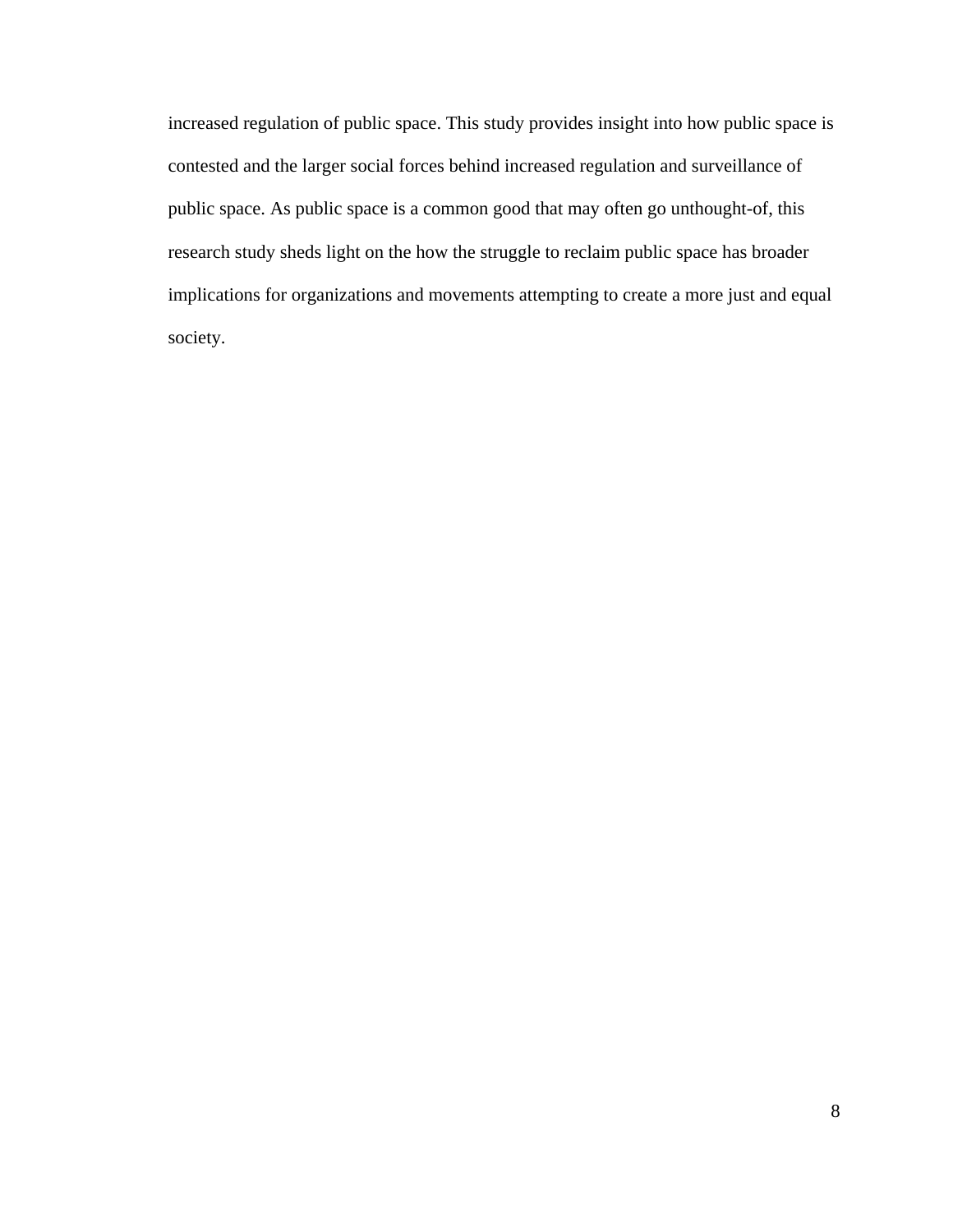#### CHAPTER II: LITERATURE REVIEW

In order to effectively discuss the findings from a case study of Portland FNB, part of a larger anarchist social movement, I begin with an overview of social movement literature in order to place FNB within a broader historical and conceptual framework. This includes not only focusing on the "type" of social movement Portland FNB can be characterized as, but also how values influence the organizational structure, and how the structure determines the tactics. As Portland FNB regularly engages in direct action, I also survey literature pertaining to the alteration of urban space in service of democratic ideals.

In this chapter, I review the foundational social movement literature, including literature on relevant social movement scholarship, with particular emphasis on New Social Movements. I also review literature focusing on the social construction of space within pre-existing physical urban and public space. As Portland FNB manipulates public space in service of democratic ideals, included literature adheres conceptually to the manipulation of existing space in service of larger democratic ideals. The relationship between these bodies of literature and Portland FNB will be clear throughout the study.

#### **Social Movements**

 A social movement organization is defined as a complex, or formal, organization which identifies its goals with the preferences of a social movement or a countermovement and attempts to implement those goals (McCarthy and Zald 1977). The preferences of social movements vary from movement to movement and may be specific (i.e. voting rights), or broad in scope. Buechler defines social movements as, "opinions or beliefs that represent preferences for change in society" (2000:36). Social movement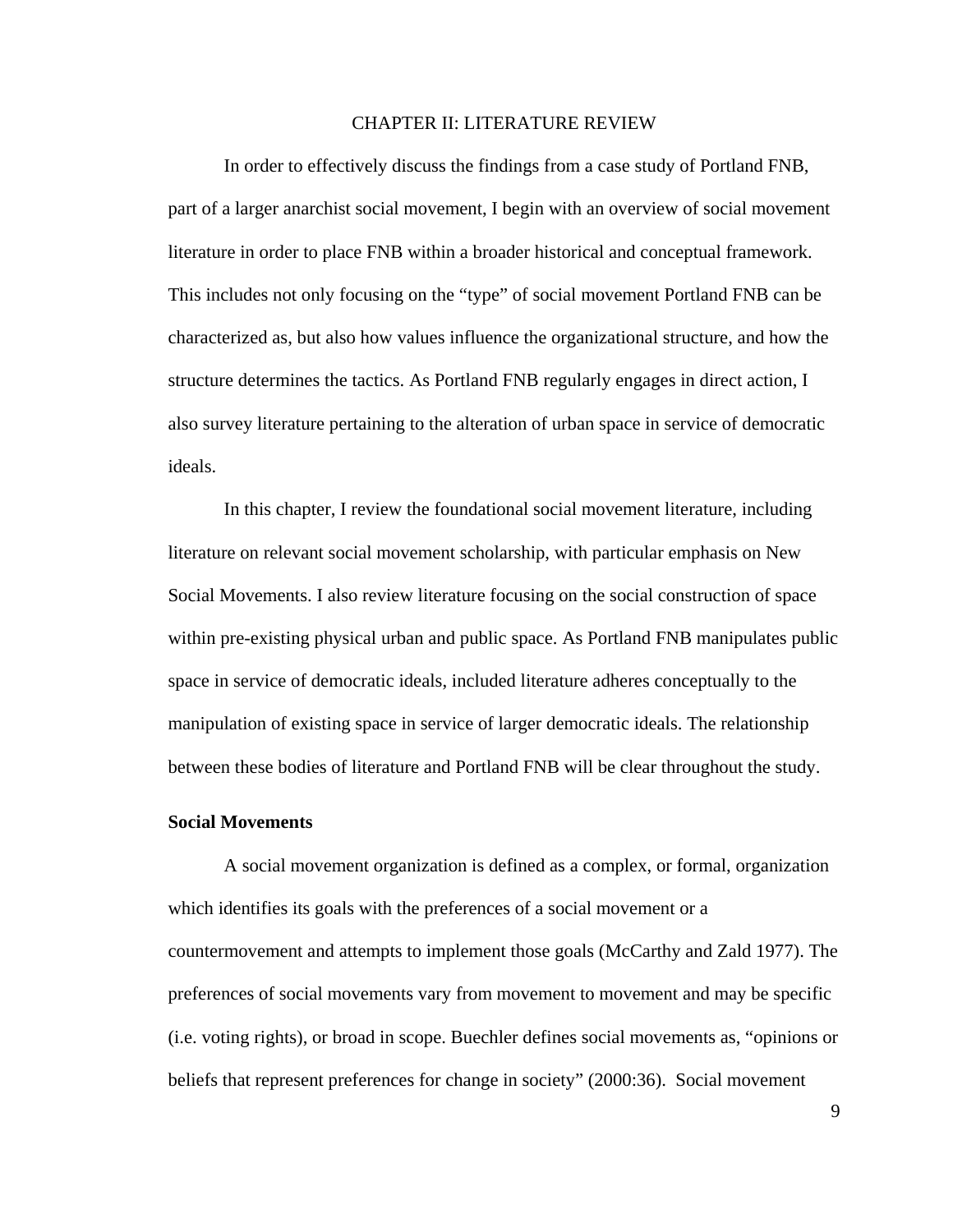organizations in addition to attempting to implement their goals which align with a social movement, must also simultaneously further the interests of its individual members in order to maintain the organization's existence. As an incentive for individuals to remain active in the organization, the disbursement of non-collective goods is necessary (Olson 1965:16). It is important to note that the social movement organizations Olson is focused upon are hierarchal in structure (labor unions, national governments, etc.) and a more "market-based" or "rational" approach is employed when looking at collective action. It is necessary to mention that Olson's position regarding the "free-rider" dilemma does not go unchallenged by new social movement theorists.

 Social movement organizations are grouped into social movement industries. These organizations typically have similar goals and thus end up competing with one another for resources. Formal SMO's (social movement organizations) often become bureaucratic and professionalized as they must engage in fundraising and other resource gathering activities. These SMO's are dependent upon outside actors (wealthy elites, etc.) to a greater degree than loosely structured SMO's (Buechler 2000:36). In the 1970's, resource mobilization emerged as the dominant theoretical framework for examining social movements. McCarthy and Zald refuted the popular notion that common grievances and ideologies were sufficient for engaging in collective action but rather argued that activity towards a goal was dependent on the organization's control of resources in the form of legitimacy, money, facilities, and labor (1977:1220-1221). Along the same line of theoretical thought, McAdam (1982) added a political process to the resource mobilization perspective (McCarthy and Zald 1977). McAdam argued that the possibility of collective action directly hinged upon the structure of political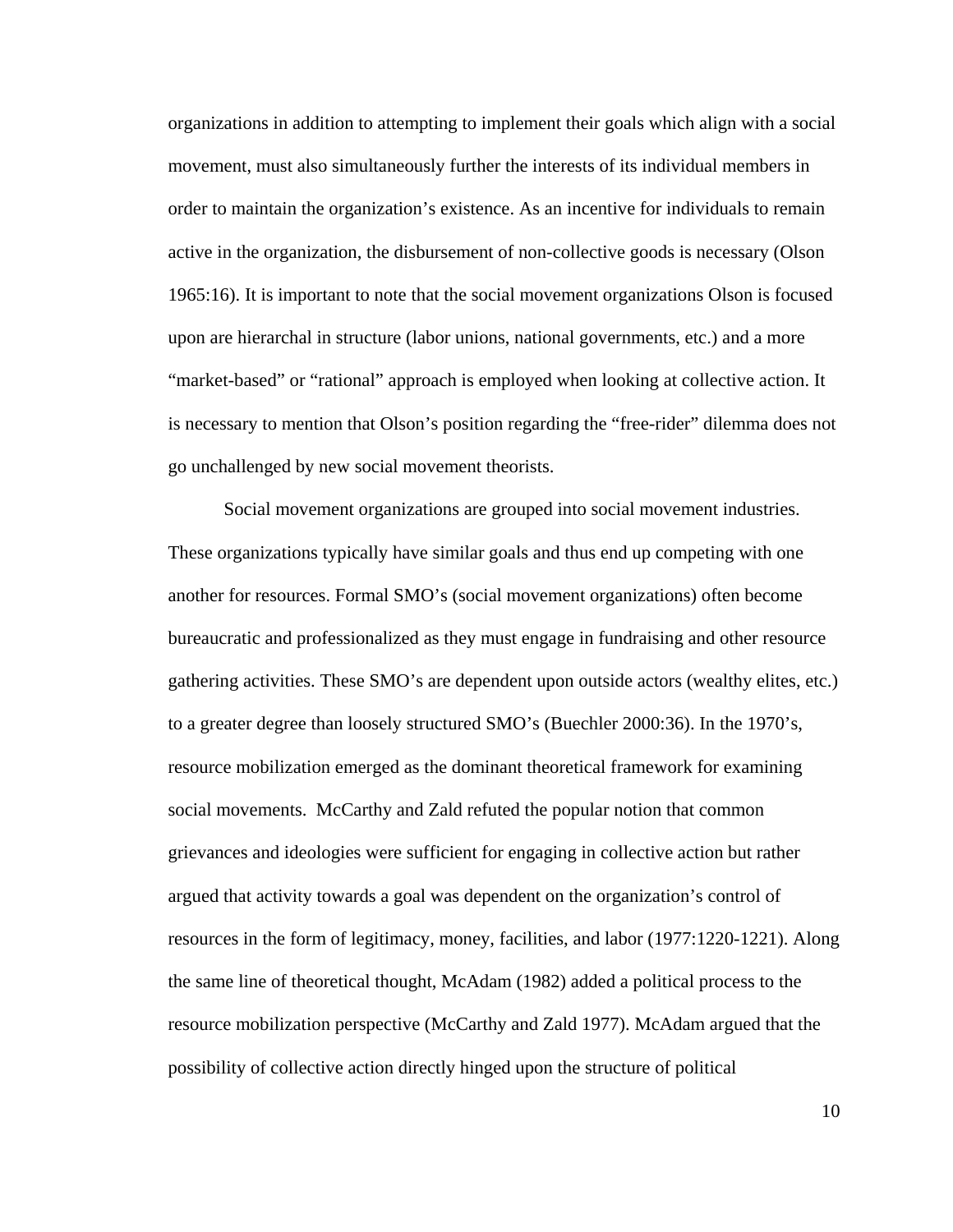opportunities. In McAdam's model, the role of the activist base in terms of power is given more attention as the degree to which the power relationship between activists and those in authority positions is in balance is focused upon. McAdam also identified two more factors that heavily influenced the possibility of collective action; the cohesiveness and strength of the activist organization and the belief that direct action can effectively change what is seen as an illegitimate social order (Buechler 2000:37). The synergistic relationship of these three factors can then be used to predict the occurrence of collective action in the form of a social movement.

 That being said, resource mobilization theory does not exist without critique from other scholars. Common critiques of resource mobilization include the minimization of the role of grievances and conceptual factors, the overemphasis on formal organizations at the expense of informal and decentralized networks, and the absence of cultural processes within collective action (Buechler 2000:37-38). New social movement theory emerged in the 1980's, both of which address areas which resource mobilization theory overlooks (Buechler 2000:40) and thus is the "best" approach to take when exploring and understanding a contemporary social movement such as FNB.

#### *New Social Movement Theory*

 New social movement theory moves away from utilizing a traditional class-based approach to explore and understand collective action as everyday life is becoming increasingly regulated (Buechler 2000:46). In advanced capitalism a NSM (new social movement) theoretical approach becomes especially useful as control and domination is not only limited to the sphere of material production, but social production (social relations and social systems) as well. Melucci argues that due to ever-expanding systems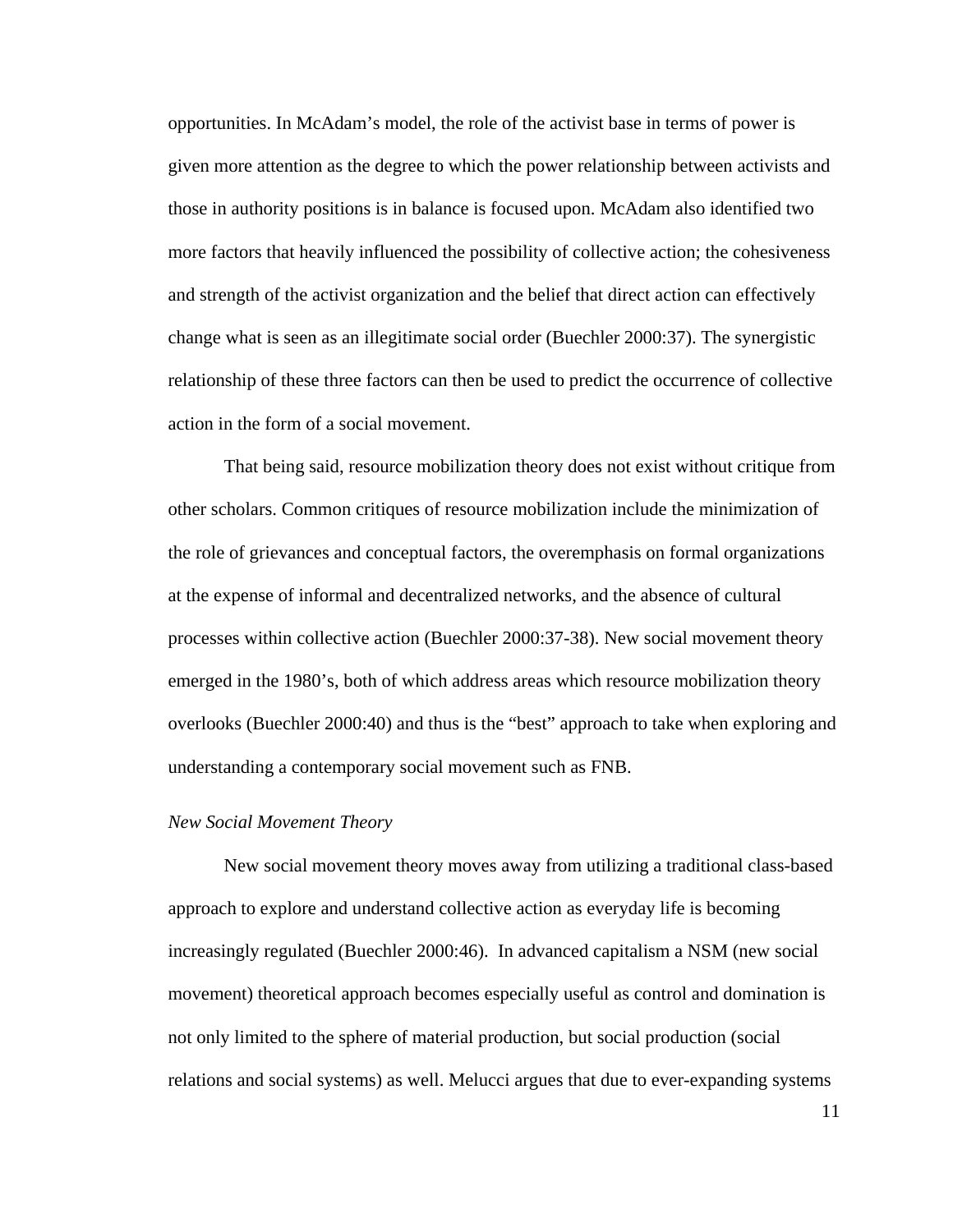of science and information, personal identity has become a site for collective action as individuals collectively vie for the right to define themselves (1980:218). Similarly, Habermas argues that in advanced capitalism the life world is increasingly colonized as money and power dictate decision making, thus replacing communicative rationality. Communication becomes rational as individuals must defend their position in a process that strives to achieve mutual understanding and agreement (Buechler 2000:83-84). Buechler notes the welfare state in advanced capitalism is a prime example in which monetary and bureaucratic forms of control have replaced open communication, thus resulting in the dwindling possibility of opposition as class structure becomes obscured (2000:84-85). These definitions, although slightly different, capture the defining characteristic of advanced capitalism; the overwhelming degree of domination and control that dictates everyday life.

 Classifying "new social movement theory" is difficult as there is not an actual agreed upon theory per say but, rather a multitude of theoretical approaches exist. Buechler notes that there are a number of themes, any of which, may be present in a particular "new" theoretical approach that is undertaken. They are as follows: 1) the existence of a model of societal totality that serves as a contextual background for collective action; 2) the existence of a causal link between this totality and collective action; 3) a diffuse social base as various identifies may serve as mobilizing statuses in the place of a traditional class-based identity; 4) the necessity of a socially constructed collective identity; 5) the belief that everyday life is political; 6) emphasis on postmaterialist values; 7) a focus upon cultural and symbolic resistance and finally; 8) the establishment of a loosely structured organizational form (2000:45-48). From the list of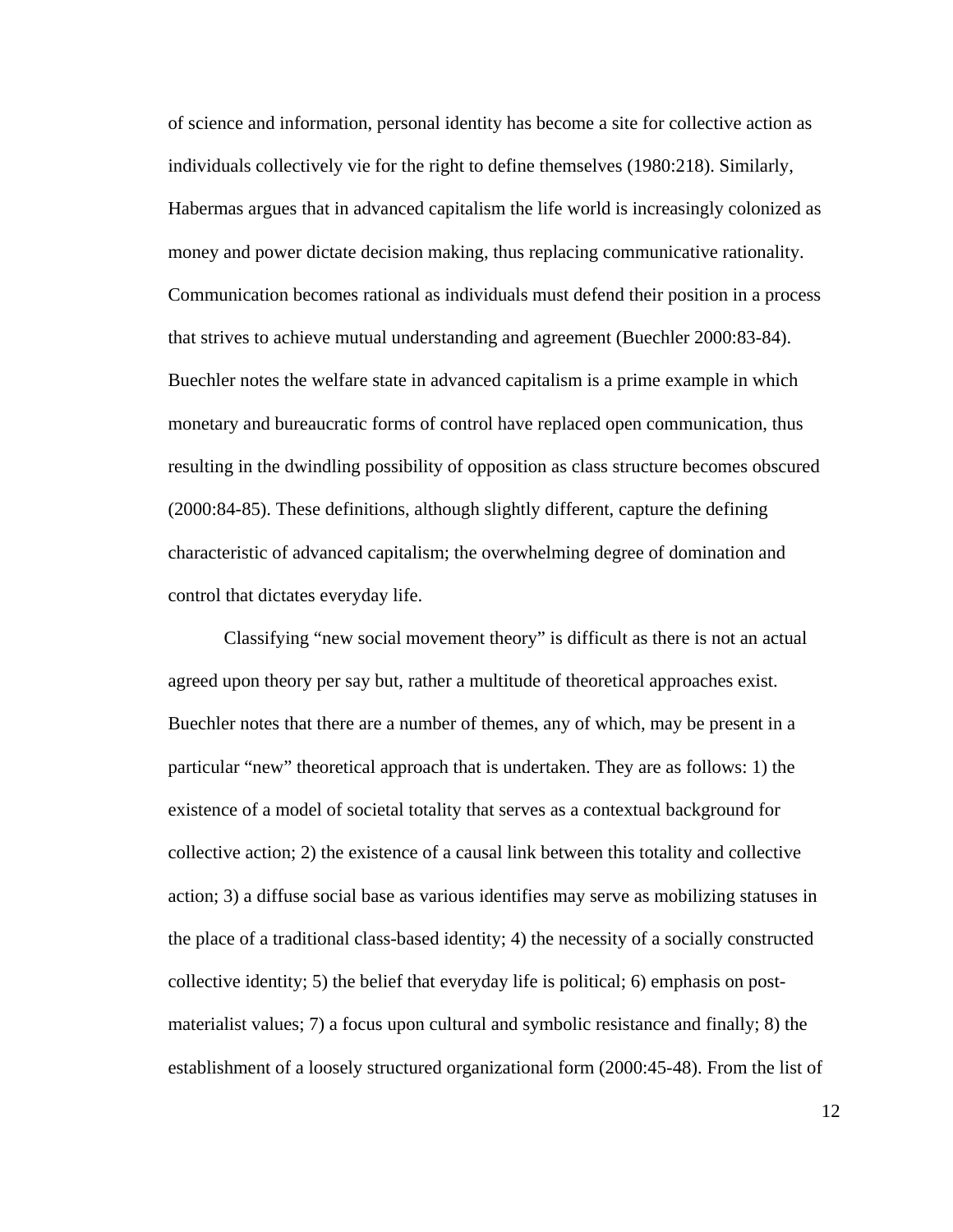themes above, it is evident that "new social movement theory" is more of an umbrella term which encompasses varying approaches taken to explore contemporary social movements and social movement organizations.

 Similar to Buechler, Melucci also identifies themes that are characteristic of contemporary social movements, although a great degree of overlap does exist as Buechler's list is a compilation. Melucci notes that as everyday life is politicized, resistance to domination can become stigmatized as a deviant form of behavior (1980:219-220). This can result in difficulty for new social movements in terms of identifying the "opposition" and planning movement activity accordingly. This is especially evident in Gamson's (1989) study of AIDS activism. Gamson captures the difficulty that the nation-wide coalition ACT UP (AIDS Coalition to Unleash Power) experienced in terms of engagement in collective action. As there are a multitude of potential targets, (state, media, corporations, etc.) discussions of those specifically targeted by the organization's actions rarely occur thus the organization's actions appear disjointed at times (1989:35). This example illustrates just one difficulty contemporary social movement organizations must deal with.

 Another important aspect of contemporary social movements that Melucci highlights is, favoring of direct participation over that of formal representation. This results in organizational structures that tend to be anti-authoritarian and non-hierarchical (1980:220). The diffusion of power outward rather than upward attempts to ensure that individuals' rights to their identity remain unimpeded. At the transnational social movement level, this diffusion of power is characteristic of global justice movements as new information technology has resulted in the preference for decentralized network-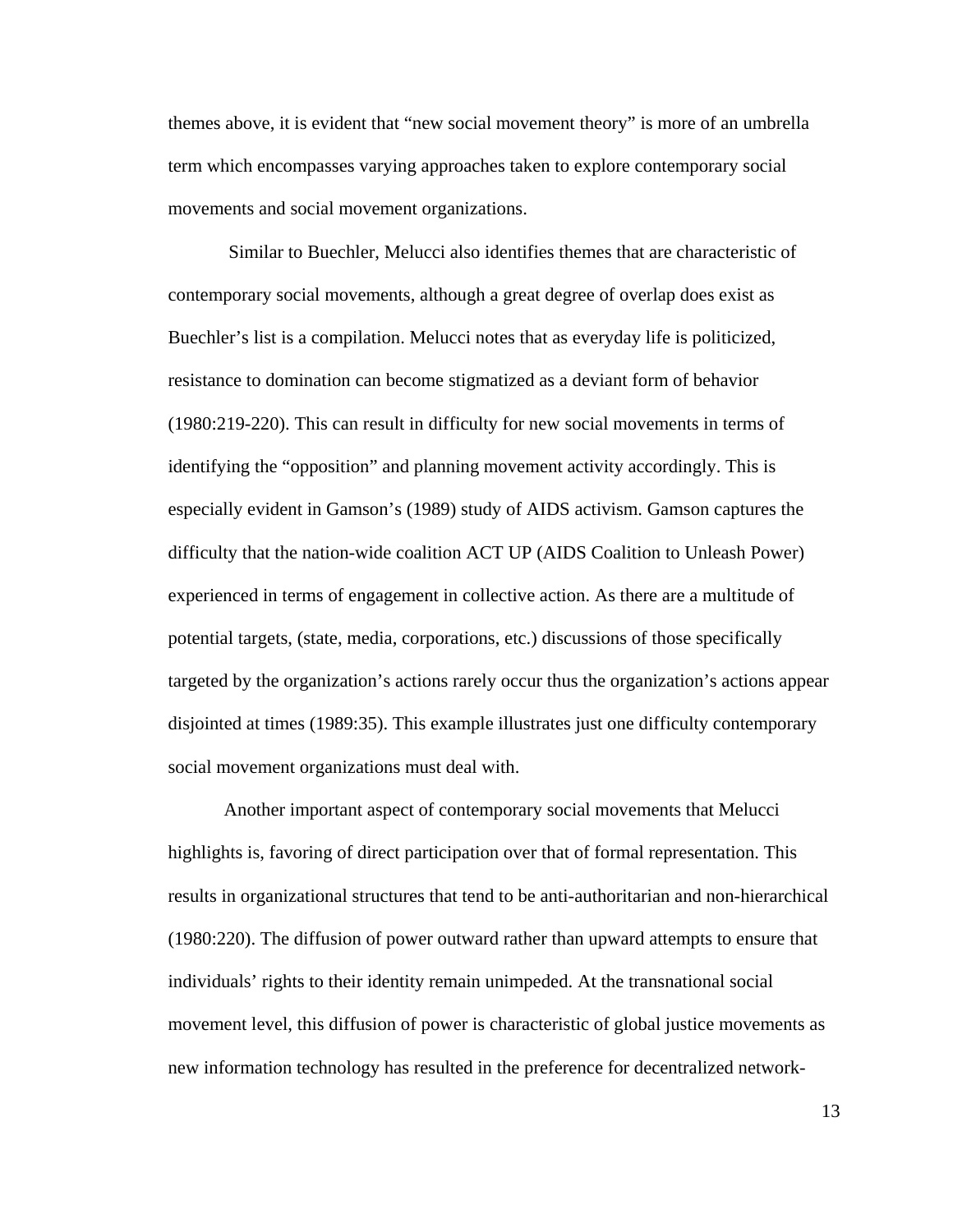based organizational forms (Juris 2005a:341). Activists internalize what Juris calls the "cultural logic of networking", which is comprised of a distinct set of social and cultural components. Castells identifies these components as being: 1) the building of horizontal ties and connections among diverse, autonomous elements; 2) the free and open circulation of information; 3) collaboration through decentralized coordination and directly democratic decision-making and 4) self-directed or self-managed networking. This logic can then serve as a model to emulate by participatory democratic organizations at the local, regional, and global scale (Juris 2005a:342).

#### *Organizational Structure*

Scholars have noted that the symbolism of organizational form and the internal structure of the organization influences organizational identity and the ability of the organization to act toward its goals (Clemens and Minkoff 200:158). As illustrated above, new social movements, in this case FNB, often value a non-hierarchal and more democratic organizational model. Although radical networks may value forms of direct/participatory democracy and a more horizontal structure, this does not ensure a condition of egalitarianism as informal hierarchies may develop unintentionally (Juris 2009:216).

 This is evident in the case study of Indymedia Australia, which is part of the global online news network Indymedia. Hierarchies formed around editorial collectives as the institution of a features column, required an editing process. During this process, individuals may act without consulting other members. A visible structure helps to ensure accountability and reifies operating non-hierarchically (Pickerill 2007:2669). Despite the reality that non-hierarchal organizational forms do not completely eradicate uneven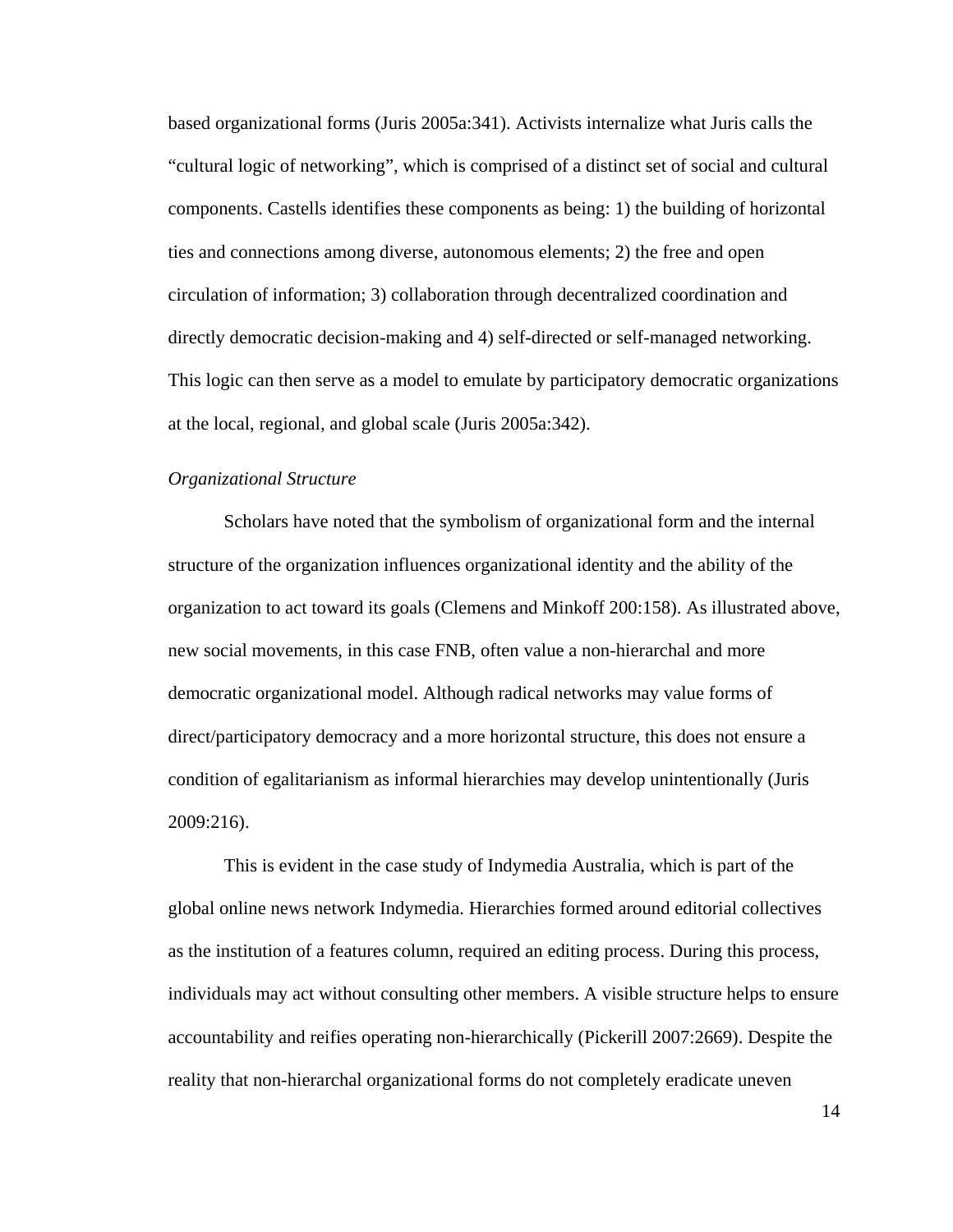power relations, the adoption of anarchist principles by radical global justice activists (Juris 2009:215) and other activist networks (Pickerill 2007) illustrate an overall preference for political and social equality within organizations, networks and, movements alike.

 Juris argues that "anarchism" is often misunderstood to mean disorder when in actuality, organization comprised of grassroots participation from the bottom, is a key tenet in any thread of anarchism (2009:215). Similarly, David Graeber notes that social movement organizations that incorporate anarchist principles are not without ideology, but rather their attempts to "reinvent democracy" through production of new organizational forms is an ideology in itself (2002:11). Through democratic practices that are fully participatory, radical social movement organizations such as, Fitzgerald and Rodgers, label these specific types of contemporary SMOs which allows each individual member to hone their leadership skills (2000:579).

 In recent contemporary social movements, such as Occupy, participatory democracy has been practiced through general assemblies which allow each individual to have a voice within the organization. However, it should be noted that constant efforts to address class and racial inequality are needed through coalition building and antioppression workshops as the inclusion of the working class and racial/ethnic minorities is a central challenge of the Occupy movement (Juris 2012:271-272). Dellacioppa, Soto, and Meyer argue that general assemblies, specifically in the case of Occupy LA, have allowed for social differences such as class, race, and gender to be acknowledged and discussed more openly, resulting in a new strategy for consciousness building (2013:415).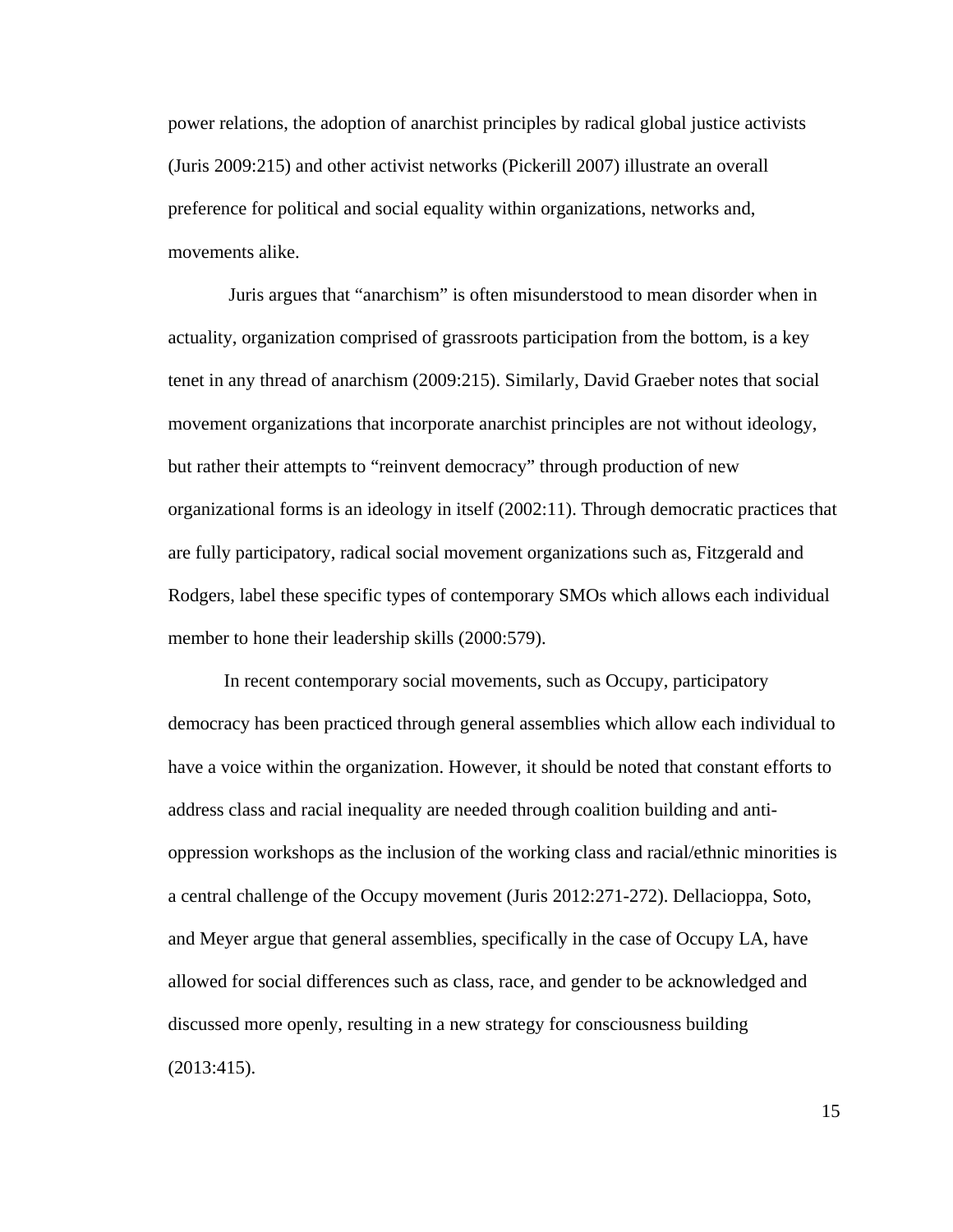In addition to the incorporation of egalitarian practices, radical social movements often have much smaller membership bases than traditional SMOs. Participants in such social movement organizations have characterized them as being "member free" (Juris 2005a:350) as individuals do not officially "join" as "membership cards" don't exist (Fitzgerald and Rodgers 2000:580). Participants have also noted that having a small membership base that is not preoccupied with expanding the membership roll, allows individuals to avoid potentially having to comprise one's ethics in order to sustain the organization (Fitzgerald and Rodgers 2000:579).

 At times, this adherence to a non-hierarchal organizational form and the accompanying principles, can become a source of friction. In 2000 at the World Social Forum in Porto Alegre, Brazil, the Movement for Global Resistance (MRG) refused to become a member after being exclusively invited to by the International Committee. Other grassroots organizations were invited to observe the forum, but were not extended membership as MRG was. MRG issued a statement decrying the process for being "undemocratic" and "top-down". The statement went on to further describe how the process was simply incompatible with the new form of politics that are characteristic of networkbased organizations (Juris 2005b:260). Similarly in 2002, Indymedia also faced a similar dilemma as Indymedia Argentina "blocked" the consensus process as it refused to agree that Indymedia accept a \$50,000 Ford Foundation Grant, which would have helped fund an international conference, on the grounds that accepting the grant would violate Indymedia's principles of egalitarianism (Pickard 2006:315-316). These examples indicate that sustaining radical democracy is an ongoing process that is not without internal difficulties or competition from traditional bureaucratic organizations.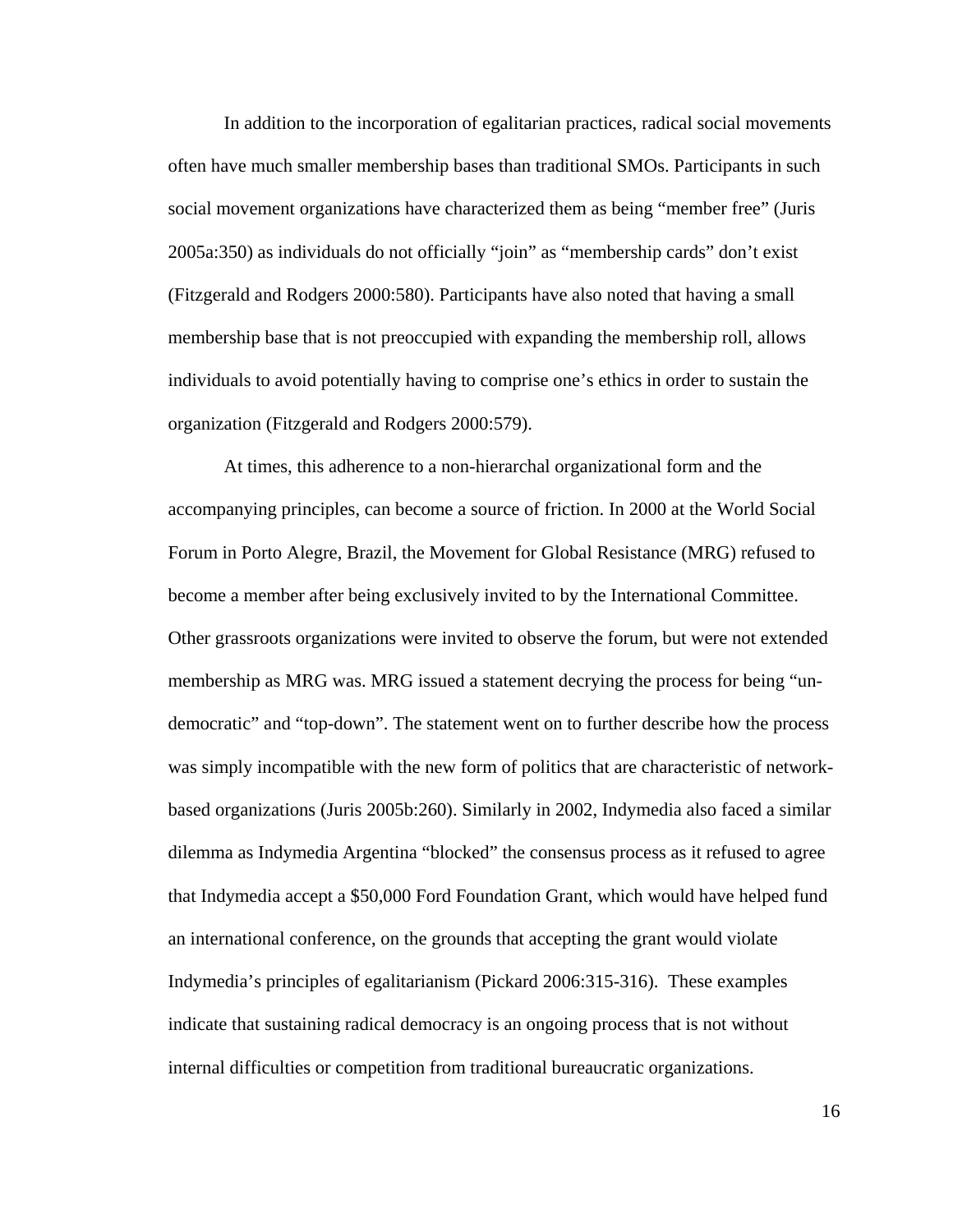These actions at the local and global scale may lead one to believe that more radical SMOs can only exist in isolation, at the very fringes of any social movement, however this is not necessarily the case. Radical SMOs seek larger structural change as the "capitalist system" or "power structure" is identified as the root of societal problems (2000:581). In their exploration of 13 SMOs, representing seven different social movements in Vancouver, British Columbia, Carroll and Ratner (1996) concluded that activists who framed injustice within a "political economy frame" tended to be more engaged in cross-movement activism and have more cross-movement ties to other activists. "The political economy frame" states that injustice stems from exploitation as power is concentrated and domination is systemic, structural, and institutionalized (1996:609). This case illustrates that the potential for network-building and crossmovement activism does exist for radical SMOs as similar framing techniques exist throughout various social movements and the SMOs that represent them.

#### *Prefigurative Politics and Tactical Repertoires*

Contemporary social movements' goals are described as being emancipatory, rather than being reformatory, as they seek fundamental structural change, rather than focusing on political change through legally sanctioned means (Fitzgerald and Rodgers 2009:575). Many contemporary social movements such as FNB, engage in what is called "prefigurative politics", in which their organizational forms and activities, embody and sustain the desired configuration of a future society (Breines 1989:6). Buechler defines prefigurative politics in association with the New Left, as the way that "the movement organized its activities in a manner that prefigured the broader cultural values and social relations that it was seeking in a transformed society" (2000:204).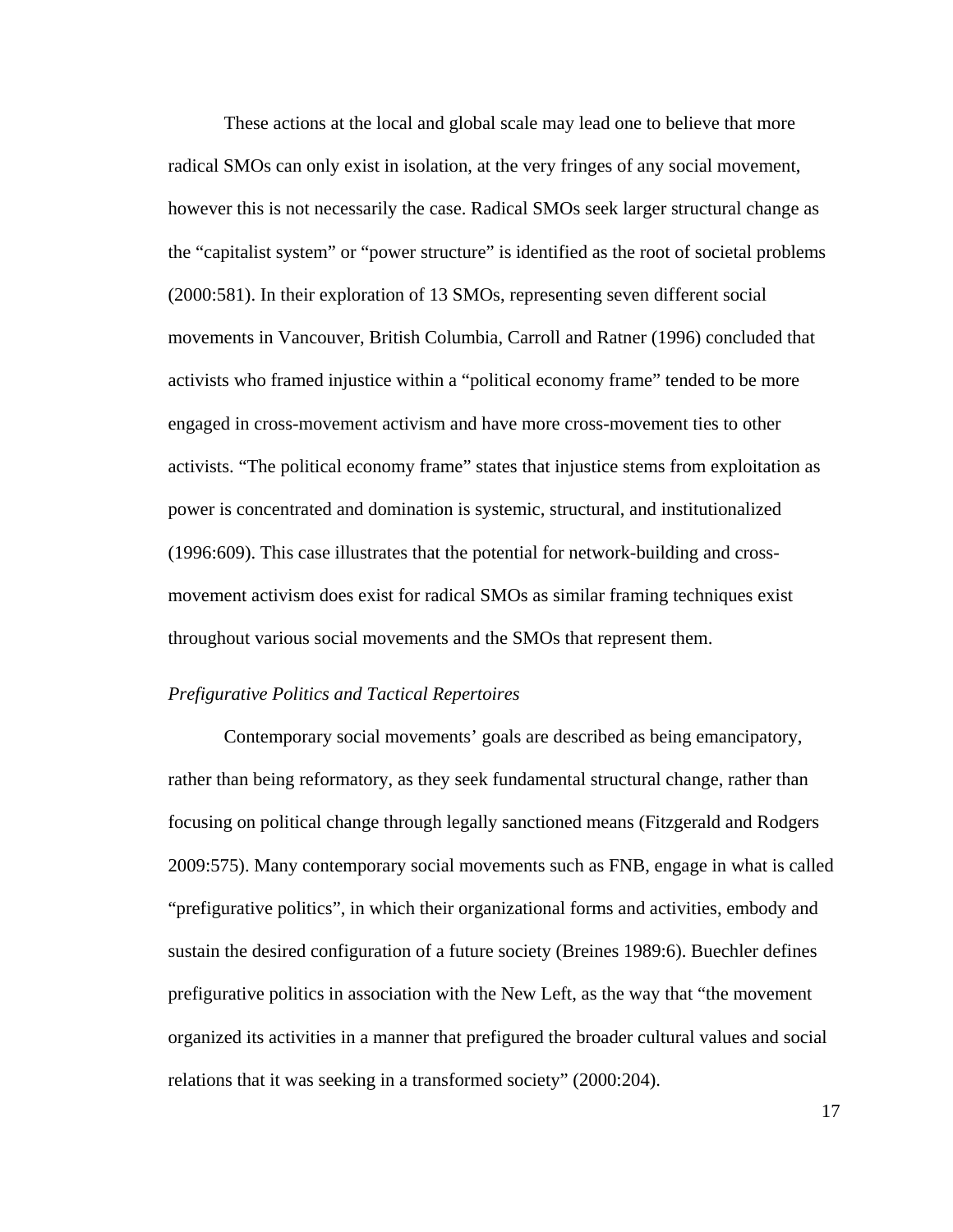Engagement in "prefigurative politics" has an impact on contemporary social movements' choice and use of protest tactics. Taylor and Van Dyke define protest as the collective use of unconventional methods of political participation to try to persuade or coerce authorities to support a challenging group's aims (2004:263). Contemporary social movements typically engage in direct action. Direct action methods of protest may include strikes, sit-ins, free speech campaigns, boycotts, mass meetings, and demonstrations (Fitzgerald and Rodgers 2009:583). Juris notes that direct action is not only strategic but it is also symbolic as it expresses the desired values of the future society contemporary social movements are attempting to implement (2009:220).

 Although it may seem as if an infinite number of protest possibilities exist, scholars often argue that tactics of protest are often predictable as protesters utilize preexisting protest tactics (Taylor and Van Dyke 2004:264). However, a wide range of specific forms of protest may be utilized by social movement actors. Therefore, Taylor and Van Dyke place specific protest tactics within a broader conceptualization of protest tactics used in "episodes" of collective action. The scholars define tactical repertoires as "interactive episodes that link social movement actors to each other as well as to opponent and authorities for the intended purpose of challenging or resisting change in groups, organization, or societies" (2004:266). Tactical repertoires consist of three criteria: 1) contestation; 2) intentionality; and 3) collective identity. Contestation acknowledges that tactical repertoires are sites in which symbols, identities, etc. are used to challenge institutionalized power relations while intentionality refers to a level of consciousness that involves strategic decision-making in resisting domination. Finally,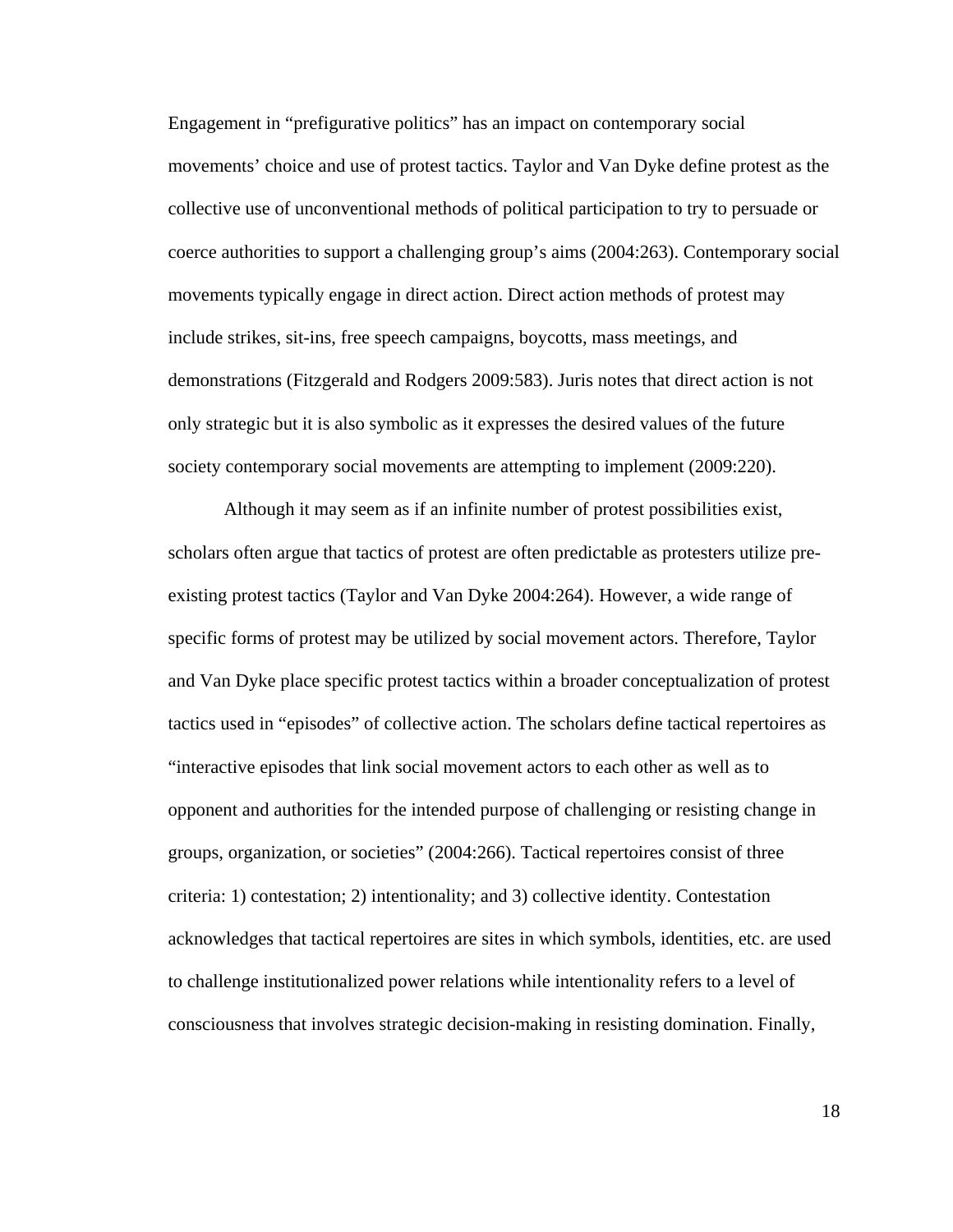collective identity refers to the notion that engaging in protest can also help to construct solidarity between activists within the organization itself (2004:269-270).

 Tactical repertoires are not chosen based on strategy alone, but also upon ideological fit, level of compatibility with the social actors' collective identities, and how well they provide meaning and motivation for collective action (Taylor and Van Dyke 2004:276-277). A prime example of this is how tactics were employed in protest of the International Monetary Fund and World Bank in Prague in September 2000. Various sectors of the city were "color-coded" indicating the use of a specific protest tactic. These tactics ranged in their level of direct confrontation with authority figures (political theater to more militant actions). This specific spatial tactic reinforces the ideological importance of operating horizontally, while also being successful in a strategic sense (Juris 2009:219). Tactical repertoires allow for a multitude of specific protest tactics to be explained in a broader framework, thus allowing for comparative processes to undertaken.

#### **The Social Construction of Space**

 Increasingly, sociologists and geographers alike, have placed a great deal of importance upon the relation of social movements and social movement organizations, to spaces, public and private, open, and contested. Access to space and the ability to use it is not only necessary to engage in forms of collective action such as protest, but it also takes on an important role in social movement building (collective identity, etc.) as space is often socially constructed. Evans and Boyte define free spaces as "settings between private lives and large scale institutions where ordinary citizens can act with dignity, independence and vision." (1986:17). Polletta notes that within social movements, "free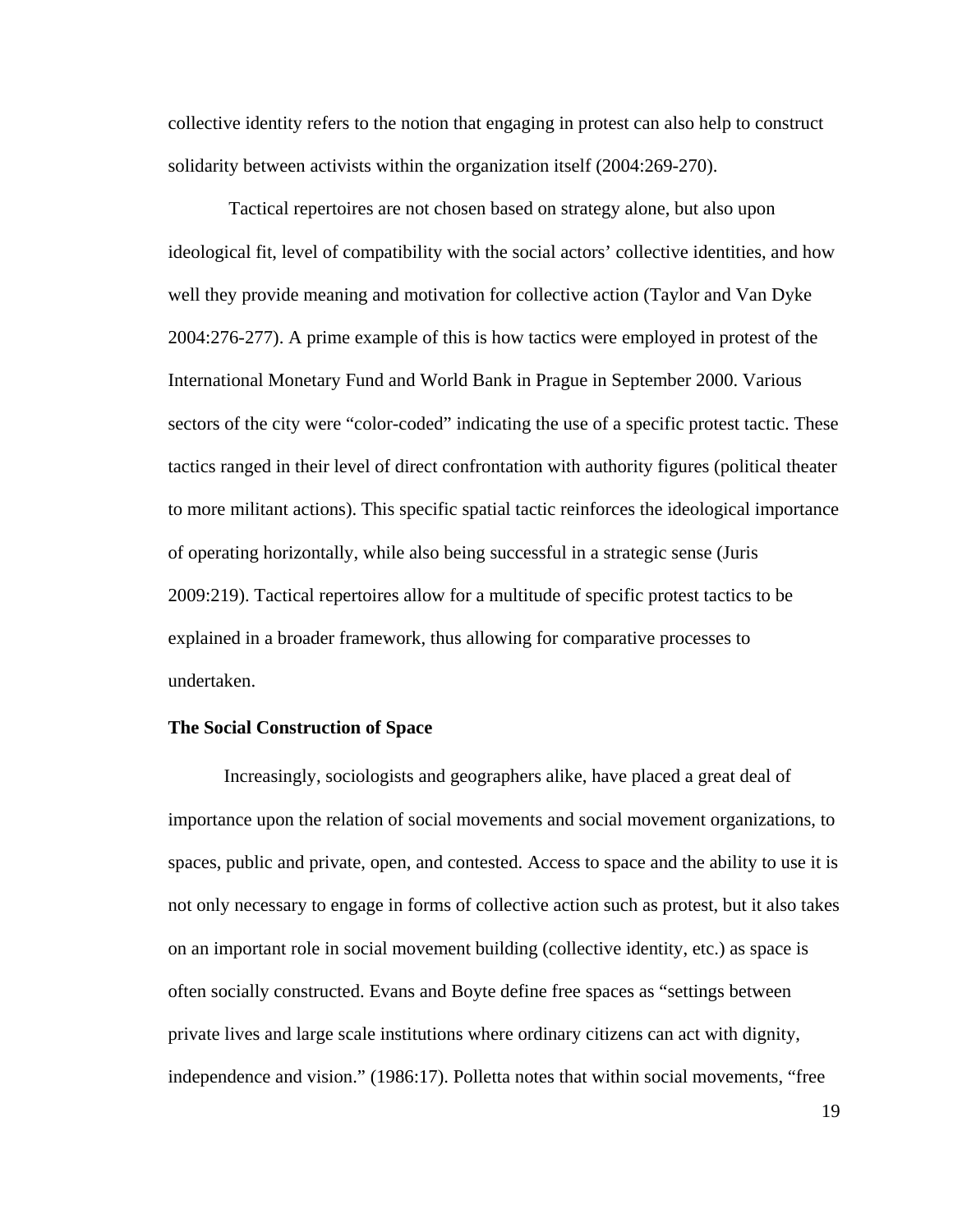spaces" help facilitate the distribution of identities, frames and protest tactics while "free spaces" may also serve a cultural resource if they are the result of previous protest (1999:4). For prefigurative social movements, "free spaces" may help to sustain motivation and membership within the movement. It also important to note that these "free spaces" are created during or after mobilization occurs in such movements (1999:12).

 At the global scale, Juris notes that "network based politics involves the creation of broad umbrella spaces, where diverse organizations, collectives and networks converge around a few common hallmarks, while preserving their autonomy." (Juris 2005a:353). Routledge (2003) has conceptualized what are called "convergence spaces" to further understand social relations within grassroots globalization networks. "Convergence spaces" consist of four main themes: 1) they are comprised of diverse social movements which have collective visions; 2) processes of facilitation and interaction tend to be uneven; 3) facilitate action at various scales; and 4) they are comprised of contested social relations. The difficulties in social relations arise primarily from the multi-scalar nature of grassroots globalization networks which must operate at both a local level and global level. Larger goals may be left unrealized as threats at the local level may require those local organizations' complete attention or uneven access to resources may result in uneven power relations (2003:345-346).

 At the regional level, Hodkinson and Chatterton (2006) have examined the rise of social centers in the United Kingdom in the late 1990's-early 2000's, which attempt to serve as stable physical spaces for activists from various movements to network with one another, congregate, etc. These social centers represent the potential for activist nodes to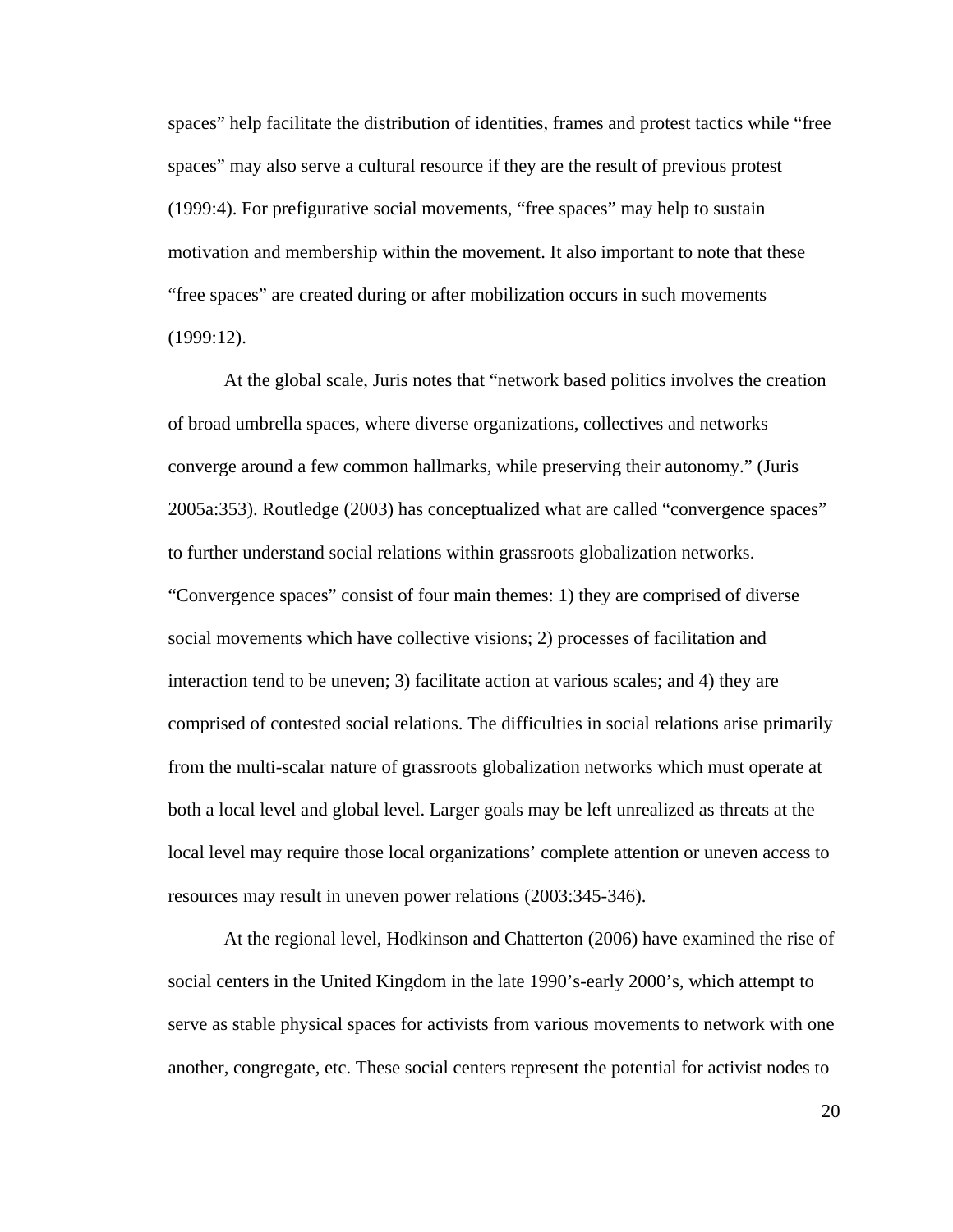spread from community to community. The critique social centers face is the possibility they may become "activist hubs" and thus the reclamation of abandoned buildings may solely be an act of symbolism, rather than the beginning of a prolonged state of resistance (2006:314). Pickerill and Chatterton (2006) identify social centers as examples of what they call "autonomous geographies". Autonomous geographies are defined as "spaces where people desire to constitute non-capitalist, egalitarian and solidaristic forms of political, social, and economic organization through a combination of resistance and creation." (730).

 In order to completely grasp this definition of "autonomous geographies", a conceptualization of autonomy is necessary as it provides further contextual information. Pickerill and Chatterton conceptualize autonomy in five ways: 1) it is highly contextual and historically specific; 2) as a temporal-spatial strategy it exists between globalization and localization (operate primarily at the local level but seek large scale change); 3) autonomy exists interstitially; 4) autonomy is an act of resistance and creation; and 5) revolution of everyday life is a praxis (essentially this is engagement in prefigurative politics) (2006:732-739). Other scholars have also provided conceptions of autonomy. Böhm, Dinerstein, and Spicer (2010), conceptualize autonomy by identifying three specific strands: 1) beyond capital; 2) beyond the state; and 3) beyond development. Autonomous production beyond capital, refers to social production in which profit is not the primary driving force, but rather the desire to create space, information, etc. In advanced capitalism, the "state" is often ignored by contemporary social movements and the seizing of state power is not a primary goal of autonomous organizations. Finally, to move beyond development refers to the ability of nations, peoples and local communities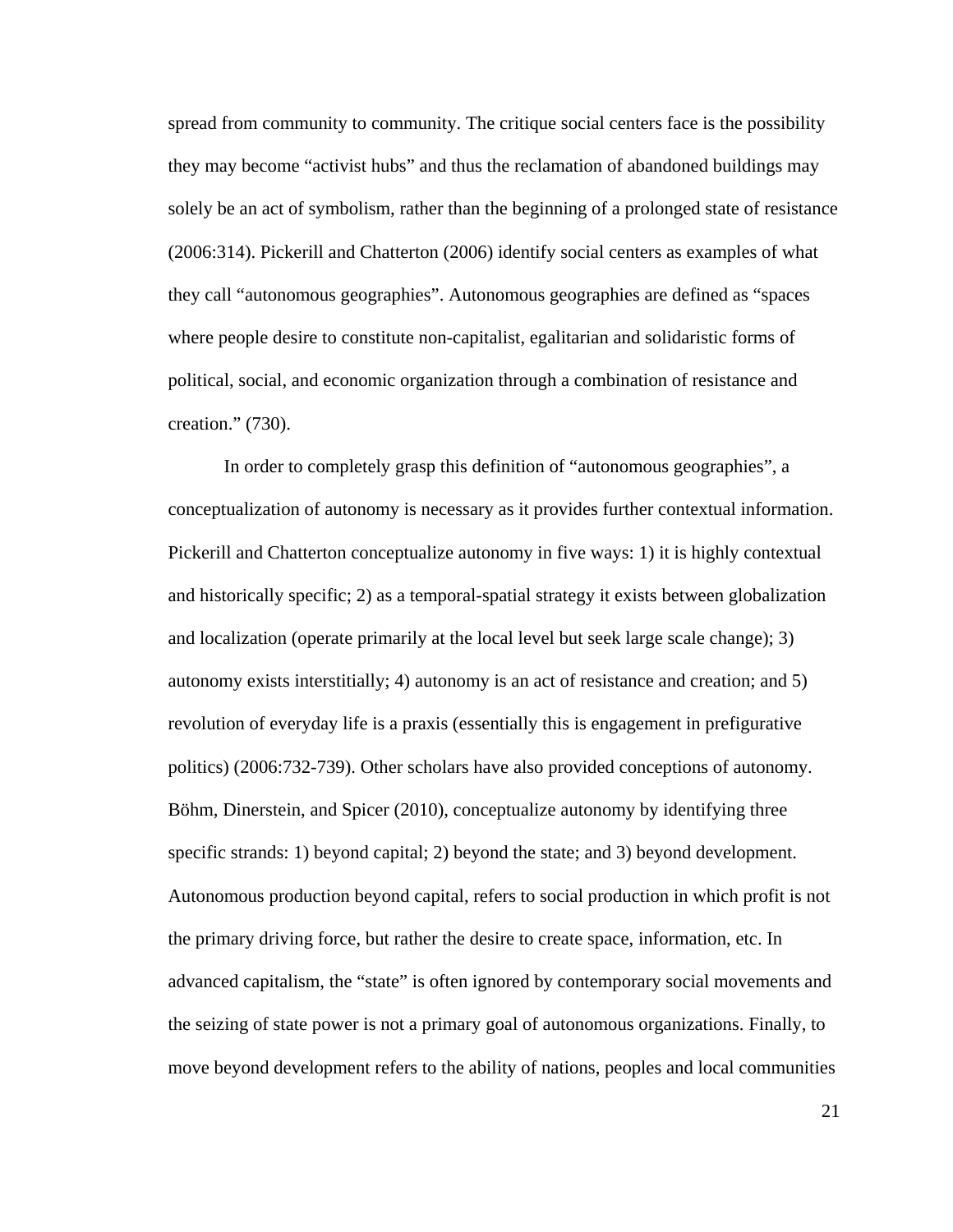to self-organize and self-determine within a post-colonial context. In this case, hegemonic power is resisted as it is responsible for producing global inequalities (2010:20-22).

 Böhm et al. argue that complete autonomy can never be achieved as it exists and operates simultaneously alongside capital, the state and capitalist development without being subsumed by these actors. Therefore, autonomy provides the prolonged possibility that social change may occur (2010:27). Böhm et al., like Pickerill and Chatterton, recognize that the interstiality of autonomy or autonomous geographies is a defining characteristic as a dialectical existence is inescapable in advanced capitalism. Empirically this is evident by social centers being constantly under the threat of cooptation by the state. Social centers in the UK are under constant pressure to become "legal" (Hodkinson and Chatteron 2006:313). The push to become "legal" fractures the activist base as cooptation is seen as incompatible with being an "autonomous geography". There are concerns that becoming "legal" will turn the social centers into yet another structure in which market-based values dominate. Yet, Pickerill and Chatterton also argue, that the interstitial existence of social centers may be one of their greatest strengths as they exist and operate as non-capitalist spaces with the potential to bring different social actors together within the larger capitalist sphere (2006:741).

#### *Alterations to the Urban Environment*

 Autonomous geographies and convergence spaces manifest themselves in facilities at international forums and as illustrated above in social centers located within metropolitan cities such as London. These spaces are socially constructed yet, simultaneously and necessarily they are fixed locations within the physical or material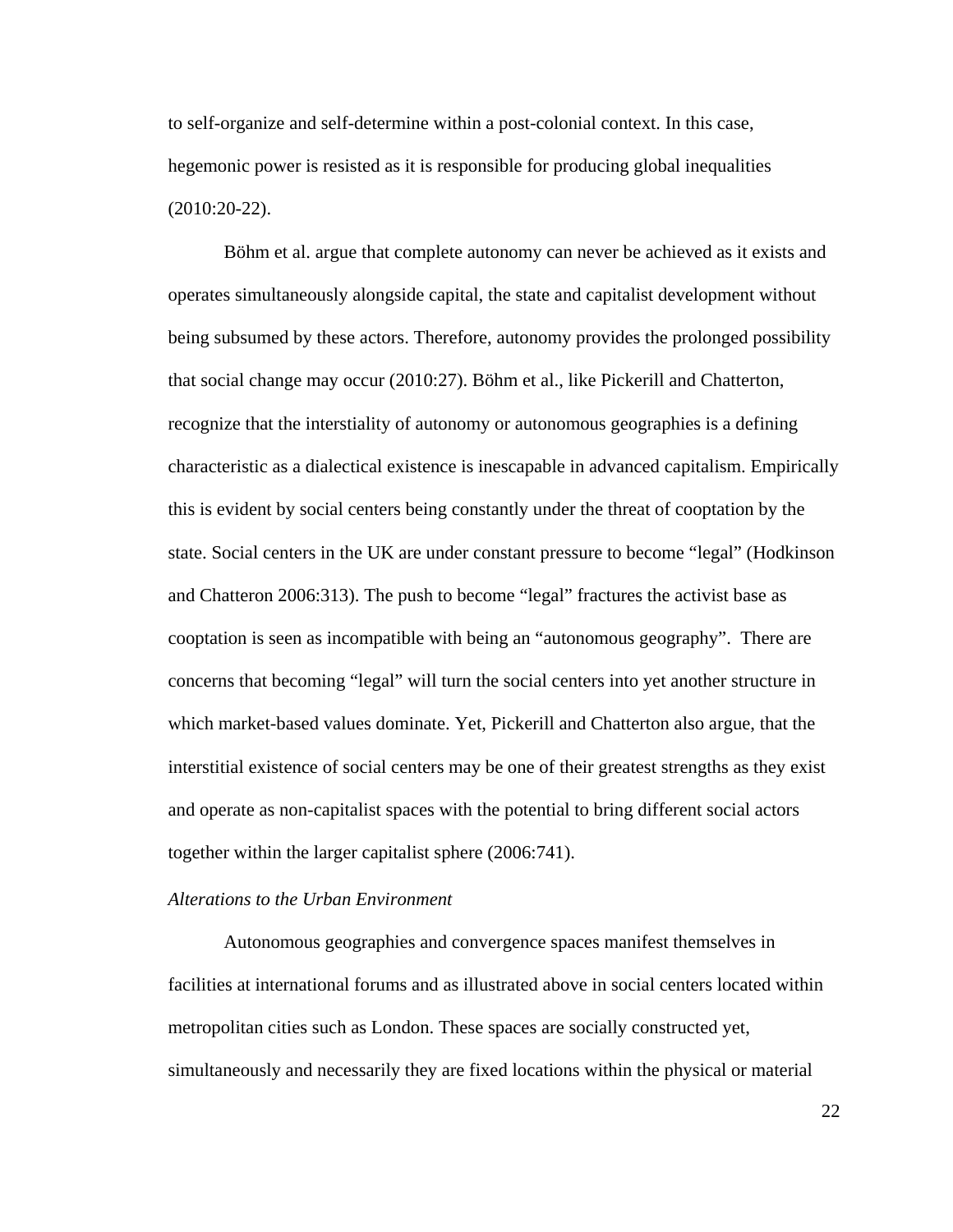environment as well. With this being the case, the physical environment and more specifically the urban environment, has become increasingly important in the discussion of contemporary social movements. As an economic system, capitalism is prone to crises as internal contradictions exist within the system. The most recent example would be the financial crisis in 2008 (Marcuse 2009:188). The inherent contradictions within capitalism are well documented and will not be discussed in detail here. However, for further discussion, it is important to note that increased privatization of public entities and adherence to market-fundamentalism is the contextual backdrop for discussion of the relationship between urbanity and contemporary social movements.

 Purcell argues that governance of urban cities is being reconfigured in three ways: 1) it is being rescaled; 2) the focus of policy has moved away from the distribution of goods to competition; and 3) the functions that the state is traditionally responsible for are increasingly being privatized (2002:98). Rescaling refers to governance being shifted to supra-national institutions, such as the World Bank, as well as to sub-national institutions, such as municipal governments. Localities have increasingly become fixed upon the notion that they must compete in a global economy without nation-state support and thus, internal restructuring in the name of increased efficiency is taking place (2002:98-99). It is important to note that these reconfigurations occur in localities throughout the globally sphere due to the structure of the current neoliberal financial system.

 Scholarly attention on movements calling for a radical transformation of how the urban is structured and operates, began with Henri Lefebvre. In 1968, Lefebvre conceptualized "the right to the city" as a term to encapsulate the complex dimensions of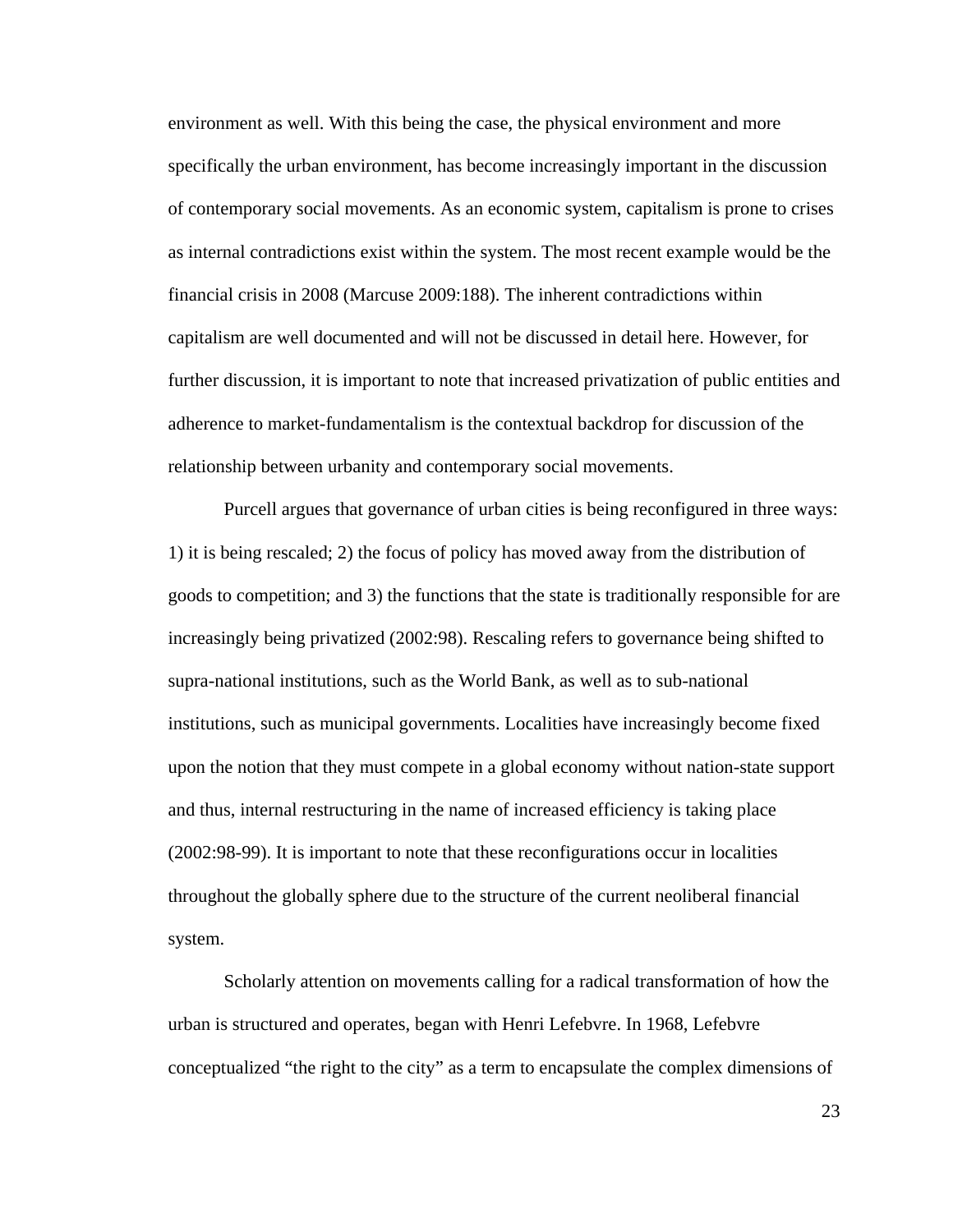a desired radical transformation of the urban environment. However, Lefebvre (1968) offered a very vague definition of his new concept which reads as follows, "…the right to the city is like a cry and a demand. This right slowly meanders through the surprising detours of nostalgia and tourism, the return to the heart of the traditional city, the call of existent or recently developed centralities" (158). From the beginning of the concept's inception, scholars have interpreted and created varying definitions in order to capture the essence of what "the right the city" entails.

 Purcell argues that Lefebvre conceived of space as not only physical space, but as a much more expansive entity that consisted of three different types of space: 1) perceived space; 2) conceived space; and 3) lived space. Perceived space is essentially physical space, while conceived space refers to mental constructions of space. Lived space is a culmination of the two and thus captures the interactive relationship between them (2002:102). Purcell further argues that for Lefebvre, the *city* is vastly different from the *urban*. The *city* is a reduction to economic relations (and perceived space), while the *urban (*lived space) is re-embedded social relations, such as democratic participation, etc. in everyday life (2014:148-149). David Harvey argues that the city is the most likely source of collective action due to economic conditions. Urbanization has been increasingly used to capture surplus capital, resulting in the dispossession and displacement of large numbers of people (2013:22). However, invoking the "right to the city" as framework to combat this situation, begs the question as to what one exactly aspires to achieve when invoking 'the right to the city" and what does achieving it look like. Harvey argues that the "right to the city" is "an active right to make the city different, to shape it more in accord with our heart's desire, and to re-make ourselves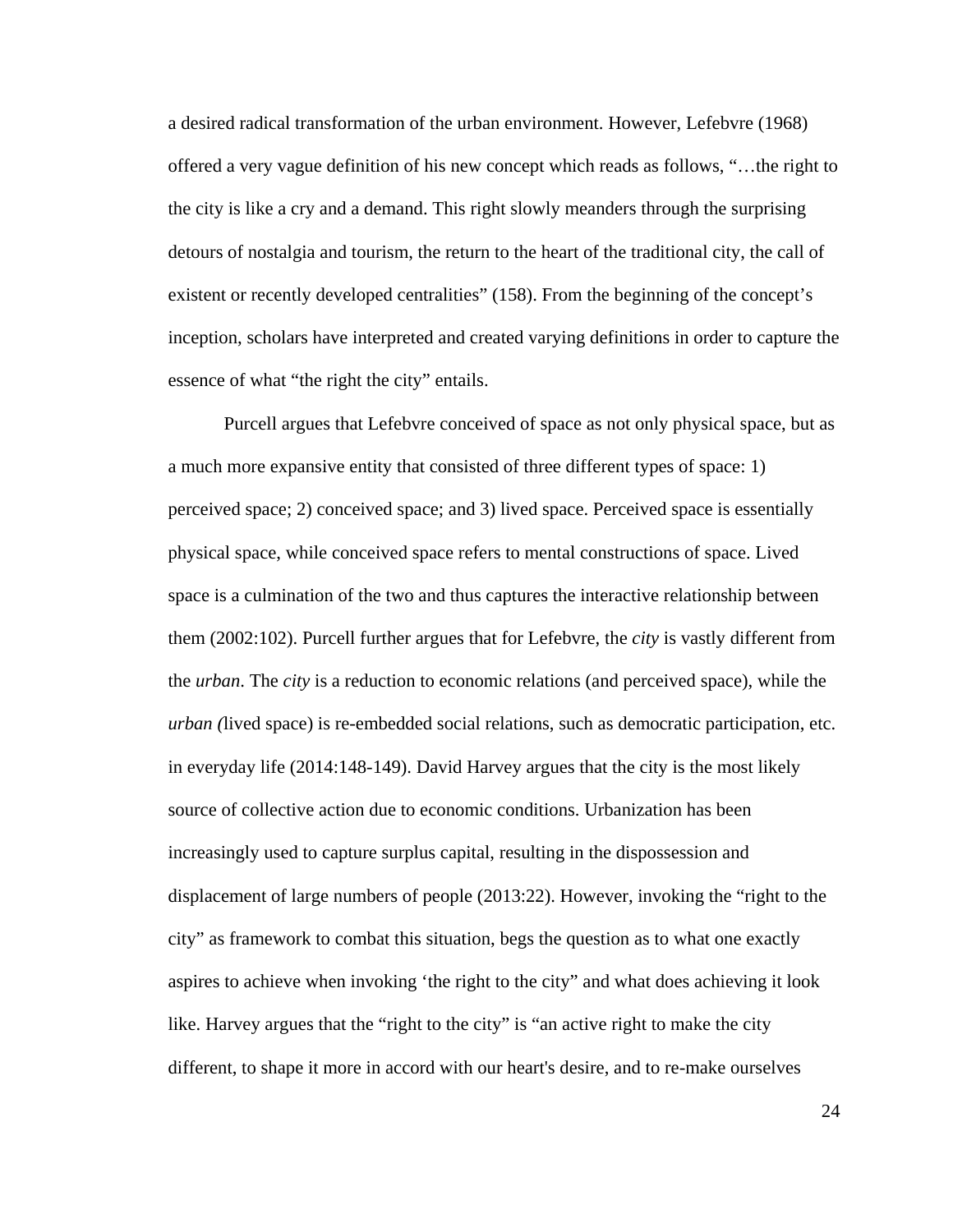thereby in a different image." (2003:941). Furthermore, he argues that the end goal should include increased democratic control over production and the use of surplus capital (2013:22).

 These goals align with themes other scholars have identified as being fundamental to the mobilization of urban social movements. Castells proposes that urban social movements typically mobilize around three themes: 1) focus on demands for collective consumption; 2) the defense of a cultural identity that is tied to a specific territoriality; and 3) an emphasis on local governance (Castells 1983:xviii). However, achieving change associated with these themes is a contested process. One major challenge urban social movements experience is the inability or the unwillingness of state structures to balance the power of capital and increase local control (Purcell 2002:106).

 Nicholls and Beaumont suggest that the relationship between the state and civil sectors of society is an area in which urban justice movements may experience difficulties that impede their chances for success (Nicholls and Beaumont 2004). Nicholls and Beaumont classify urban justice movements as multi-scalar movements, composed of various formal and informal organizations which have: 1) mobilized via material urban conditions; 2) rooted the movement's organizational structure at the urban level and 3) view the urban environment as a strategic site for mobilization and framing injustice (2004:120-121). Using three case studies: Los Angeles; Rotterdam; and Toulouse, Nicholls and Beaumont concluded that governance structure impacted the development of urban justice movements. In Los Angeles, a neoliberal governance structure gave way to successful mobilization as formal organizations had close ties with political elites and newer informal organizations were willing to engage in contentious political behavior as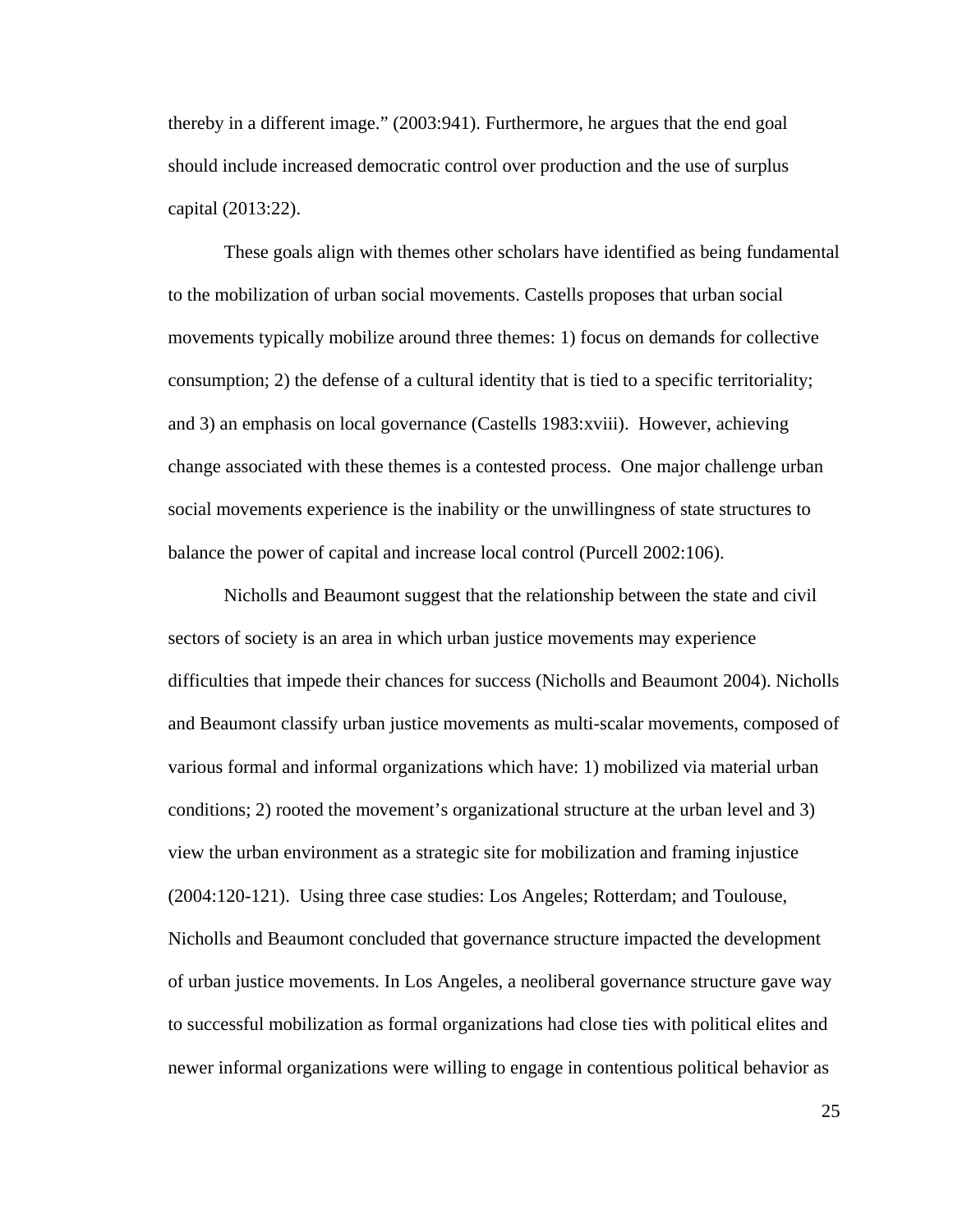they had no established political ties. The cross-organization collaboration culminated in a successful mobilization of an urban justice movement while other governance structures (complex statist governance and authoritarian governance) were more constraining (2004:128-129).

 In the case of Rotterdam, similarities to Buechler's evaluation of the bureaucratic welfare state arise. As political opportunities are more open, oftentimes organizations work to increase their sphere of influence rather than mobilizing a movement. In this way, the state is able to diminish the possibility of mobilization from the outset. While in Toulouse, smaller, informal organizations are in a subordinate position in relation to larger national organizations, thus engaging in collective action is most likely to result in severe repression (2004:131). In the case of Los Angeles, Nicholls and Beaumont make an argument that informal organizations may engage in more contentious political acts within physical space as loss in membership or damage to existing political ties are less of a liability (2004:131). This is an important aspect which cannot be overlooked as the engagement in contentious political acts relies upon the ability to utilize public space as a forum for visible resistance. Outside of mobilizing, engaging in contentious political acts is an important component of social movements. By occupying public space on a consistent basis, FNB regularly engages in contentious politics, confronting urban inequality.

#### **Conclusion**

 As a contemporary social movement, Portland FNB offers an ideal opportunity to explore these varying dimensions that are associated with contemporary social movements in advanced capitalism. The literatures on new social movements, public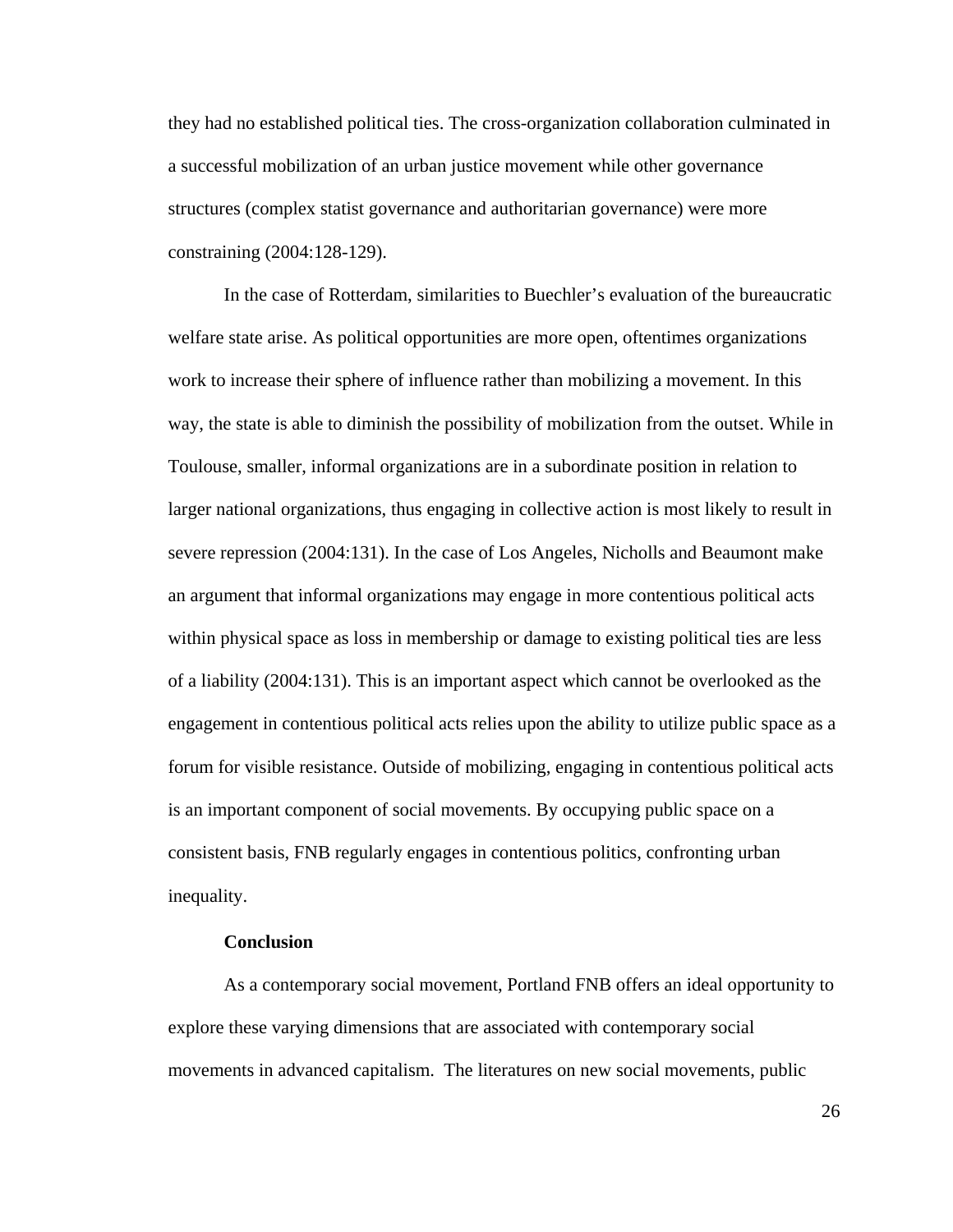space and urban social change are best-suited to support the themes of this case study. These literatures expand the theoretical understanding of decentralized and loosely structured organizational forms, allowing for a more complete conceptual framework in which contemporary social movements can be explored. In addition to organizational structure, an exploration of public space and its use is necessary to include in the discussion of FNB as within Portland the use of public space is essential to organization's operation.

 Literature pertaining to both socially constructed and physical space is relevant here as Portland FNB not only creates space with meaning, but also relies on being able to physically access space in order to engage in direct action. Portland FNB embeds social relations within the material world, thus creating alternative economic models that resist capitalist market-based methods of exchange. The interstitial nature of contemporary social movements reflects a precarious existence of these groups and organizations and is in need of scholarly attention. Operating within a space that one is simultaneously attempting to radically alter is not a common case of existence. Furthermore, Portland FNB operates within the *city* and often calls attention to injustices that are commonly associated with an urban environment (poverty, homelessness, gentrification, etc.).

 As such, this case study offers a more complete picture of the organizational structure that is frequently associated with the characterization of "new" social movements and the contested status of public space especially when reclaimed for collective use. As decentralized, non-hierarchical, organizations claim urban space in furtherance of democratic ideals, the contradictory status of public space can be more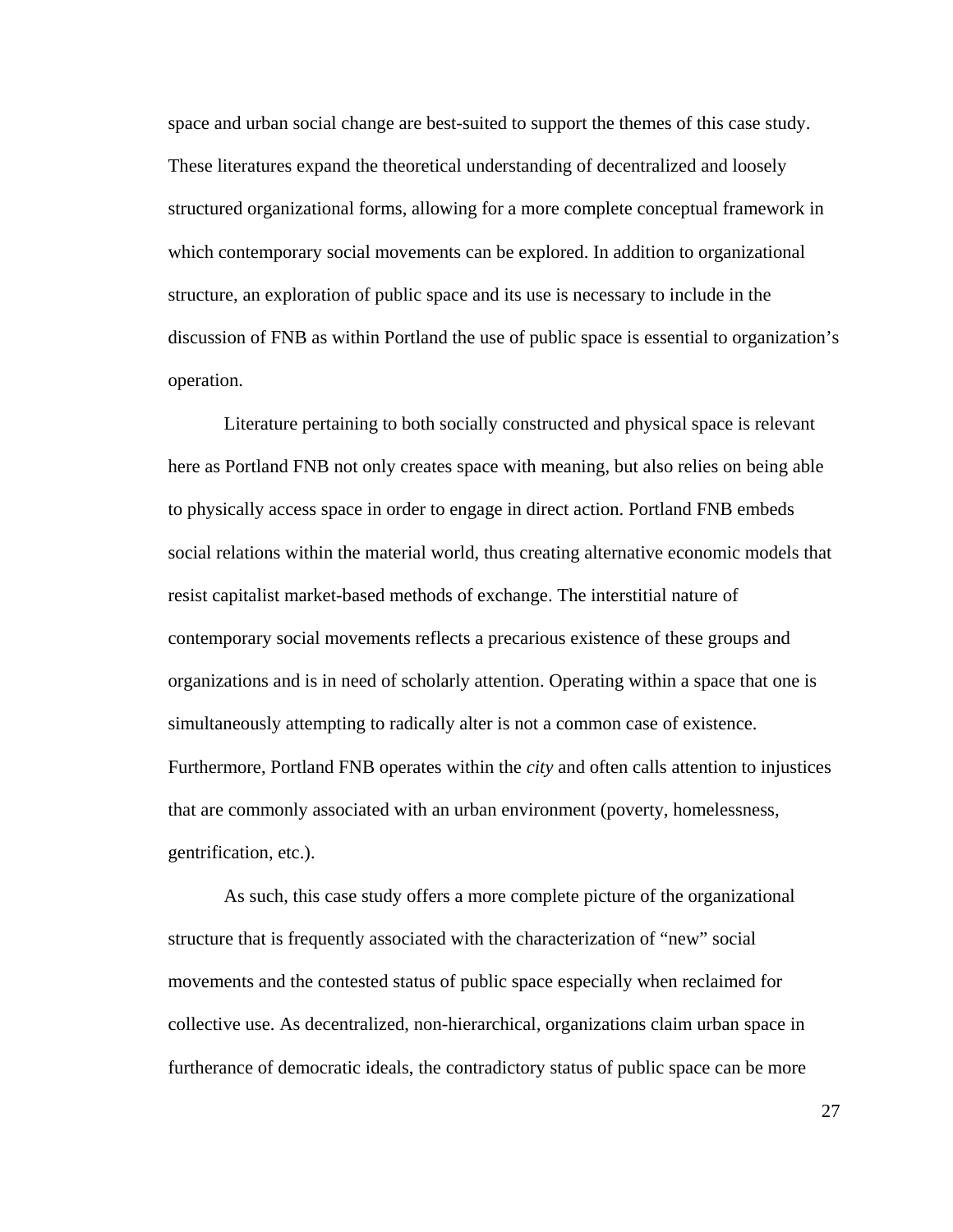clearly parsed out. As cities are subject to reorganization due to the implementation of neoliberal policies, Portland FNB highlights how attempts to counter this process are met with resistance. Rather than the state being diametrically opposed to the market, this case study highlights the ability of the state to be flexible and adaptable in maintaining a physical and institutional landscape in support of larger neoliberal ideals. While the organizational structure of "new" social movements may facilitate the ability to engage in democratic ideals and practices, democratizing the urban landscape is riddled with difficulty.

 This case study contributes to the bodies of new social movement literature and urban sociology literature by drawing connections between the two. The case study of Portland FNB sheds light on how loosely structured social movement organizations attempt to extend a more democratic, alternative model to the larger public. This extension opposes the loss of democratic participation and social goods commonly associated with neoliberal policies. Portland FNB's proactive reclamation of public space is met with resistance, highlighting the way in which neoliberal policies entrench themselves at the local level and the role of local governing bodies in maintaining a favorable institutional framework.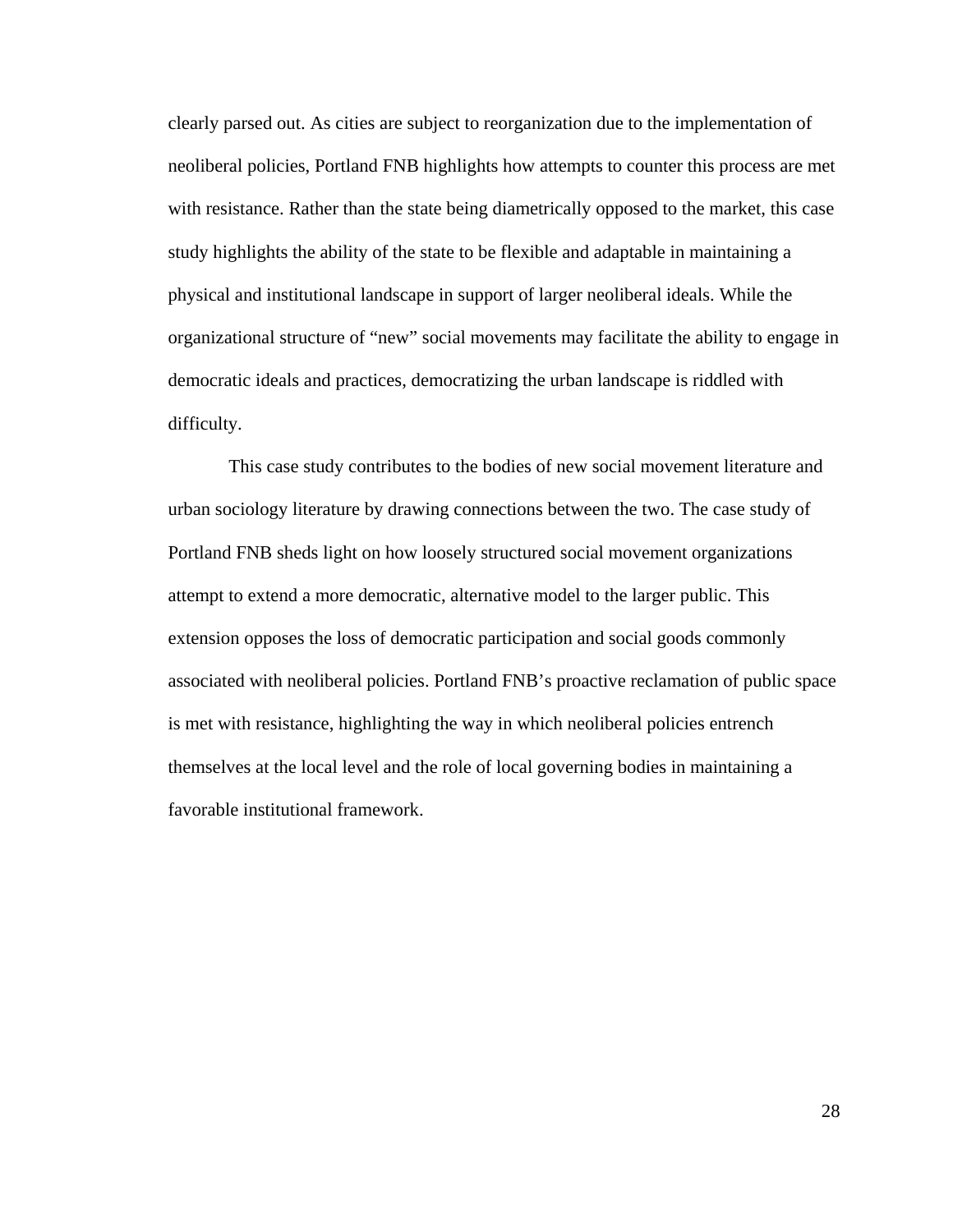### CHAPTER III: RESEARCH METHODS AND DESIGN

This study is guided by three main research questions: 1) What is the organizational structure of Portland FNB?, 2) Do Portland FNB respondents understand the organizational structure to be an alternative organizational model and if so, how?, and 3) How is Portland FNB's use of public space reflective of its organizational dynamics and principles? This study explores the organizational structure of Portland FNB and how the organizational model is reflective of anti-capitalist and anti-authoritarian values and principles which informed the commitment to use public space for meal servings. My goal is to provide a holistic understanding of Portland FNB in order to encourage further research into organizational structure and the use of public space by other SMOs.

#### **Framing the Case**

Portland FNB is part of the large international organization, FNB. FNB spawned out of the anti-nuclear movement with the first "action" or food distribution line being set up during a First National Bank of Boston stockholder's meeting on March  $26<sup>th</sup>$ , 1981. A group of anti-nuclear protesters served and received free soup intending to create a piece of street theater that would harken back to a 1930's Depression Era soup line (Butler and McHenry 1992). Unexpectedly, individuals from the homeless community entered the line and participated in this "piece of theater". The group continued to serve free meals at subsequent protests, eventually splintering from the larger anti-nuclear movement and continuing to engage in direct action by serving free meals to a primarily homeless population. From its inception, FNB has sought to recognize the existence of poverty as a form of structural violence. The name FNB, is a slogan calling for the state to invest in providing basic necessities for survival instead of spending vast sums on the military, an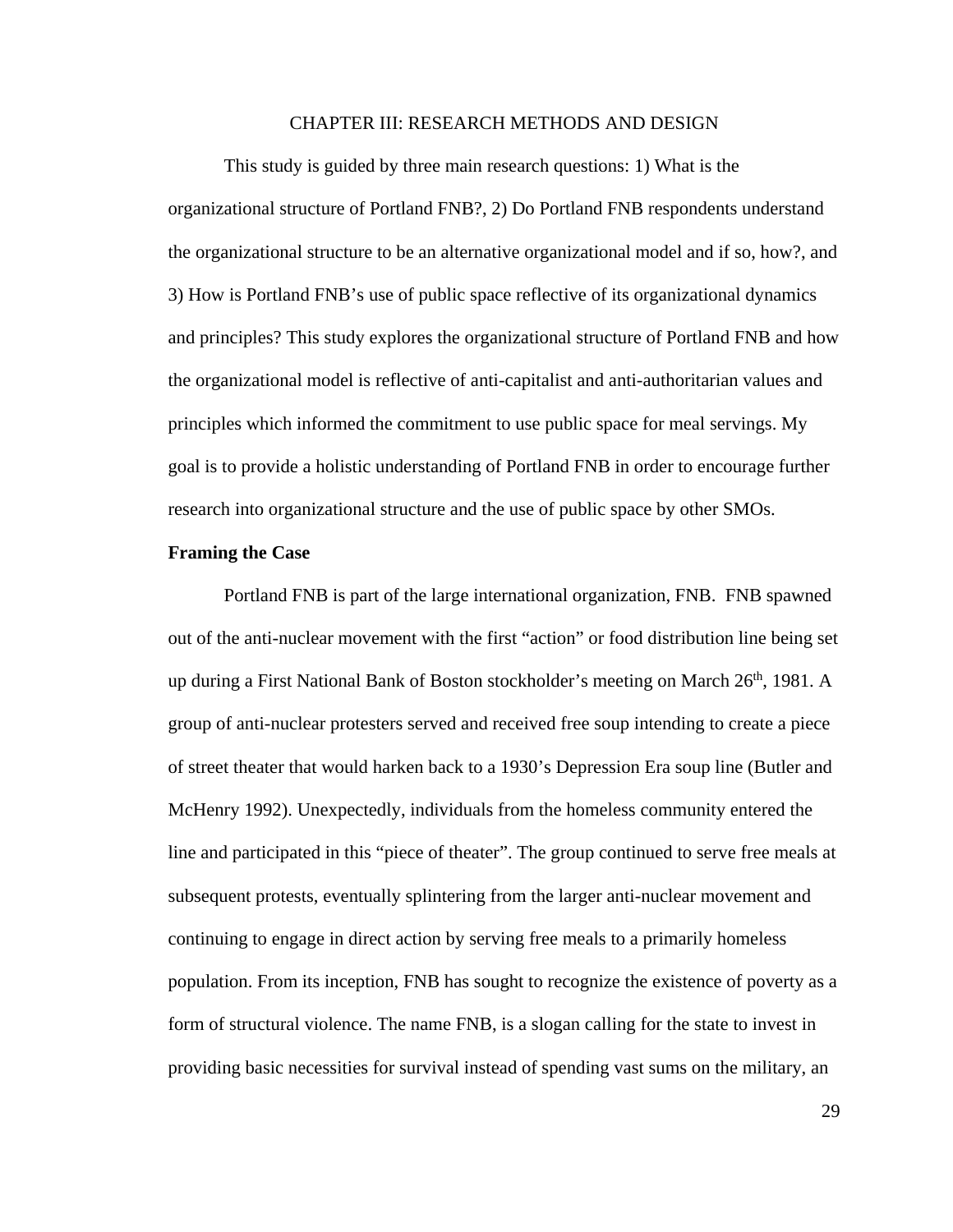inherently violent endeavor. Currently, it is estimated that nearly 500 chapters exist nationally and another 500 chapters internationally. It is hard to have an exact count because FNB is very dynamic, chapters may "pop-up" in one city, while other chapters in another disband (Spataro 2014).

 In line with its anti-authoritarian values, each FNB chapter operates autonomously. Each chapter serves free vegetarian or vegan meals within public space to whomever. Heynen argues that FNB attempts to alter the geography of survival which consists of the "socio-natural conditions and structures which make human survival possible." (2009:1231). Heynen further argues that FNB has the potential to change the city as it makes poverty and resistance visible by providing free meals in public spaces with the intention of changing the geography of survival as well as how the individuals are contained by a neo-liberal state (2009:1235). Heynen makes it clear that FNB is not a charity as it does not depend on private donations, state funding or a permanent influx of "clients" (2009:1226). This is also indicative of Do-It-Yourself culture, as FNB does not seek donations in the form of capital, but rather builds relationships with local food producers or identifies locations for dumpster diving (Spataro 2014). FNB does not seek permission from the state to engage in the act of serving free meals; rather participants consciously operate absent of formal permission.

For FNB, public space is imperative because the movement operates as a form of visible resistance, by engaging in non-violent civil disobedience. As FNB serves free meals to the public, it also creates a "socially embedded, decommodified circuit". A socially embedded, decommodified circuit is defined as "any form of economic activity (broadly defined) that influences and reorients the motivations, incentives, interests,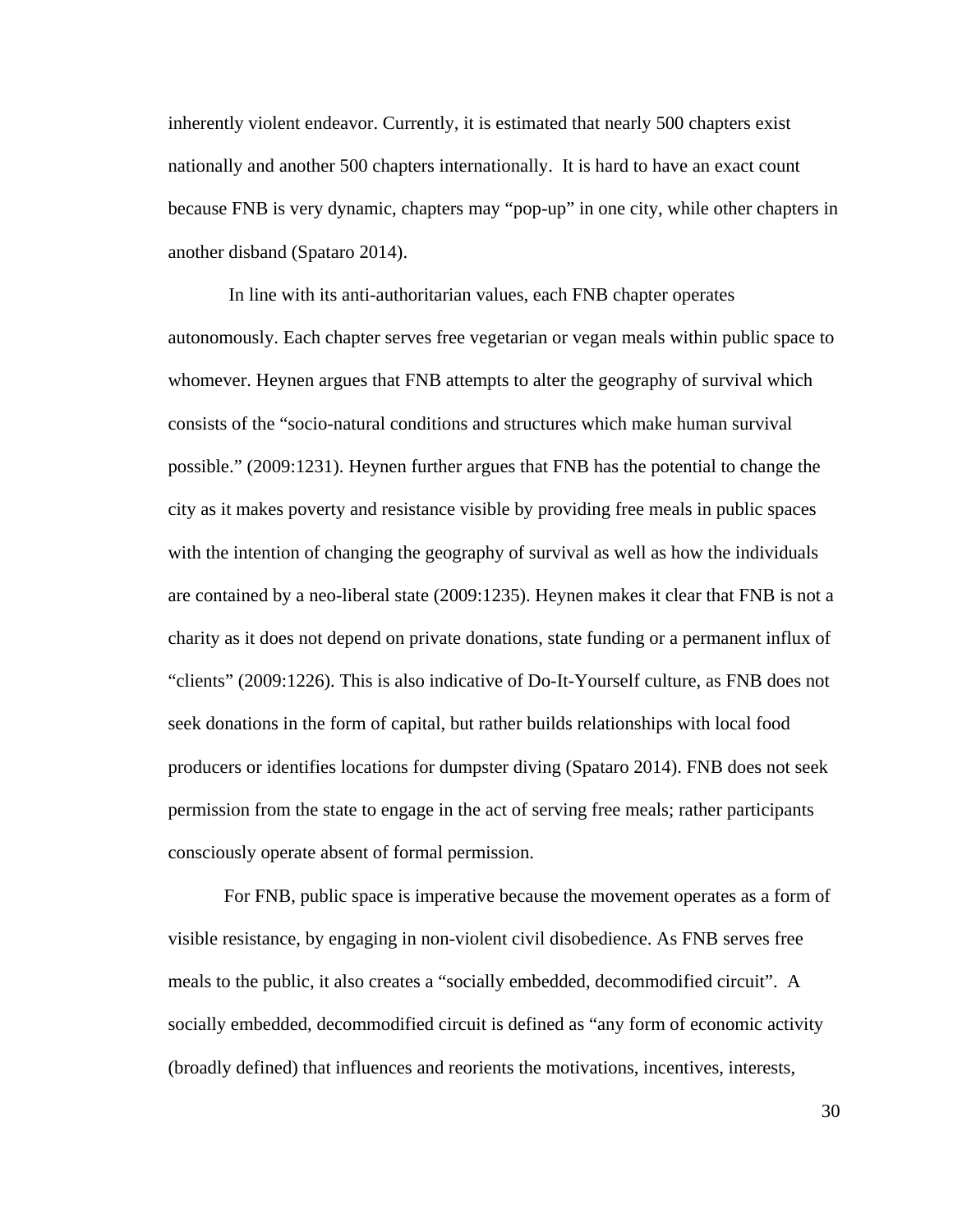values, priorities, and behavior of economic actors to promote social priorities and egalitarian objectives rather than market rationality" (Vail 2010:329). Surplus food that is destined to be thrown away as it is deemed to longer be of value as a commodity is "repurposed" and the sharing of this food asserts that healthy and nutritious food is a human right (Heynen 2009:1227). Individuals that utilize the meal serving are not expected to engage in a traditional process of exchange; rather meal serving provides an opportunity for activists and marginalized populations to occupy the same space in addition to sharing the same meal. Activists eat in close quarters with those they intend to serve, creating an opportunity for community building.

Portland FNB provides a unique opportunity to examine a decentralized, nonhierarchical SMO that routinely occupies public space, in accordance with guiding values and principles. Within Portland one of the two FNB groups has its origins in Occupy Portland. This has impacted several participants' worldview and values. The values that guide Portland FNB, influence the structure of the organization, in turn impacting the strategy Portland FNB utilizes in resisting urban inequality. Both the structure and the way Portland FNB operates are significantly different than that of the state or other nonprofit organizations, thus Portland FNB presents itself as a viable case for further exploration.

### **Approach Used**

 In order to examine and further understand these various components, this study utilizes a qualitative approach that focuses on participant's individual perceptions, understandings, and experiences. Data collection methods included semi-structured interviews, participant observation, and limited analysis of the FNB website and specific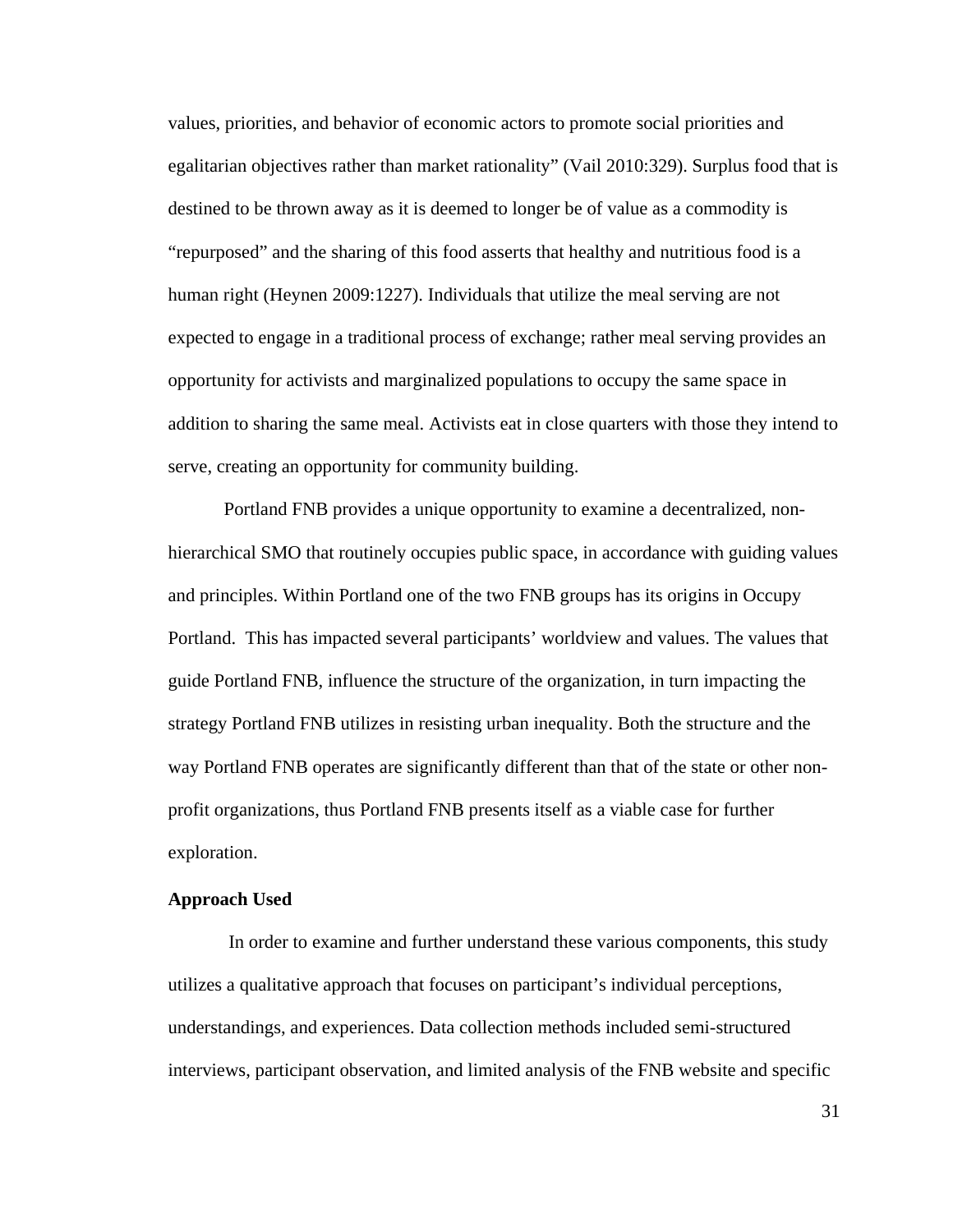chapter's Facebook pages. The use of multiple data collection strategies increases credibility as the data can be cross-referenced based on strategy and point of view (Baxter and Jack 2008:556). Interviews were conducted with individuals that were "heavily involved" with Portland FNB. For this study, "heavy involvement" is meant to be synonymous with regularly attending the weekly meal serving (nearly every week without fail) and taking an active role in ensuring the serving is completed. Those heavily involved constitute what those involved with FNB refer to as "bottom-liners"; individuals who take on a large share of responsibility in completing the meal serving. These individuals were identified through my own observations at the meal servings or were verbally identified as "bottom-liners" by other interviewees. These individuals assume added responsibility and accountability and therefore are identified as having intimate and essential knowledge of Portland FNB.

# **Data Collection**

### *In-depth Interviews*

Over the summer and fall of 2014, I conducted ten semi-structured, anonymous interviews. Initial participants were recruited through informal conversations held at weekly meal servings and friends of faculty. From my observations, participants that took an active role in preparing the meal on a regular basis were identified as being integral potential interviewees. Additional participants were then identified through the use of snowball sampling. Eight of the ten interviewees were heavily involved at the time of the interview. The two remaining interviewees had recently ended their involvement with Portland FNB. Three of the ten interviewees were primarily involved in the Downtown cell, while seven of the ten were primarily involved with the Inner SE cell. The time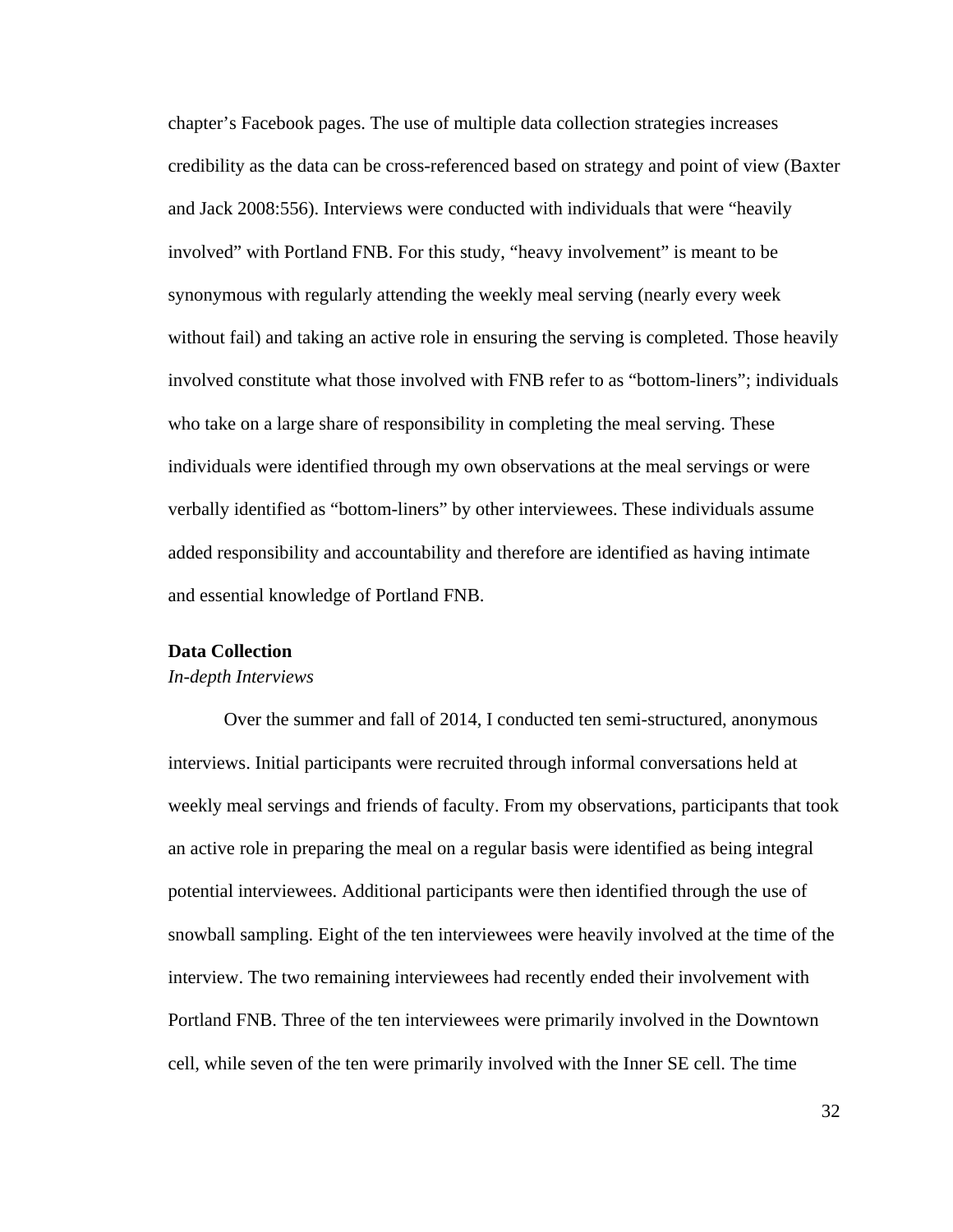spent in the field was immensely valuable as it enabled the identification of individuals that were integral to SMO, as well as, provided ample opportunities to build rapport. The small number of interviewees illustrates the limited number of those heavily involved in Portland FNB. Interviewees often identified one another as being vital to the SMO's operation. Although the sample size is small, it is representative of Portland FNB volunteers and active participants.

 Before inviting individuals to participate in a semi-structured interview, I spent several weeks in the field. From the initial stages of the research, I made it clear that I wished to participate in and observe the meal servings, with the intention of conducting future interviews with those heavily involved in the SMO. The interview was framed as a way to explore and examine alternative organizational models of SMOs that actively resist neoliberal and capitalist logic. As the Portland FNB community is small and tightknit, fully disclosing my role as a researcher and actively building rapport was essential to recruiting interviewees. As the interviews were semi-structured, follow-up questions were often specific to the interviewee. Despite this potential variation in the order of the interview, all interviews included the same discussion topics:

- How interviewees came to be involved with Portland FNB
- How do interviewees understand their level of involvement with Portland FNB
- What interviewees understand to the be the goals of Portland FNB
- What is the structure of Portland FNB
- What are the benefits and drawbacks of this particular structure
- How are resources such as food stuffs, cooking utensils, etc. obtained
- What are the difficulties associated with engaging in direct action
- In the future, what would Portland FNB ideally accomplish

Interviews also gathered information pertaining to the demographic characteristics

of each interviewee. Table 1 below provides an overview of the demographic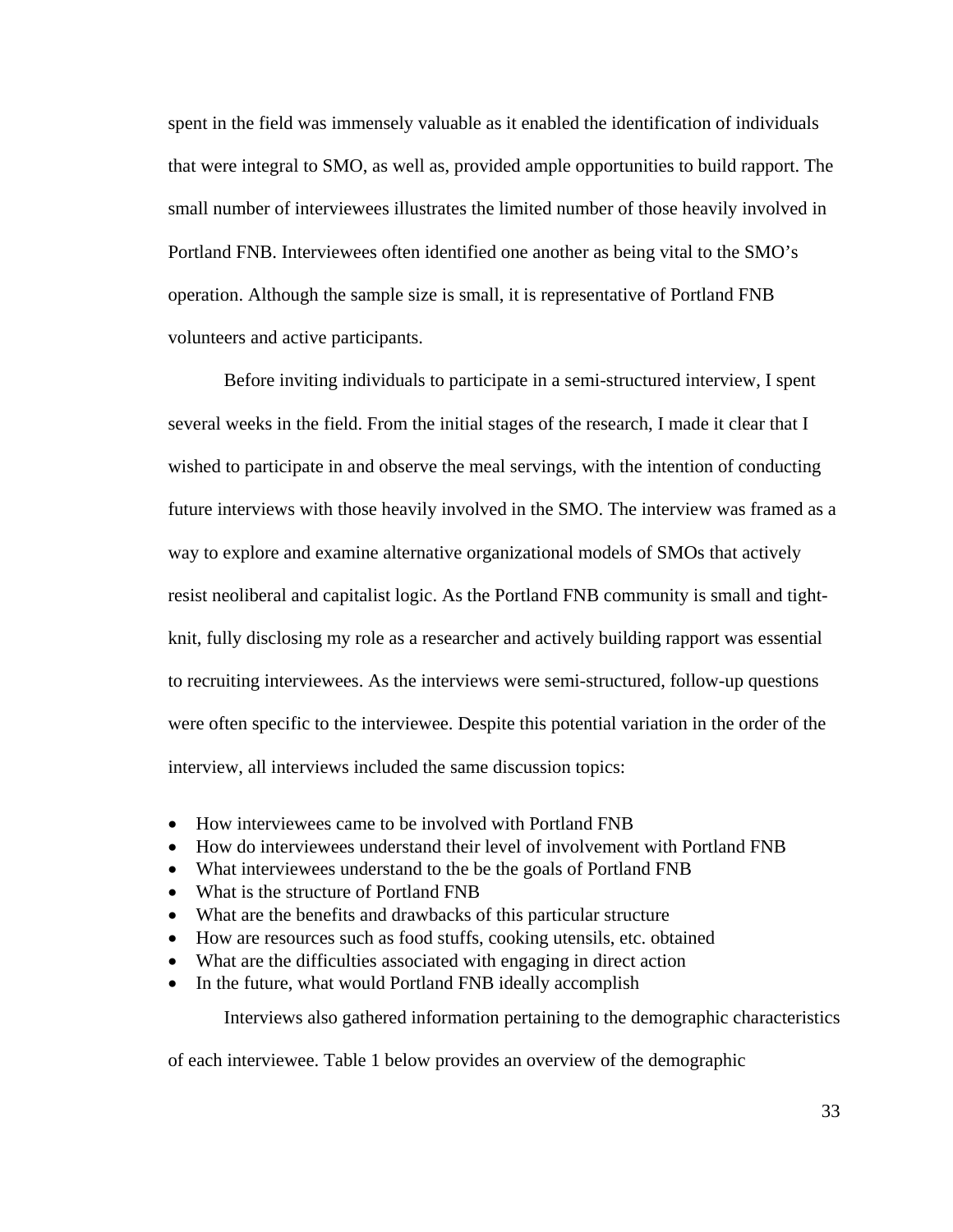characteristics of all interviewees and includes the pseudonyms given to the interviewees. As indicated by the table, the sample is overwhelmingly white and disproportionately educated when compared to demographic characteristics of the city as a whole. According to the U.S. Census Bureau, in 2013, approximately 76% of Portland residents were white and 44% of residents had a Bachelor's degree or higher (2009-2013). Although, the individuals eating meals at the Portland FNB servings are not the focus of this study, they take on a major role in whether a serving is considered "successful" or not. At the downtown serving, the majority of individuals eating meals are homeless. I cannot speak in terms of statistical significance, but the population utilizing the meal serving is more racially and ethnically diverse than the FNB participants. Rarely individuals boarding and deboarding the train will grab something to eat or make casual conversation with the FNB participants. The Inner SE cell is more diverse in terms of "groups". From my observation, at any given meal serving there may be nuclear families, homeless individuals, transients, etc. intermingling near the pavilion.

| Pseudonym | Race      | Gender | <b>Highest</b><br><b>Level of</b><br><b>Education</b> | <b>Primary FNB</b><br><b>Cell Involved</b><br>With | Length of<br><b>Involvement</b> |
|-----------|-----------|--------|-------------------------------------------------------|----------------------------------------------------|---------------------------------|
| Janis     | 2 or more | Female | Some<br>College                                       | Downtown                                           | 1 year                          |
| John      | White     | Male   | Bachelor's                                            | Downtown                                           | 3 years                         |
| Pete      | White     | Male   | Bachelor's                                            | Downtown                                           | 2 years                         |
| Robert    | White     | Male   | Bachelor's                                            | <b>Inner SE</b>                                    | 1.5 years                       |
| Paul      | White     | Male   | Graduate                                              | <b>Inner SE</b>                                    | On/off for 15<br>vears          |
| Carol     | White     | Female | Bachelor's                                            | Inner SE                                           | 2 years                         |
| Kurt      | White     | Male   | Bachelor's                                            | <b>Inner SE</b>                                    | $2.5$ years*                    |
| Hollie    | White     | Female | Bachelor's                                            | <b>Inner SE</b>                                    | $1$ year <sup>*</sup>           |
| Lauryn    | White     | Female | Some<br>College                                       | <b>Inner SE</b>                                    | 6 months (20)<br>years overall) |

**Table 1. Portland FNB Questionnaire Data**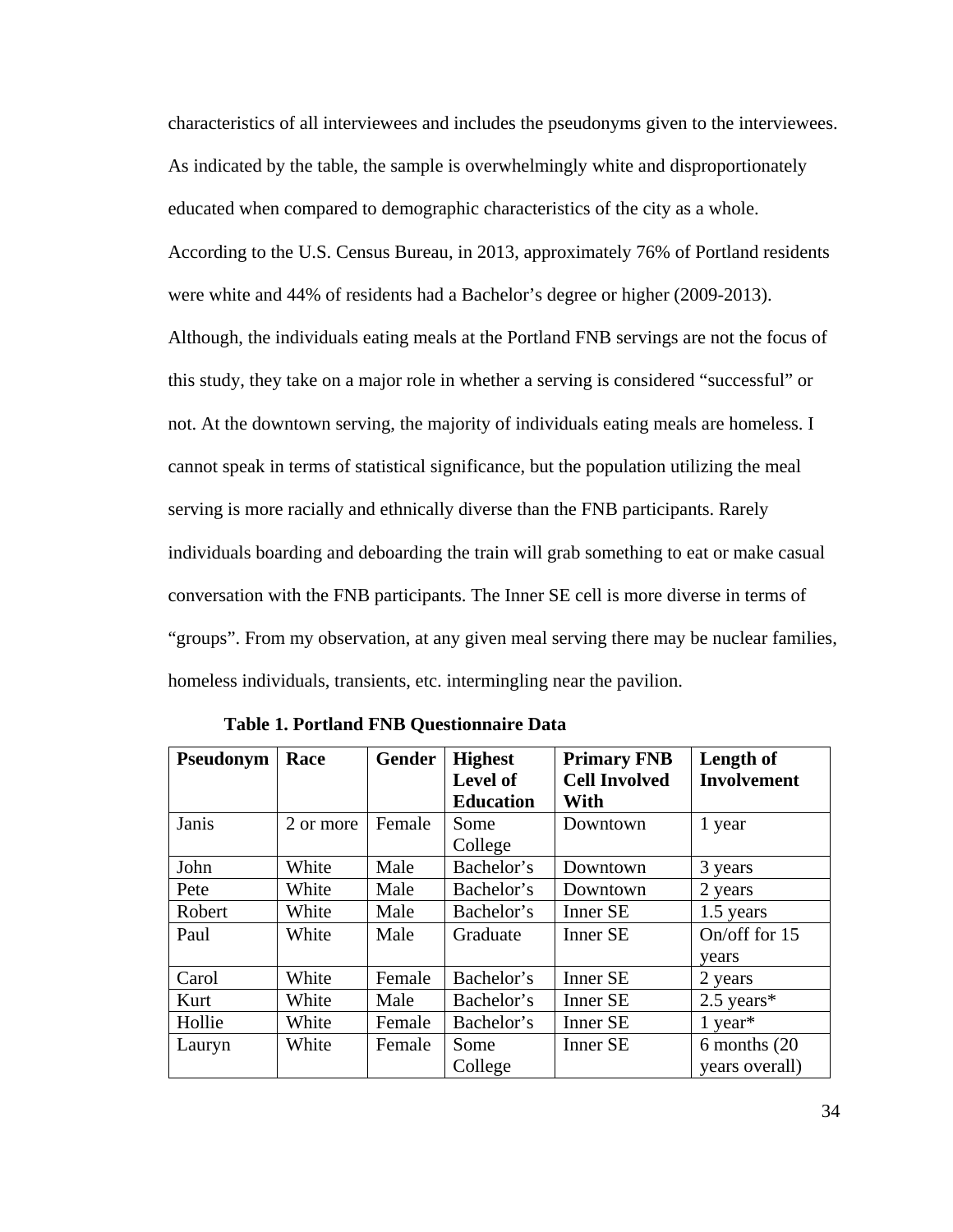| Aretha | White | Female | Some    | Inner SE | year |
|--------|-------|--------|---------|----------|------|
|        |       |        | College |          |      |

\*Indicates individuals are no longer regularly involved *Participant Observation* 

 Over the course of this study, approximately 50 hours of participant observation was conducted at two different sites within Portland. I actively participated in meal preparation, the servings, and other organizational functions. As Table 1. indicates, Portland FNB consists of two autonomous FNB chapters. Each chapter conducts its own weekly meal serving. By observing the operation of Portland FNB, I was able to answer the research questions posed in greater depth. Participant observation provided insight into the inner-functioning of each cell as I subjectively observed individuals' behavior. Observations were recorded in the form of fieldnotes. Sites for observation included the meal preparation and serving sites in downtown and inner SE Portland and a private residence (Janis' primary residence). During my time in the field the private residence served as preparation site for the Pacific Northwest Social Forum. Both cells of Portland FNB collaborated in creating a day's menu for the social justice oriented event.

 Meal preparation occurs at two sites; at a local non-profit located in downtown Portland (Downtown cell) and a private residence on the east side (Inner SE cell). The meal servings occur in public spaces, more specifically, a public transit station and a public park. These are meant to be highly visible, inclusive events, with all persons being invited to participate. For me, observations of the meal preparation process provided insight as to how tasks are divided within the organization, while the meal serving itself illustrated how Portland FNB utilizes public space. These observations also provided an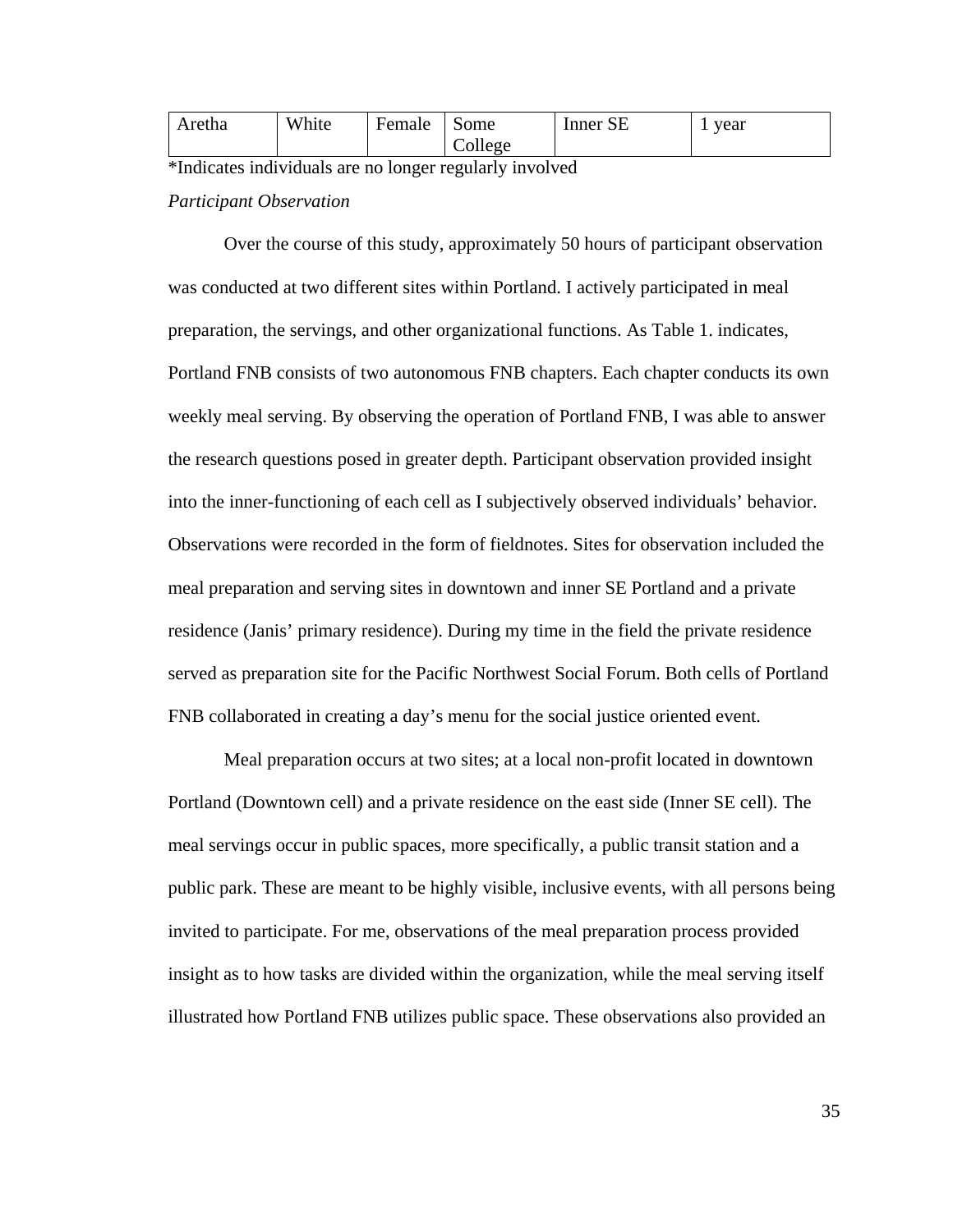overview of how each chapter of Portland FNB operates on a day-to-day basis. The entire process typically takes five hours, allowing for ample data collection.

### **Justification**

In order to fully explore and examine Portland FNB, a case study approach is best utilized. Baxter and Jack (2008) argue, according to Yin (2003), that a case study design is particularly useful if the contextual conditions cannot be separated from the phenomenon being studied (545). Individuals' actions are inextricably linked to the meanings that are assigned to those actions by the actors themselves, thus "face-to-face interaction and observation in the natural setting" are necessary in order to understand individuals' deeper perspectives (Marshall and Rossman 2010:91). In addition, the utilization of a combination of data collection strategies is necessary for doing a successful case study. Taking a case study approach allows for the collection of data from various sources, while also taking into account the context in which a specific phenomenon occurs (Baxter and Jack 2008). Both participant observation and face-toface interaction through semi-structured interviews allow for exploration and examination of understandings that may otherwise not be possible within the context of Portland FNB. Marshall and Rossman (2010) and Baxter and Jack (2008), seem to indicate that the use of multiple data collection strategies, in addition to immersing one's self in the setting, is necessary in order to gain deep levels of understanding. Thus, in order to thoroughly capture the complex social world in which individuals involved with Portland FNB are situated, multiple qualitative data collection strategies are necessary.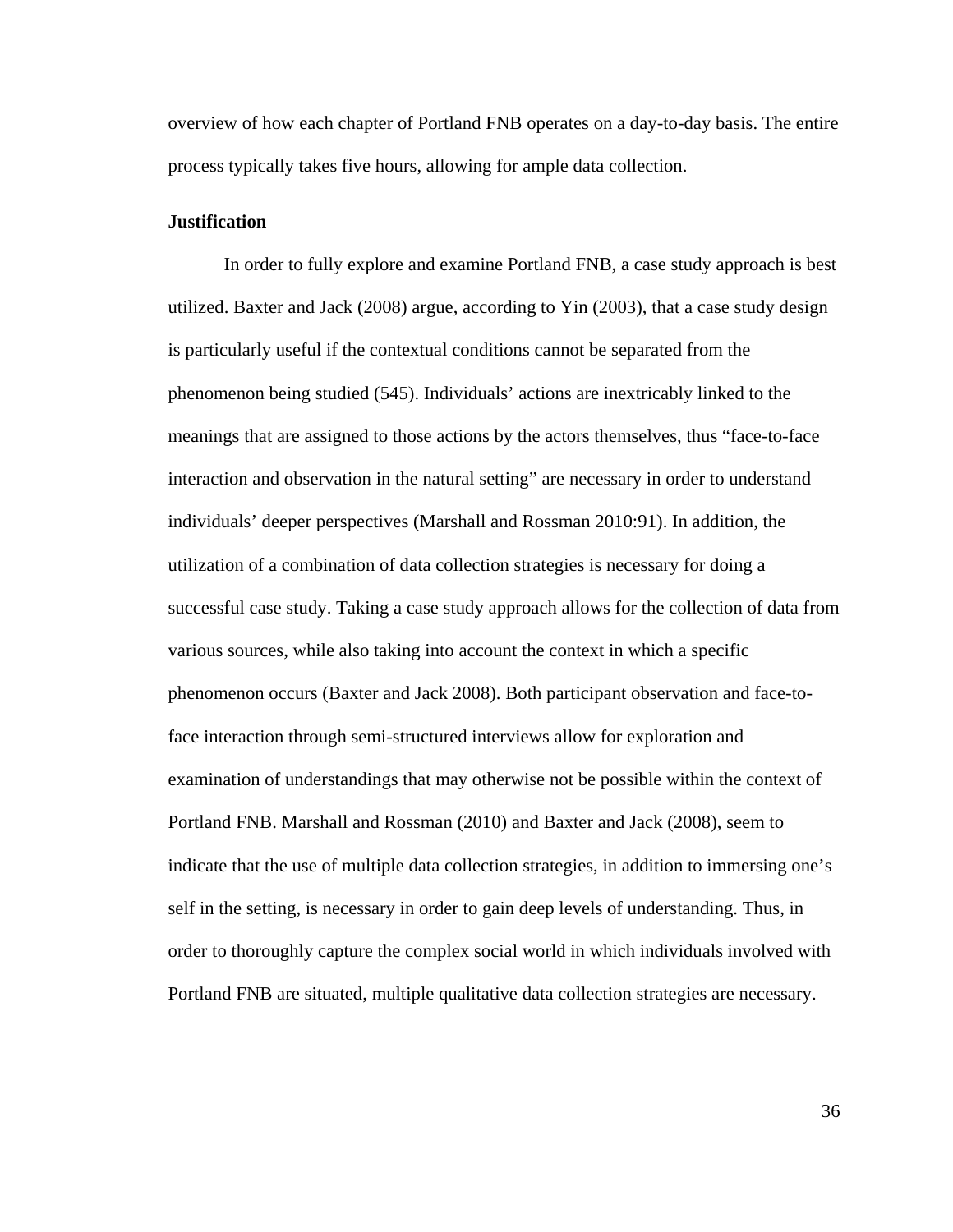### **Data Analysis**

 From the beginning I analyzed all the collected data (content produced by Portland FNB and other chapters, field notes from observations, and interview transcripts) through an open coding process. Coding refers to giving the data segment a short name that not only summarizes, but categorizes the data as well (Charmaz 2006:43). As the coding process was open, a pre-established codebook based upon a structured interview guide was not used. This allowed for more open and honest interviews, where participants could help determine the course of the conversation. The codes include both broad categories ("parent" codes) and more specific ones ("child" codes), with "child" codes. "Child" codes further subdivided the broader "parent" codes into more specific groupings. Preliminary codes heavily relied on themes consistently present in previous literature. These preliminary codes consisted of very general and broad categories such as non-hierarchical, direct democracy, direct action, etc.

 Throughout the course of coding, codes were combined, eliminated, collapsed, etc. Through the use of analytic memo-writing, I was able to reflect upon the codes I created and thus analyze my data from the beginning of the coding process (Charmaz 2006). Concepts from previous literature guided my initial coding process. A general framework was built around themes pertaining to organizational structure, democratic practices, and direct action as they emerged during the process. Interviews were coded more than once, in order to fully identify common themes.

### **Advantages and Limitations**

The primary advantage of a case study design is the reliance upon multiple elements of data collection by design. The combination of these elements allows for the research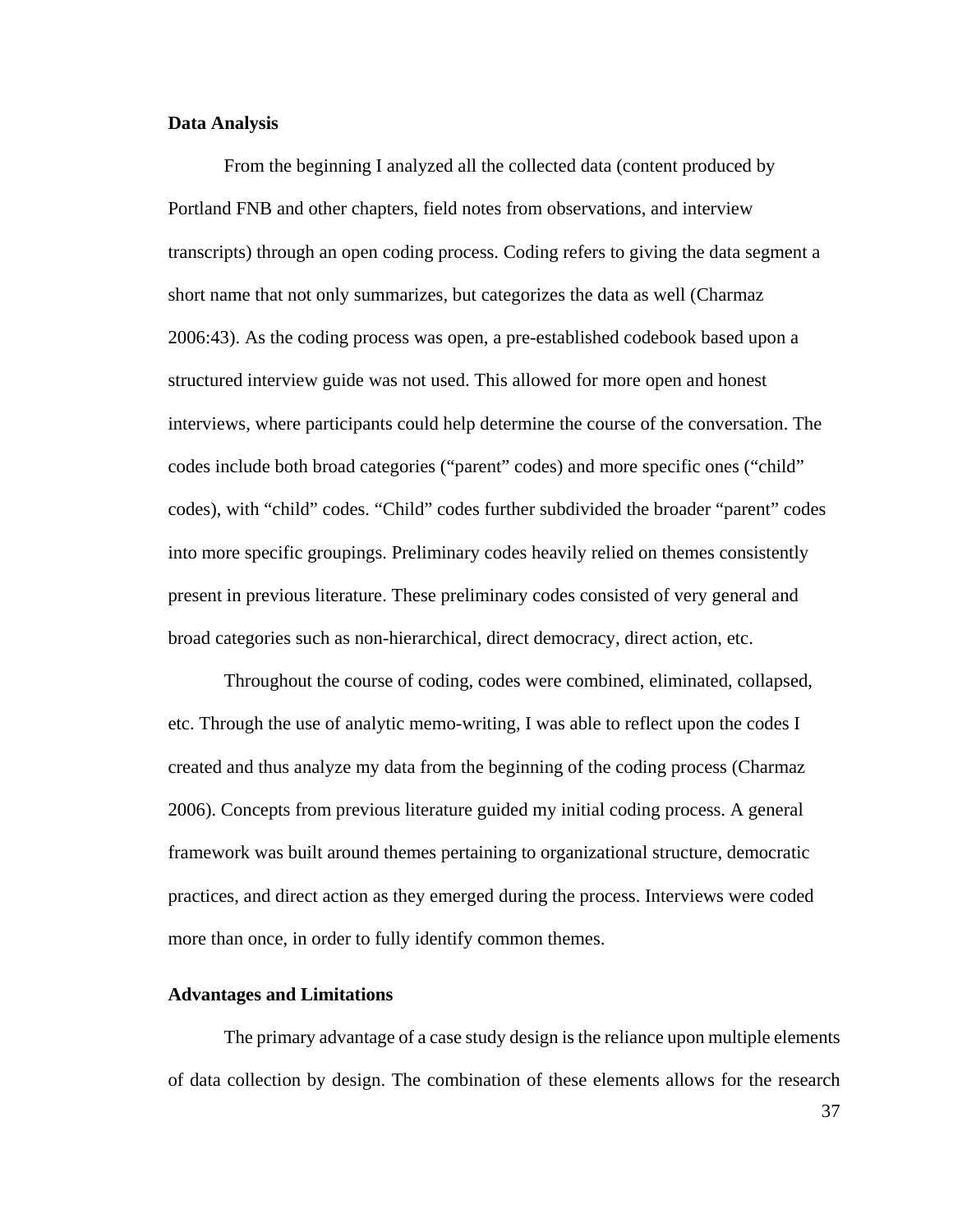questions to be addressed from different perspectives. Although this research is not generalizable in the quantitative sense; the findings of the study are somewhat transferable as FNB is an international social movement with chapters in various cities throughout the world. The sample included in this study is not randomly selected but it does represent in depth, the many dimensions of Portland FNB. The level of transferability may vary, but as various FNB chapters have a stated affinity for operating non-hierarchically, utilizing direct democratic practices some degree of transferability is likely. However, this study is not generalizable. The small sample size inhibits the ability to make broad claims and it is possible the Portland chapter of FNB may operate drastically different than the typical FNB chapter. Despite the mentioned limitations, Portland FNB provides a theoretically interesting case that elucidates how values, structure, and strategy influence one another, while also highlighting the difficulty associated with occupying public space.

# **Role of Researcher**

From the initial stages of this research project, I disclosed my identity as a researcher to "heavily involved". Individuals utilizing the meal serving or those participating sporadically were not explicitly informed of my study. In reference to those heavily involved, the disclosure of my identity could have possibly have impacted their natural behavior. However it was important to me to be transparent throughout the entire research process. By regularly attending the meal servings, my presence became a "fixture" of the organization. This is not to say my role as a researcher was forgotten or ignored but rather by spending a prolonged amount of time in the field, my presence became less apparent. Field notes were only taken when there was time "exit the field" momentarily. In addition, the interviewees and I had several demographic characteristics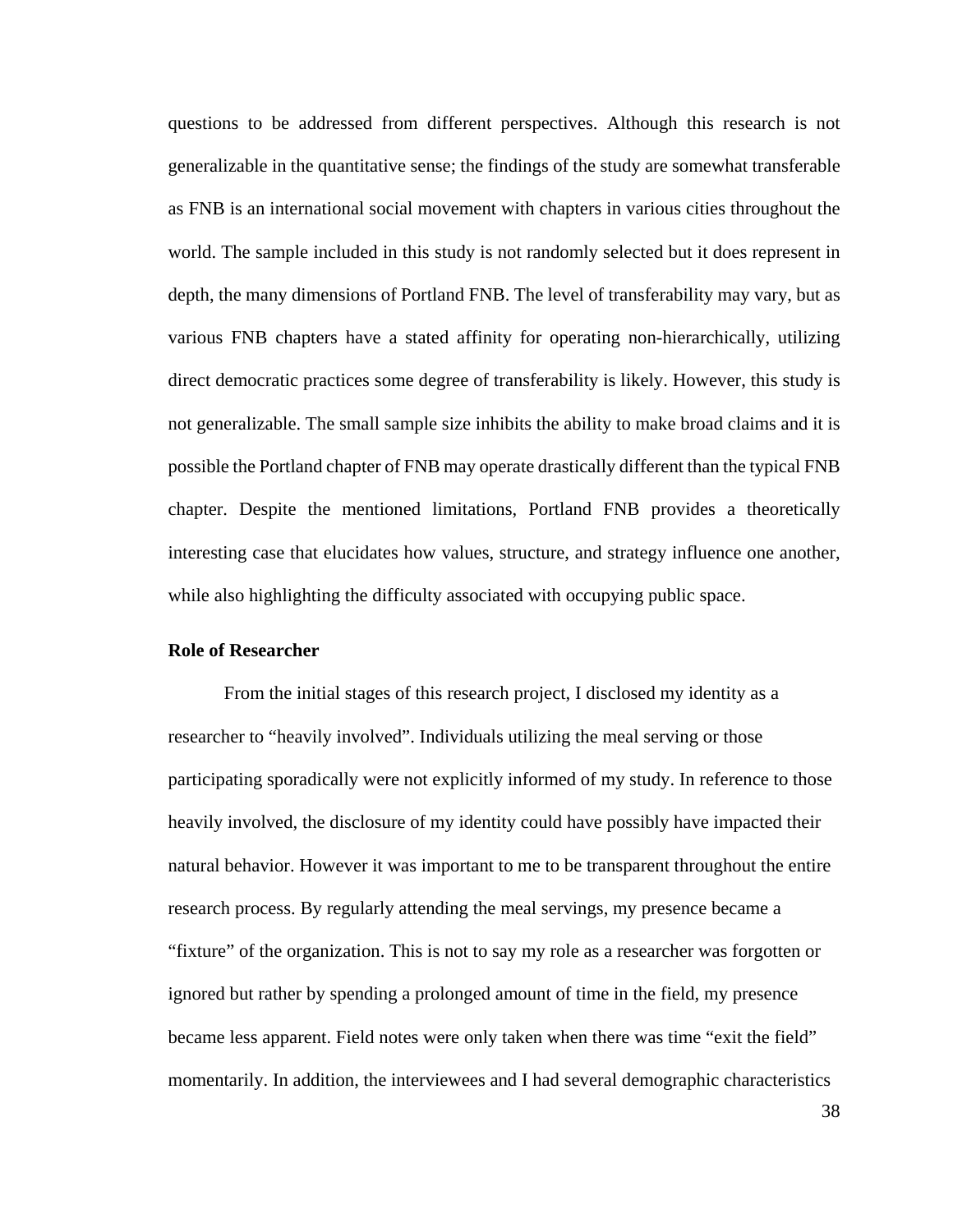in common. Being a young, white male, graduate student allowed me to more easily become involved with the organization.

 All interview participants remained confidential. As all interviews were conducted in person, each interviewee was given an informed consent form to read over and sign. I also offered each interviewee a transcript of our interview to further increase transparency. In summary, I attempted to disclose my identity as researcher to all interviewees from the initial stages of my research. I made further attempts to be transparent, in order to build more trusting and honest relationships during the tenure of the project.

### **Conclusion**

This case study consists primarily of in-depth interviews and participant observation. In-depth interviews provided insight into participant's unique understandings of their involvement in Portland FNB and the organizational structure of the SMO. Participant observation provided a glimpse into the day-to-day operation of either chapter of Portland FNB, as well as participant's behaviors. Finally, analysis of other organizational material helped to illustrate the values and larger principles FNB has an affinity towards. In qualitative research such as this, the major limitations include researcher subjectivity and generalizability. Despite these shortcomings, the use of multiple data collection strategies helps to increase the credibility of this study. Ultimately, I decided what was to be included and excluded but having a concern for accurately capturing the respondents' understandings and Portland FNB's mission, I feel the participants and Portland FNB are represented justly.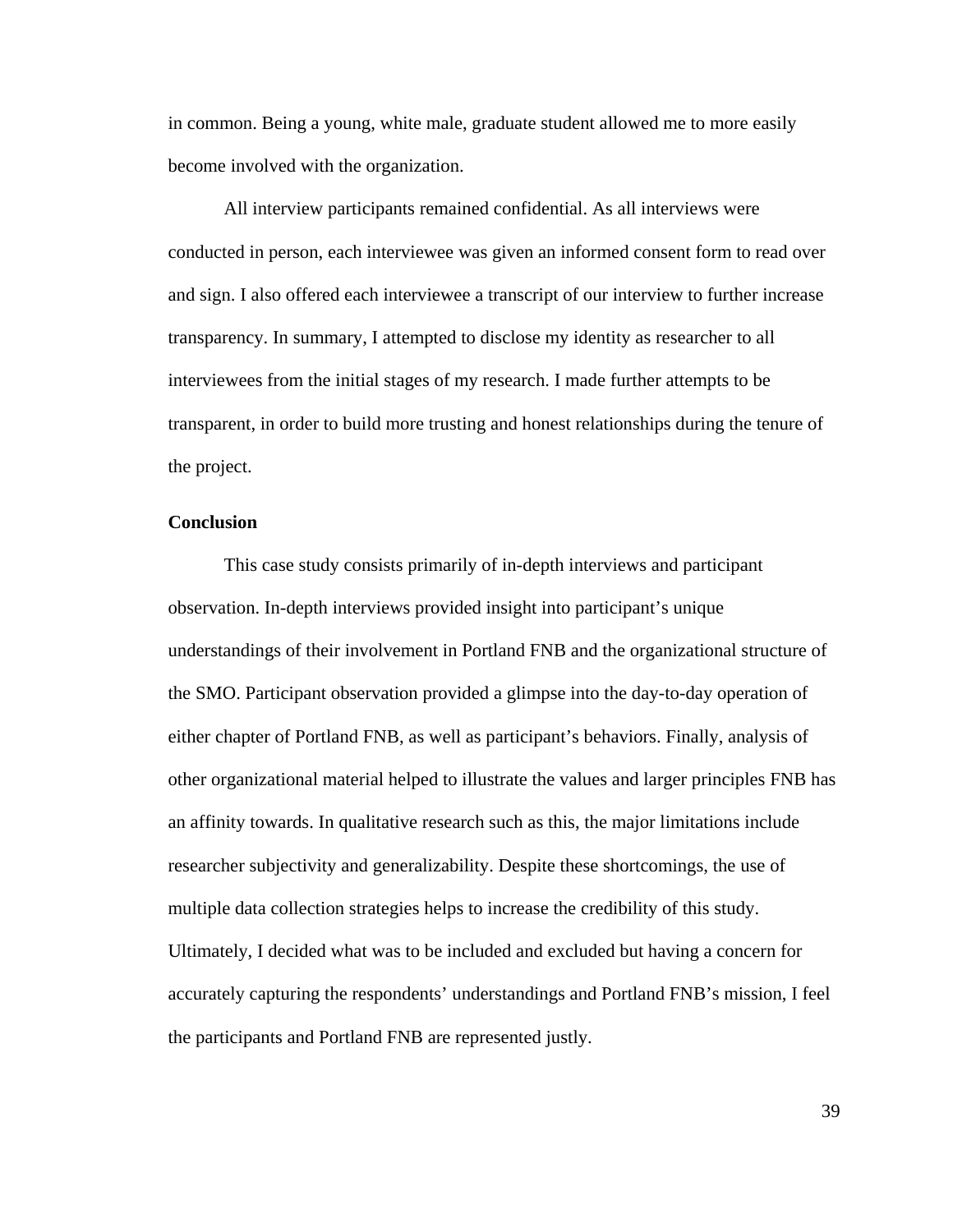# CHAPTER IV: THE VALUES AND STRUCTURE OF PORTLAND FNB **Overview**

 This chapter will address my first two research questions: 1) *What is the organizational structure of the movement of Portland FNB?* and 2) *Do Portland FNB respondents understand the organizational structure to be an alternative organizational model and if so, how?* In the following pages, I will first discuss the origins of FNB, how FNB operates within Portland specifically, and then how those involved with Portland FNB *do* understand it as being an alternative organizational model with implications for operating outside the state. I argue that Portland FNB seeks radical structural change rather than reformation by disregarding and questioning the effectiveness of the state and other formal institutions**.** 

 Portland FNB operates as an alternative organizational model, vehemently rejecting centralized power and more bureaucratic forms of organizing. Values such as inclusiveness, accessibility, and self-empowerment have continued to influence how the movement organizes and operates. Within Portland, these values are not only observable during movement functions or events, but are also elaborated upon during open-ended interviews with Portland FNB participants.

The organizational practices and dynamics of Portland FNB are illustrative of the larger principles that would constitute a more just and equal society. Through organizational practices, Portland FNB embodies and potentially actualizes these values and practices. The structure of Portland FNB itself is a symbolic message, rejecting authority and top-down organizational structure. Specifically, I will show that, in working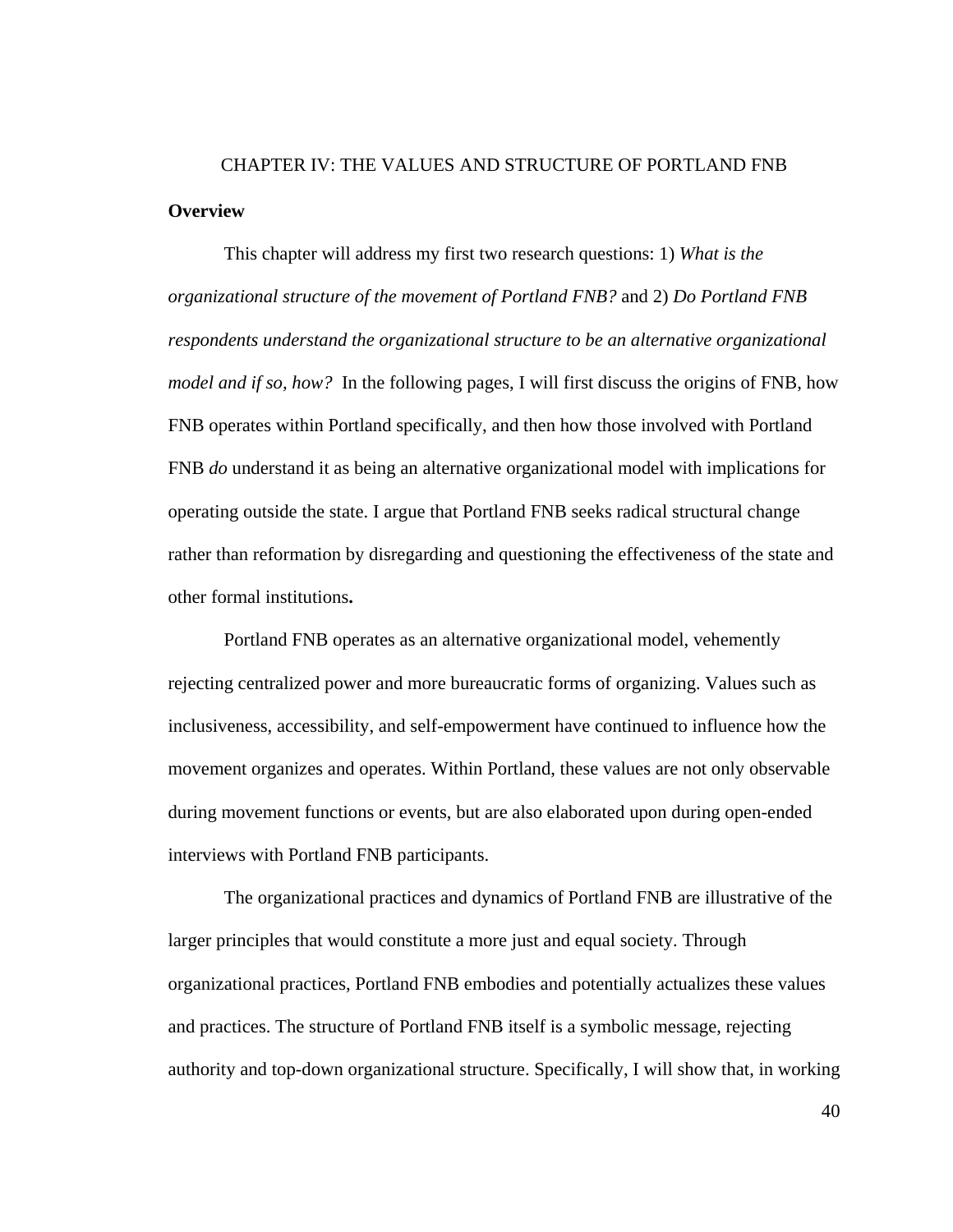towards social justice, Portland FNB creates a space where leadership exists without formal positions of power and knowledge is dispersed throughout the social movement organization by those most heavily active in sustaining the movement. Finally, I contend that Portland FNB builds *community* between various *communities* within an urban environment.

### **Food Not Bombs as a Social Movement Organization**

 Taking into account how FNB came into existence, it is possible to conceptualize it as both a social movement and a social movement organization. Participants within FNB, collectively act upon values and beliefs counter to the dominant culture, (Buechler 2000:36) while also socially constructing an organization that can support various movements simultaneously. A SMO can be defined as "a complex, or formal, organization which identifies its goals with the preferences of a social movement or a countermovement and attempts to implement those goals" (McCarthy and Zald 1977). In comparison to more formal, bureaucratic SMOs, FNB is vastly different in terms of organizational structure and dynamics. Both resource mobilization theory (McCarthy and Zald 1977) and political opportunity theory (McAdam 1982) are inadequate in exploring and understanding FNB as they focus on more formal SMOs and factors affecting their "success". Therefore, NSM theory is "best" utilized to characterize and understand FNB. Table 2. located below outlines the characteristics of FNB in comparison to other more moderate, leftist SMOs.

|  |  |  | Table 2. Basic Characteristics of Mainstream and Oppositional SMOs |
|--|--|--|--------------------------------------------------------------------|
|--|--|--|--------------------------------------------------------------------|

| <b>Basic Characteristics</b> | <b>Mainstream</b> | <b>Food Not Bombs</b> |
|------------------------------|-------------------|-----------------------|
|                              |                   |                       |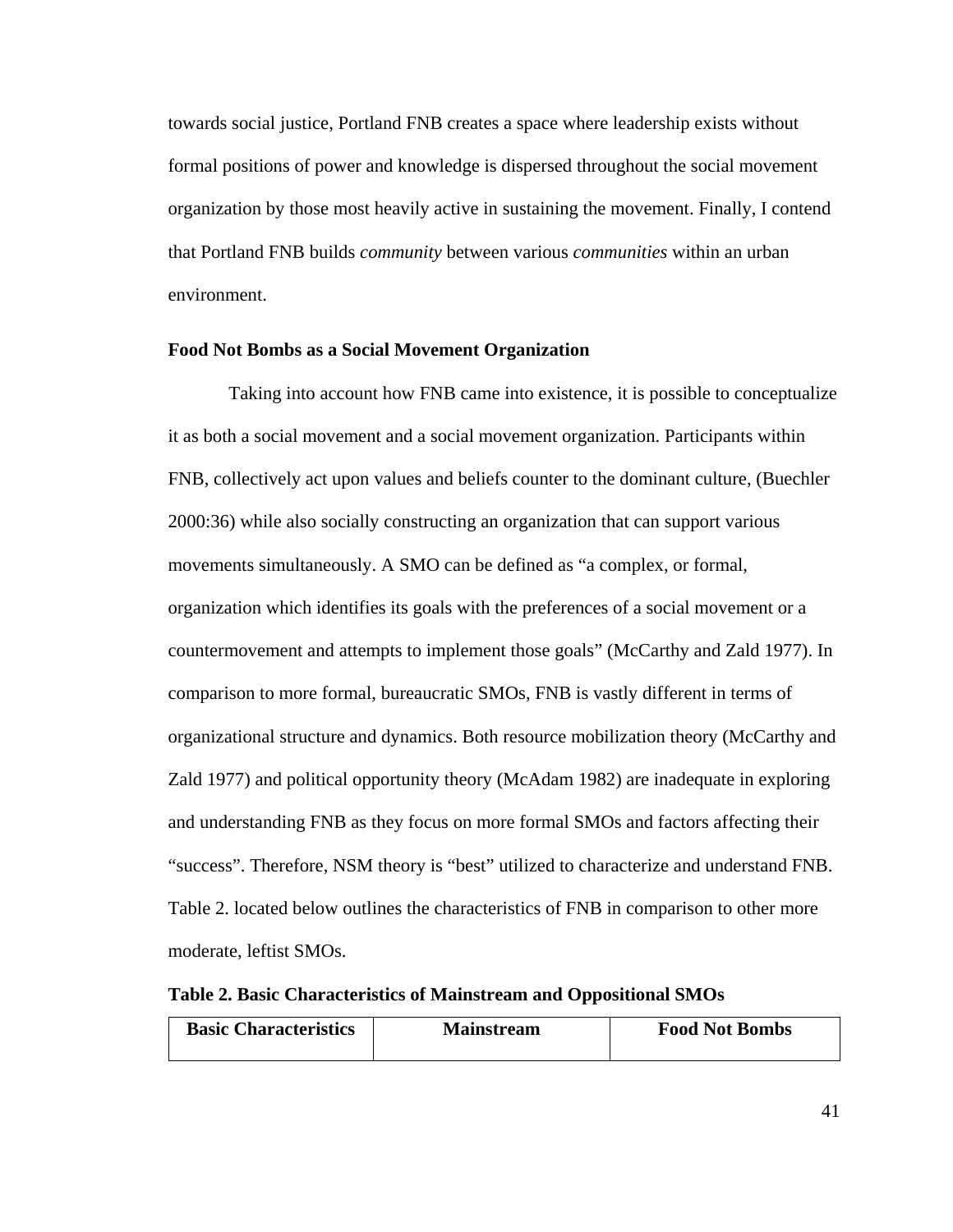| <b>Structure</b>   | Centralized "Authority" | Decentralized "Authority" |
|--------------------|-------------------------|---------------------------|
| Ideology           | "Embraces" Authority    | <b>Opposes Authority</b>  |
| Type of Leadership | Formal Leadership       | No Formal Leadership      |
| Movement Focus or  | <b>Reform Oriented</b>  | Radical Change            |
| Goals              |                         |                           |

 FNB practices consensus based decision-making, avoids centralized authority and has no formal leadership. The adoption of these organizational practices reflect broader organizational principles such as democracy, decentralization, anti-authoritarianism, and the rejection of hierarchy. These values often result in the favoring of a more loosely structured organizational form which has been argued to be characteristic of NSMOs (Melucci 1980; Buechler 2000). Furthermore, the rejection of formal authority illustrates the inclusion of anarchist organizational principles and an overall preference for political and social equality (Juris 2009). A scan of publicly available documents such as various FNB chapter's Facebook pages and websites illustrate the broader principles FNB values within the context of the organization. The following excerpt from the Seattle chapter's website demonstrates an affinity for anarchy as it reads:

 "But then again, we don't need the United Nations (or the church, or president, or party chairman) to tell us that food is a right. It's just common sense. They can pass resolutions into perpetuity, but that in and of itself has no (effect) on improving the living conditions of billions across the globe. In fact, no government sanctioned or sponsored initiative will ever be enough. Thankfully, we aren't waiting for their okay anyway!"

 This excerpt most importantly illustrates the rejection of formal authority in the form of supranational institutions and the state. It is clearly apparent that the Seattle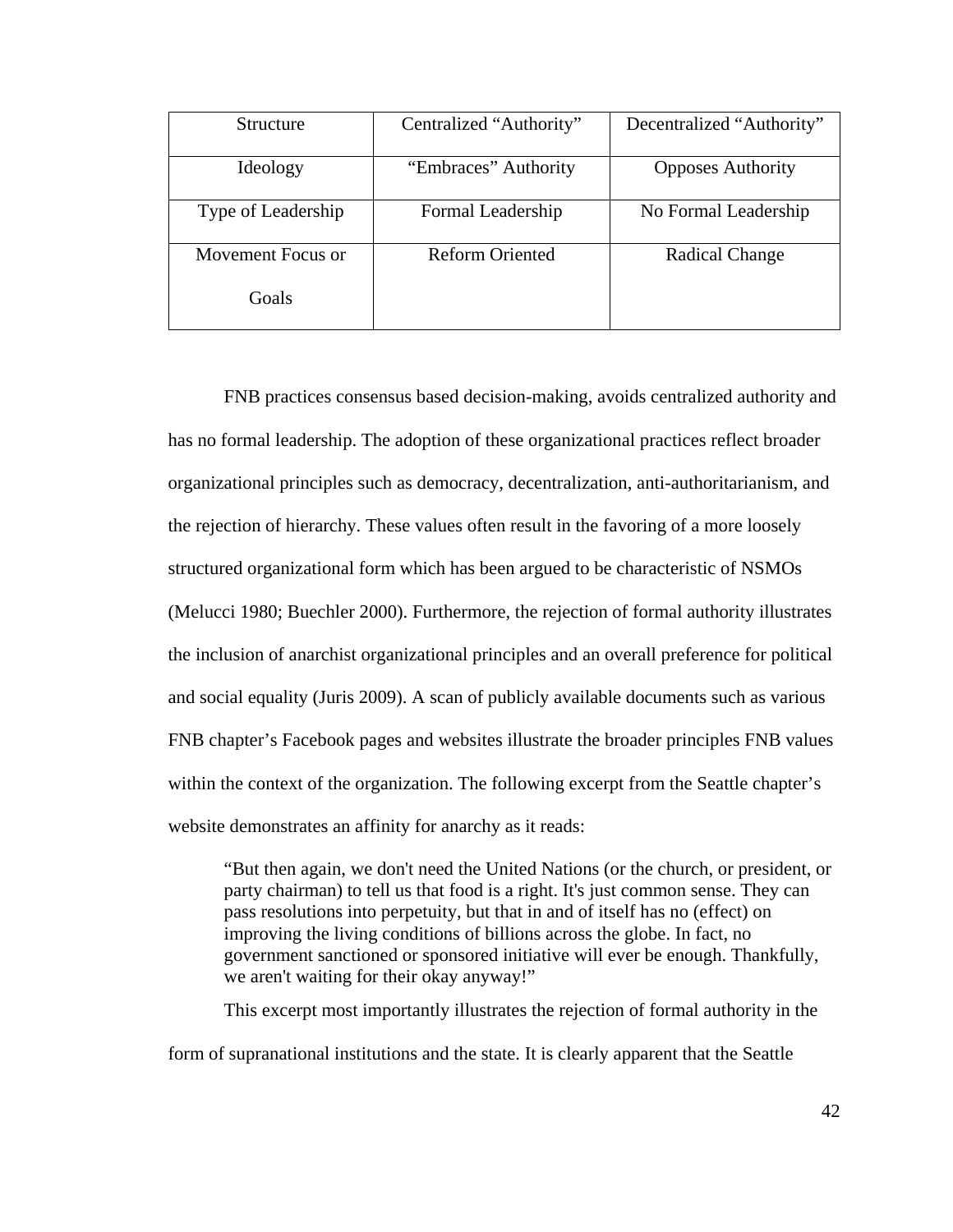chapter of FNB seeks to work outside the state without its formal approval or collaboration as the state and other institutions are deemed unable to improve the quality of life. This excerpt also touches upon the belief that food is right and not a commodity. This belief is also held by the Boston chapter of FNB as their website reads:

 "The main ideology of Food Not Bombs is that food is a right, not a privilege. Food Not Bombs provides free vegan meals to the public, regardless of whether one is hungry or food secure. We recognize that there is so much food wasted in this country, and yet people are still starving. We see this as violence."

 In various instances, hunger and violence were considered to be analogous by several national FNB chapters. These FNB chapters have placed themselves squarely within the larger food justice movement. Just Food (2010) defines food justice as "communities exercising their right to grow, sell, eat [food that is] fresh, nutritious, affordable, culturally appropriate and grown locally by with care for the well-being of the land, workers and animals" (Alkon and Agyeman 2011). The concepts of *food access* and *food sovereignty* must also be included in any discussion of food justice. Food access refers to "the ability to produce and consume healthy food" while according to Via Campesina, (2002) food sovereignty refers to a "community's right to define their own food and agricultural systems" (Alkon and Agyeman 2011). The excerpts from the FNB chapters above, indicate these chapters have taken a more radical stance by addressing *food sovereignty* rather than *food security* as the SMO defines the act of consuming food as occurring outside the framework of the market and provisioning from the state.

 These excerpts also hint at issues of privilege within the food justice movement. The food justice movement is often dominated by white, middle-class narratives, further marginalizing impoverished communities and those of color (Alkon and Agyeman 2011). The adherence to serving "vegan" meals can result in an *alternative food system* in which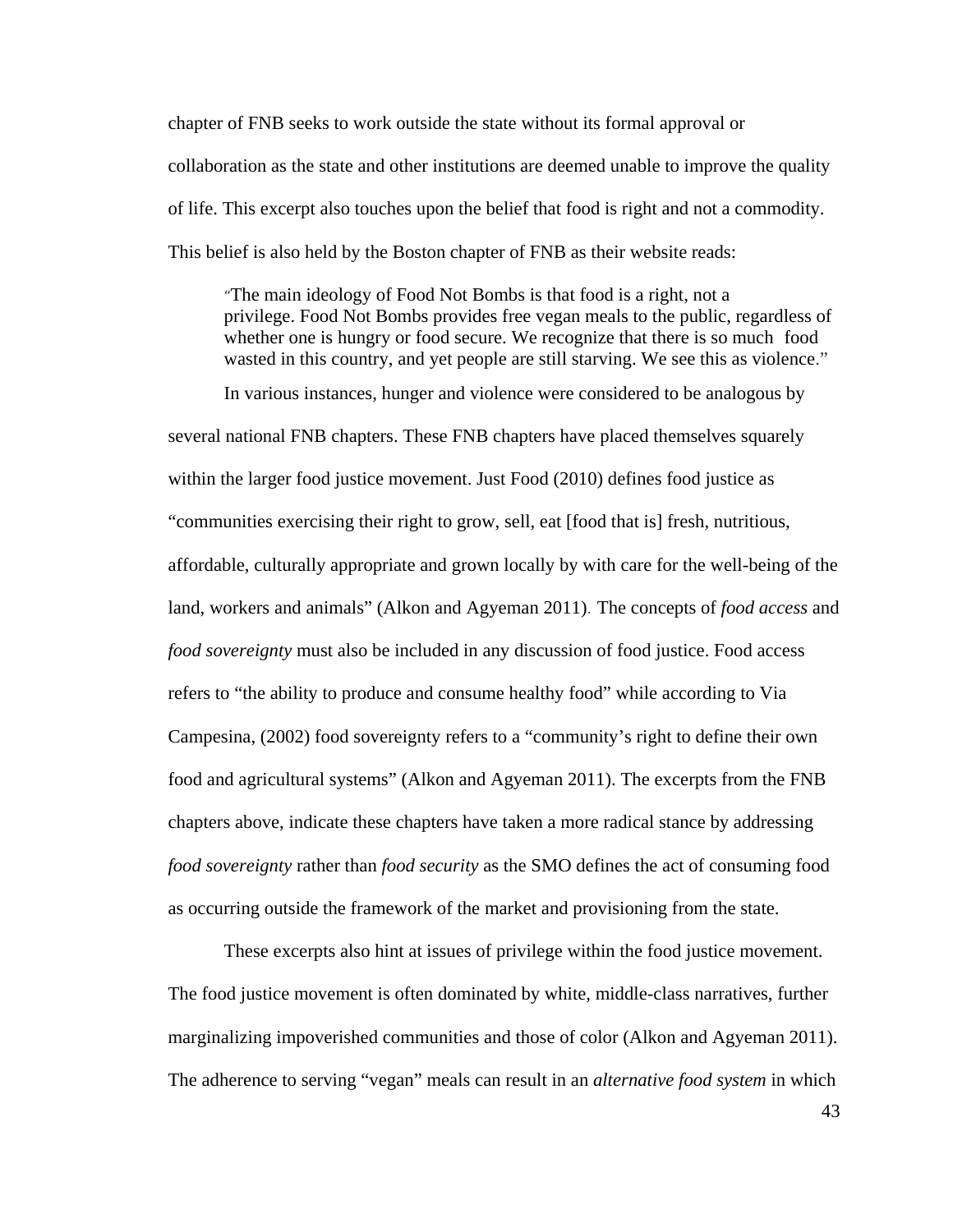class and racial privilege can go unaddressed. However, within the same excerpt these FNB chapters make it clear that food is seen as a human right. These chapters move beyond a food access to address food sovereignty. Mares and Peña (2011) argue that within the context of food security, food is viewed as a "nutritional commodity" while food sovereignty situates food as a "fundamental human right" (203-204). In addition to framing food as a right, both The Nation of Islam and The Black Panther Party saw food serving as a way to build community and develop self-determination. In both cases specific, though divergent cuisines, were used to form race-based identities; organic fruits and vegetables in the case of the NOI and "soul-food" in the case of the BPP (McCutcheon 2011; Alkon 2012). Through the principles and practices adopted by various FNB chapters, political identities revolving around food are formed as the first excerpt indicates.

 Currently, it is estimated that there are approximately 500 FNB chapters in the United States and an additional 500 chapters located throughout the globe. Although FNB has grown considerably since the early 1980's it has met local resistance. The first major conflict occurred in San Francisco. In 1988, on Labor Day, 54 participants were arrested. This catapulted FNB into the national and international spotlight, (Butler and McHenry 1992) but also drew critiques of the way urban space is regulated. Currently, the regulation of public space is directly affecting the Ft. Lauderdale chapter of FNB. The chapter is suing the city, declaring a city ordinance unconstitutional, as it has essentially made it impossible to legally serve food in public. Harvey argues that the struggle over urban space is currently characterized by the zealous protection of private property, uneven geographical development and the displacement of peoples as land is seized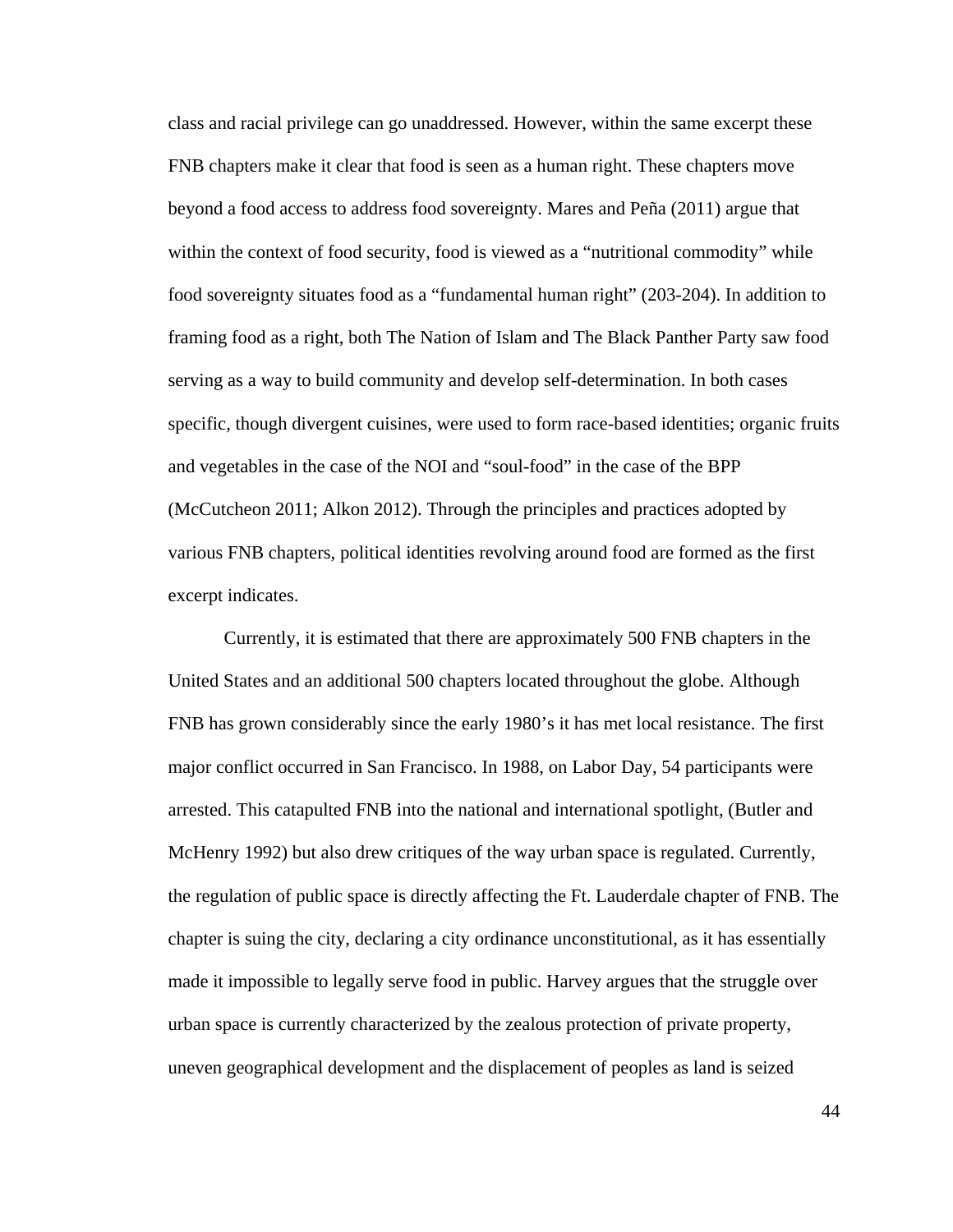sometimes violently for "development"(2012:9-11). Similarly, Mitchell and Heynen (2013) argue that public space and individuals are increasingly subject to regulation and surveillance. For example, dumpsters are often monitored by CCTV cameras in order to deter individuals from "diving" for food and other items (618). This of course implicitly targets the homeless population and regulates survival.

 The ordinance enforces spatial stipulations (sites must be spread out, etc.) and "sanitary" regulations (requiring distributors to provide portable toilets, etc.), making make it extremely difficult for FNB to carry out their meal servings (Barszewski 2015). The National Coalition for the Homeless reports that since January 2013, 21 U.S. cities have passed legislation restricting the sharing of food with the homeless in public (National Coalition for the Homeless 2014). Fortunately, in Portland, municipal ordinances do not exist that restrict the sharing of food in public and thus FNB can operate within the city without *significant* resistance. This broader food justice framework provides a springboard for further analysis of Portland FNB.

# **"The SWAT Team of Radical Cooking": Portland Food Not Bombs**

 The principles of Portland FNB are similar to those of the chapters previously mentioned as their mission statement, on their Facebook page reads:

 "By sharing this food, most of which would otherwise be dumped into a landfill, or composted at best, we are able to provide delicious, nutritious, free vegan  $\&$  vegetarian food to our children, friends, and neighbors, without regard to their means or 'status'; to feed all levels of the community…"

Portland FNB has two autonomous chapters. Each chapter conducts one weekly

The Downtown meal serving is in close vicinity to existing homeless shelters, missions,

meal serving in separate locations located within Portland (Downtown and Inner SE).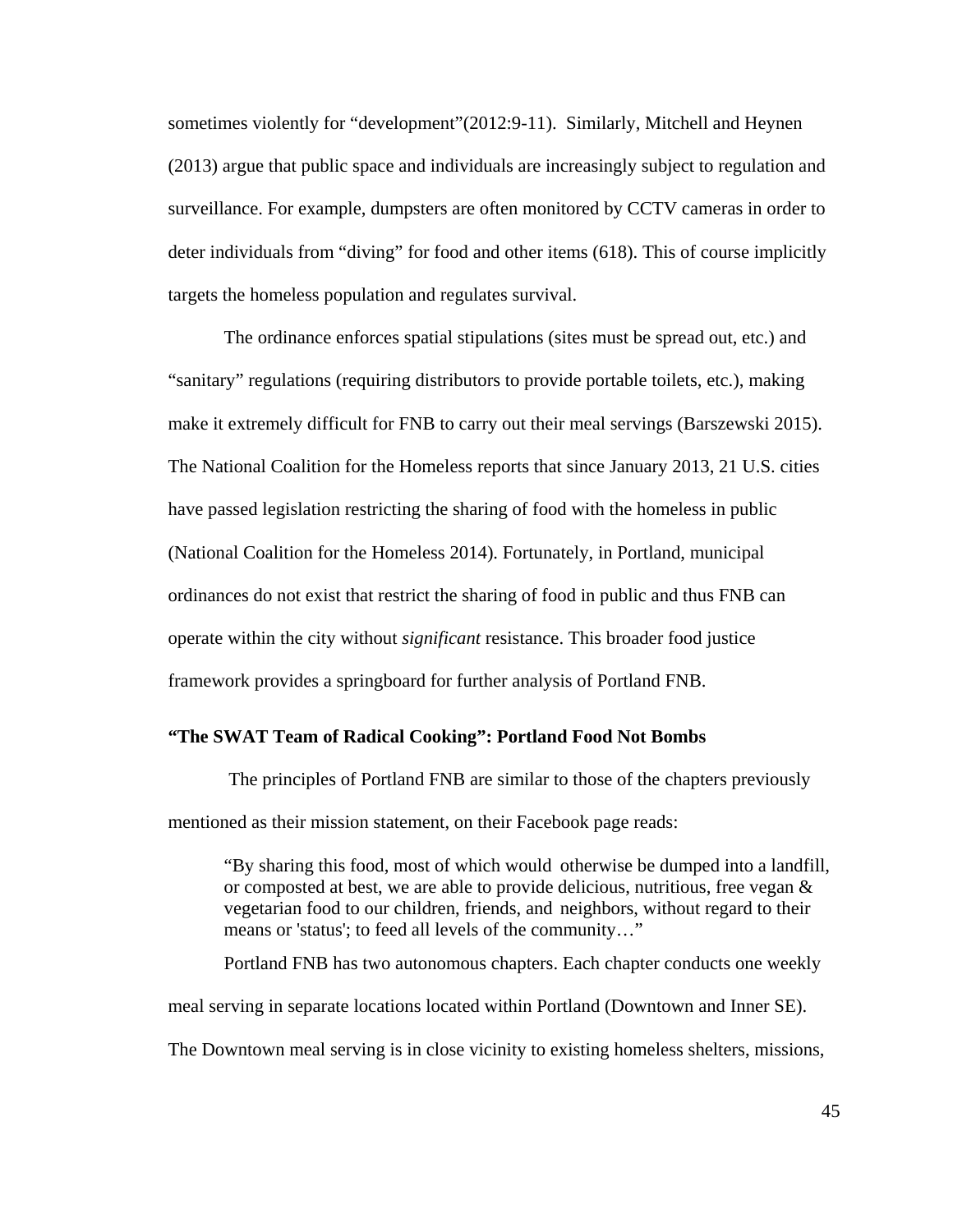and other soup kitchens. The preparation space is "loaned" by Right To Dream Too (R2D2), a non-profit focused on providing safe sleeping space for the homeless. R2D2 is located a few blocks away from the serving site, in an empty lot in downtown Portland. The Downtown serving occurs every Tuesday and begins at 6:30 p.m. sharp. The vast majority of those who utilize this serving are homeless individuals. Although the serving is near a busy public transit station, individuals outside of the FNB network rarely partake in the meal. Pete, an interview participant, expressed frustration at this and stated that servings draw from the same populations week after week; "activists, radicals and street kids".

 The Downtown cell of Portland FNB has its origins in experiences of serving meals at Occupy Portland. John and Janis originally became involved with FNB through their participation in Occupy Portland, as being part of the Food and Garden Team was an important experience in terms of working towards food justice. The demise of Occupy Portland stimulated a desire for continued action, resulting in the formation of the Downtown cell. Pete resides in a community house owned by Janis, engaging in community action in exchange for lower rent. The serving typically comes to an end when the flow of people dwindles to a handful of people (around 8:00 p.m. to 8:30 p.m.).

 The atmosphere surrounding the Inner SE serving is vastly different as the serving occurs at a public park and coincides with "Monday Funday", an informal gathering which happens every week. In terms of class, the Inner SE serving is more diverse as middle-class individuals, the homeless, transients, etc. all utilize the serving. However, the vast majority of individuals taking part in this meal are individuals from the extended social network of those heavily active within the cell (other activists, friends, etc.). This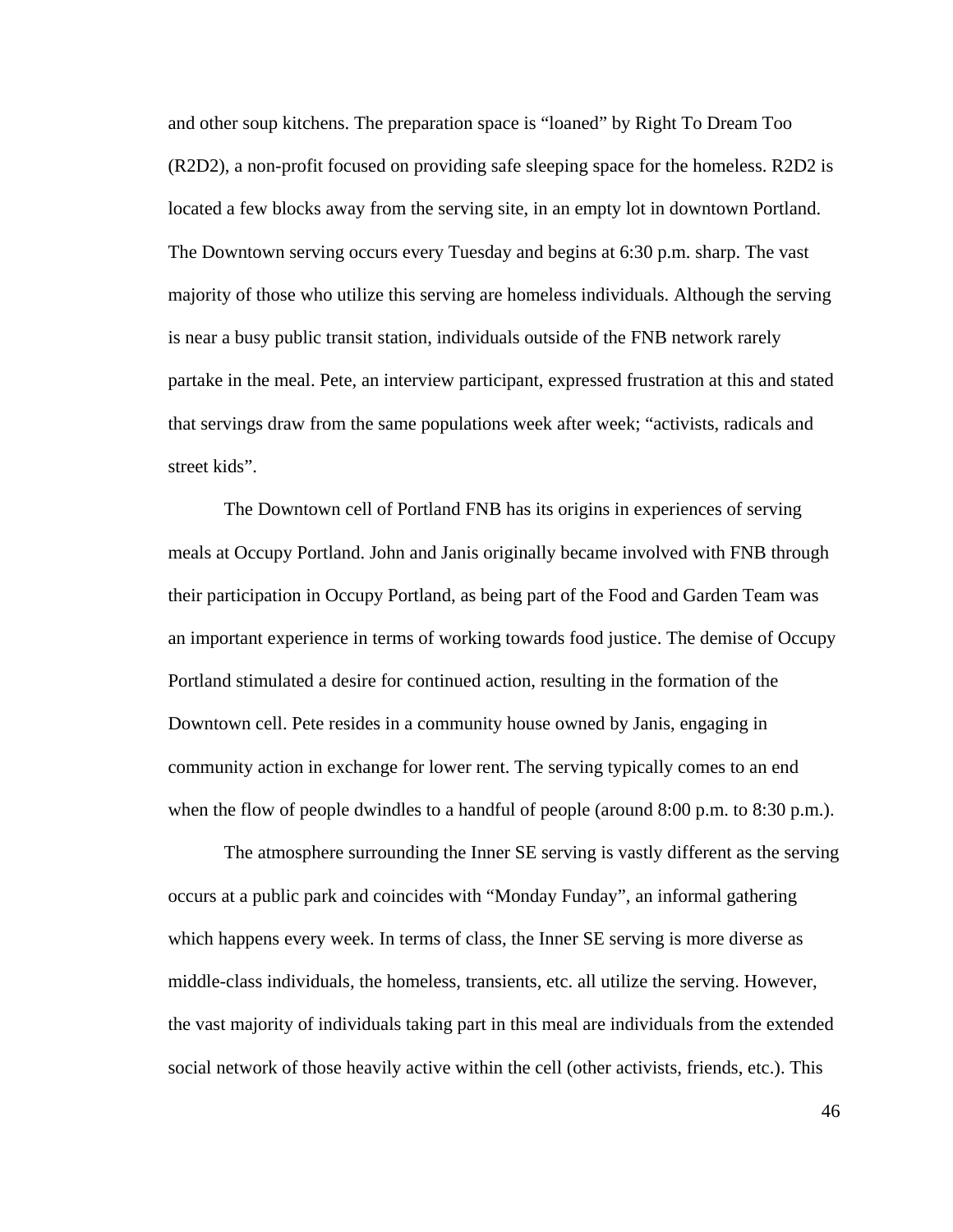serving also begins at 6:30 p.m. and typically ends at 8:30 p.m. with the length of cleanup depending on the number of volunteers participating. Those involved in the Inner SE cell, came into contact with FNB through social networks and noted that FNB was described to them as a place to get "free food". Table 3. located below, provides a demographic description of the interviewees to further contextualize the discussion of the findings.

| Pseudonym | Race  | <b>Gender</b> | <b>Highest</b>   | <b>Primary FNB</b>   | Length of             |
|-----------|-------|---------------|------------------|----------------------|-----------------------|
|           |       |               | <b>Level of</b>  | <b>Cell Involved</b> | <b>Involvement</b>    |
|           |       |               | <b>Education</b> | With                 |                       |
| Janis     | 2 or  | Female        | Some             | Downtown             | 1 year                |
|           | more  |               | College          |                      |                       |
| John      | White | Male          | Bachelor's       | Downtown             | 3 years               |
| Pete      | White | Male          | Bachelor's       | Downtown             | 2 years               |
| Robert    | White | Male          | Bachelor's       | <b>Inner SE</b>      | 1.5 years             |
| Paul      | White | Male          | Graduate         | Inner SE             | On/off for 15         |
|           |       |               |                  |                      | vears                 |
| Carol     | White | Female        | Bachelor's       | <b>Inner SE</b>      | 2 years               |
| Kurt      | White | Male          | Bachelor's       | Inner SE             | $2.5$ years*          |
| Hollie    | White | Female        | Bachelor's       | <b>Inner SE</b>      | $1$ year <sup>*</sup> |
| Lauryn    | White | Female        | Some             | <b>Inner SE</b>      | 6 months (20)         |
|           |       |               | College          |                      | years overall)        |
| Aretha    | White | Female        | Some             | Inner SE             | 1 year                |
|           |       |               | College          |                      |                       |

**Table 3. Portland FNB Questionnaire Data** 

\*Indicates individuals are no longer regularly involved

 Interviewees were spilt evenly in respect to gender. Overwhelmingly, the interviewees identified as being "white" in terms of their racial/ethnic identity. Only one participant identified as being more than one race/ethnicity as she noted her father is Central American. As a group, they were also highly educated with each interviewee having at least some post-secondary education. At the time of the interview, Kurt and Hollie were not regularly involved in with Portland FNB. The specific ages of the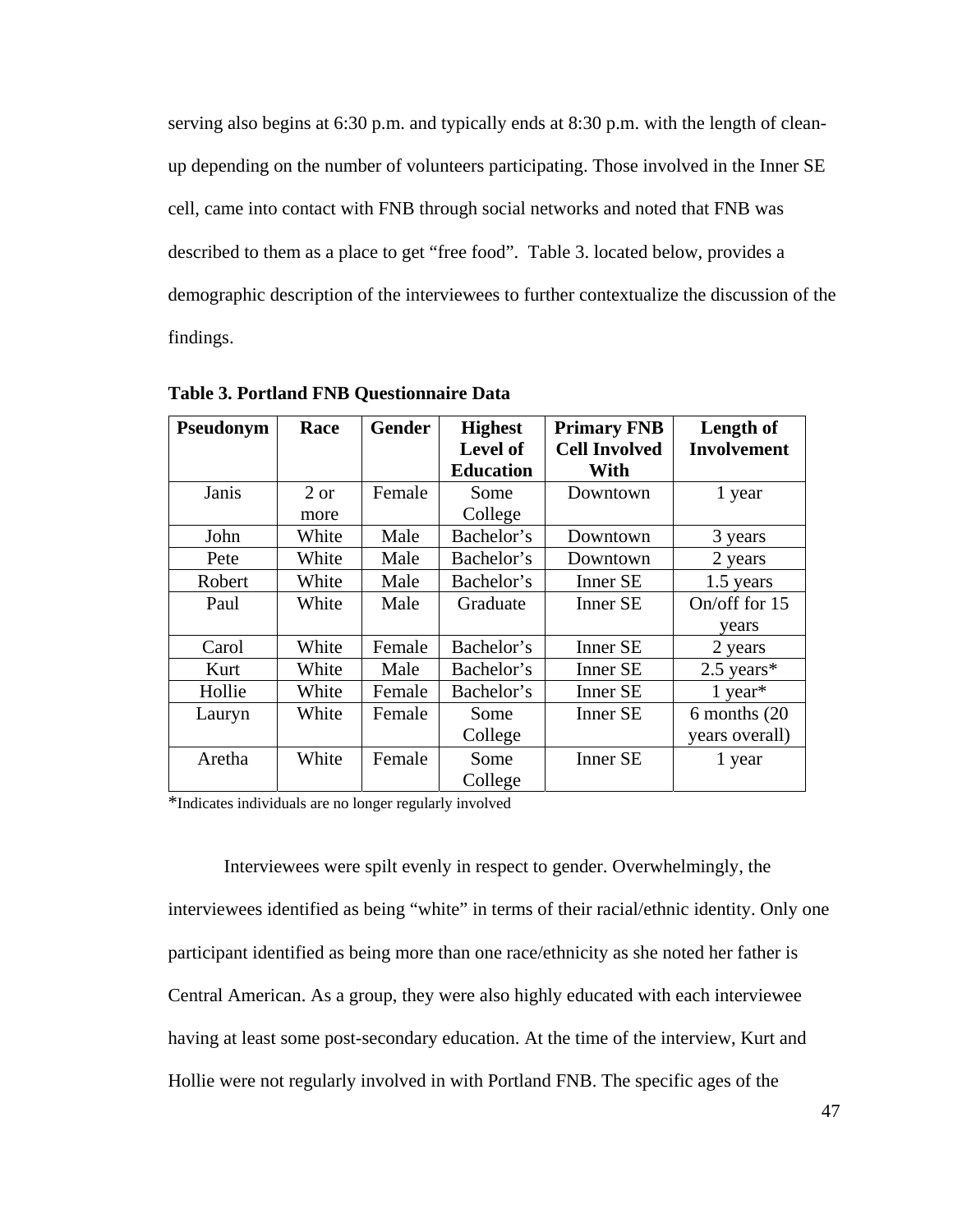interviewees were not included in the table. The age of the interviewees ranged from 26 to 44 years in age. Demographically speaking, I cannot say that my sample is statistically representative of the movement as a whole but these individuals do represent the core group of Portland FNB. Both cells only serve vegan meals, despite several individuals within either cell not being vegan themselves. The significance of serving vegan meals is summarized by Janis, an interviewee who is heavily active in the downtown chapter, as "Most of what we serve is vegan but we have very few vegans that cook. I think for most of us it's about not supporting the industrial meat model and the factory farming model…" Janis later goes on to say that the industrial meat system is "ecologically and ethically horrible" for both workers and livestock and thus not serving animal products coincides with practicing non-violence and supporting more local agriculture. Strictly adhering to veganism serves to maintain Portland FNB principles rather than being a formulated identity of those interviewed.

# *Working Together*

The Portland FNB chapters operate autonomously but collaboration occurs. Collaborations range from attending the other chapter's meal serving on a casual basis, to actively participating in the preparation process. However, during cross-chapter participation, individuals rarely undertake the most important tasks such as the preparing the staple dishes. One chapter is not the "parent" of the other and each chapter strives to maintain autonomy and operate independently.

At times the chapters will come together collectively to provide support in the form of meals for larger activist events (marches, forums, etc.). For example, during my time in the field, Portland FNB prepared meals for the Pacific Northwest Peoples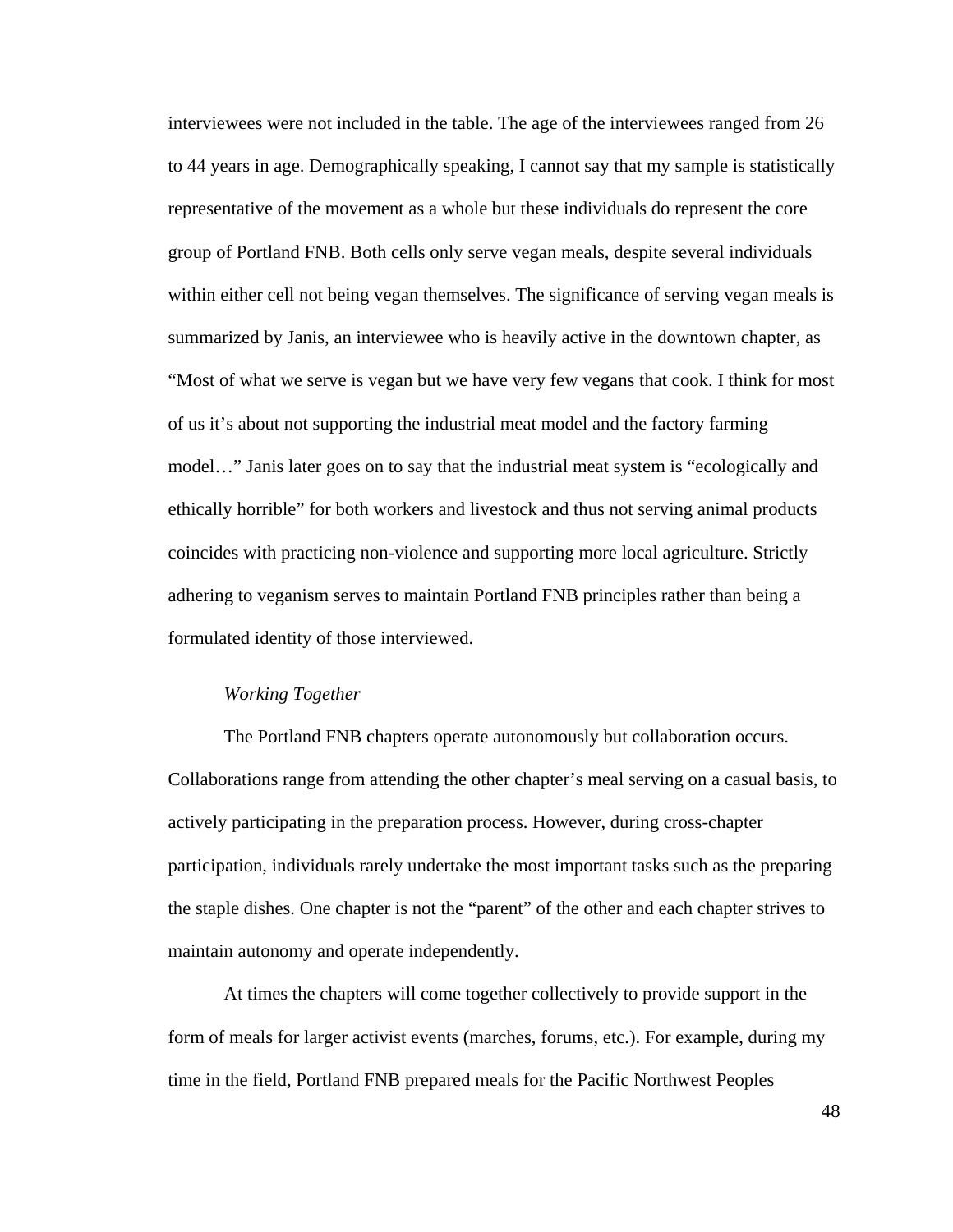Movement Assembly held within Portland. John also described in the past Portland FNB has provided meal support for the May Day March and Pitch-A-Tent, the one day where camping is legal in Portland. Engaging in these instances of planned direct action requires both chapters to collaborate due to the amount of meals Portland FNB seeks to provide. This also creates a situation in which Portland FNB is operating as a "single" entity. Therefore, these events are carefully selected based on the action being representative of "the same non-aggressive beliefs…" various other chapters including those in Portland have identified as being a core principle of the SMO.

 From observations made in the field and through interview data, participation within FNB is very fluid with individuals decreasing or increasing their participation without repercussions. Oftentimes during interviews, participants gave names that I did not recognize. Upon inquiry I would learn they had ceased to be heavily involved. The participation of these individuals were often integral to Portland FNB as they were responsible for obtaining preparation space, creating the Facebook page, etc. Hollie best summarizes the dynamism of the movement by stating:

 "It is incredibly organic and transitive and changing. Like I said before the people that have come through FNB…it kind of comes in generational waves. Not generational waves but cohort waves…"

 Because of the ever-changing composition of FNB, participants must be particularly adaptable in order to sustain Portland FNB. In terms of the tasks they assume responsibility for, the loss of participation from important and integral individuals cannot be the potential dissolution of the chapter. Due to this, *leadership* takes a vastly different form within Portland FNB in comparison to a top-down structural model.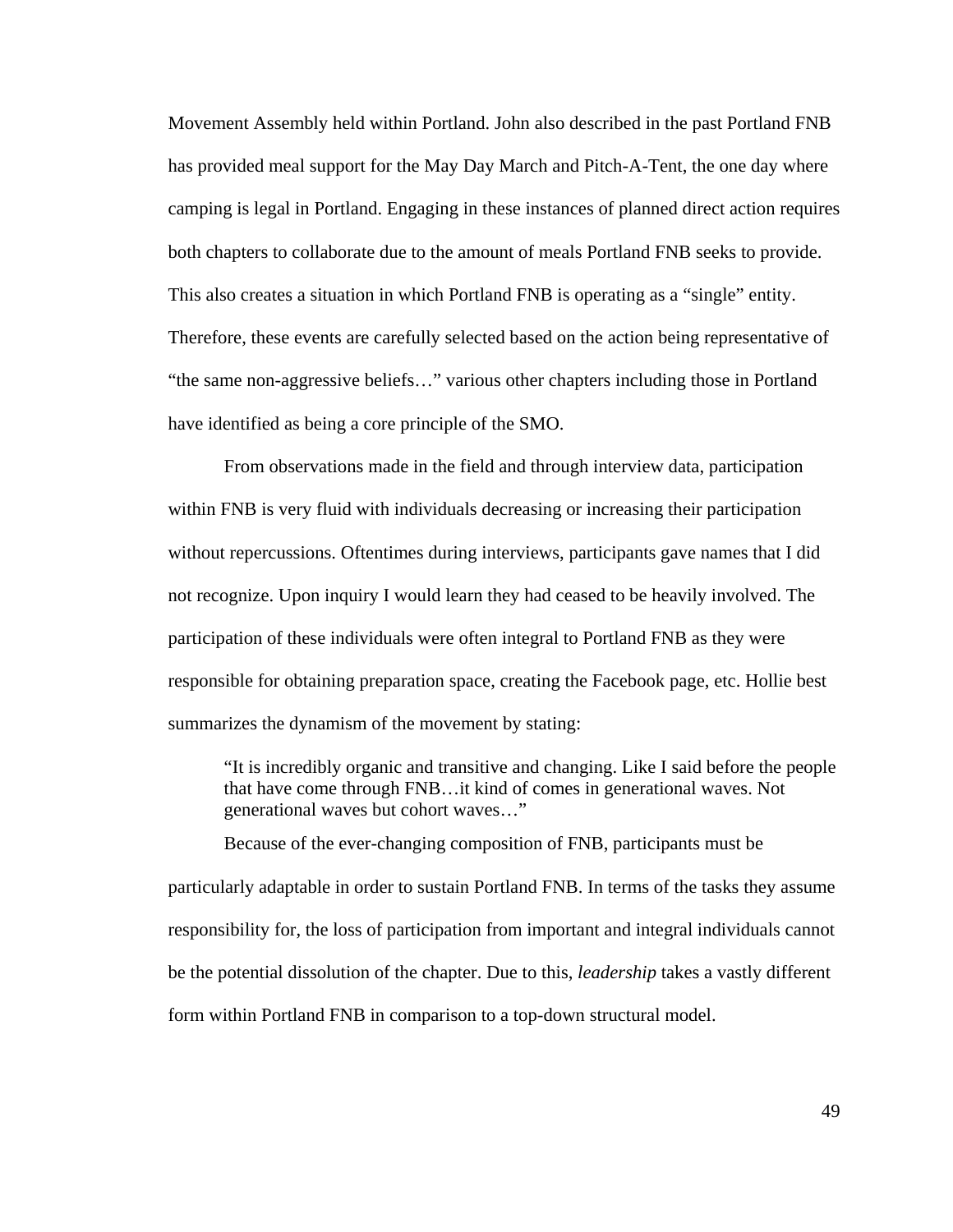In both chapters the core tasks for sustaining the organization are the same, though there are some chapter specific tasks such as the provision of preparation space by Paul in the Inner SE cell but this is the exception. Table 4. below outlines the necessary tasks for sustaining either chapter.

| <b>Essential Task</b>     | <b>Description of Task</b>                                                                          |
|---------------------------|-----------------------------------------------------------------------------------------------------|
| "Pick-ups"                | Picking up produce from organic distributor and vendors at<br>farmers markets                       |
| Meal Prep                 | Chopping produce for cooking or eating raw                                                          |
| Prepping the Main<br>Dish | Entails spicing the rice and lentils, deciding upon and<br>preparing the an entree                  |
| <b>Transport</b>          | Bringing the meal from the prep site to the serving site and<br>vice versa once the serving is over |
| Serving                   | Dishing hot meals for individuals                                                                   |
| Clean-up                  | Washing, drying and putting away pots and pans, wiping<br>down tables                               |

**Table 4. The Core Tasks of FNB**

 At times, the irregular task of purchasing essential items such as propane and staple items such as rice and lentils must be done specifically within the Downtown cell. John or Janis typically complete this task when needed. Janis assumes additional responsibility for providing beverages such as tea, coffee, lemonade, etc. on a weekly basis. Paul provides his apartment as a preparation site for the Inner SE cell, which is integral to maintaining the organization as it currently is. However, this is not a core task that FNB participants are expected to undertake. The most important task for apparent reasons is completing the "pick-up", yet this requires the most equipment (bike and trailer). This results in it being the least accessible task to those not heavily involved in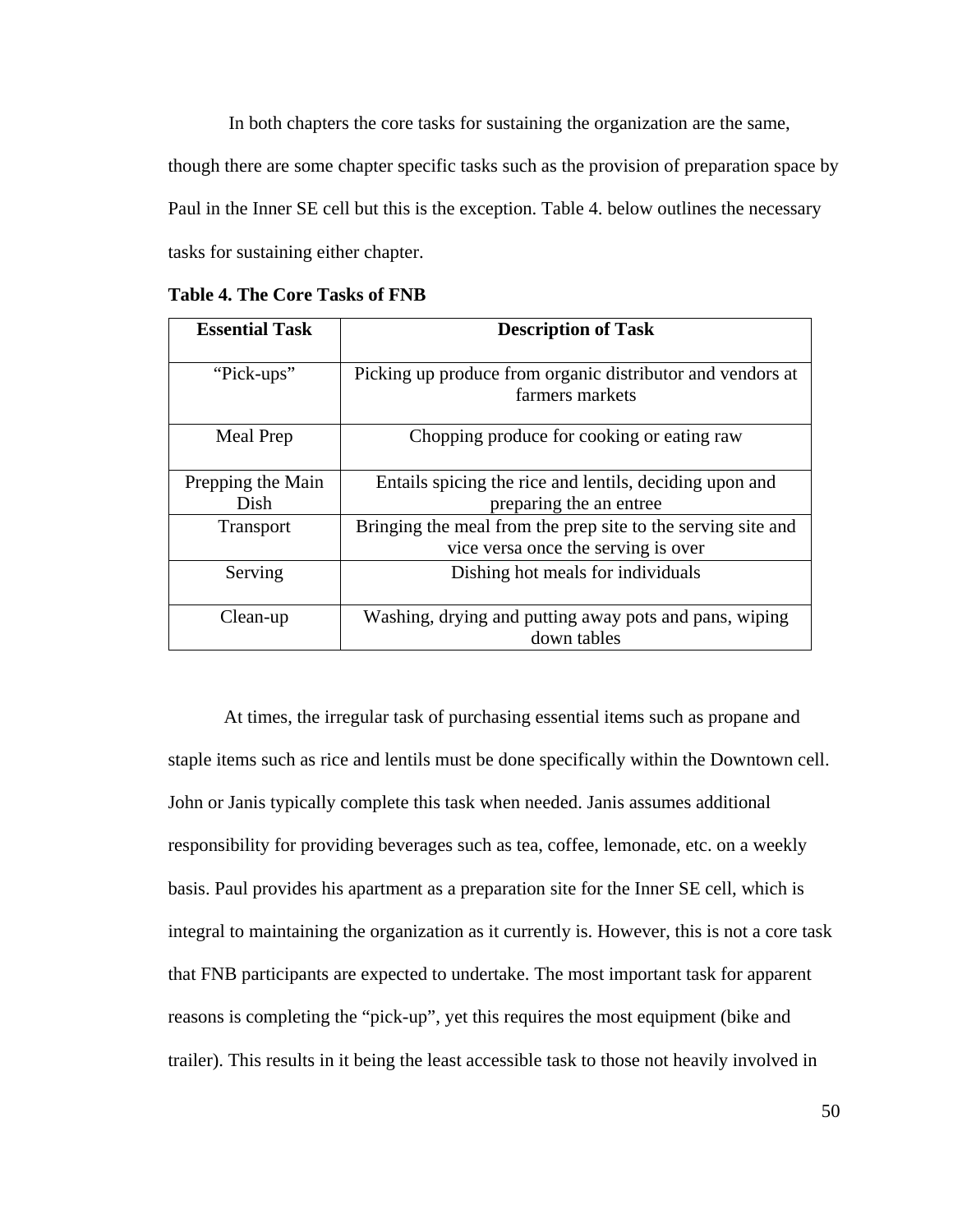Portland FNB. Although every interviewee from the Downtown Cell engages in this activity, John is primarily responsible for completing the organic distributor "pick-up". In the Inner SE cell Robert and Aretha take the lead on ensuring "pick-ups" are done. Within Portland FNB, these individuals are considered "bottom-liners". Aretha describes "bottom-lining" as:

 "To bottom line a meal is to make sure that you are present and able to help any new volunteers finding equipment and understanding how to use the equipment and making sure that there is what we consider a full meal which is three dishes often including a grain for the meal. It also means that making sure that there are enough servers at the park and volunteers to clean up at the end of the serving."

 "Bottom-liners" are responsible for sustaining the organization and ensuring that a "full meal" is possible. Tasks such as meal preparation and clean-up are completed by various individuals, including those heavily involved in FNB or those loosely connected to the SMO (new participants, etc.).

# *A Portrait of a Meal Serving*

 The following excerpt from my fieldnotes illustrates a typical serving, from the meal preparation to the start of the actual serving. The excerpt gives a "glimpse" into the day to day operations of the Downtown cell. Individuals' behaviors and the type of conversations they engage in, often represent larger organizational values and principles. It also provides an opportunity for participants to construct and agree upon the values and principles of FNB as an SMO.

 "A typical day at the Downtown cell's serving consists of the following. Upon my arrival (approximately 3:30 p.m.), John is already at Right To Dream Too. He is often wiping down the table that is used for meal preparation or getting ready to prepare the rice and lentils (starting the propane burner, filling a pot with water). Pete arrives approximately 15-20 min "late" as he was picking up bagels from a bakery on the East Side. Arriving "late" to the meal preparation is not frowned upon and participants do not sanction one another. As Pete explained one doesn't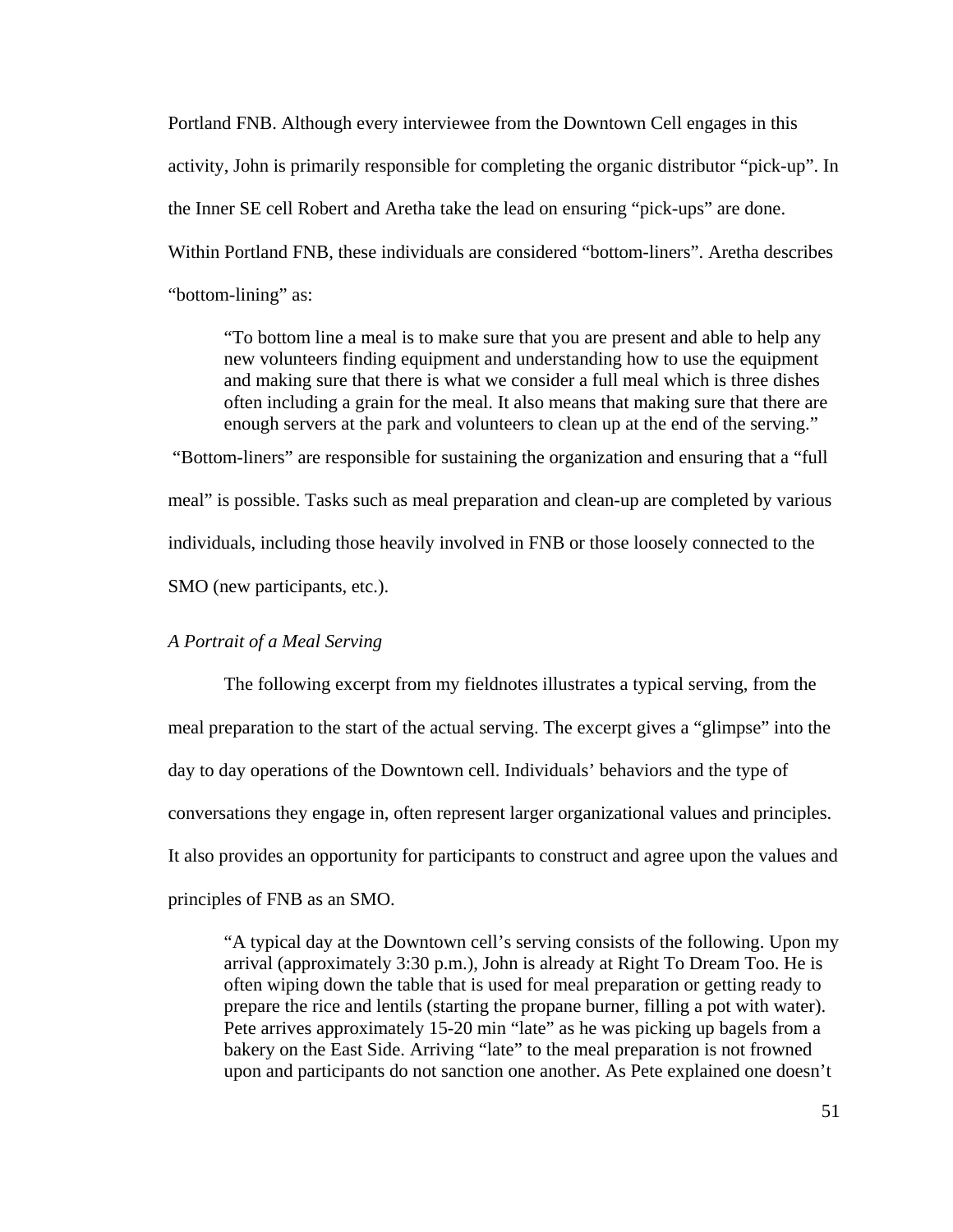need to worry about being "fired from FNB". Once the water is brought to a boil, John adds the rice and lentils in together without measuring them. All the participants engage in chopping a vast array of vegetables and fruit. A donation of individually packaged chips are brought by individuals who leave immediately after dropping them off. Jokes are made about the amount of preservatives that must be in the chips and it is decided they cannot be served. John watches over the rice and lentils very carefully and when they are deemed done he begins to spice them. Taste-tests are taken and the rice and lentils are "approved" by the group. Pete and Janis begin loading their bikes with the food. The bikes, which are locked up near the entrance of R2D2, are splattered with various stickers referencing political ideologies, acknowledging local food producers, etc. As we arrive near the public transit station under the Burnside Bridge, approximately five or so homeless individuals are waiting. John hangs the "Food Not Bombs" banner, which depicts a clenched fist holding a purple carrot, across two poles. The food and social justice literature pertaining to the Homeless Bill of Rights, oil pipelines, etc. is scattered throughout the line. John yells, "Food Not Bombs!" to begin the meal."

More than food is being made however. Each meal serving is an opportunity for

those involved with the Downtown cell and Portland FNB at large to practice and embrace the values of FNB as an SMO. For example, from the excerpt, gaining the groups "approval" of the rice and lentils embodies the preference for a more egalitarian and democratic organizational model. It also provides an opportunity to engage in consensus decision-making. Although, this decision may seem minute, it serves a learning experience for all those involved. As the organizational model of FNB is radically different from a typical top-down structure, socialization is necessary in order to operate in conjunction with the larger values and principles of FNB as an SMO.

### **Assuming the "Lead": Leadership within Portland FNB**

In terms of tasks, individuals who heavily participate in the movement or bottomliners, do assume a role that requires added responsibility and accountability. Despite Portland FNB's explicitness in operating as a non-hierarchical social movement organization, operating without a formal hierarchy is not synonymous with an absence of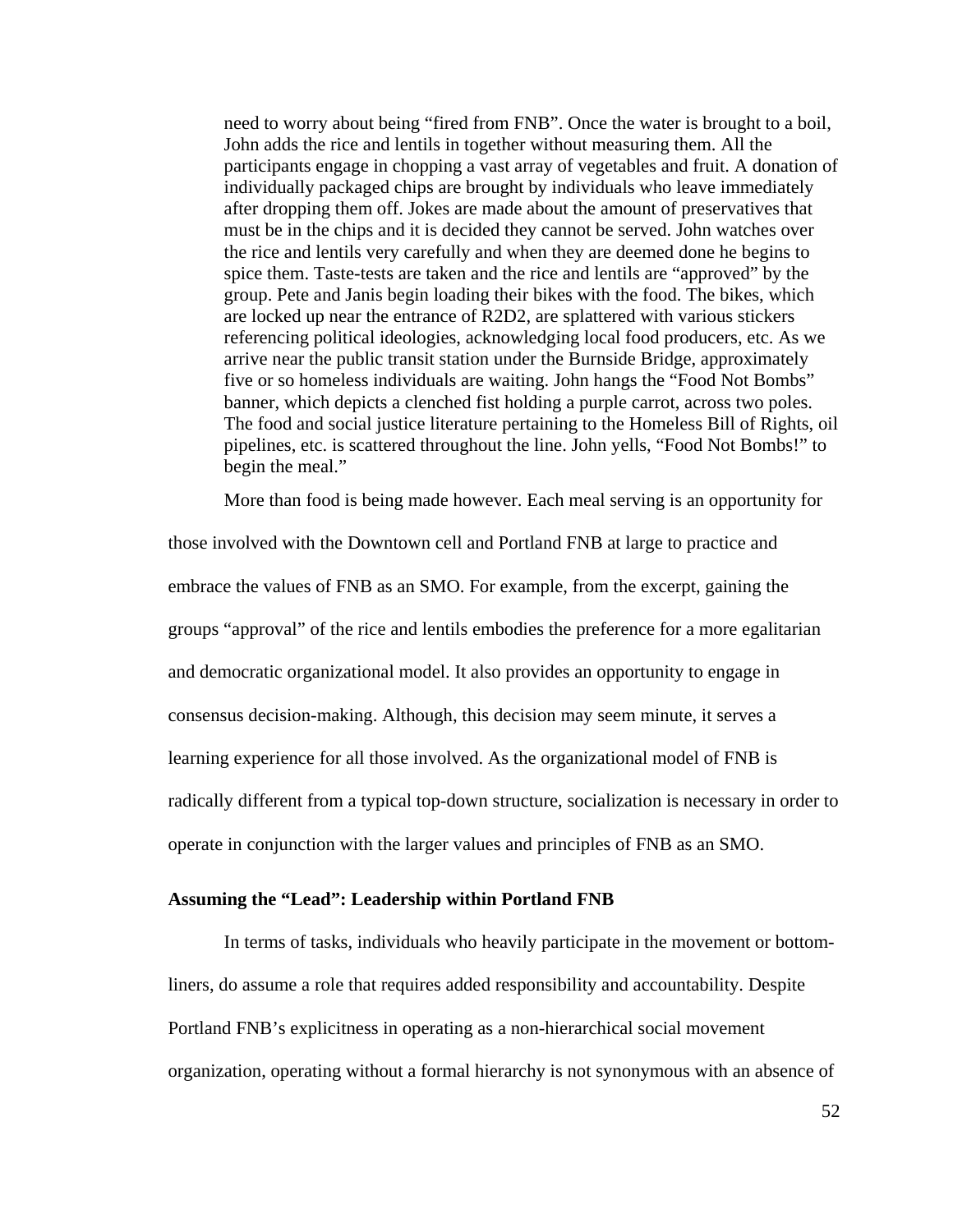leadership. Nearly all of the participants that self-identified as bottom-lining meals acknowledged that they do fulfill a leadership role within the movement. Leaders often have prior experience in professional kitchens or extended experience with Portland FNB. These individuals do not hold office or formal positions. Rather, these leaders are "task-oriented" focused on completing the weekly meal serving, the movement's primary goal (Aminzade et al. 2001). As FNB explicitly states a *preference* for horizontality, it must be examined if this form of leadership is understood as being synonymous with formal authority and a disguised top-down power structure. Task-oriented leaders within Portland FNB are also "self-effacing" as they are able to separate themselves from their "power" in order to increase the likelihood that the movement will continue to sustain itself (Aminzade et al. 2001). Within FNB, those who bottom-line meals, understood that the time spent within the movement and the knowledge that is accrued during this time, results in an imbalanced relationship between those who are bottom-liners and individuals new to the movement. Pete captures this very succinctly by stating:

 "People who've been around a long time obviously know the ins and outs…will kind of be like…sort of more of a leadership role but it's not when we show up to cook it's hey I'm in charge because I hold the position. I can decide what we're cooking. I can decide all this other stuff. It's still pretty open."

 This imbalanced relationship does not go unacknowledged and rather is addressed by those fulfilling a *leadership* role. Knowledge pertaining to the movement's practices is actively dispersed outwards, rather than being guarded or held onto. Robert explained that these *leadership* roles are initially necessary for the primary purpose of imparting knowledge necessary for the movement's operation to new individuals. He compared this to a "short training period" that results in individuals being able to operate without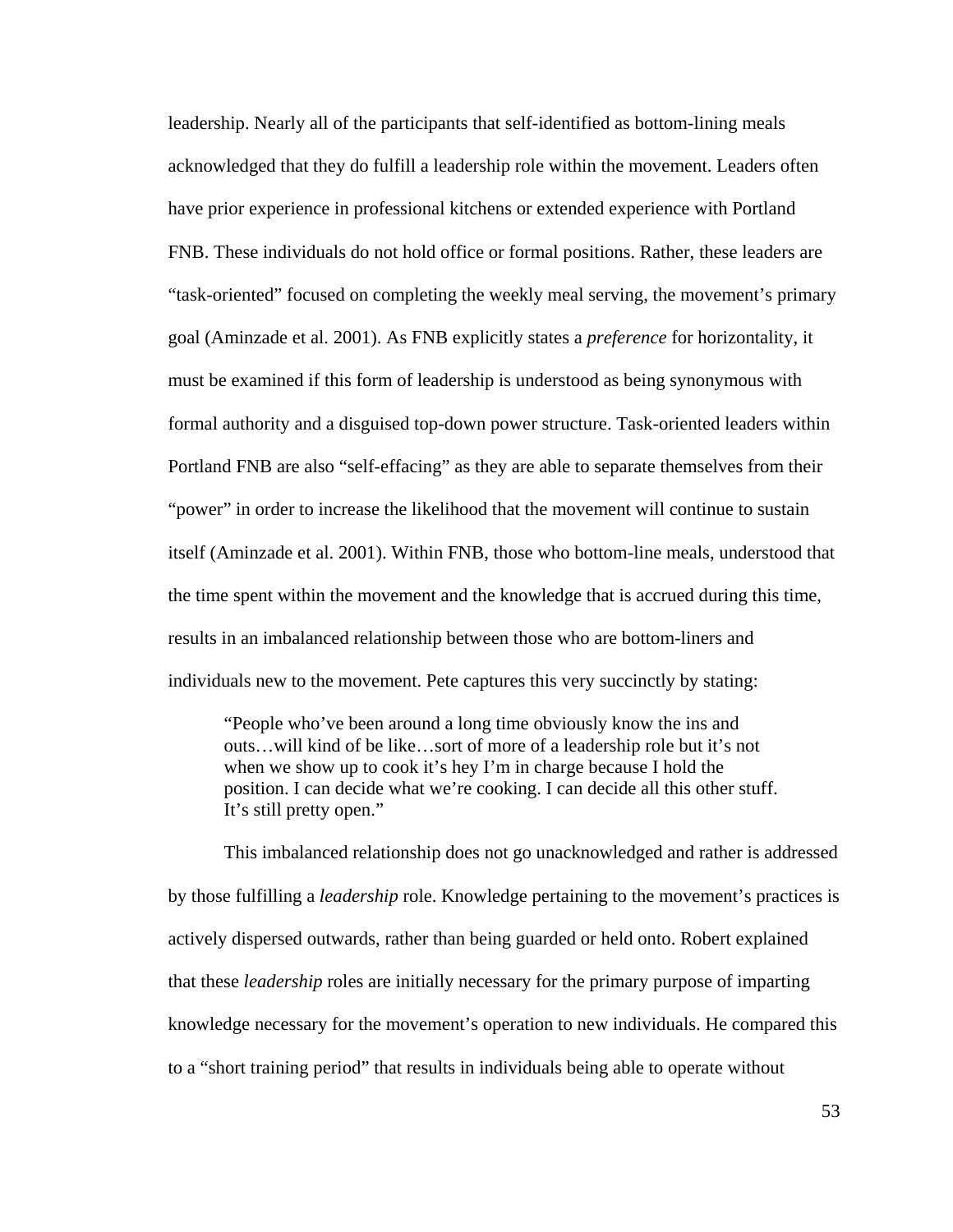direction or oversight from a more experienced participant. Both new and experienced participants alike, can step-up to creatively solve various problems that may threaten the ability of the movement to continue operating. John describes the epitome of how leadership should exist within FNB as:

 "Everybody has to be their own leader. That's a difficult thing in for people in this society to do. We've been really taught I think to follow leaders and to not lead ourselves. We haven't…leadership qualities I think are not naturally bred in people by this culture or by a lot of households from birth…"

 In a sense, FNB provides a space in which leadership can be cultivated and practiced by all individuals without being coerced or forced to be proactive. Near the end of my time in the field, Paul reported to the other FNB participants that he was feeling "burnt-out", meaning he felt the meal preparation and serving was intruding on his personal life and space. Rather than having to completely halt the meal serving, Lauryn took the lead on collecting donations at the park for an awning in order to move the meal preparation outside. In this instance, one may be more motivated to act due to the magnitude of the issue but nonetheless it serves as an exemplar of how leadership should manifest itself within FNB. Ideally, all participants within FNB would proactively engage in problem-solving and take the *lead* on various tasks when it is required for the continued function of the movement.

 Nearly all the interviewees understood *leadership* as being a role that anyone could step into when they so desired or circumstances necessitated it. As John indicates, this is antithetical with traditional power relationships. However, valuing nonhierarchical relations and open *leadership* does not necessitate that individuals will feel comfortable operating within an alternative organizational model. FNB participants do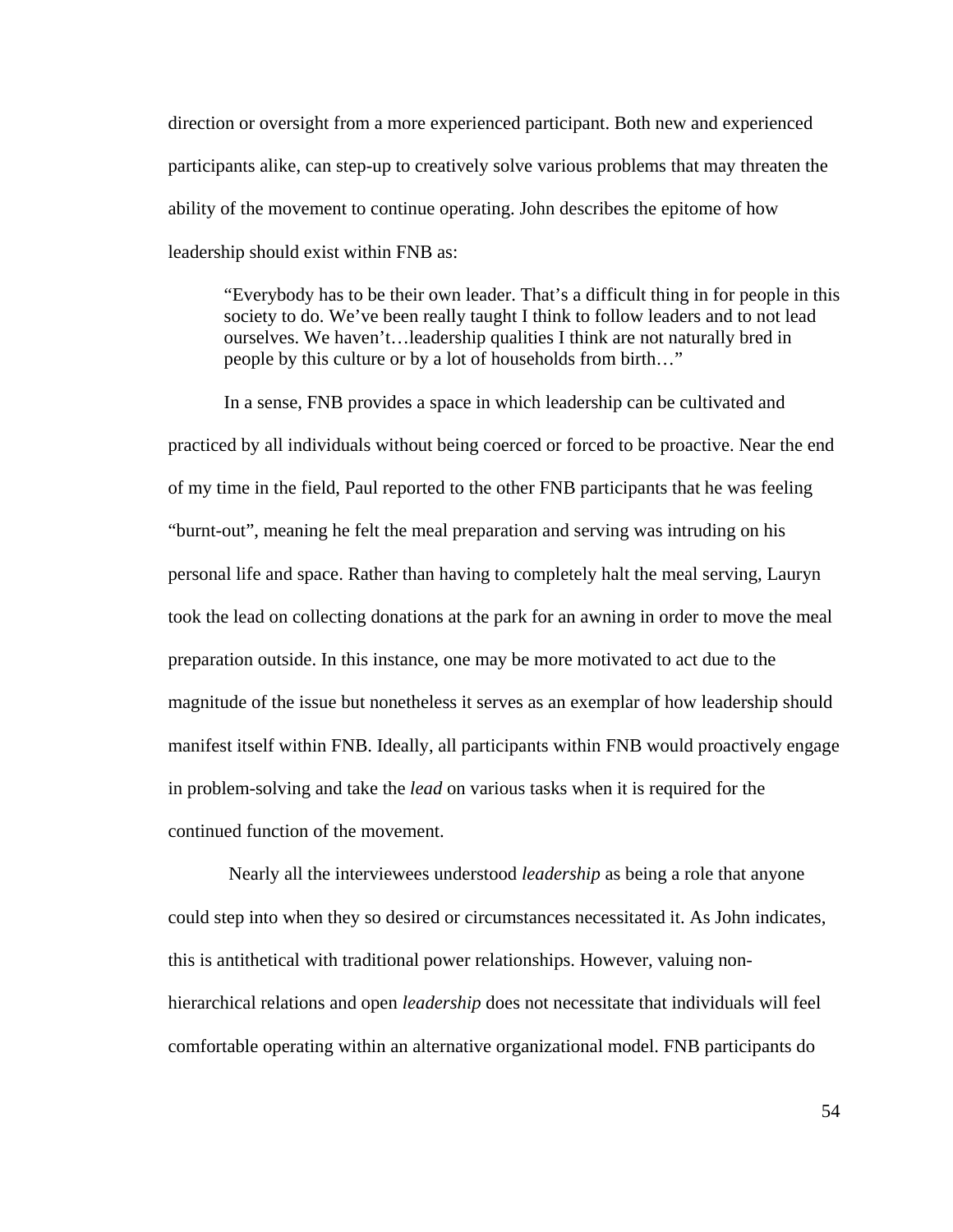not only express an affinity for horizontality, but through various practices the movement institutionalizes this value. Through practices such as consensus decision-making, individuals become acquainted and familiar with an organizational model in which one cannot immediately rely on formalized leadership and thus be their own leader. The organizational model of FNB creates a situation in which individuals must act without being forced and coerced. In order to remain egalitarian, leadership cannot become centralized and therefore everyone must have equal access to leadership roles. It also provides an opportunity to individuals to practice fulfilling a task-oriented leadership where power over others is vehemently resisted. This helps ensure that leadership will continue to exist although in a more democratic form.

### **A Different Type of Politics**

Decision-making within Portland FNB is consensus-based. Meetings involving both chapters are conducted on a fairly regular basis (every two to three months). Paul describes these meetings as an instance where:

 "We all get together and we just talk about…mostly it's just practical stuff. Who's doing this pickup? Who's going to do that? Should we start thinking about moving forward with this idea or not? Or is somebody stepping on somebody's toes? Something like that. Then sometimes there is ideological things that we talk about like veganism or like safe spaces. That general kind of thing is talked about."

 From Paul's description, the meetings primarily focus on the logistics of completing food pick-ups. The coordination of these activities is important, as the two chapters of FNB in Portland often share resources such as food stuffs with one another. Embedded within these meetings, although not immediately apparent, is the importance of transparency within the movement. These meetings function to ensure that information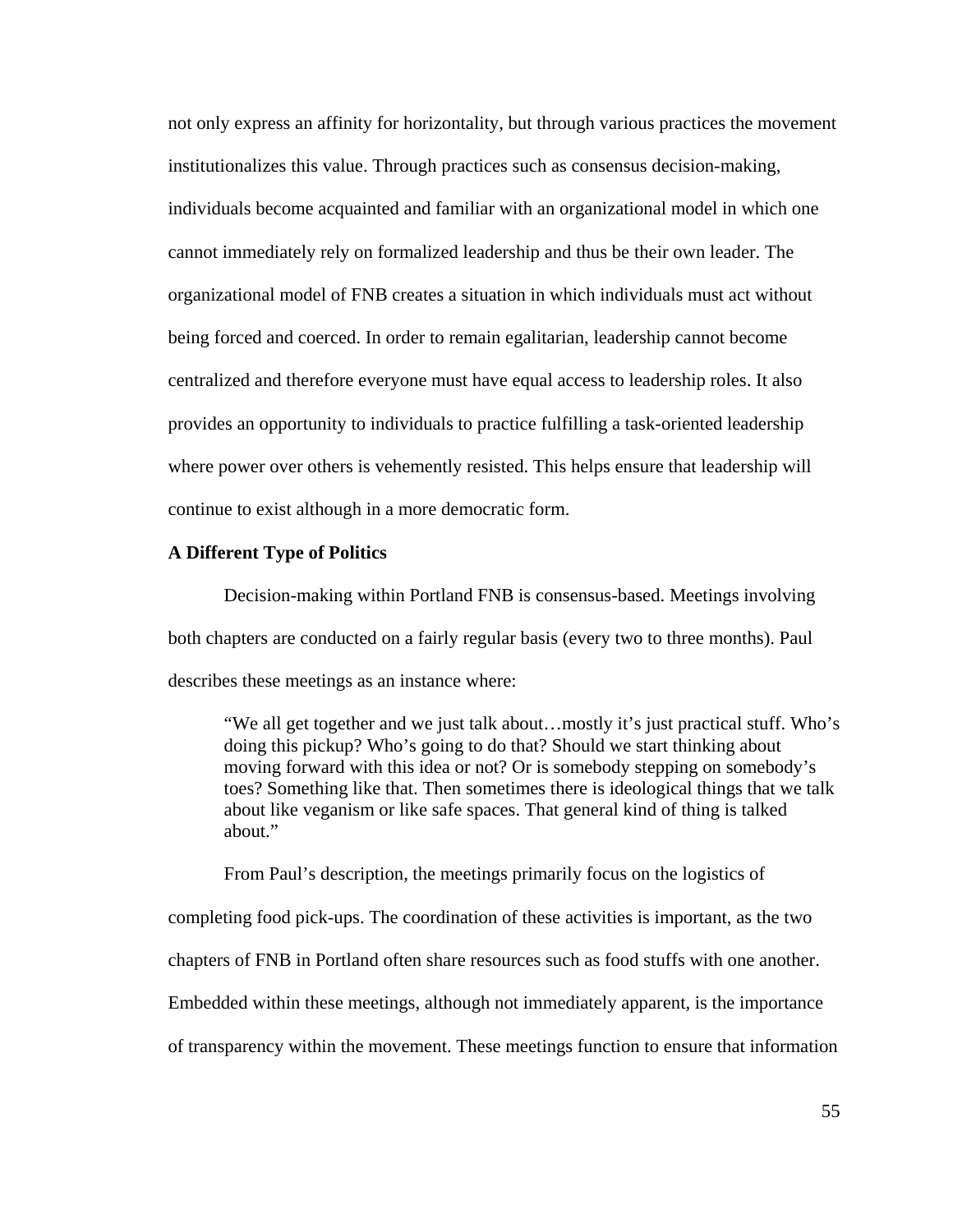is distributed evenly and equally amongst all participants. Several participants understood that making decisions without consulting others firsthand could create rifts within the movement. Those who made decisions without consulting others first were perceived as acting like "managers" or depending on the circumstances possibly misrepresenting the principles of FNB as a SMO. For example, Carol retells a scenario when white hamburger buns, left over from Portland Vegfest were gleaned and then served as part of the meal. These "super-processed" white bread buns are not a staple at FNB servings and this visibly upset other participants particularly because they were not included in the decision to serve an item deemed incompatible with principles relating to food justice, embraced by FNB. At its worst, a lack of transparency was perceived to coincide with a centralized power structure, violating principles such as decentralization and antiauthoritarianism. Janis and John are especially wary of this due to their past experiences with Occupy Portland. In reference to a lack in transparency and other movements, specifically Occupy Janis states:

 "I saw a lot of that at Occupy and it created huge divisions and huge political problems because all of the sudden there was money and there were too many people involved to use that consensus model to manage it and things got ugly."

 The lack of input in the decision to serve white bread may not seem as paramount or threatening as appointing a movement "accountant", but in either case lacking transparency is perceived as being incompatible with direct democracy and thus incompatible with the movement. In order to further enhance democracy within the movement, Portland FNB also practices consensus-based decision making. In this case, decisions are finalized only when all participants agree in the decision making. This can result in a very pro-longed decision making process which participants highlighted as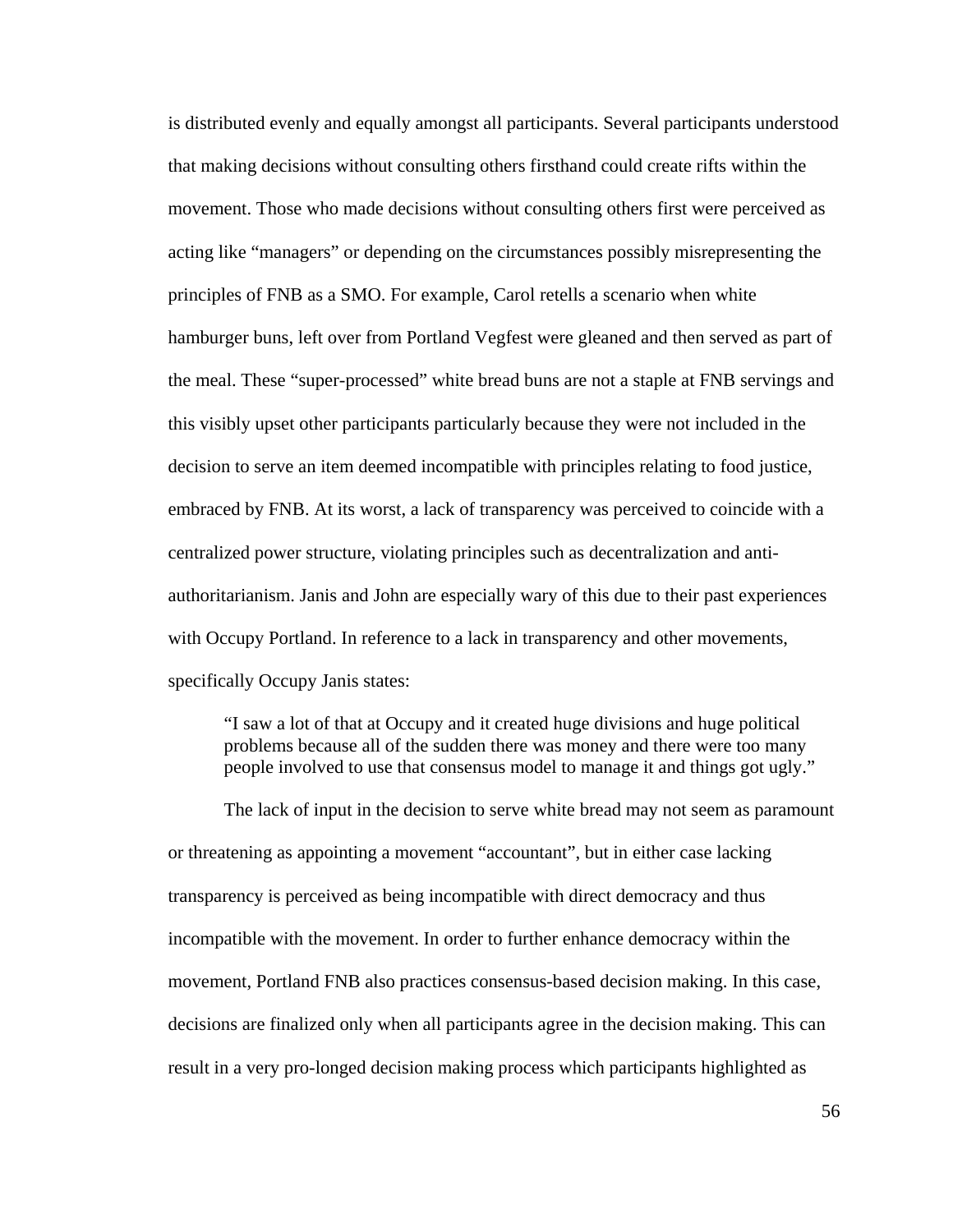being inefficient at times. Janis, due to the amount of time reaching consensus can take, jokingly said:

 "That's probably why they invented hierarchy in the first place because consensus is not always efficient and in our society where it's efficiency, efficiency, production, production, instant gratification, return on investment, (and) consistency. It's hard to use a direct democracy sort of model…."

 Another interviewee reported that consensus based decision-making can result in what she calls "endless processing" and that it is unnecessary to have "five meetings" about where the turmeric needs to go in the kitchen". Despite the understanding that consensus based decision-making can result in a complex process stemming from the most mundane of decisions, the purposeful use of it is important as it illustrates the movement's dedication to operating as an alternative organizational model. The quotation from Janis clearly illustrates this, as inclusiveness and empowerment is valued over efficiency, instant gratification, and other words typically associated with economic activity. John's reification that this type of decision-making is an essential part of operating as an alternative model that rejects the status quo illuminates another important piece of FNB:

 "You and whatever people you want can create your own systems of accountability and do that at the community level. It's really just a rethinking of power dynamics and dynamics of oppression and privilege."

 All the interviewees mentioned community and often community building as a long-term goal of Portland FNB. The term community is very subjective and understandings can vary greatly. However, those involved with Portland FNB understood community to be more holistic, often involving various *communities.*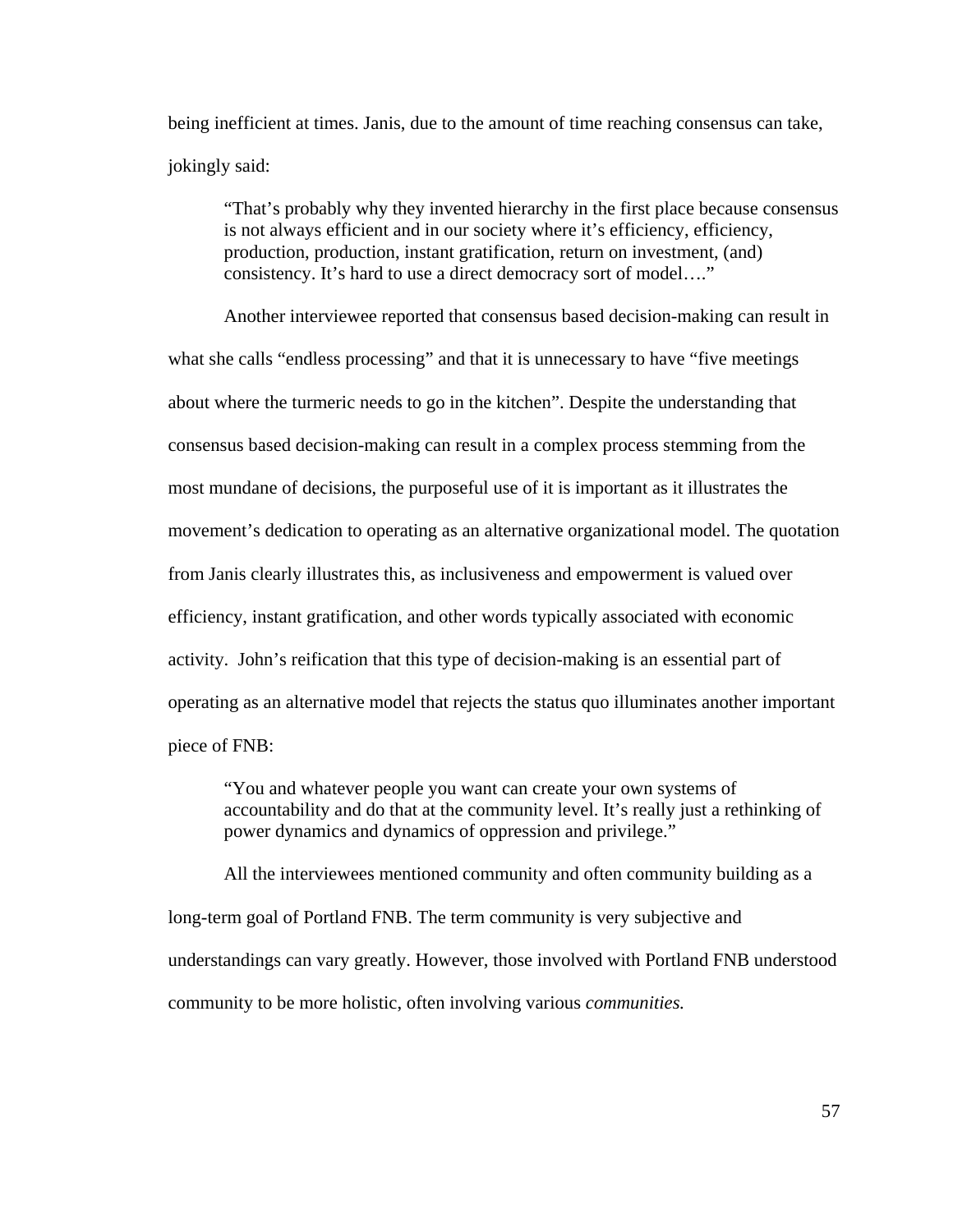### **Creating Communities with Food, Not Bombs**

 As illustrated, at the core of Portland FNB lies the "bottom-liners". These individuals are responsible for sustaining the movement and reinforcing the practices associated with operating as an alternative organizational model. The core membership of Portland FNB is a close-knit social network comprised of strong, personal relationships. This could be seen as being completely detrimental but the practice of direct democratic, consensus based decision making, is understood to offset this to some degree and result in increased levels of solidarity amongst a wider swath of individuals. Kurt emphasizes this belief by stating that consensus-based decision making does "build further community and I think comradery…" This implies that having one's input recognized and accounted for results in one feeling like a part of the movement. In addition to utilizing practices that positively reinforce participation, Portland FNB does not have requirements in terms of who can participate in movement activities and claim FNB "membership". After hearing FNB participants mention community numerous times, I asked Paul during his interview to define how he understands community within Portland FNB. He provided this definition:

 "I mean it's just that there's a social bond between people. They are mutually attracted to working together. It's not like someone pushed them together. We didn't say "Hey! Fucking you got to be part of our club or buy our literature or ideological shit storm. You just show up and have fun."

 The lack of coercion and formal power within Portland FNB is understood to allow individuals to freely associate with one another. Despite the institutionalization of certain values, one is not required to self-identify with a particular identity to participate in the organization. Rather, nearly all the participants understood community building efforts to extend to those not identified as "activists". Within the Downtown cell,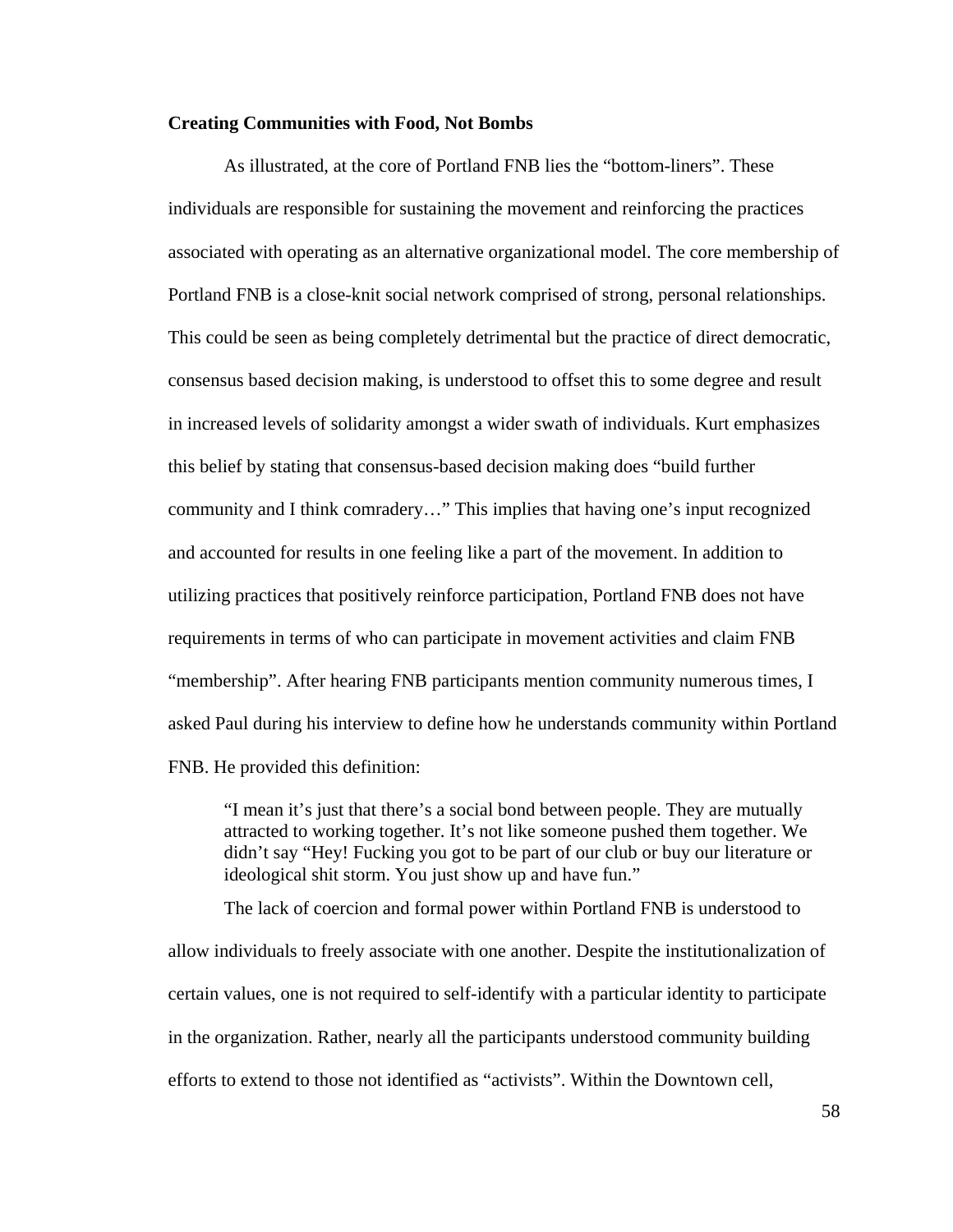building social capital with the homeless population is prioritized more so than in the Inner SE cell. Before being located downtown, the Downtown cell was preparing food at a church in East Portland. The church became worried that FNB was not properly licensed to use a commercial kitchen and decided to rescind their permission to use space. As a result, the Downtown cell approached a homeless advocacy group that has a formal encampment with permission from the owner, on an empty lot in downtown Portland. John stated the move as something that just "makes sense". He further elaborated upon this as he acknowledged how those at Right to Dream Too felt about the collaboration:

 "It feels more like…people at Right to Dream Too have said it. This feels like solidarity. It's like we're building solidarity. We're not in some kitchen somewhere we're out in…almost right where we are serving. We're like three blocks away from where we're serving, cooking, able to share food and share resources with an amazing group that's doing amazing work for houseless advocacy."

 A popular motto of FNB is "Solidarity Not Charity", illustrating an understanding that the movement is significantly different in comparison to traditional nongovernmental organizations. Pete best exemplifies this by explaining that the meal servings are not "just a food line where you can go anywhere in town. There's a whole message behind this stuff." The meal servings are understood to be a political action calling attention to social problems and the physical meal is simply a medium through which to do that. The desire to build social capital was seen to be absent from the traditional soup kitchen atmosphere. Those within FNB expressed concern that soup lines had "expectations" from the homeless. This was typically explained to be the acceptance of a religious doctrine and its corresponding teachings in exchange for a meal. Lauryn aptly summarizes this understanding by explaining that: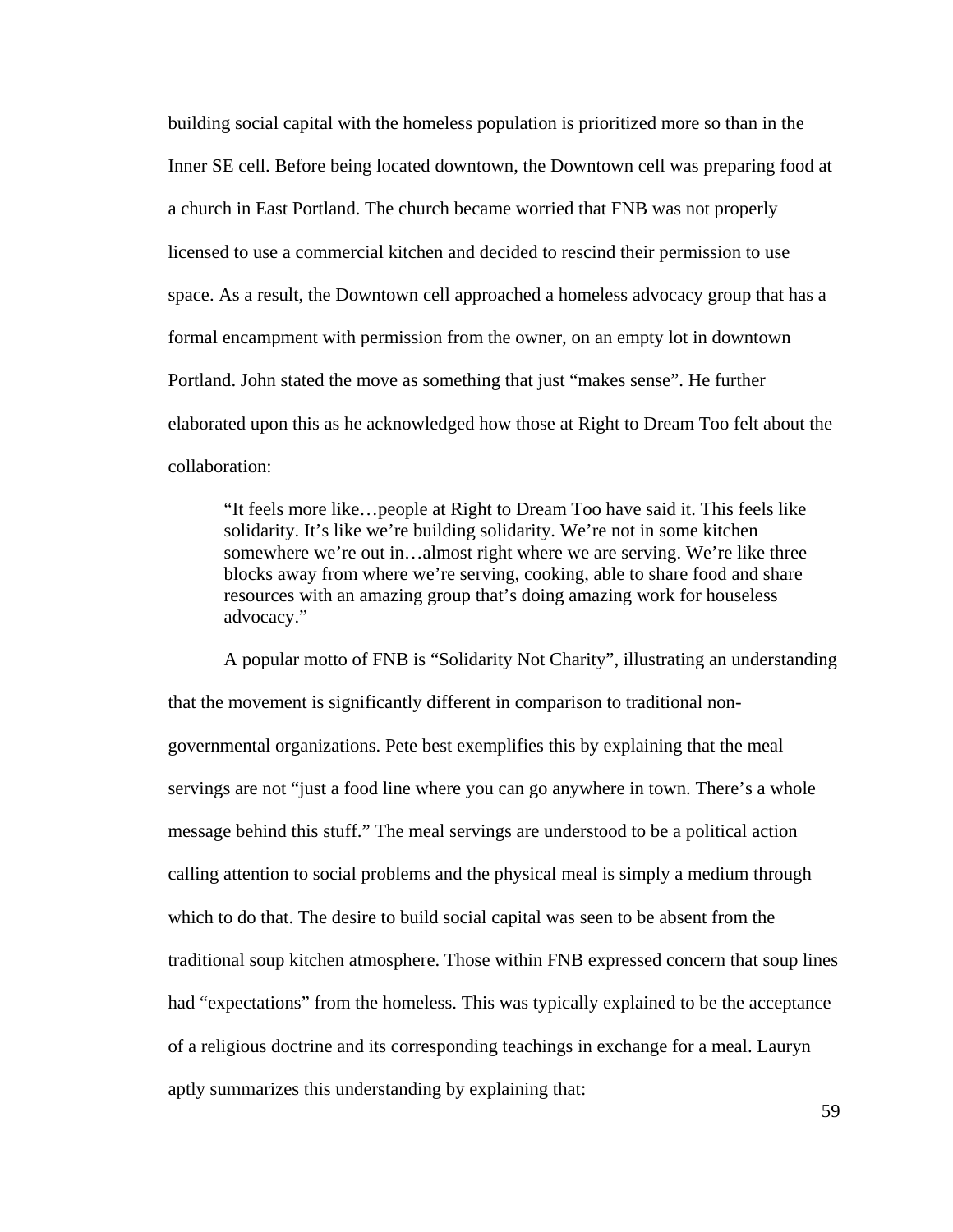"A lot of soup kitchens and places you would get food boxes, you can only go so many times. You can only take so much. You're limited and also judged. I've been through it a lot. No matter how caring and giving an organization wants to be few are able to drop those judgments and fixed ideas and really just be there with people...."

 Lauryn offers a unique and insightful perspective as she has experienced homelessness firsthand. It should also be noted that Paul has also been homeless for a period of time. Both of these participants first became acquainted with FNB by attending a meal serving in the geographic location they were living in at the time. Although I cannot make claims regarding the "success" of FNB in combating homelessness, Portland FNB does seem to garner more active participation from those of the homeless community. Oftentimes upon arriving at the MAX station in downtown Portland at approximately 6:30 p.m., the same individuals would be waiting near the serving site. These individuals would then help unload the bike trailers and lay out the foodstuffs along the sidewalk. Both Janis and John expressed deep satisfaction at recognizing and knowing individuals who come to the meal serving on a weekly basis on a personal level. The following quotation from Janis captures this brilliantly:

 "...they ask us about our kids and we ask them about their health thing they are going through and how they are weathering it or this woman who is in a legal battle with her landlord. It gives them someone to talk about those things that I'm not sure they would have otherwise. So there's a social reciprocation too that's really positive."

The exchange between FNB participants and members of the homeless

community is seen to be mutually beneficial for both parties involved. This is at the root of understanding FNB to be a community builder rather than simply a meal supplier, as John expressed his disdain of soup kitchens stating, "You go in. They herd you out." The Portland FNB meal servings construct a space in which individuals from various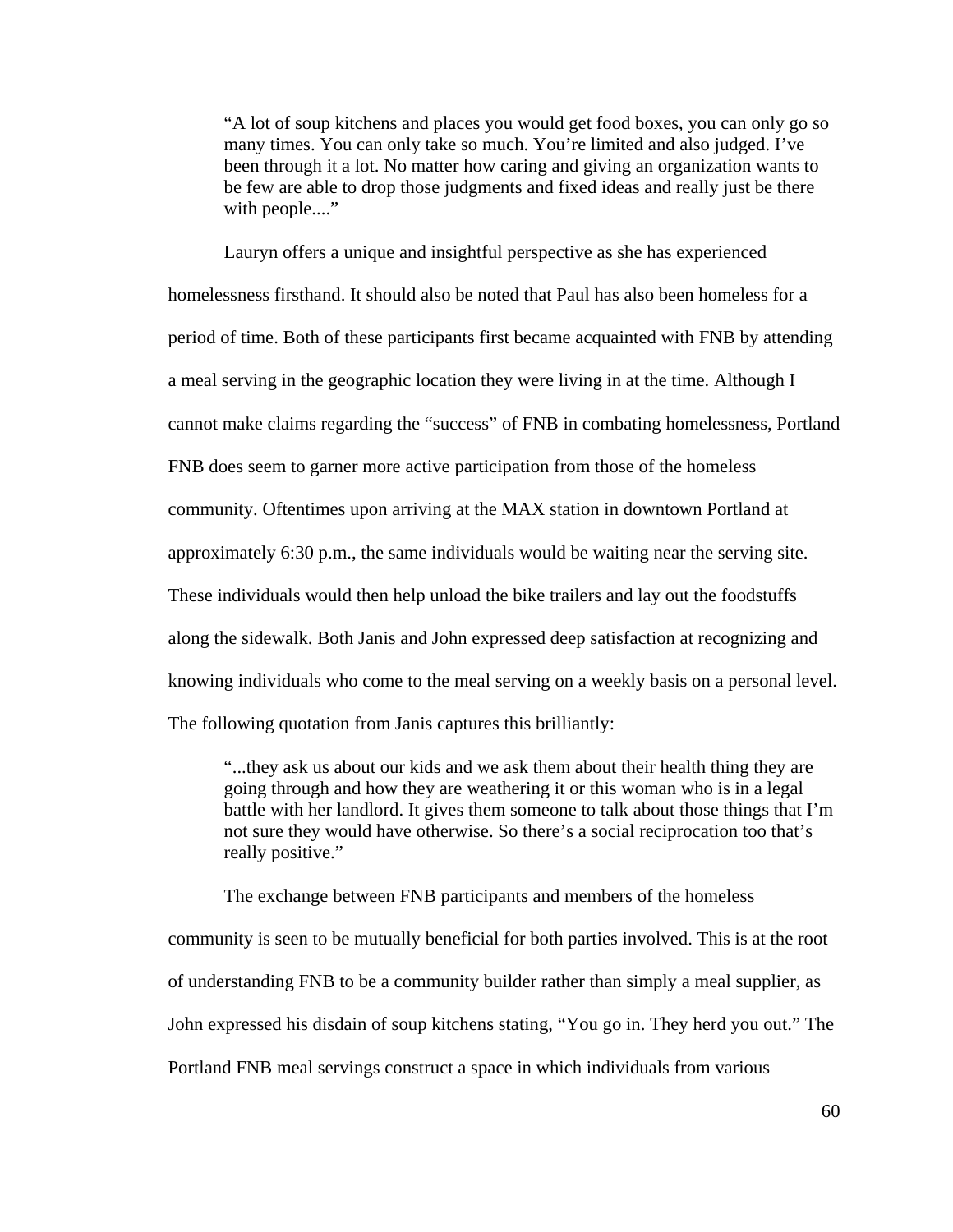*communities* can engage with one another. As an organizational model, Portland FNB is understood to operate differently within the urban landscape due to a relationship that is seen as being mutually beneficial.

### *Attempting to Spread an Alternative Model*

Within Portland FNB, participants understand that either cell cannot grow indefinitely without contradicting the larger values embraced by FNB as a movement. Decentralization is necessary for each cell or chapter of FNB to remain autonomous and small enough to continue to practice direct democracy and consensus based decision making. The growth of one cell would seem to inevitably result in the need for centralized, formal authority. Paul described the way FNB grows as:

 "Plus there's the aspect of the…it's sort of like a bacterial growth in a way. It kind of festers in one area and then other people get really interested and then they spilt off and multiply on their own."

 Ideally, interviewees envisioned FNB chapters littering Portland. In their interviews, Pete and Kurt noted that the preferred number of servings per week would be between five and seven but there is simply not enough people, time or energy to conduct that number. Through the dispersion of knowledge, the use of direct democracy, and the reliance on reaching consensus, individuals are gradually trained to at the very least sustain the current Portland FNB organizational model. A perfect example of this is Robert from the Inner SE cell. Robert initially waited months to be able to conduct his first pick-up and by the time I interviewed him, he had been told he was responsible for keeping the Inner SE cell alive over the past winter. During the winter, several interviewees mentioned that participation from outside the core group of activists drops significantly.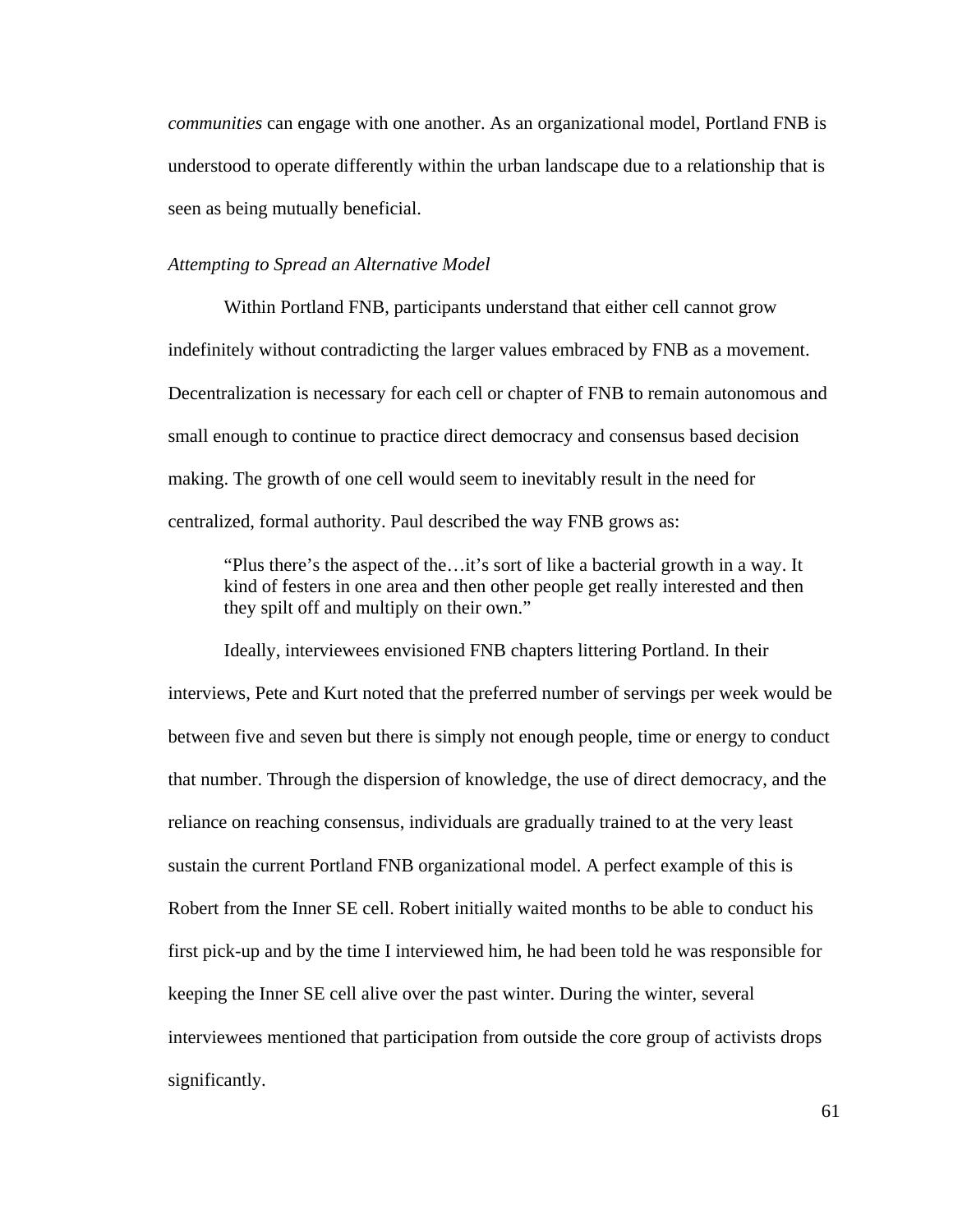The responsibility of maintaining the meal servings rest solely on the shoulders of the "bottom-liners". Irrespective of season, the core group of participants expend an extreme amount of time and effort in order to sustain the movement and several interviewees expressed a desire for a larger base of participants to draw upon. This would allow them to step away and take a short break. Pete captures this sentiment as he states:

 "If I wasn't here being one of the main people I think it would be harder for them to get more included. So it's good to have veteran people that have been around for a while to talk and get involved with and then they can take over and plug-in more and I can take breaks. That's kind of one thing I would like to do more a little bit of. Not do it almost every Tuesday."

 At a minimum, the time commitment required to participate solely in the cooking and serving process is five hours. As Pete regularly participates in the pick-up on Tuesday, in addition to cooking/serving, this can easily become an eight hour day for him. "Burn-out" is a primary concern within the core group and "activist" community. The possibility of losing motivation can lead to permanently walking away from the movement. This places the movement in precarious situation as "growth" is desired, but it cannot result in agglomeration. Coinciding with the concern of burn-out amongst bottom-liners was the belief that the meal serving, especially that of the Inner SE cell, continued to draw from the chapters extended network and was not branching out to other populations. Carol expressed her frustration by noting:

 "I feel like we've done these things successfully in Colonel Summers Park but I wonder how much we're just giving free food to our…to our extended family of friends and I would like to see more people who come on a regular basis particularly from the non-houseless community who get in their cars and drive there with their little containers and their grocery bags…"

 Carol's frustration directly correlates with Pete's description of Portland FNB. The movement has difficulty "recruiting" individuals from the larger community. This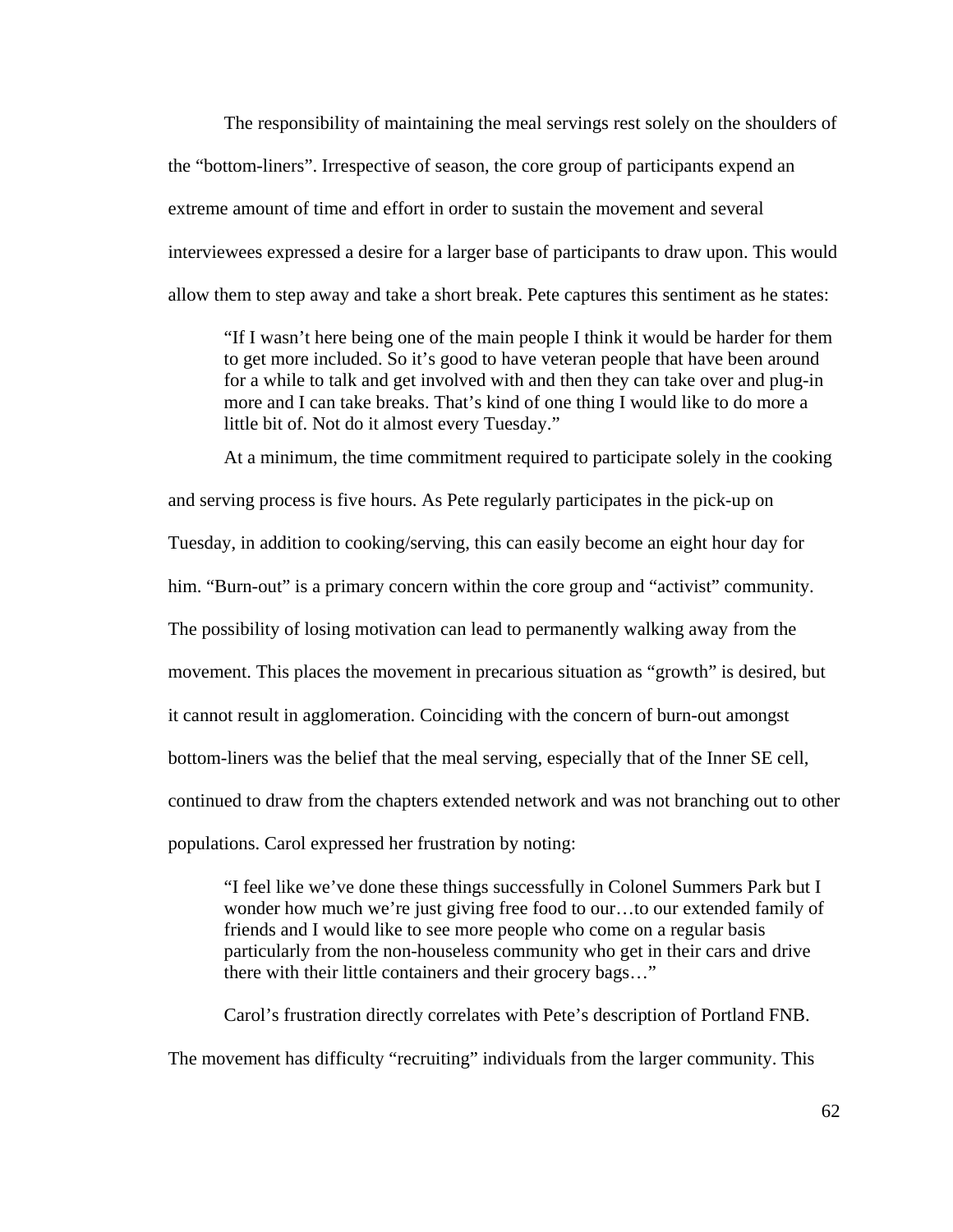however does not go unacknowledged and rather is a source of irritation for many FNB participants. Aretha described that ideally she would like Portland FNB to be a "resource for different communities and more communities" in Portland. A major barrier hindering the growth of FNB within Portland is the privileged status of having time to participate in the weekly meal servings. The movement dispersing was overwhelmingly understood to be positive, but this growth could not rest upon those already involved heavily within the movement. Hence, the movement must grow by distributing the necessary institutional knowledge to new participants and incorporate practices that promote *leadership* in the belief that the movement will disperse outwards.

### *The Vision of Portland FNB*

 Nearly all participants expressed a desire for systemic structural change, although their understandings of Portland FNB's level of success in achieving this, greatly varied. Janis called the movement's impact a "drop in the bucket" and acknowledged that the serving of healthy and nutritious meals is not going to radically alter the way the city treats the homeless population or end homelessness. However, she did understand the activities of Portland FNB to be addressing a gap that is left unaddressed by other institutions, such as non-profit organizations due to financial restraints. Other participants understood the movement to be an exemplar of a different lifestyle outside the dominant culture. Robert best embodies this understanding:

 "…you can eat much better for cheaper and all other areas of your life, all your other needs, for clothes, for bicycles, tools, machines. You can do all of that together in a group and it becomes much cheaper much easier for everyone overall and you get a better life that you might not tell might not recognize that you will get that right now but when you start doing that you'll see that that is the case."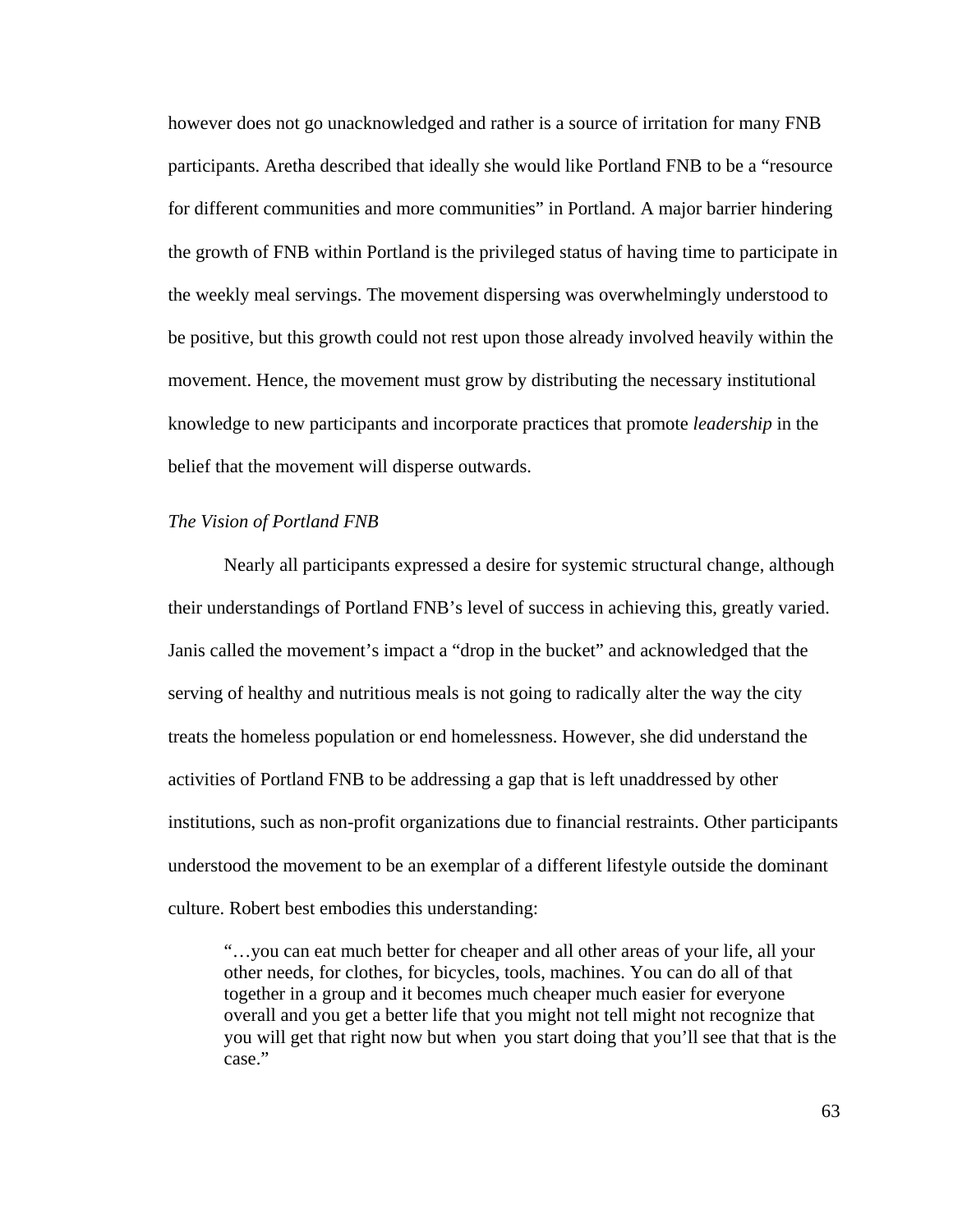Robert understands Portland FNB to promote cooperation, making it possible to exit the larger economy. Earlier in the interview, he explained how he felt dominant society enforces a material standard of living that is unsustainable for both individuals and the environment. Portland FNB is providing a social network to "opt into" and an example of how individuals can provide and rely on one another for basic needs, at the community level. Paul reiterates this sentiment, although not as explicitly, when he explained that opening his apartment to Portland FNB just "made sense" and was "practical". When asked for further detail, he cited that his apartment is very close to the serving site and the servings eliminate a portion of waste that is created by the current model of food production and distribution. Both Janis and Aretha expressed a desire for Portland FNB to grow its own produce rather than relying on donations that could possibly stop flowing. The desire of Portland FNB participants to grow their own food indicate further attempts to become autonomous and move *beyond capital* (Böhm et al. 2010).

 Overall, interviewees understood the meal serving to embody the larger dynamics that Portland FNB would like to see implemented within larger society. In this sense, Portland FNB can be characterized as a *prefigurative* SMO, as the organization reflects the broader principles and dynamics it seeks to implement. Janis described the meal servings as follows:

 "Just people who wouldn't necessarily be in one place gathering and peacefully sharing a resource and people who may have not gotten to know each other any other way conversing and meeting one another and I think that's a microcosm of what the organization would like to see in the world is people sort of setting their prejudices aside and meeting one another and talking for real and trying to solve problems in non-violent ways…"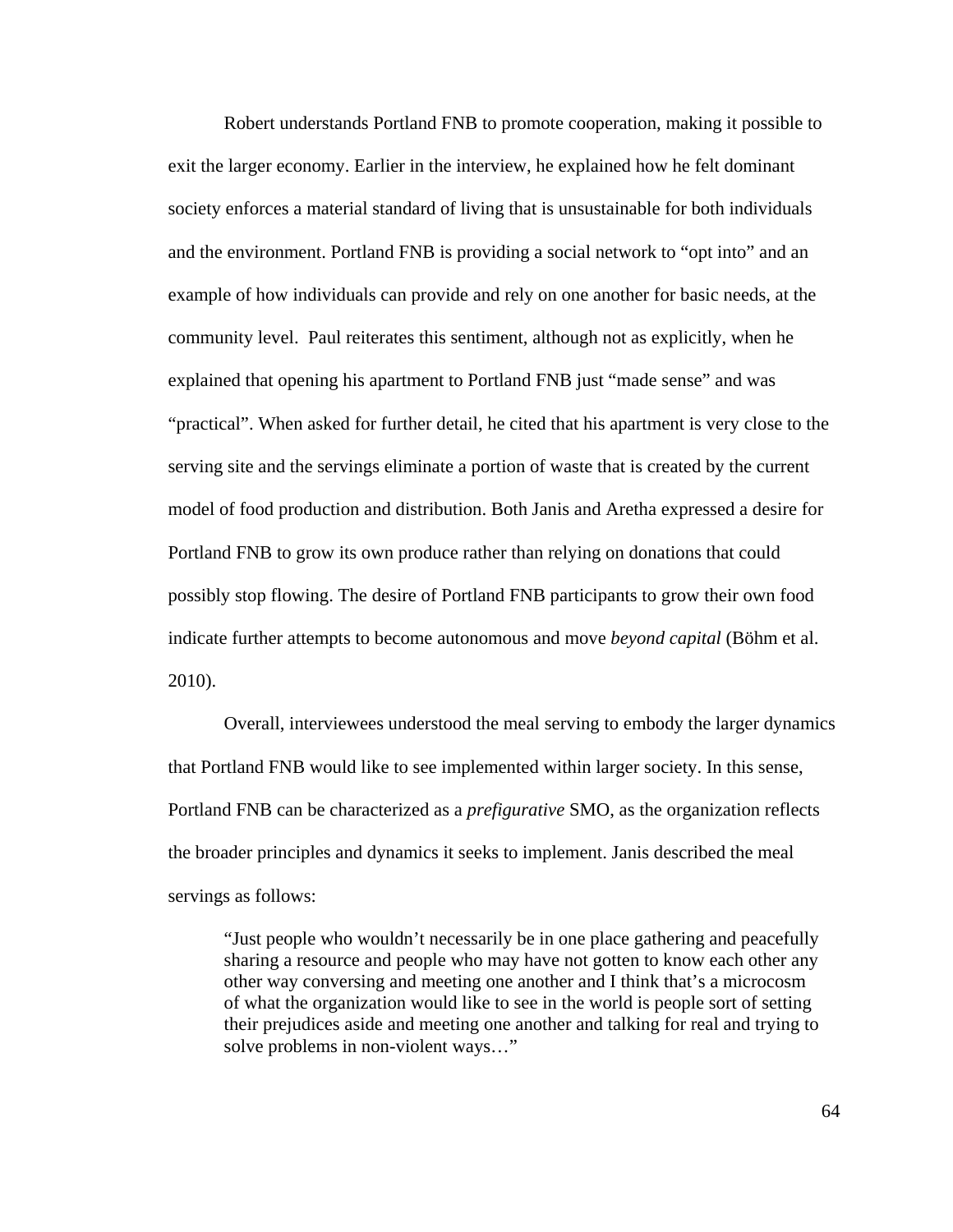The production of safe space by Portland FNB ensures that individuals who may not otherwise interact with one another, can meet and discuss freely and openly. During my time in the field, I have seen those utilizing the meal serving, discuss a wide range of issues ranging from bike repair to municipal elections. The meal serving sites, in addition to providing a basic necessity in the form of food, provide a space in which social capital along with community can be cultivated. However, serving meals in public is met with resistance from both city authorities and private entities, as the democratic ideals envisioned and practiced by Portland FNB clash with neoliberal policies, creating a scenario of constant negotiation, which will be the focus of the following chapter.

## **Conclusion**

In this chapter I provided a brief history of the FNB movement, locating it in the larger context of radical social movements and the food justice movement in particular. Coinciding with strands of NSM theory, Portland FNB is loosely structured and nonhierarchical (Buechler 2000; Melucci 1980). Within Portland FNB, operating without hierarchy is not synonymous with a lack of leadership and rather the facilitation of leadership occurs in a space where power, authority and coercion are emphatically resisted. Through the distribution of institutional knowledge and strategic tactics, such as direct democracy and consensus based decision-making the movement, those most invested in the SMO attempt to create conditions for movement dispersion. Decentralization limits the way in which Portland FNB can grow, as the organization must grow outward with individuals splitting off, in order to start new cells. Respondents also understood decentralization to help in maintaining transparency within the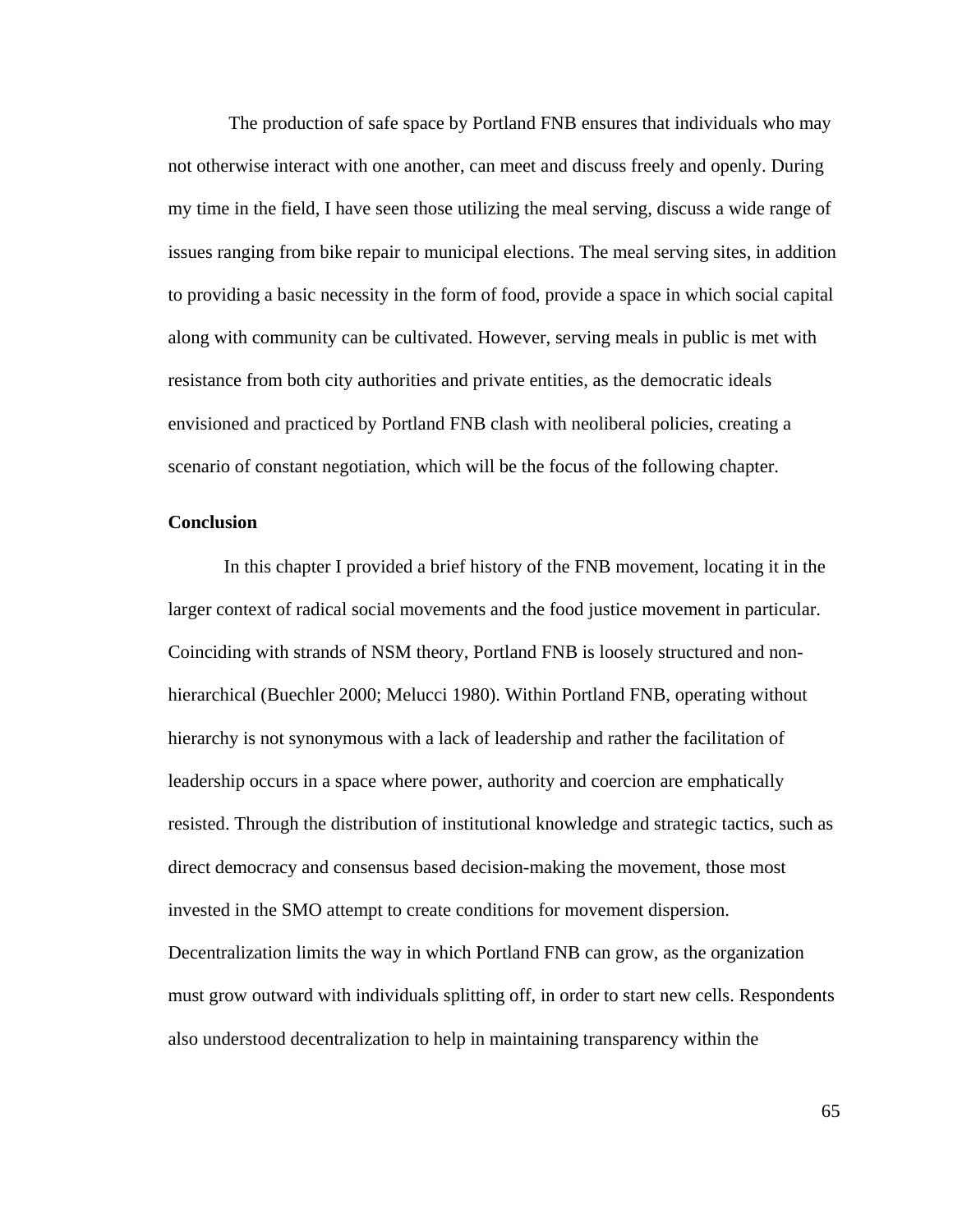organization. Portland FNB must remain small in order to be able to effectively practice consensus based decision-making.

 The organizational structure of Portland FNB reflects values and principles such as anti-authoritarianism, egalitarianism, transparency, and democracy. Through repetitive processes, individuals construct a shared meaning of these values and principles that are then actualized by the chapters at large. The organizational structure of Portland FNB influences the strategy the organization utilizes as well. In the following chapter, I will argue that through the *colonization* of public space Portland FNB further extends the values and practices listed above to the public sphere. By asserting that access to healthy and nutritious food is a right, along with the ability to actively engage with producing the *city,* Portland FNB is redefining urbanity in terms of democracy and egalitarianism.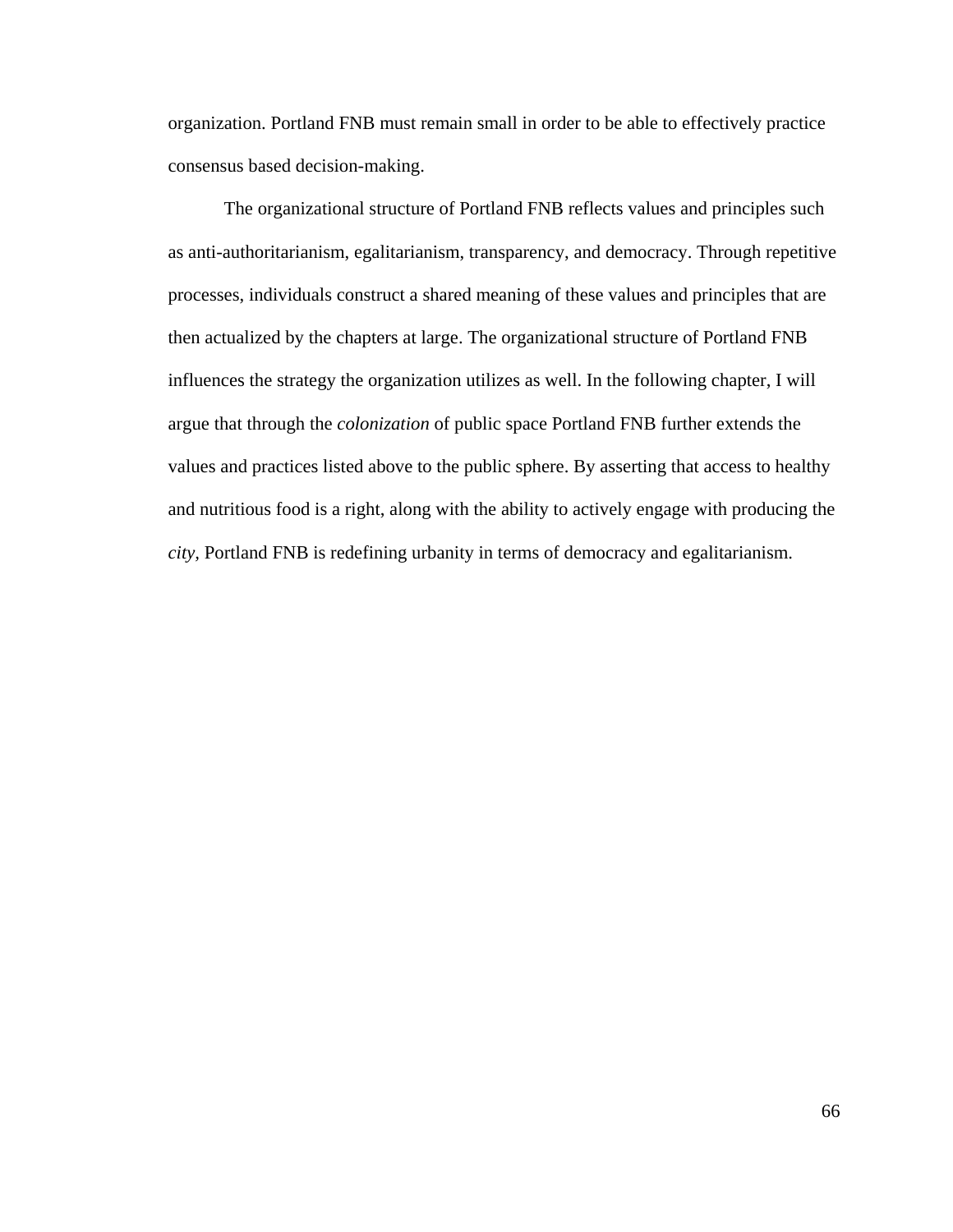# CHAPTER V: THE COLONIZATION OF PUBLIC SPACE **Overview**

 In the previous chapter, I argued that Portland FNB employs an alternative organizational model that enables participants to practice values that oppose top-down power relations and market reliance. For example, instances where the importance of transparency is emphasized and leadership is actively dispersed outwards indicate the type of dynamics Portland FNB would like to see instituted within larger society. In this chapter, I explore the following research question: *How is Portland FNB's use of public space reflective of its organizational dynamics and principles*? By building upon previous findings, in this chapter I suggest that Portland FNB further extends and attempts to enact alternative models of political engagement by directly challenging what is considered *public* and what type of activity is deemed appropriate within *public* space. I argue that FNB's proactive colonization of public space asserts that civic engagement along with food, is indeed a right to be shared by all. However, the proactive colonization of public space has become increasingly difficult as the definition of *public space* is constantly being redefined.

 In what follows, I first lay out a conceptual framework in which Portland FNB can be placed. Concepts related to urban space and its possibility for social change are discussed. Then, by utilizing interview data, I examine how interviewees understand Portland FNB to be "filling" a gap by providing access to healthy and nutritious for the homeless population. By filling this gap, Portland FNB is drawing attention to the lack of state funding for social goods. Third, I explore how public space is regulated in various geographic locations through the use of specific FNB chapters' websites. Finally, I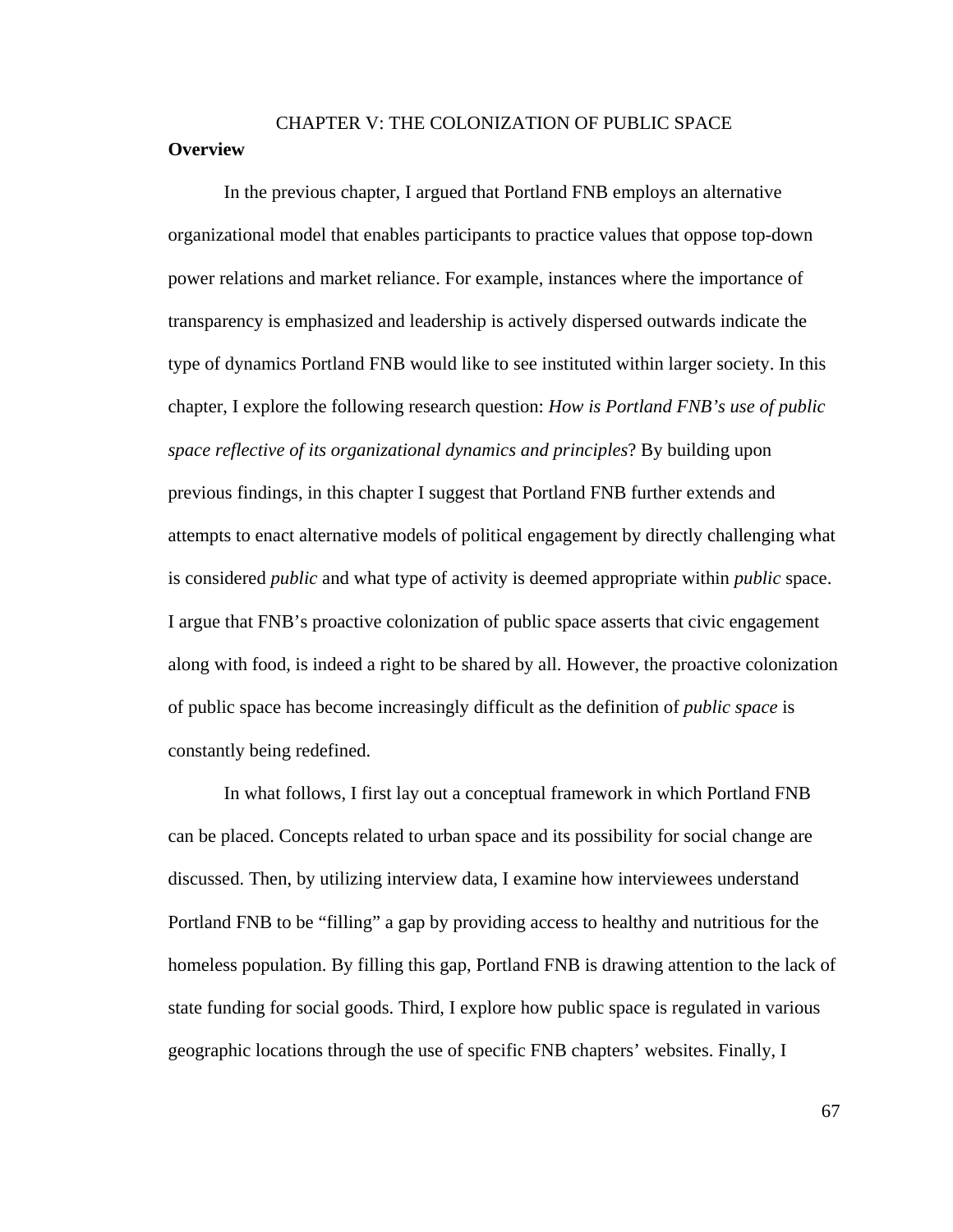recount the resistance Portland FNB has experienced while serving meals in public space within Portland in an effort to reclaim public space for collective use. This attempt to reclaim public space helps to build a more inclusive community while visibly resisting neoliberal economic and political policies.

#### **Survival in the City: Space and Place in a Neoliberal Era**

As Portland FNB is committed to engaging in direct action, space for meal servings is vital to the operation of the SMO. The utilization of public space not only serves a functional purpose, but more importantly, it allows Portland FNB to practice and extend their values to the public sphere. Portland FNB opposes the exclusion of the homeless within the city by constructing a more just and inclusive space that emphasizes community and embodies the values associated with FNB. Upon arriving at the designated serving site, the FNB banner is typically hung in some manner. It serves as a centerpiece, establishing that this space is now currently occupied by Portland FNB. The food itself, is placed in a row along the ground. The large hotel pots and pans stay stationary throughout the serving. Before the food is distributed, typically John (Downtown cell) and Aretha (Inner SE cell) shout "Food Not Bombs", indicating the serving to start. Those utilizing the meal serving, often cluster in close vicinity to the banner/food, to eat their meal. This *colonization* of space asserts that the "right to the city" is indeed a human right, while also demonstrating a more just and equal society is possible.

 The notion of *the right to the city* is accredited to French scholar Henri Lefebvre (1968). Lefebvre originated "the right to the city" as a term to encapsulate the complex dimensions of a desired radical transformation of the urban environment. He labeled the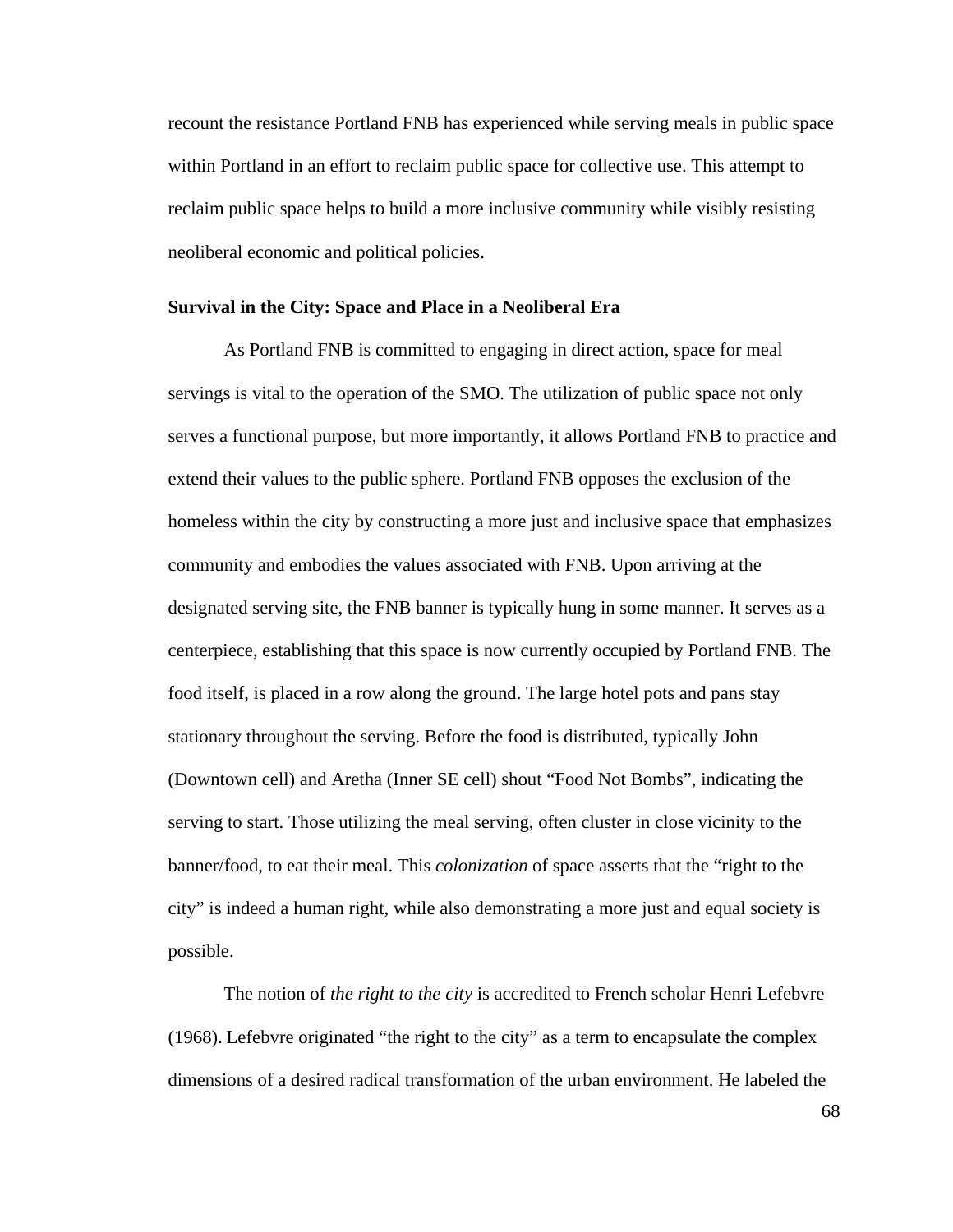term both a "cry and demand" and it has become a rallying point for various urban social justice movements prioritizing issues such as housing rights, living wages, etc. (Mitchell and Heynen 2009:616). Lefebvre defined the *city* as:

 "…and thus the city is an oeuvre, closer to a work of art than to a simple material product. If there is production of the city, and social relations in the city, it is a production and reproduction of human beings by human beings, rather than a production of objects (1996:101)."

 Lefebvre conceptualized the city as a site for the production and reproduction of social relations, rather than a site dedicated to the creation of material objects. In this conceptualization, the importance of social relationships are emphasized over that of economic relations. Mitchell and Heynen (2009) argue that *the right to the city* goes beyond merely "habiting" the city but includes "inhabiting" it as well (615-616). The two principal rights of individuals inhabiting the city include; the right to participate in producing space and the right to appropriate it. The right to participate refers to the ability of inhabitants to engage in the decision making process. Inhabitants must play an active and central role in decisions that produce the city rather than participating in production through indirect means. The right to appropriate refers to the ability to access urban space in addition to manipulating and transforming it in order to meet one's needs (Purcell 2002:102-103). As contemporary urban space could be labeled as inadequate in meeting the needs of all, the appropriation of urban space is often necessary.

As the neoliberal state is structured on a rational economic basis, FNB challenges this order not only through their organizational model, but also through the appropriation of public space and decommodification of food (2009:1233). The serving of free meals to the public creates a "socially embedded, decommodified circuit", which John Vail defines as "any form of economic activity (broadly defined) that influences and reorients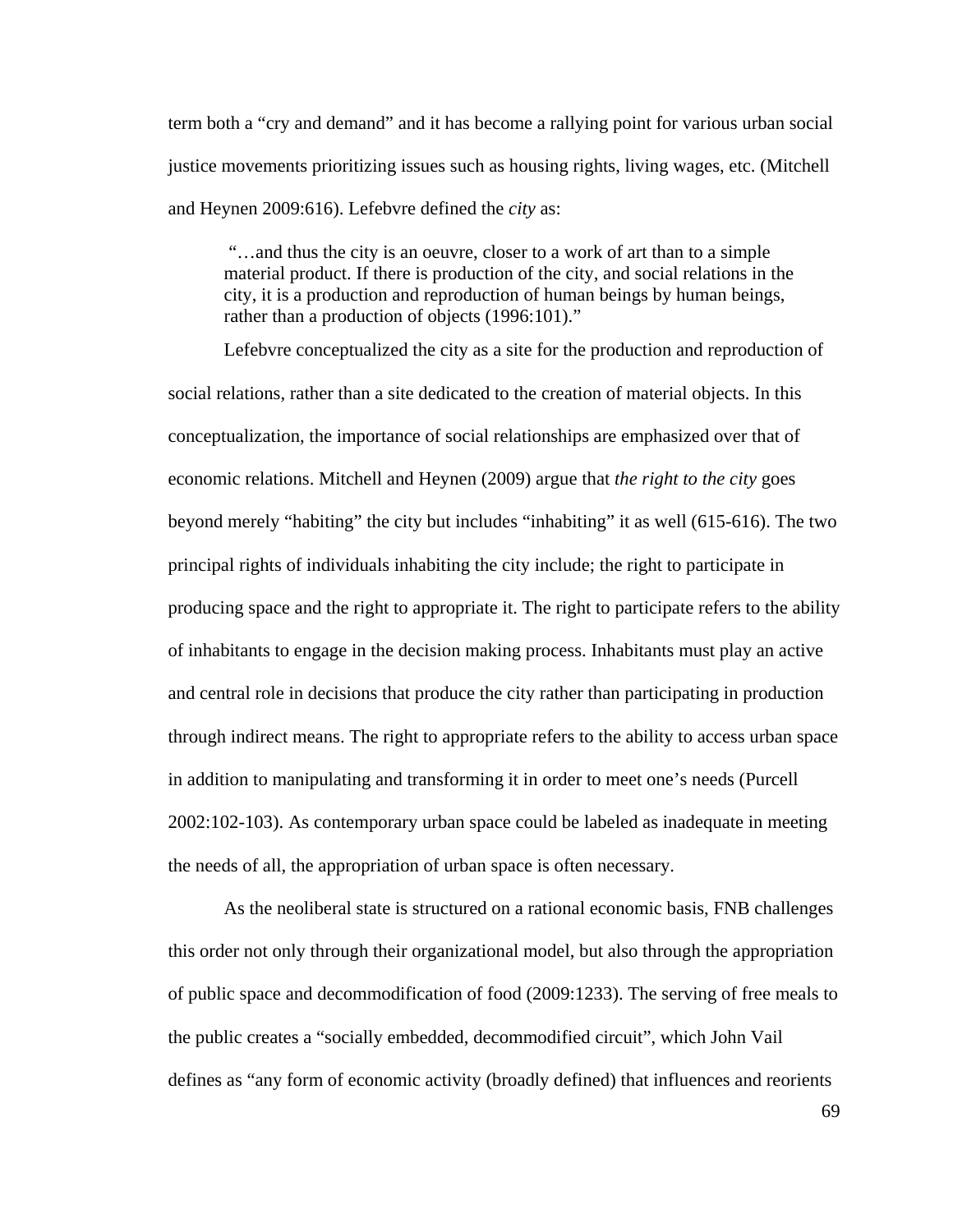the motivations, incentives, interests, values, priorities, and behavior of economic actors to promote social priorities and egalitarian objectives rather than market rationality" (2010:329). FNB produces a space that not only is politically and socially inclusive, but also reorganizes economic activity to be illustrative of desired social relations. With this conceptual framework in mind, it is then possible to analyze FNB and Portland FNB more specifically.

## **Filling in the Gaps: Providing Healthy and Nutritious Food**

Interviewees from the Downtown cell emphasized the importance of their work as access to healthy and nutritious food, along with an extended social network, is virtually non-existent for homeless individuals. Homeless individuals have been effectively cutout of the market financially. The Downtown cell serving site is in close proximity to other soup kitchens, missions and social services. Meals are available at these locations but the type of food that is served is extremely different from that of a FNB serving. Janis understood the homeless population to be extremely vulnerable in terms of mental and physical health and thus emphasized the need for "healthy food". Similarly, John also mentioned the "benefits" of healthy food and the lack thereof by exclaiming:

 "…and are able even if they only get it one day a week are able to see benefits from obtaining that. I think that even just one day a week it's like people deserve to have access and this is the one way…again through doing soup kitchens and food banks there's opportunities to get healthy fresh food here and there but it's very slim usually…"

 Along with preconceived judgements, not having access to healthy and nutritious food is seen as a shortcoming of other institutions providing services. John and Janis acknowledged this, but also understood these institutions to be financially constrained. The increased need in emergency food aid and homelessness rates in select large U.S.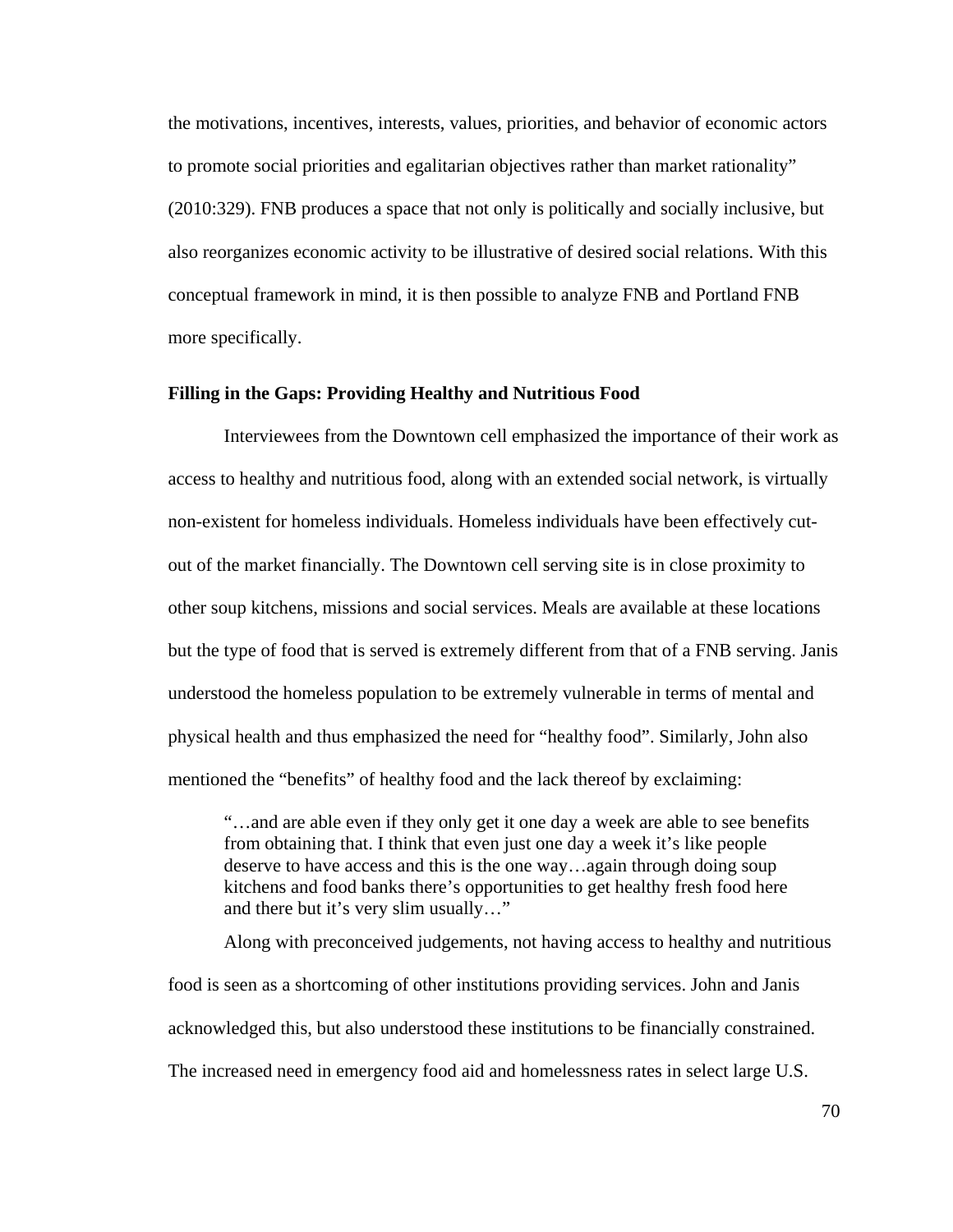municipalities illustrates a clear lack of funding and available space for shelter (Resnikoff 2014). Numerous interviewees associated the need for healthy food with an understanding of increased prevalence of mental health issues among the homeless. Janis noted that she believed limited access to nutritious food is the "biggest thing lacking in truly making effective transitional services." As food is commodified, purchasing "healthy and nutritious" food is virtually impossible for the homeless. Combine this with ordinances outlawing the use of a stove or open flame in public and the cooking of a meal becomes nearly impossible. Pete referred to the meal obtained at the Downtown serving as "the best meal" many people consume during the week. A majority of respondents felt the food provided by missions and soup kitchens was too heavily processed and therefore inadequate for a vulnerable population to consume. In reference to the population the Downtown cell serves, Janis commented:

 "…because the population that we serve is…we're actually filling a real gap. It's not a picnic in the park its people who really would go hungry and some people say, 'Oh shoot I haven't eaten in three days' and they have two big helpings."

 Portland FNB constructs an urban landscape with an increased ability to provide access to healthy and nutritious food *immediately*. Although this urban alteration is not permanent, it does provide an extended time period in which the harsh realities of homelessness are not pushed to the fringes of the urban landscape but rather placed at the forefront of the city. By remaking space and serving meals, interviewees felt that they were immediately making an impact on the daily livelihoods of those utilizing the meal serving. Individuals were either in immediate need of sustenance or through the sharing of information and ideas, they were able to make more long-term changes.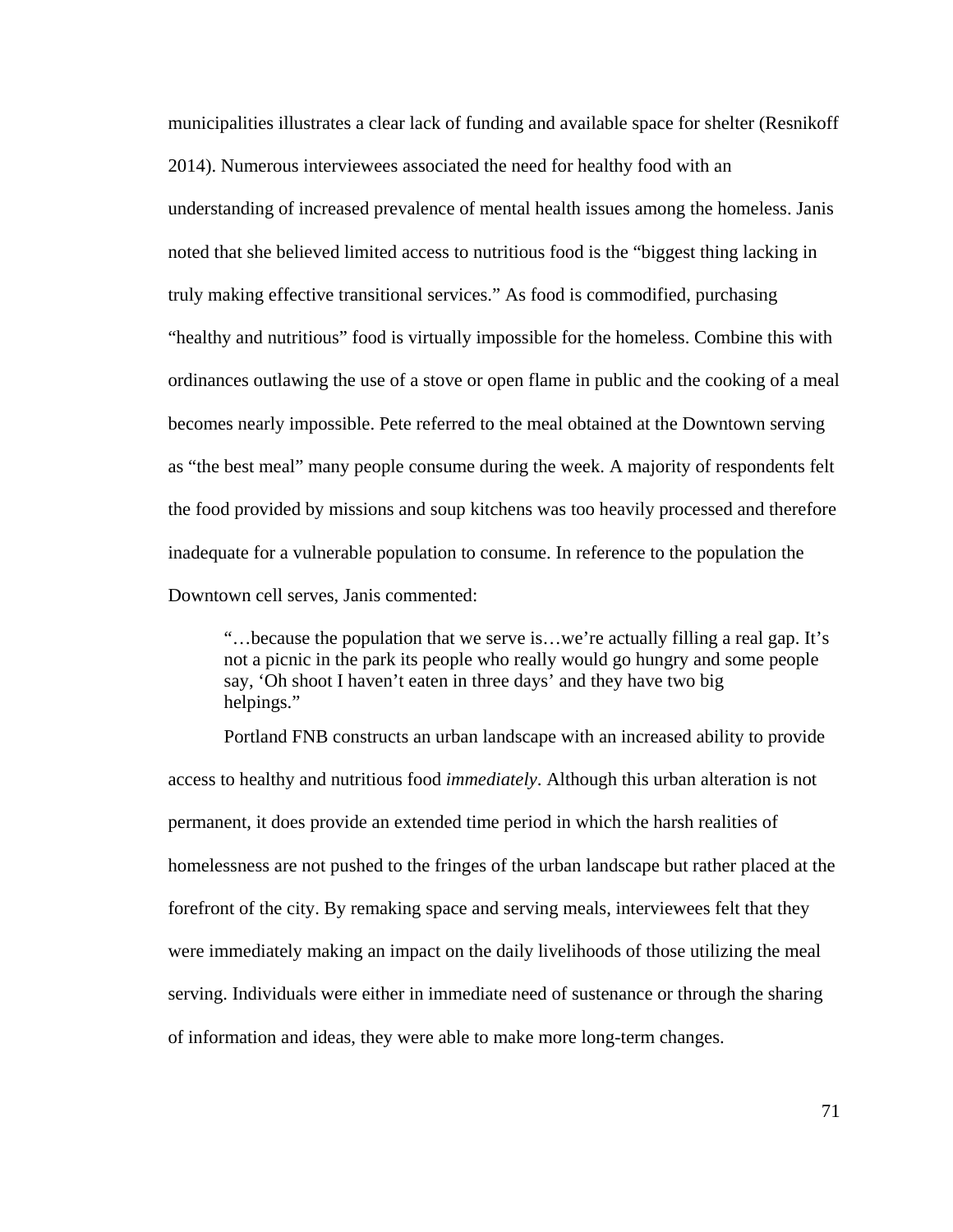In regards to long term change, Portland FNB interviewees had very pragmatic views on the impact FNB is having. Nearly all participants understood Portland FNB to have a small, but real impact at the local level. In addition to building community, the meal servings help to create a space in which information can be transferred from person to person. This transfer of knowledge, information and ideas was seen as being correlated to positive change. John acknowledged the following:

 "Sometimes…there have been times where it's taken me months to like realize that people who have been coming…the same faces have been coming back to our dinners. I've seen people come back to our dinners who have come to me and been like you know the food that you serve that you've given to me has inspired me to eat healthier to find healthier options even living on the streets."

Ideally, several Portland FNB participants stated that the servings would stimulate

both dietary change and changes in worldview. In this case, Downtown cell participants and those utilizing the serving are able to produce a shared meaning of "healthy food" that would not be possible without the construction of a safe space. In addition to the desired change in diet, the excerpt above also indicates that the meal servings are effective in drawing individuals back on a consistent basis. While this may not be an "indicator of success", it does illustrate that Portland FNB may be successful to some degree in building community.

## **A City Regulated: The Retraction of Public Space**

 Globally, FNB chapters are located primarily within urban areas. With a brief examination of the FNB website, one can locate chapters in cities from Bogota, Columbia, to Paris, France. Meal servings typically occur in public parks or squares, as this space is often the most easily accessible and open to all. However, as public space is increasingly regulated, serving meals in public has become extremely difficult in some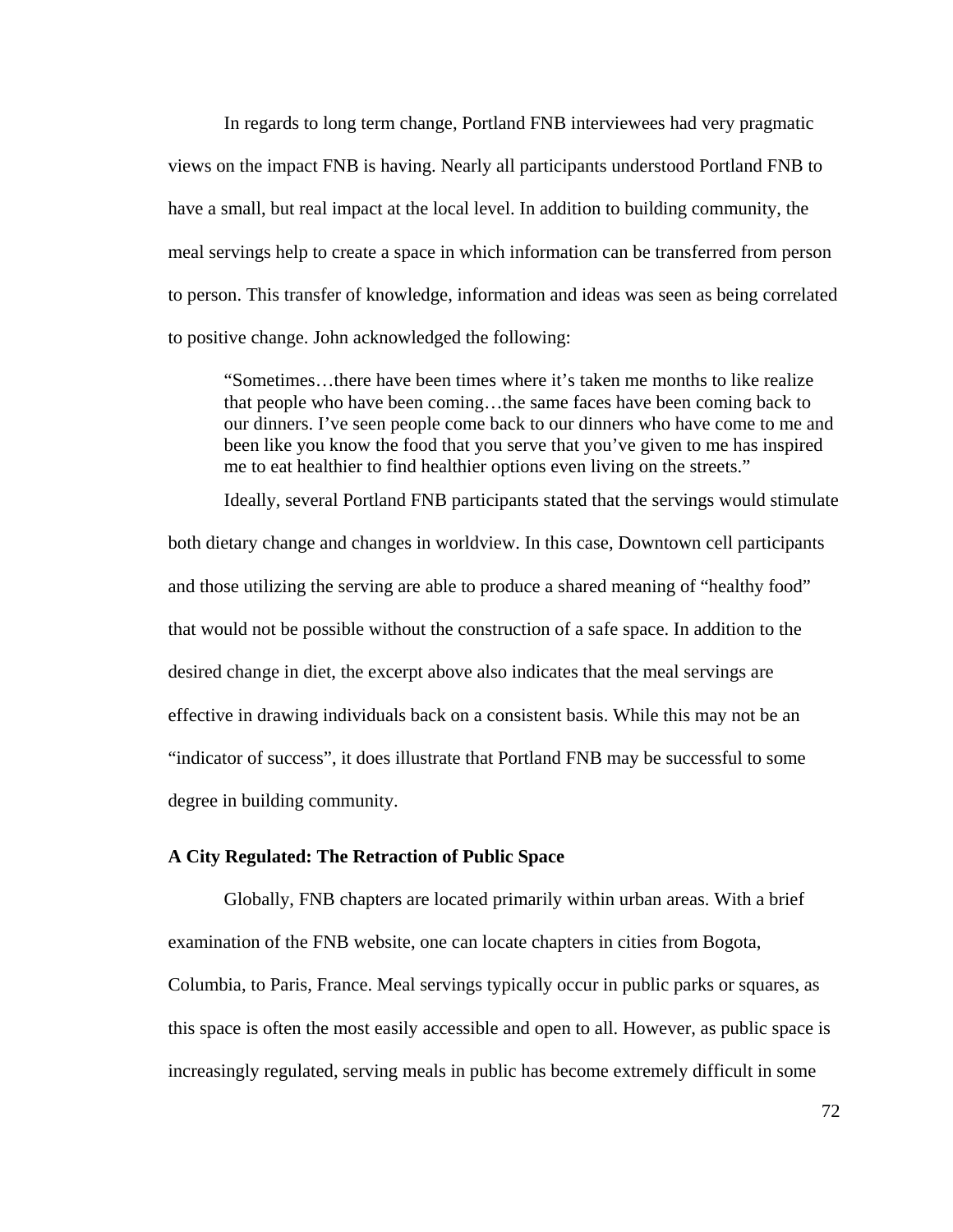cases. For example, the Southampton chapter of FNB (United Kingdom) has noted the potential for the *Anti-social Behaviour, Crime and Policing Act 2014* to disrupt meal servings. This act enables individuals deemed to be a "nuisance or annoyance" by private property owners, to be subject to penalty. As public space often borders private space, this act could have severe ramifications. The act above is an example of what could be considered the criminalization of homelessness. The law does not explicitly outlaw the state of being homeless but it does restrict who can occupy *public* space. The term "criminalization of homelessness" refers to a variety of measures that regulate who and what can be done in *public* space.

These measures often disrupt one's livelihood as "life-sustaining activities" such as the sharing of food in public, panhandling, using a temporary shelter, etc. are often prohibited. For example, according to the National Coalition for the Homeless (2014), 27% of US cities ban sleeping in specific areas, such as public parks. The following excerpt from the Pittsburgh FNB chapter's website illustrates the chapter's specific view of the contemporary urban landscape:

 "We see how our city violently attacks those who are dis-enfranchised, we see them trying to remove "un-desireables" from Market Square, we see how they set up so called "Safety Ambassadors", and how it is just a way for them to make money, (and) we see how they want to move public transportation away from downtown…"

 The excerpt above, highlights the contested conceptualization of what is public, who can freely access it, and what is deemed appropriate within it. The use of the term "un-desirables" illustrates that segments of the population are seen as being unfit for specific areas. In this case, being visible is inappropriate for the "un-desireables" and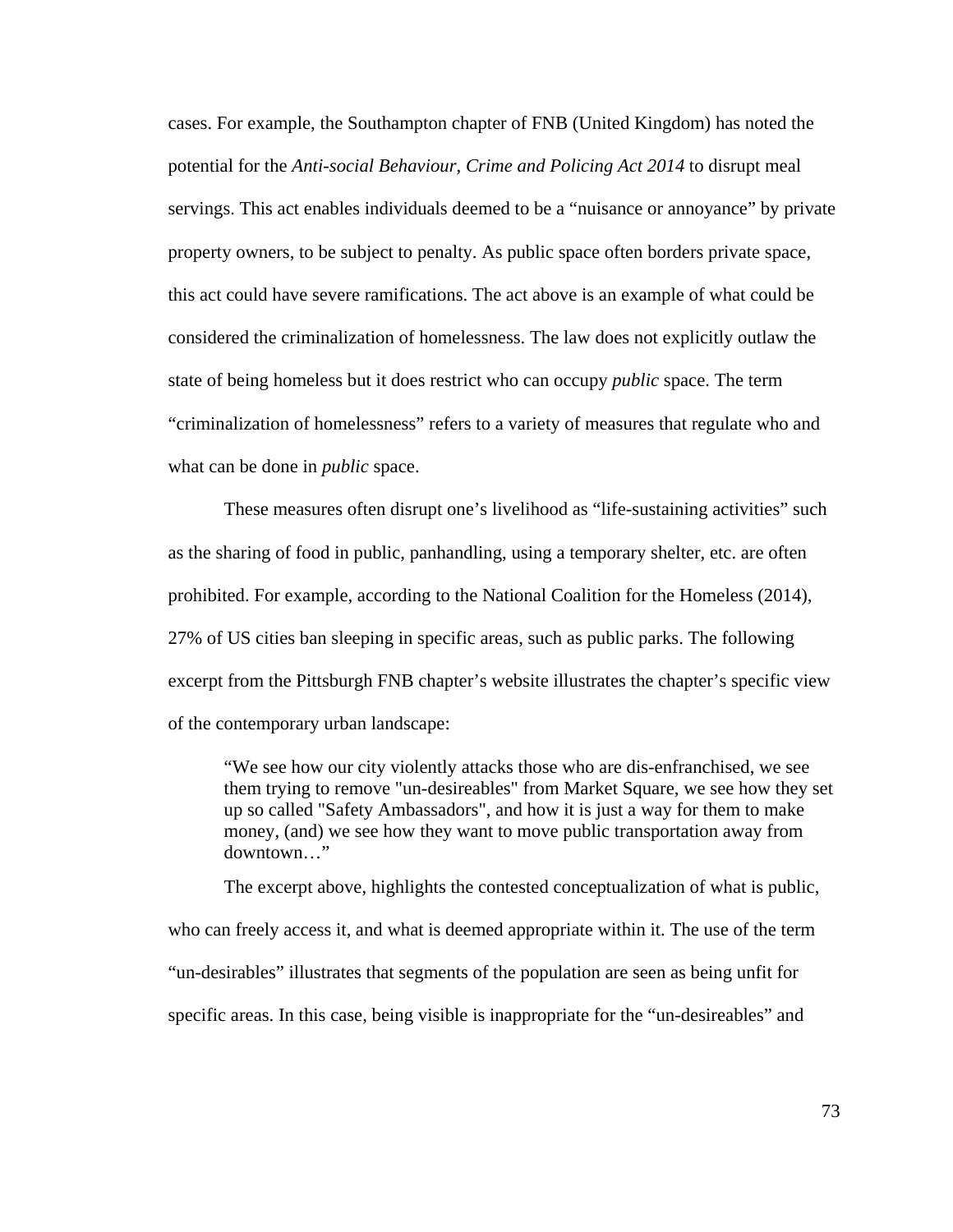therefore these individuals must be ushered onwards. John described the precarious urban environment marginalized populations exist in as he stated the following:

 "…it's a lot of the issue I think with people living on the street and people in any marginalized position in society is that invisibility. That a lot of times people are treated like they are invisible. People who live on the streets are treated like they're invisible, like they're lesser."

 These comments encapsulate the push for the homeless and other marginalized populations to remain out of the public eye. This "push" is often in form of legal ordinances that not only deny individuals the right to produce and appropriate space, but also temporarily occupy it. This privatization of public space has made it increasingly difficult to challenge global corporatization and neoliberalism. For example, the occupation of Zuccotti Park (NYC) by Occupy Wall Street protestors, was subject to expulsion after being deemed a "health and fire safety hazard" by Mayor Bloomberg on behalf of Brookfield Properties, the park's private owner.

 Legally, Zuccotti Park is to be accessible to the public for "passive recreation", twenty-four hours per day, yet this case illustrates how the subjective interpretation of "passive recreation" can be used to quell social protest. Mayor Bloomberg argued, the occupation of the park by protesters was effectively limiting access to the greater public and therefore occupation was in violation of the law (Barron and Moynihan 2011). In addition to the seizing of *public space* by Occupy, the importance of reclaiming public space for protest is evident by the Arab Spring protests and Hong Kong's Umbrella Revolution. In either case, the reclamation of public space, in the form of squares and other entities, was undertaken in order to protest the current state of politics. Similar trends can observed within Portland, as engaging in direct action increasingly hinges on utilizing contested space. The privatization and regulation of public space inevitably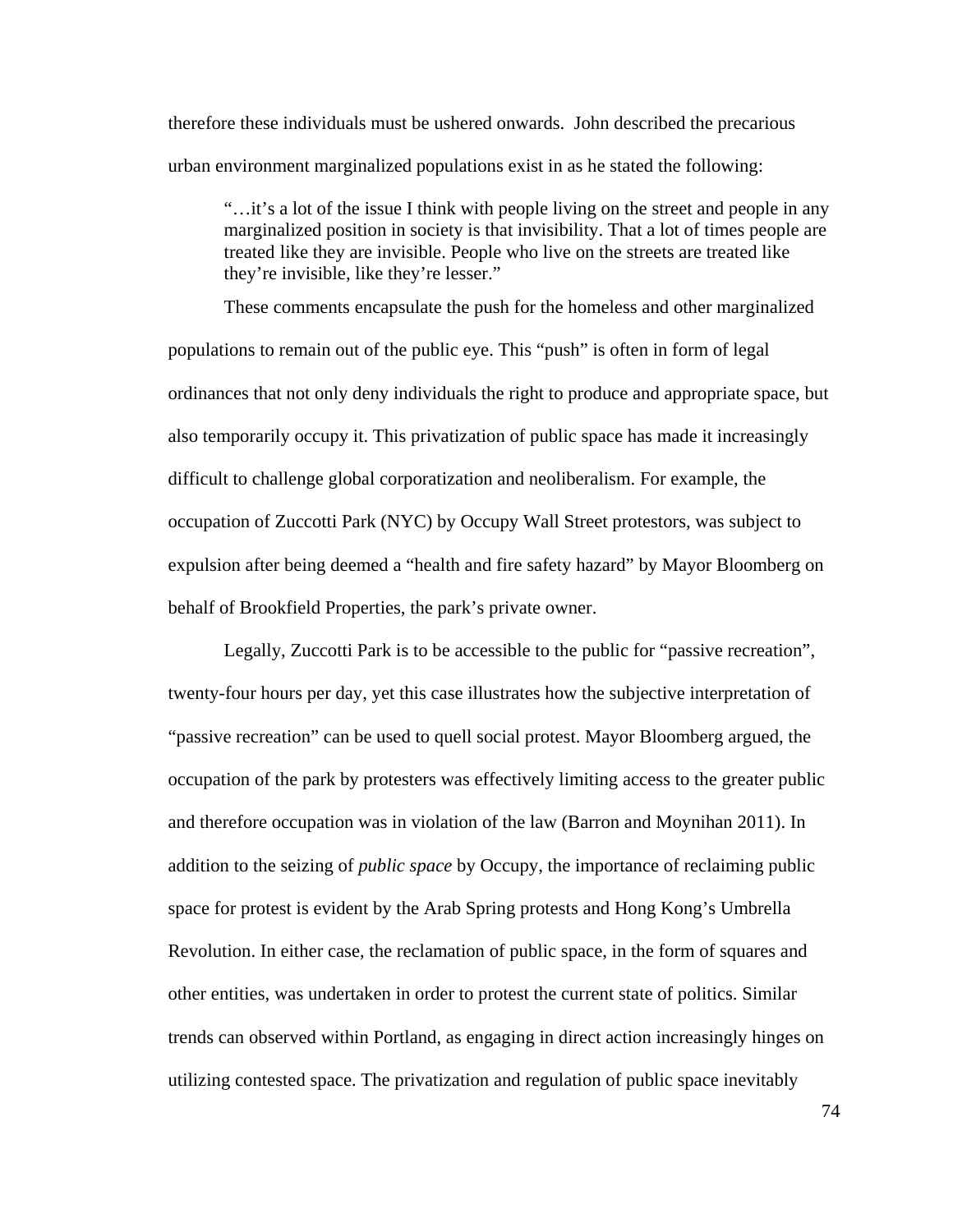impacts Portland FNB, as both cells are forced to operate within an unstable and contradictory urban landscape.

#### **The Experience of the Downtown Cell: The Efforts of FNB to Reclaim Public Space**

 Before securing the current preparation space at Right to Dream Too and serving space at a public transit station, the Downtown Portland cell had a tumultuous and difficult time securing a stable space for the meal serving. The cell was consistently being *pushed* from location to location by the city through legal means. This *push* was often subtle as outright resistance such as arrest, disruptions of servings, etc. did not occur. Depending on the location of the serving, the city utilized different strategies. The city often passed ordinances that made it extremely difficult to conduct meal servings. The use of public space became highly regulated or not possible due to the fencing off of public space. The threat of arrest was often used to intimidate those involved with the Downtown cell, creating an unwelcoming environment to say the least.

 Initially, after the dissolution of Occupy Portland, the Downtown cell was serving meals in front of City Hall. The motivation for selecting this site was primarily political, as it was meant to protest the "camping" ban in Portland. Within Portland, a public order specifically, *14A.50.020 Camping Prohibited on Public Property and Public Rights of Way,* outlaws "camping" in or upon any public property or public right of way. The order defines the act of "camping" as an attempt "to set up, or to remain in or at a campsite, for the purpose of establishing or maintaining a temporary place to live". The order further defines a campsite as "any place where any bedding, sleeping bag, or other sleeping matter, or any stove or fire is placed, established, or maintained, whether or not such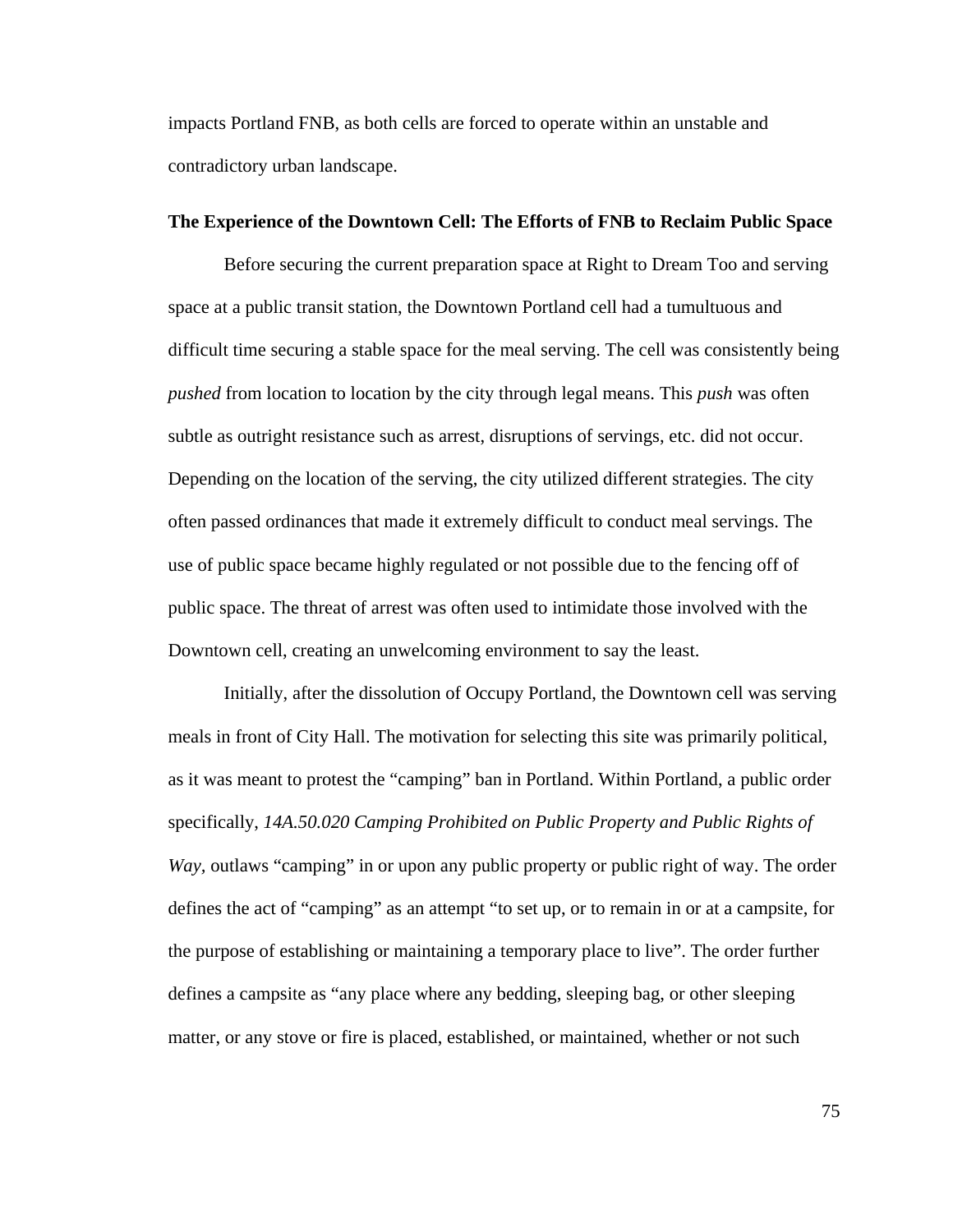place incorporates the use of any tent, lean-to, shack, or any other structure, or any vehicle or part thereof" (Auditor's Office, City of Portland).

 This ordinance not only restricts activities necessary for survival (eating, sleeping, etc.), but also invites selective regulation from the authorities. The subjectivity of words such as "established" and "maintained", creates a situation where the determination of legality is based upon individual interpretations. Similar to the creation of an unstable urban landscape, this ordinance creates as unstable legal landscape. Wherein, similar situations may result in different outcomes, with individuals possibly being arrested in one case and warned in another. While providing meals to individuals protesting this city ordinance, outside City Hall, the Downtown cell experienced firsthand how an ordinance such as the one above can complicate the process of serving meals. John described the space in front of City Hall as being very desirable due to the high level of visibility but ultimately too difficult to use due to legal restrictions. He stated:

 "The drawbacks from that space and every other space that we've been in besides the space we're in right now is that we had no coverage and we weren't allowed to put up…unless you get a permit which costs a good deal of money and you have pay for week after week and we weren't going to do that you can't put up a tent without a permit you can't put up any kind of tarp or anything without a permit."

 The difficulties associated with using the space in front of City Hall expressed in the excerpt above are two-fold. First, the use of financial capital to secure access to *public* space is antithetical to the values of FNB as an SMO. In general, FNB does not seek permission from authorities or local governments to use public space. Secondly, the process of "obtaining" a permit and the expense associated with it essentially *forces* FNB participants to operate without some form of shelter from the physical elements. This of course results in a situation where individuals utilizing the meal serving must also face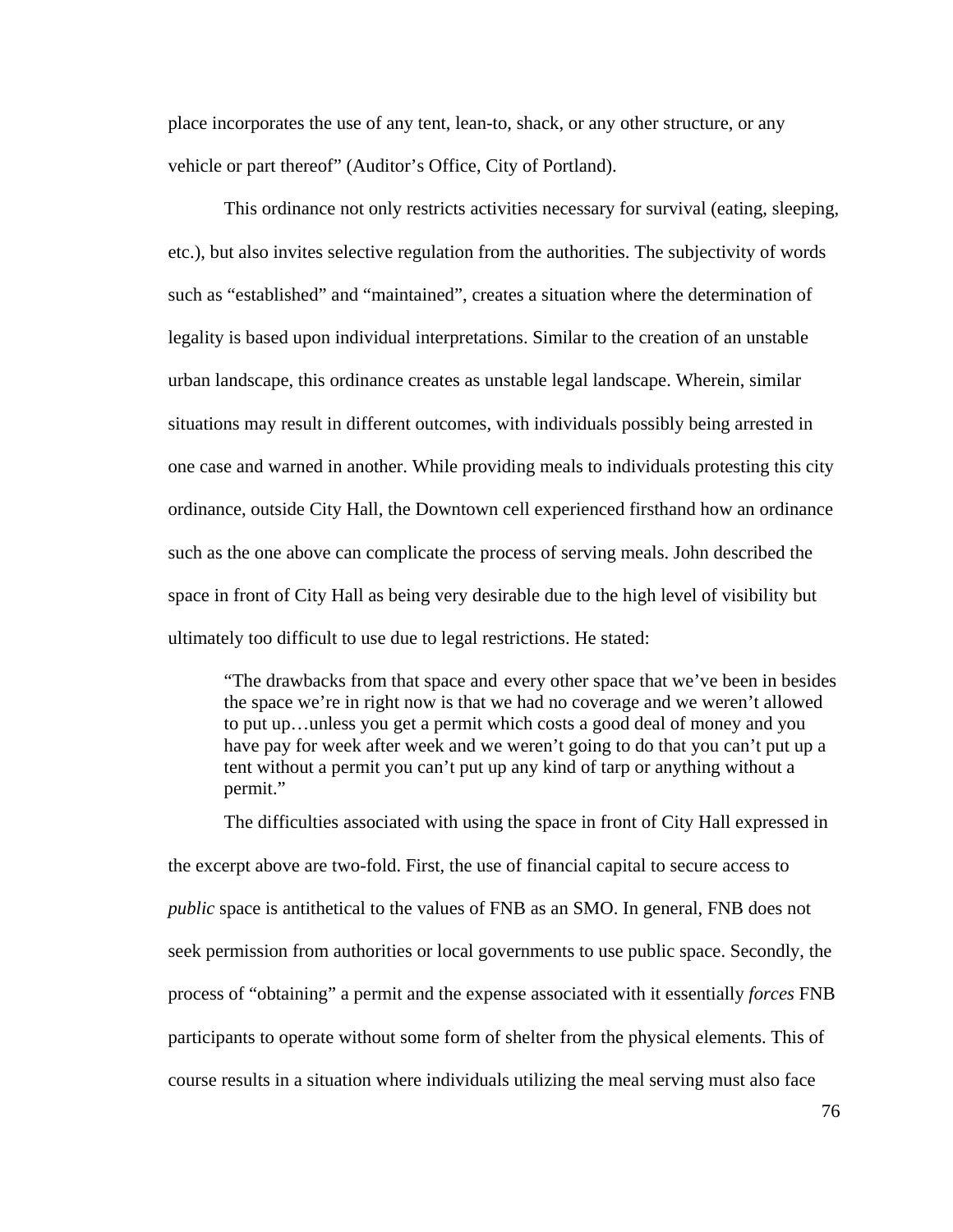the elements, resulting in fewer meals being served, particularly during the winter months. John also described that the weather takes a toll on those heavily involved with the Downtown cell but they were "hardcore" enough to continue to serve outside if need be. Despite this restriction, the meal servings continued for a brief period of time until the city took further steps in order to pressure the Downtown cell into moving the meal serving.

 Both John and Janis, explained that the city passed a "sit/lie" ordinance, declaring the one-block area around City Hall to be a "high-traffic" zone from 8:00 a.m. to 9:00 p.m. John explained that this essentially outlawed being stationary and that FNB participants would have to constantly be in motion during meal servings. Rather than completely restricting access to the space around City Hall from the outset, the city passed successive ordinances that made it increasingly difficult to utilize the space itself. Janis summarized the effect of the sit-lie on the Downtown cell as follows:

 "…that was ultimately their way of shutting down and telling FNB 'Well you can't have a bike trailer, you can't stand here, you can't park your bike over there' and constantly changing the rules and making them jump through all these hoops and just making it really difficult to keep feeding people."

 The excerpt above illustrates the ability of the *state* to be reflexive and adaptable within a legal framework, as site-specific ordinances can be enacted quickly if so desired. This makes serving the homeless and hungry (others as well) extremely difficult as spaces can be deemed to be inappropriate for use at any given time. The constant defining and redefining of what space qualifies as *public,* creates an unstable urban landscape for Portland FNB. Janis further explained that she felt the city perceived the Downtown cell as "enabling" the protestors through the provision of free meals and thus the meal servings needed to be discontinued. Eventually those heavily involved in the Downtown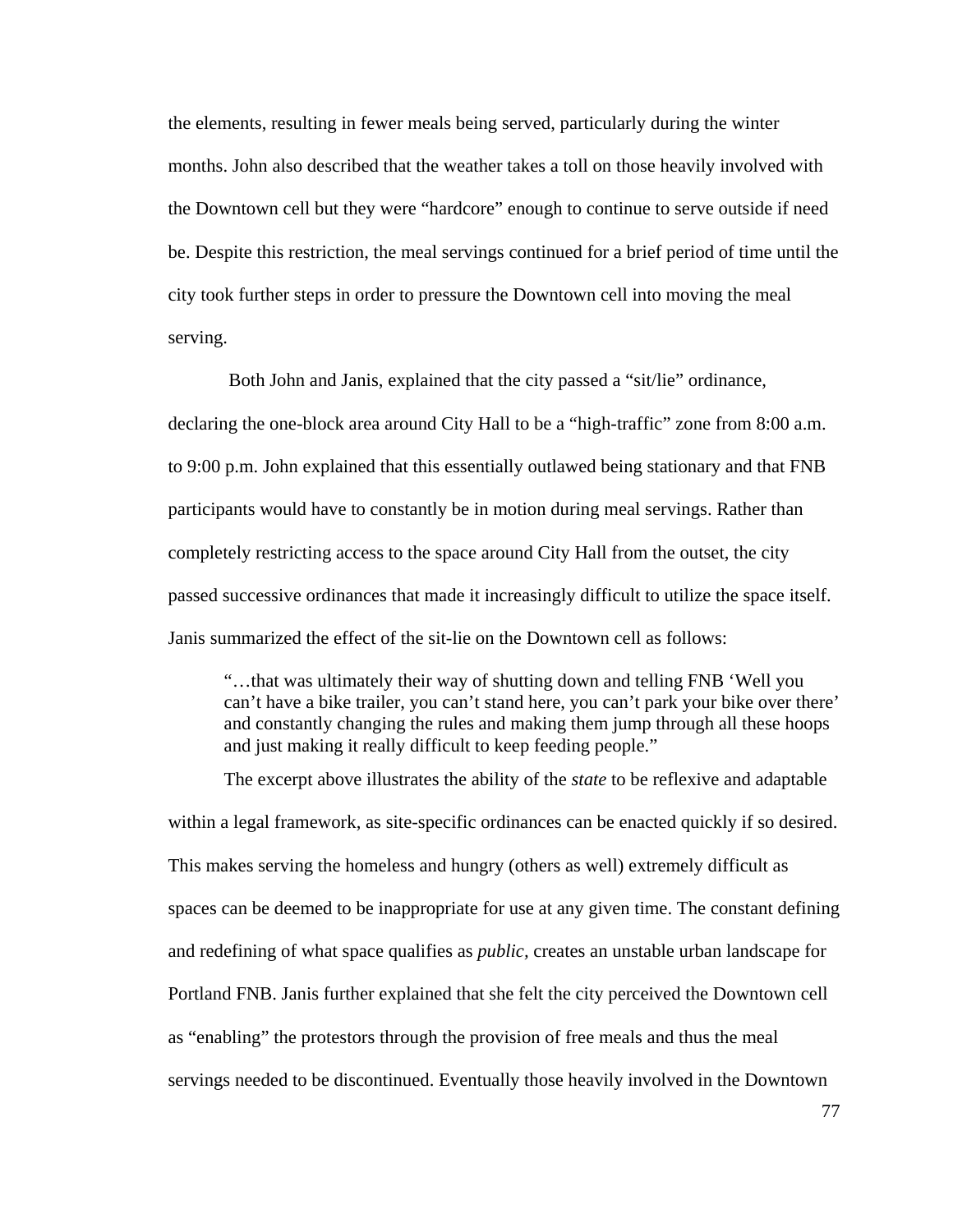cell were threatened with being arrested, which effectively disbanded the serving at City Hall. John explained that at the time he felt it was "not a battle worth fighting" and that moving the serving was the preferred option. Post-City Hall, the Downtown cell followed those that were *camping* outside of City Hall, first to Chapman Square and then to Terry Schrunk Plaza. In either case both spaces were fenced off soon after for various reasons and the Downtown cell was forced to find a new serving location.

## *The Struggle of Making the Meal Serving Visible*

Before settling on the public transit station site, the Downtown cell attempted to use Ira Keller Plaza for meal servings. This serving site did not garner resistance from the city, but it also did not draw a substantial number of individuals utilizing the meal serving so it was abandoned. John explained this transitory stage as:

 "Then we moved to Ira Keller Park but nobody was coming up there to eat because it was way far away. It was not very visible and eventually we went there one week and there were like five people and we were like, 'no more of this' so we decided to move under the Burnside Bridge."

 The desire to be visible places Portland FNB in a compromising position. The meal serving site must be visible enough to warrant a sense of effectiveness, while the placement must be located in space where the sharing of meals is considered appropriate. The meal serving is designed to draw participation from the larger population, but increased attention can derail an entire FNB cell's efforts. The Inner SE cell has experienced this firsthand as access to the park's pavilion where their meal serving is held, was almost completely lost. During the summer of 2013, residents around Colonel Summers Park began to complain to the city about the activities occurring at the park. The Inner SE cell's servings coincide with "Monday Funday". This "event" draws a large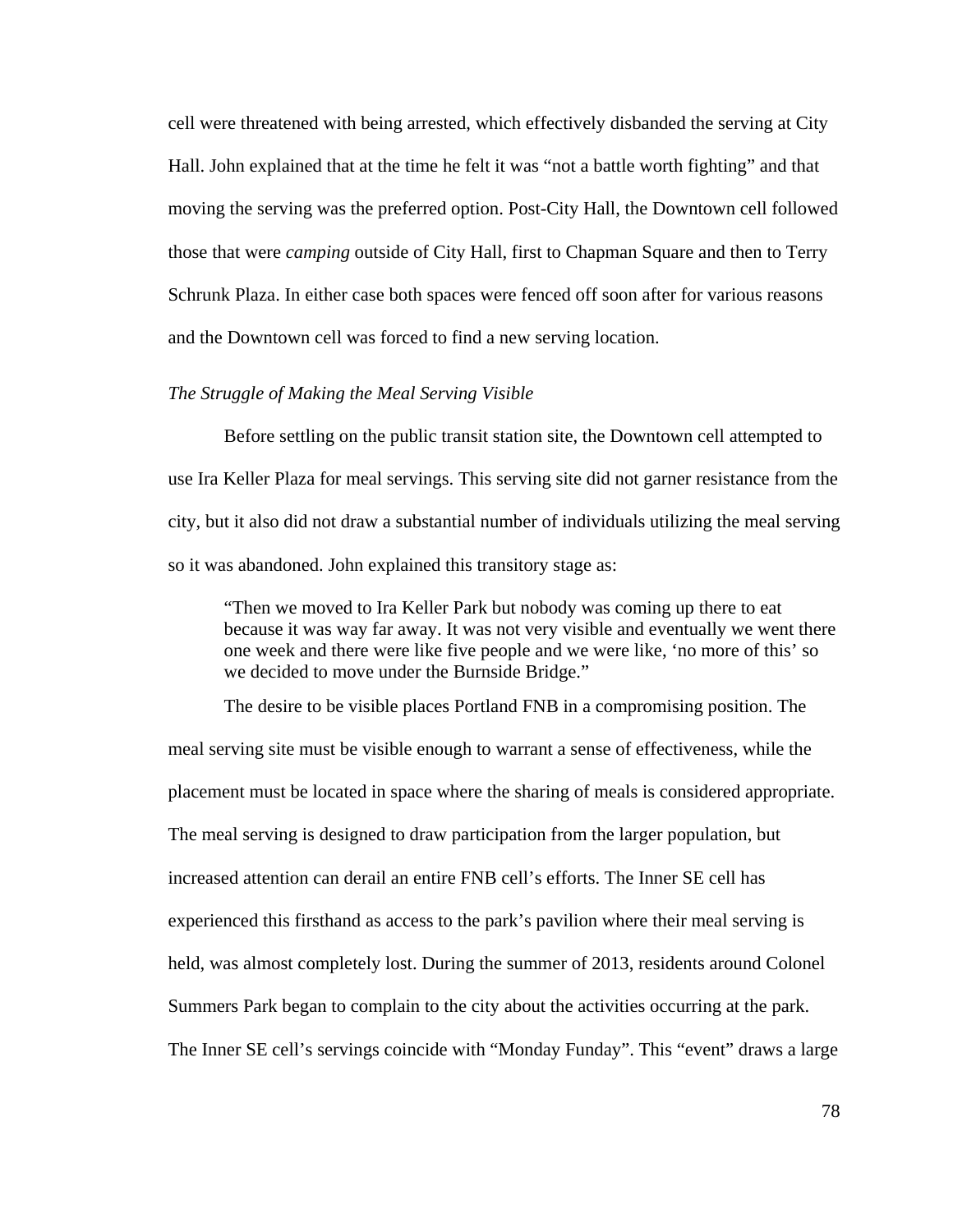number of individuals, the majority of which do associate with the Inner SE cell. Individuals primarily congregate in the grass and socialize with one another. Although these complaints were not directed at the Inner SE cell, the proposed solution would have greatly impacted the ability to conduct the serving.

 During this time, the Portland Parks and Recreation contemplated fencing off the pavilion, as the park was considered to be a problem area due to underage drinking, illicit drug use, and vandalism. The Portland Parks and Recreation stated that the activities of the SE cell were in no way connected to the possible fence-off and that they fully supported the meal servings being held in the park. In addition to the possible fencing off of the pavilion, the number of park ranger patrols increased (Vanderhart 2013). This increase in surveillance was viewed unfavorably by FNB participants and believed to be extremely unnecessary. The following excerpt from Paul highlights the perceived absurdity of these increased patrols:

 "…from the spring until about the end of the summer we had like cops watching us and forest rangers standing behind us with their four wheelers and stuff. Like constantly watching us serve. I'm like do you want me to throw a tomato? What are you waiting for? It's not hurting anybody. Just leave us alone…"

Eventually the presence of park rangers at the Inner SE cell's meal serving

disappeared, but only after a concerted political effort from those involved with the Inner SE cell. FNB participants attended meetings and testified in front of city officials. Janis acknowledged that a few participants that were heavily involved with Portland FNB were able to "win over" some of the individuals that originally supported the pavilion being fenced off. Additionally, Paul noted that participants from the Inner SE cell have had discussions with a particular city commissioner regarding the meal servings occurring in Colonel Summers Park, gaining her support as well. Eventually the discussion regarding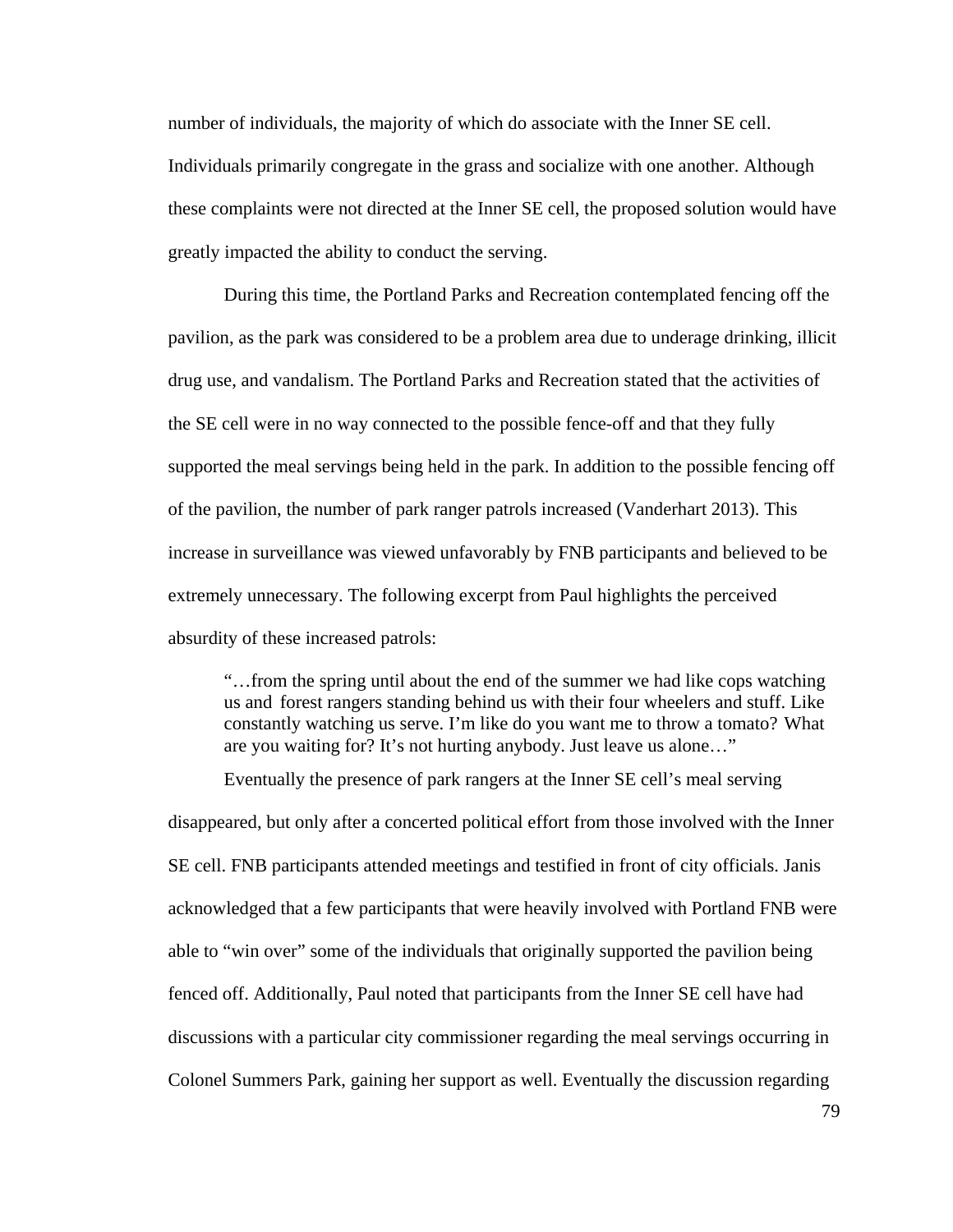the fencing off of the pavilion was abandoned. Losing the pavilion would have been detrimental to the Inner SE cell, especially in the winter. During periods of heavy rain, nearly all those engaged in the meal serving cram under the pavilion. During these times, individuals are often forced to interact with one another as personal space is at a minimum.

 Remnants from the period of increased surveillance still exist however. At Colonel Summers Park, there are two restrooms side-by-side. During my field work, I routinely observed a park ranger arriving approximately between 6:30 p.m. and 7:00 p.m. during the Monday serving. The park ranger would then wait until either bathroom was empty and then promptly lock it, repeating the process with the other. The Portland Parks and Recreation website states Colonel Summers Park hours are from 5:00 a.m. to 10:00 p.m. This created a situation where restroom facilities were not available to everyone at the park, those associated with the Inner SE cell included. At the very least, the locking of bathrooms is a minor inconvenience as the serving typically lasts for 2-2.5 hours and it is not unreasonable that the restroom would need to be used. Carol understood the locking of the bathroom doors to create more work for those heavily invested in the cell. She stated the following:

 "You know if everybody washed their own dishes that would great but you got to make sure everything is sanitized and the park doesn't help because they lock the bathroom doors after a certain time so that's not helpful."

 The locking of the bathroom doors may not severely affect the Inner SE cell participants because interviewees have the option to travel back to Paul's apartment and use the restroom. However, those utilizing the meal serving do not have this option and the ability to survive within an urban environment is hindered. It is reasonable to assume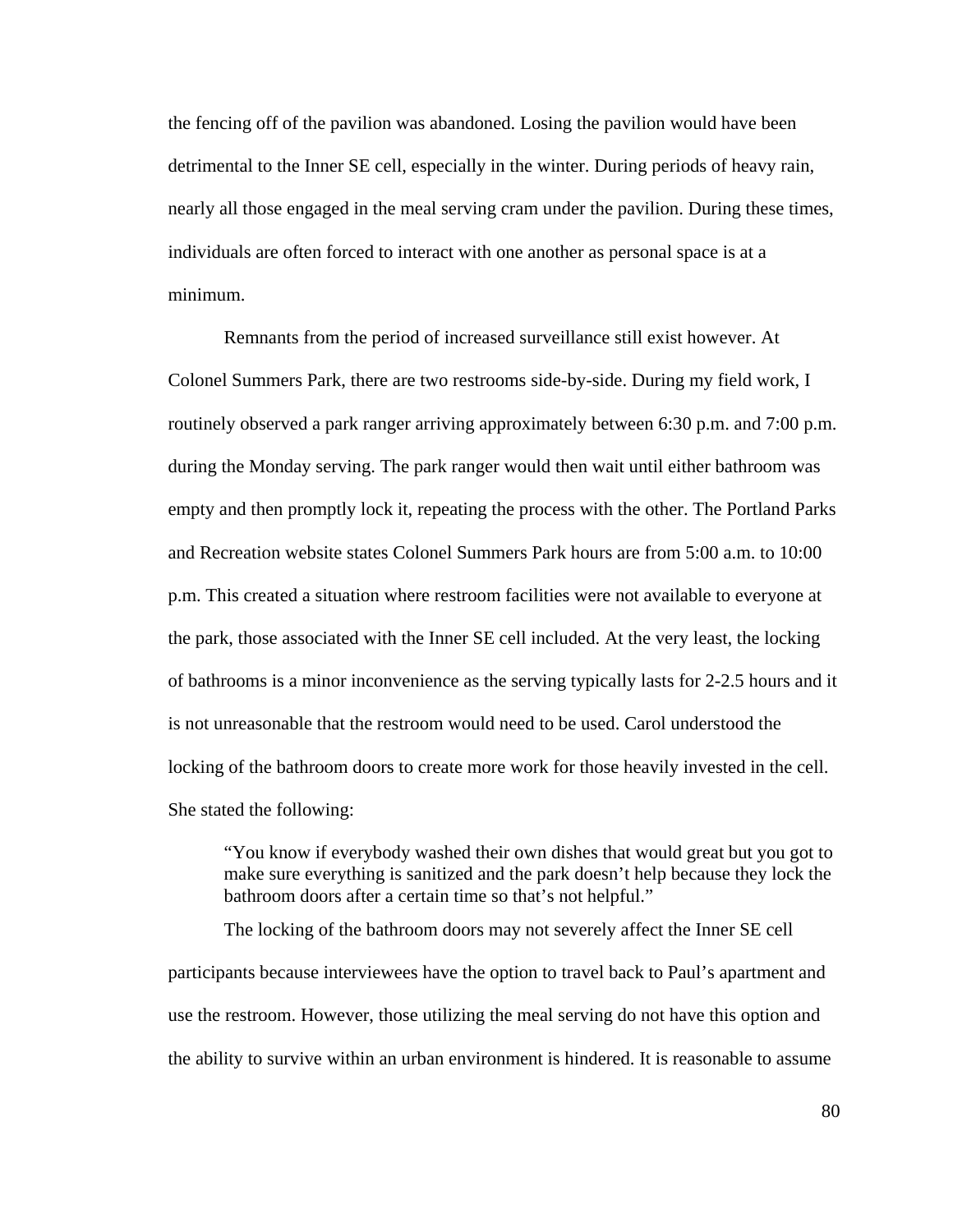that individuals eating a meal would have to use the restroom facilities at some point. From my observations, the locking of the bathroom doors did not decrease the amount of activity in the park, but rather created an inconvenience to those involved in the meal, serving or eating. Additionally, the locking of the bathroom doors further indicates how an already marginalized population is further excluded from engaging in life-sustaining activities. The threat of closing off the pavilion seems to have been quelled and with the exception of the bathrooms being locked, the Inner SE cell's serving occurred unimpeded. This is not the case with the Downtown cell as FNB participants often come into contact with private entities during disputes over property boundaries.

# **An Interstitial Existence: Stuck Between the City and a Private Entity**

The current location of the Downtown serving is one of contestation as the serving borders city property on one side and private property on the other. In terms of regulation, the serving site is interstitially located, as it is subject to different stipulations. The private property is subject to surveillance by private security officers that often "find" something out of place during the meal serving. Janis explains the interstitial existence of the Downtown cell serving as:

 "The sidewalk is spilt in half. Half of it is Trimet transit property and we're not allowed to serve or store any of our stuff on there. There's this narrow city sidewalk which we're not allowed to block and we have to always have a 36 inch space for people to go by which doesn't leave a lot space for our bikes or our bodies or our pots and pans and then right behind that is private property that is controlled by private security services that don't care for us."

 The narrow strip of sidewalk, used by the Downtown cell, is space in which organizational activities can be practiced safely. Extending past these boundaries results in selective regulation. Pete described the attention from the private security as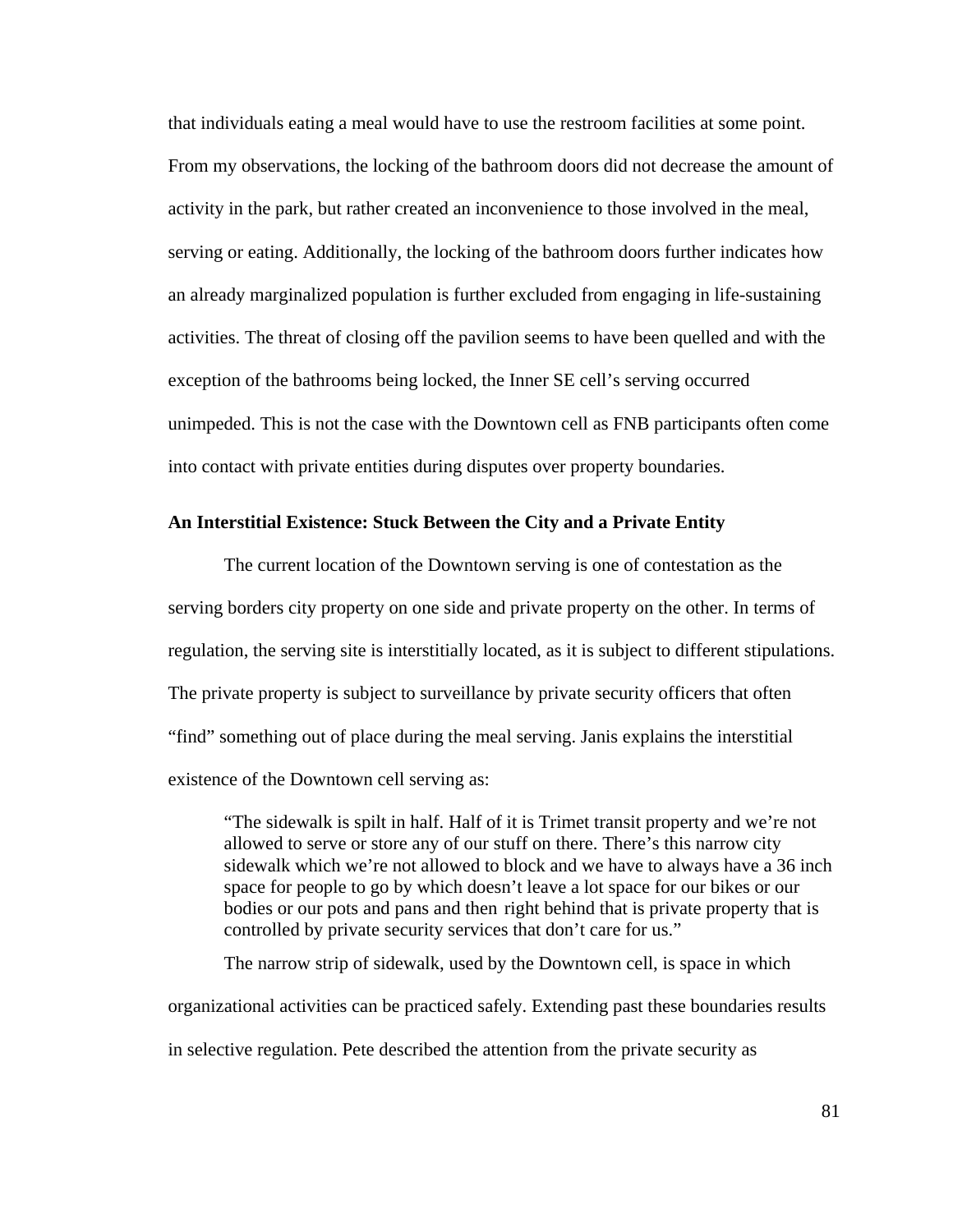harassment but also noted that it did not amount to a significant issue as it did not derail the meal servings. During my time in the field, it quickly became apparent that the boundaries between public and private space were easily blurred and seemingly up for debate on any given day. In particular, the parking lot located behind the meal serving is a point of contention between the Downtown cell and private security. Interviewees often lean their bikes/trailers against large concrete pillars. On at least two occasions, I observed the security officer that was patrolling the grounds, ask the FNB participants to move their bikes and trailers off the property. This did not cause any larger issues as the interactions were often cordial and interviewees quickly moved their belongings. However, on a separate occasion the security officer's request directly clashed with the cell's values. The excerpt from my field notes below illustrates an example of this.

 "Upon arriving at the serving site (Downtown), John begins to unpack the banner from bike. The Downtown cell regularly hangs a large FNB banner across the poles located on the sidewalk to symbolize that they are part of a larger SMO. The banner consists of the words "Food Not Bombs" and depicts a clenched fist raising a carrot in the air. As John began to hang the banner up a security guard approached him and began talking with him. I was out of earshot and could not hear the full discussion. I saw John shake hands with the security guard and the guard left. I approached John and asked him what they had talked about. John told me the security guard had asked him to remove the banner, saying that it "would be best if the banner was not hung up". John told me, he responded by telling the security guard that he knew the law and the sidewalk is public property. The security guard did not return at any other point during the serving."

Although this incident may seem minor, it provides further insight into how

public space is regulated. This regulation of public space infringes on the ability of the

Downtown cell to be visible, as the banner symbolizes that the cell is part of a larger

SMO. I often observed individuals asking the servers what was occurring and if they

were part of a larger organization. Downtown participants routinely directed individuals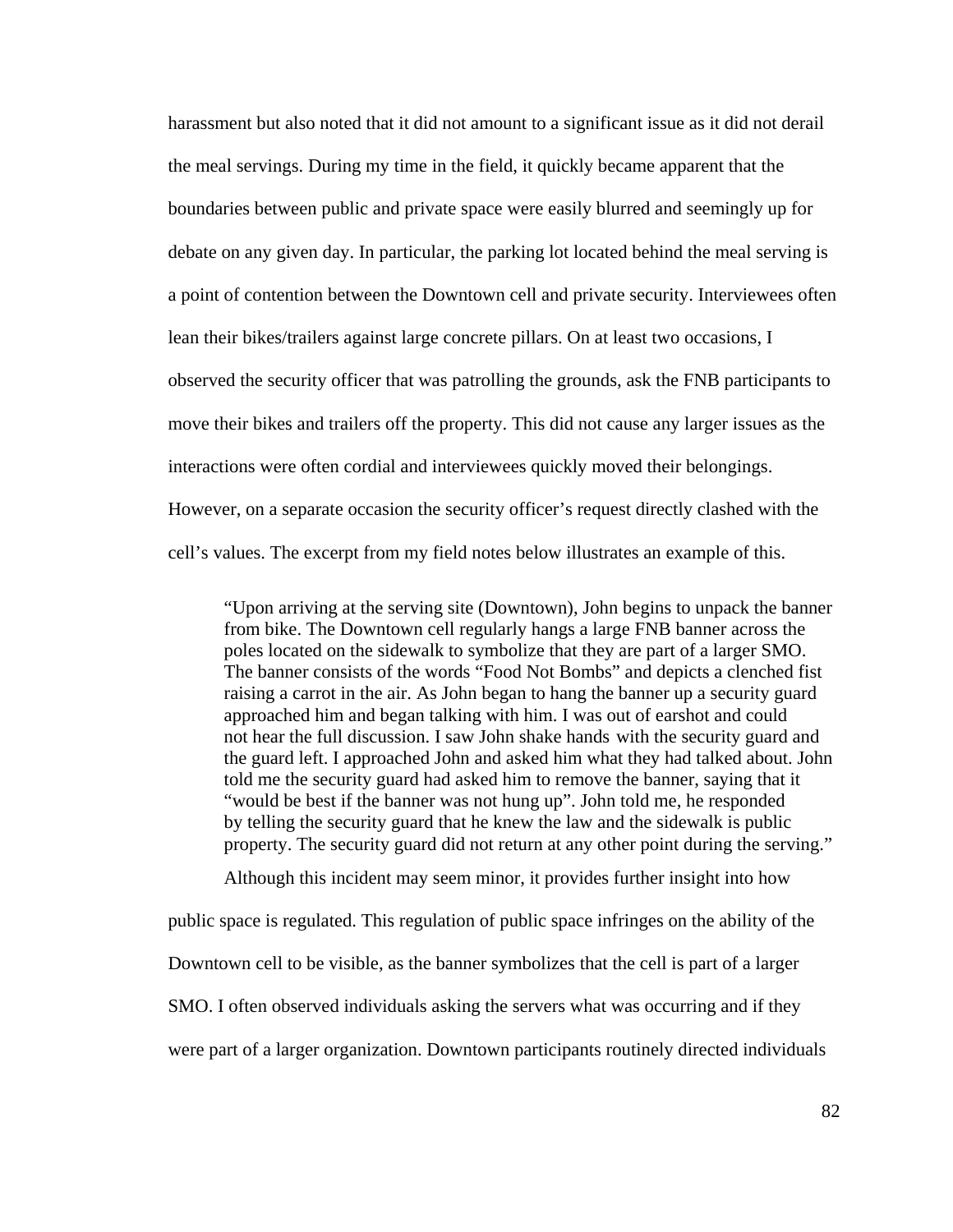towards the banner in their response. The Downtown cell is located in between two separate entities and therefore shares a "border" with both the city and a private party. In this instance, the debate not only revolves around what space is public, but where does the public space end and the private space begin, as crossing the boundary can become a point of debate and contention. Currently, the Downtown cell benefits from the support of the city with TriMet acknowledging that meal serving can legally take place on the narrow strip of public property. Portland FNB goes beyond occupying *public* space as they transform it into a space where survival activities are supported and the values of FNB are able to be practiced.

## **Creating a Community through the Colonization of Public Space**

Portland FNB is able to access space and transform it by publicly sharing food, as no city ordinance exists that makes the sharing of food illegal. Numerous interviewees acknowledged that Portland FNB is better off than other FNB chapters because of this. Despite the struggles Portland FNB encounters, both cells are effective in maintaining a weekly meal serving. These weekly meal servings become sites in which healthy and nutritious food can be eaten in a safe and welcoming space. Pete explained the rationale behind serving food as:

 "Well everybody has to eat. That's one thing. Everybody has to eat. It's kind of a good reminder it's like one the three basic core…water or maybe food/water is one, shelter, community. Those are three pillars without that you're kind of hosed."

 The excerpt above alludes to an important point: community and food often coalesce within the context of Portland FNB. Portland FNB provides both food and a larger community to those who may be treated as "invisible" and "lesser". The serving of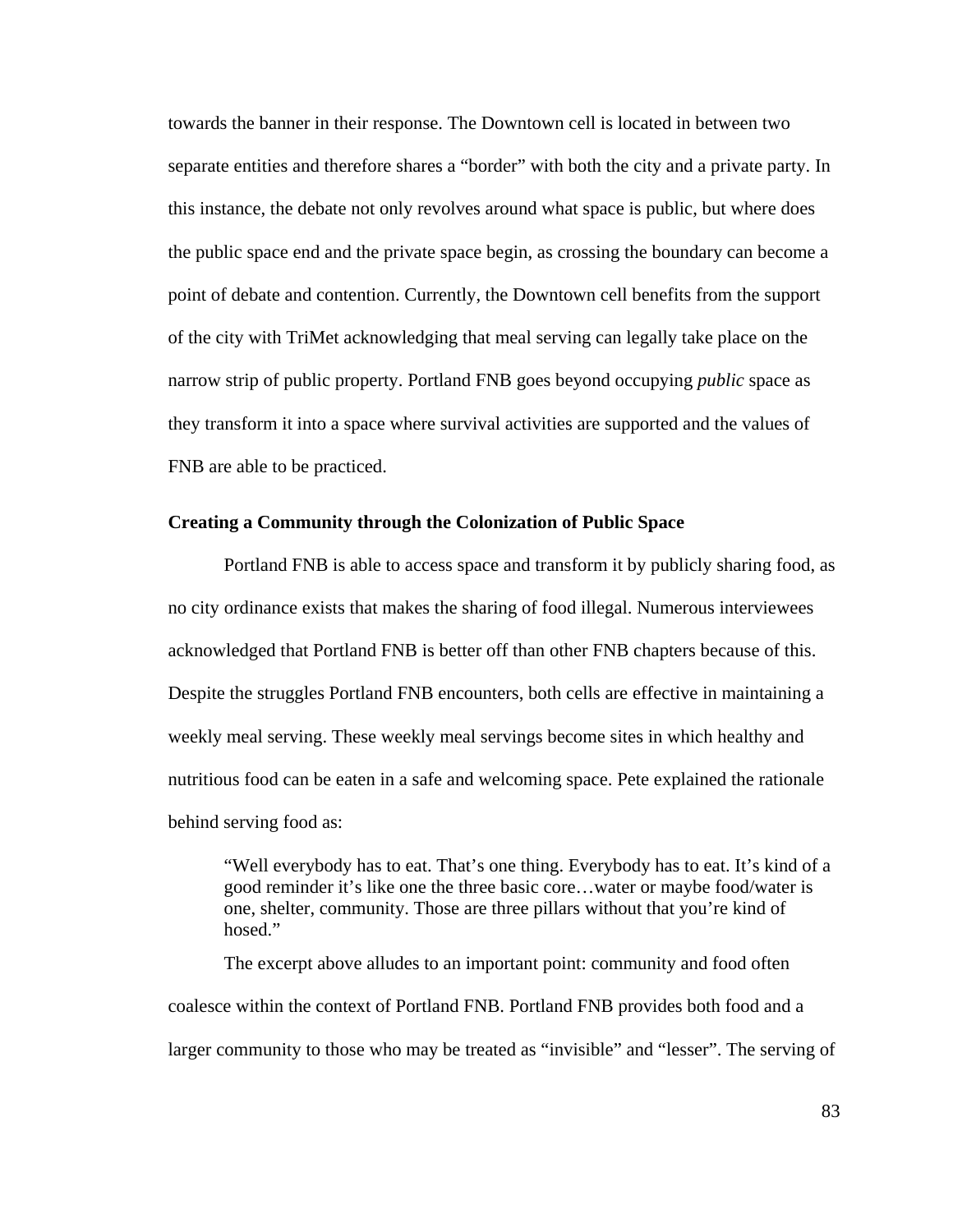meals in public space is meant to minimize barriers to participation and increase inclusiveness. For a short period of time Portland FNB transforms public space into a space for survival. No longer is public space an area to meander and move through, but it becomes a space where activities necessary for survival can occur largely unimpeded (Mitchell and Heynen 2013). The use of the sidewalk by the Downtown FNB cell illustrates this perfectly. Individuals "loitering" at the transit station are typically waiting for their train but on the night of meal servings, individuals gather to share a meal with one another homeless or not.

 Lauryn described the Monday serving as a place for people to "…go and connect." Further stating that, "When you're sharing something as basic as food it goes beyond all divisions." The meal serving serves as a transformed space, where divisions are actively de-produced, while egalitarian social relations are reproduced. Kurt explained, that the meal serving is a place of acceptance as he stated:

 "I have seen some of the most compassionate oriented giving and exchanges during those FNB. It wasn't just, "Hey how are you? Please move along." It was, "Hey let's spend a moment really…" even if it's just a moment understanding that we're doing this act of kindness together."

 At all servings, individuals do not serve themselves, with those most heavily involved in Portland FNB alternating the role of server. It is almost taboo for an individual to serve themselves and this only occurs at the very tail-end of the serving. This practice creates a short period of time where individuals can interact with another and from my observations, often do. This action relays symbolic meaning as it is indicative of the desire to be inclusive. The meal serving provides an opportunity to collectively engage in an act necessary for living; eating. It also creates opportunities for interaction between FNB participants and individuals from marginalized populations.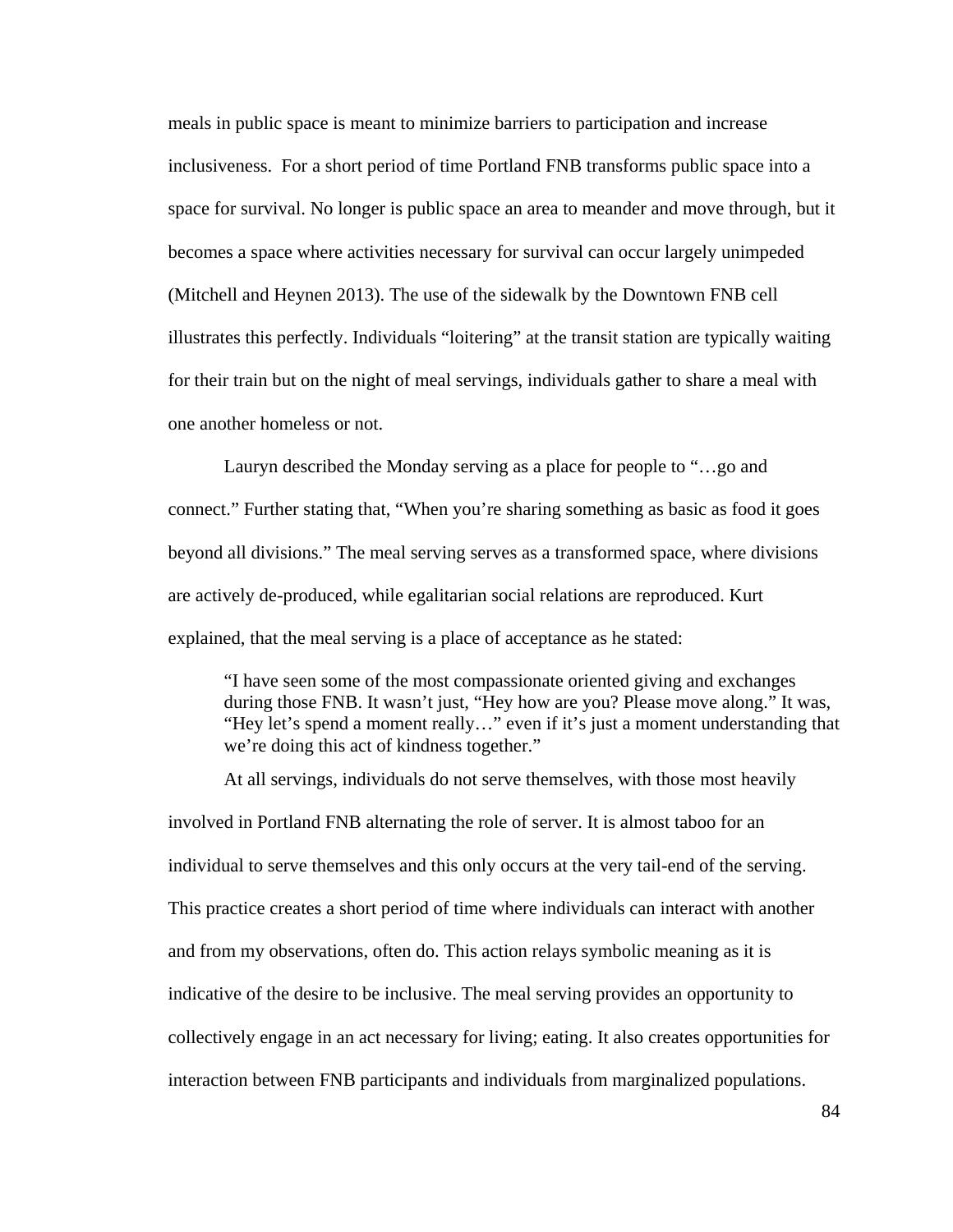Paul acknowledges the success of Portland FNB in terms of providing community to marginalized individuals, as he stated:

 "It's just a little thing that we do but at the same time we recycle probably…. 1500-2000 meals to people. Which is not a terrible lot but when you consider the food that we give away, the energy we save and the community we give. A community to people…to some people who wouldn't have it otherwise. Then it's good. I mean I think it's really meaningful."

Once again, the statement above reiterates that those receiving the meal are not clients, but fulfill a vital role in the exchange process that is taking place. Together FNB volunteers and those receiving the meal, engage in producing an inclusive space, where values such as inclusiveness and community dominate. Homeless individuals and other individuals utilizing the meal serving are not treated as "invisible", but rather equal partners in the public meal exchange.

## **Conclusion**

 In this chapter I argued that Portland FNB challenges what is considered *public space* by producing a more just urban landscape. By constructing a space in which food is valued as a human right and all individuals are invited to partake in the production process, Portland FNB further challenges the type of activity that is deemed to be appropriate within *public* space. Individuals that are typically forbade to utilize *public space* are welcome and their right to that space is asserted. This claim does not go uncontested from other social actors such as city authorities and private entities. Through regulation, the state of *public* space becomes volatile as public space is constantly being redefined in relation to actual physical space and the activities regarded to be acceptable within it. Additionally, increased surveillance creates an intimidating urban landscape to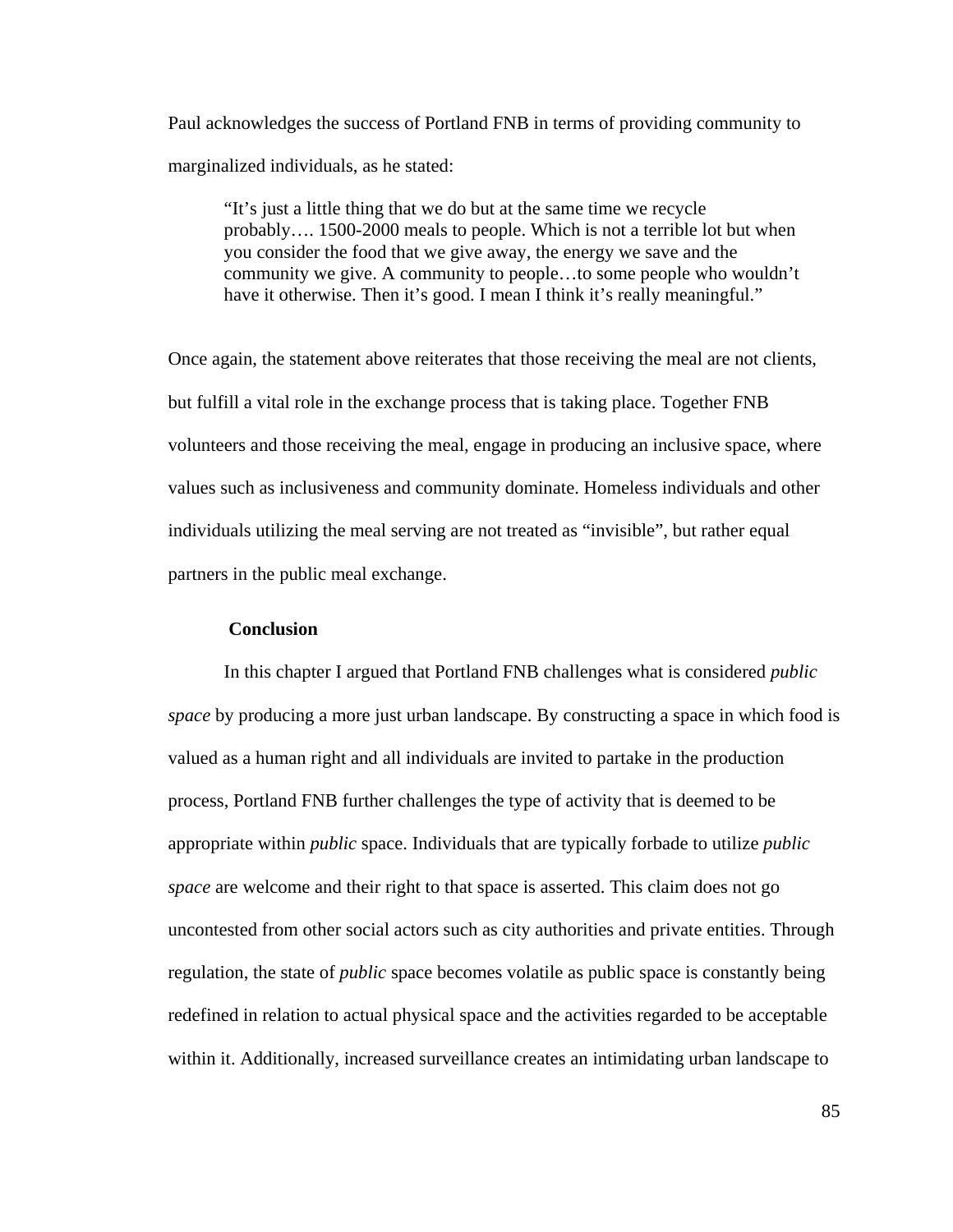operate within. These encounters with public peace officers and private security may not completely restrict access to public space, but they do act as another barrier that must be considered.

 Despite this resistance, Portland FNB continues to operate "successfully" within the city. Meal servings are the primary way in which Portland FNB attempts to build community and provide healthy and nutritious food to vulnerable populations within Portland. The *colonization* of space asserts that the "right to the city" is indeed a human right. Individuals not only have the right to collectively share adequate and nutritious meals, but also have the right to collectively produce an urban landscape in which social relations are re-embedded into the city. As cities have become experimental sites for the implementation of neoliberal policies that seek to create a space for the accumulation of capital and elite consumption, it can be argued that neoliberalism has also become "localized". This "localization of neoliberalism" is time and place specific, but nonetheless the mechanisms used to implement neoliberal policies remain similar (Brenner and Theodore 2002:368).

 The case of Portland FNB helps to illustrate that as public space is either eliminated completely or subject to increased surveillance, space for elite consumption is simultaneously created. The increased regulation and surveillance of public space by the city also indicates that the state is not directly opposed to the market, but rather the two often work in conjunction with one another. Additionally, Portland FNB directly challenges the slashes in funding for social provisions by distributing meals with no requirement of payment or labor (Brenner and Theodore 2002:369-371). Unlike, a food line or non-profit organization, the colonization of public space by Portland FNB asserts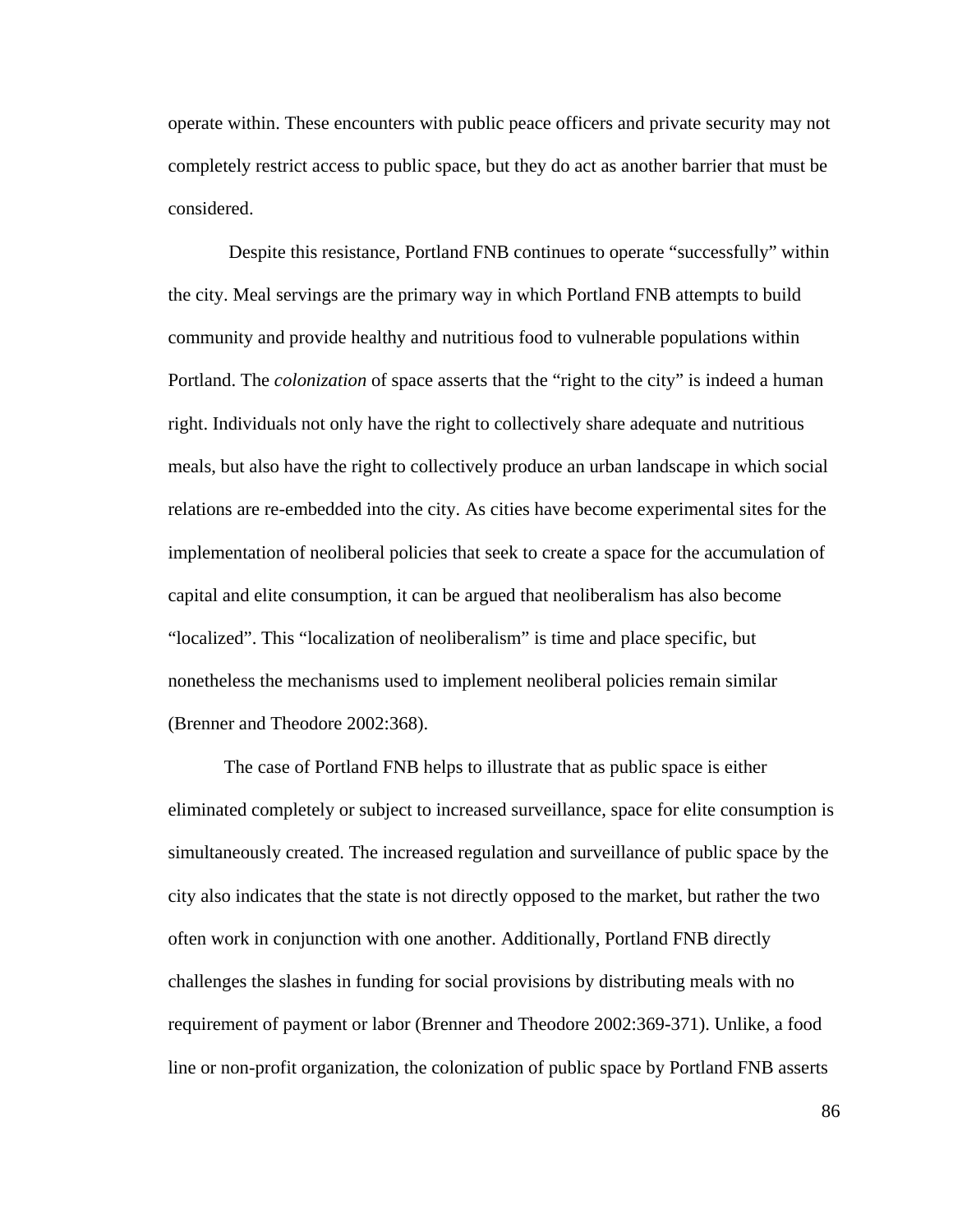that *public space* is a common good that should not be subject to retraction through regulation or surveillance.

 As urban restructuring coincides with the increased regulation of *public space*, oftentimes marginalized populations are disproportionately targeted for enforcement and pushed to the invisible parts of the city. Portland FNB challenges this geographical displacement, while contesting the creation of more volatile urban landscape. Portland FNB reclaims public space for the collective use of all urban inhabitants. The meal serving is an invitation to participate in socially constructing a more just urban space albeit temporarily. This space reflects the broader dynamics Portland FNB would like to see within implemented within larger society, such as transparency, political participation, equality etc. Through the *colonization of public space*, Portland FNB reclaims the city as a site for democratic experimentation, not the implementation of neoliberal economic and political policies and attempts to create a more just and equal society at large.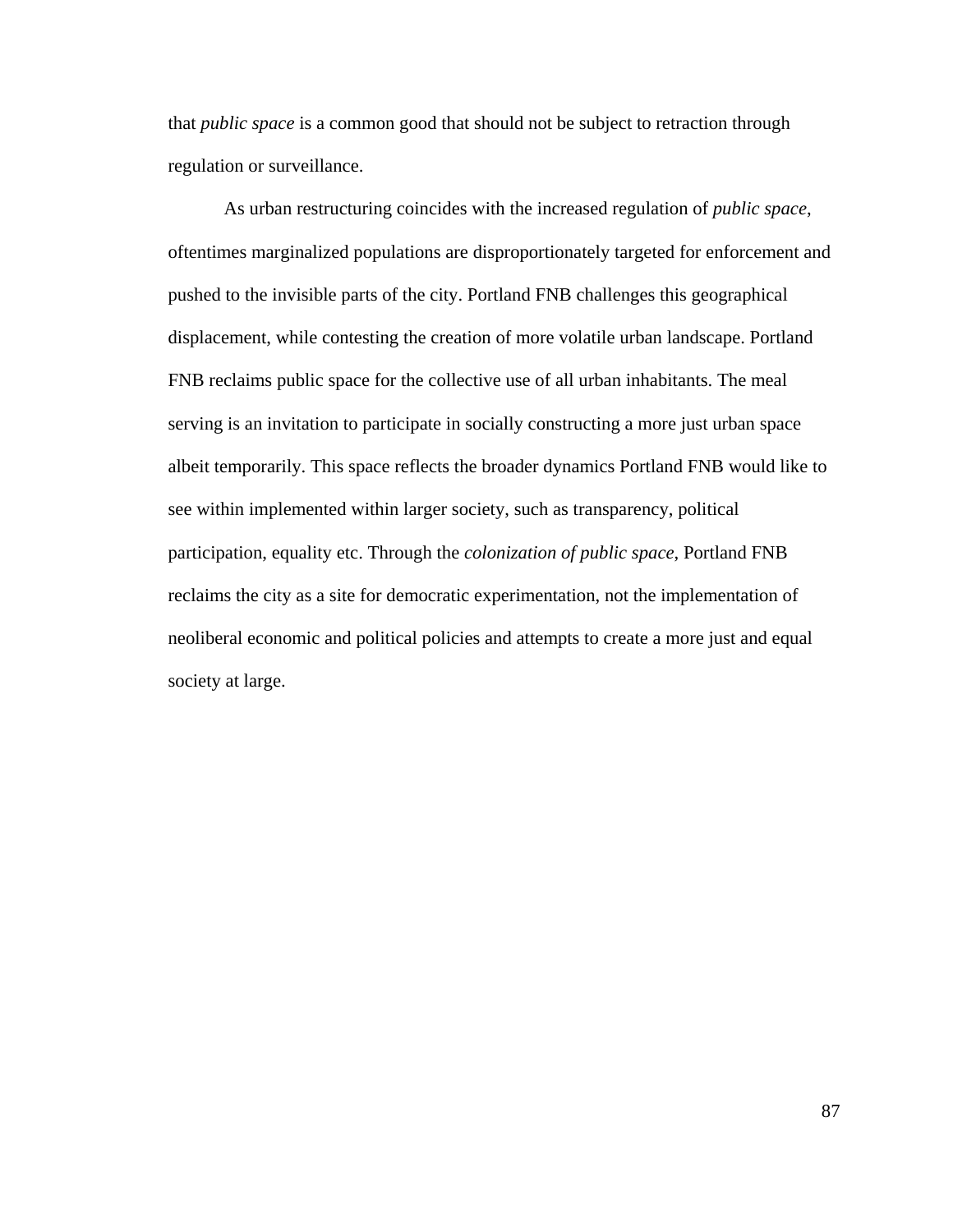#### CHAPTER VI: DISCUSSION AND CONCLUSION

 This study explored and examined the organizational model of Portland FNB and how participants understand it to be an alternative to top-down bureaucratic organizations. The following research questions guided this case study: 1) What is the organizational structure of Portland FNB?, 2) Do Portland FNB respondents understand the organizational structure of FNB to be an alternative organizational model and if so, how?, and 3) How is Portland FNB's use of public space reflective of its organizational dynamics and principles? The organizational model of Portland FNB allows participants to actively engage in a political process that rejects capitalist and bureaucratic rationale. Through the colonization of public space, Portland FNB resists the creation of a privatized/neoliberal urban landscape. As space is increasingly regulated and subject to surveillance, Portland FNB actively reclaims public space as a common good. Through open invitations to participate and the sharing of free meals, Portland FNB constructs a space where survival is a collective effort. In this case the notion of survival is expanded to include political participation. Despite the absence of laws banning the sharing of food in public, Portland FNB continues to face resistance as they *colonize* public space. By not asking permission, Portland FNB temporarily alters the landscape of the city, demonstrating that a more just and equal society is possible.

 In this study, data collected via in-depth interviews, was analyzed and showed that Portland FNB participants understood FNB's structure and goals and their own participation in the SMO. Data collected from participant observation provided insight into the day-to-day functioning of both Portland FNB chapters. These observations illustrated what the primary organizational tasks were, how they were divided and how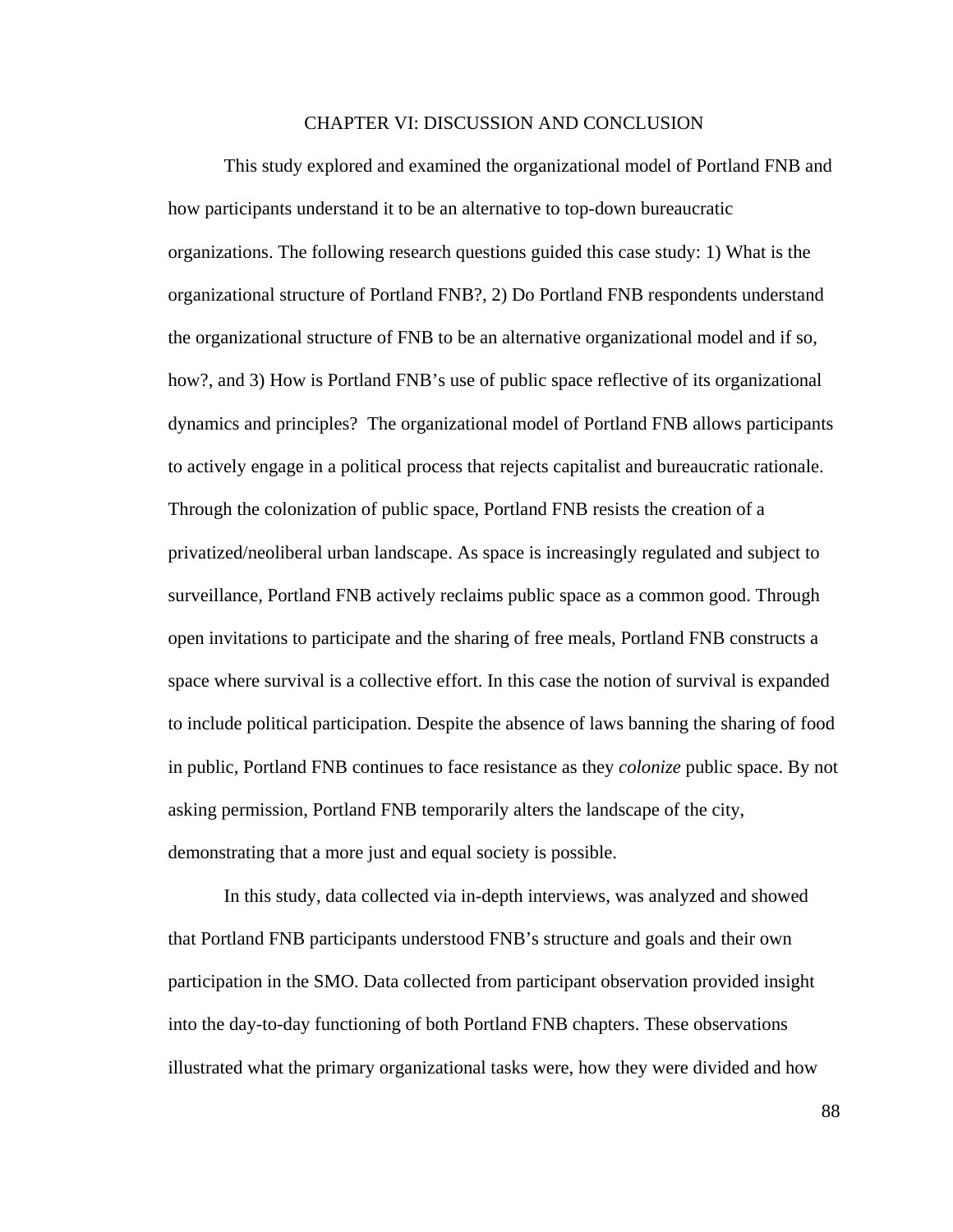Portland FNB utilizes public space. The use of publicly available online documents, such as the FNB website, specific FNB chapters' websites and FNB chapters' Facebook pages allowed for data triangulation. The publicly available documents aided in the identification of the values and principles, of specific FNB chapters, and provided a general description of the organizational structure of FNB. The following discussion of my findings will address the research questions that I posed at the beginning of the thesis. Although these findings are specific to Portland FNB, the implications of this research likely extend beyond Portland FNB to other challenging organizations, both in terms of organizational structure and the proactive use of public space.

#### **Values Associated With Portland FNB**

Portland FNB respondents often expressed an affinity for anarchist/democratic values. These values include anti-authoritarianism, inclusiveness, transparency and accountability. Inherent within FNB is the rejection of authority. Within Portland, FNB does not seek permission from the city to engage in direct action, thus rejecting formal authority. The process of obtaining permits such as a food handler's license and those allowing for the assembly of a temporary shelter is consciously avoided. This is reflective of grassroots, Do It Yourself culture, as FNB participants take pride in combating food insecurity, absent of collaboration with the state and various mainstream non-profit organizations (Spataro 2014:1-2). Portland FNB rejects "compassionate conservatism", which stresses the morality of volunteering in faith-based organizations that address social needs, while acknowledging the government is limited in its ability to combat inequality (Tipton 2004:461). Within the context of FNB, the government rather than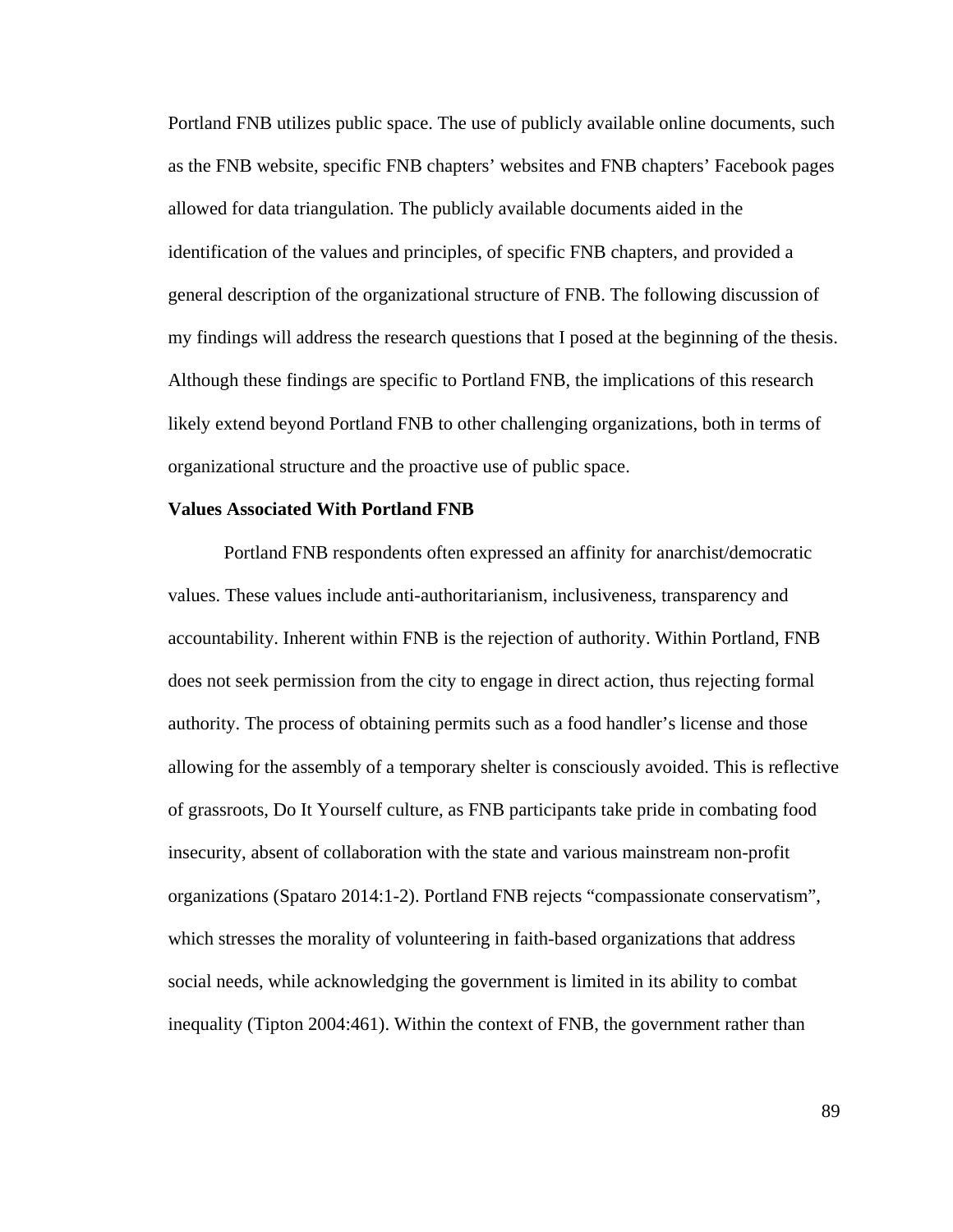being viewed as limited in its role, is often seen as helping to produce and magnify existing inequality.

 The organizational model of Portland FNB is understood by respondents to be radically different in comparison to the state or non-governmental organizations. Through the adoption of anarchist principles Portland FNB attempts to "reinvent democracy" at an organizational level (Graeber 2011). Anarchy is often associated in American's thinking with chaos, bedlam and disorganization but Portland FNB serves as an example that grassroots participation from the bottom-up can be the foundation of a working, sustained organization (Juris 2009). The organizational structure of Portland FNB is reflective of values and larger principles such as anti-authoritarianism, egalitarianism and transparency.

 Within the organization itself, Portland FNB rejects formal positions such as president, vice-president and other offices that characterize top-down power relations (Spataro 2014). This lack of formal leadership suggests an overall preference for political and social equality within the organization which other scholars have noted to characteristic of "new" social movements (Juris 2009; Pickerill 2007). However the lack of identifiable, formal leaders is not the same as a lack of leadership. Organizing horizontally allows participants within Portland FNB to fill leadership roles which they deem appropriate. As leadership is not fixed, all individuals are able to hone leadership skills free from coercion or domination (Fitzgerald and Rodgers 2000). NICE

 Individuals that take on added responsibility and accountability in ensuring the meal serving is completed, constitute *bottom-liners* within the organization. These individuals complete tasks essential to successful meal serving (conducting pick-ups,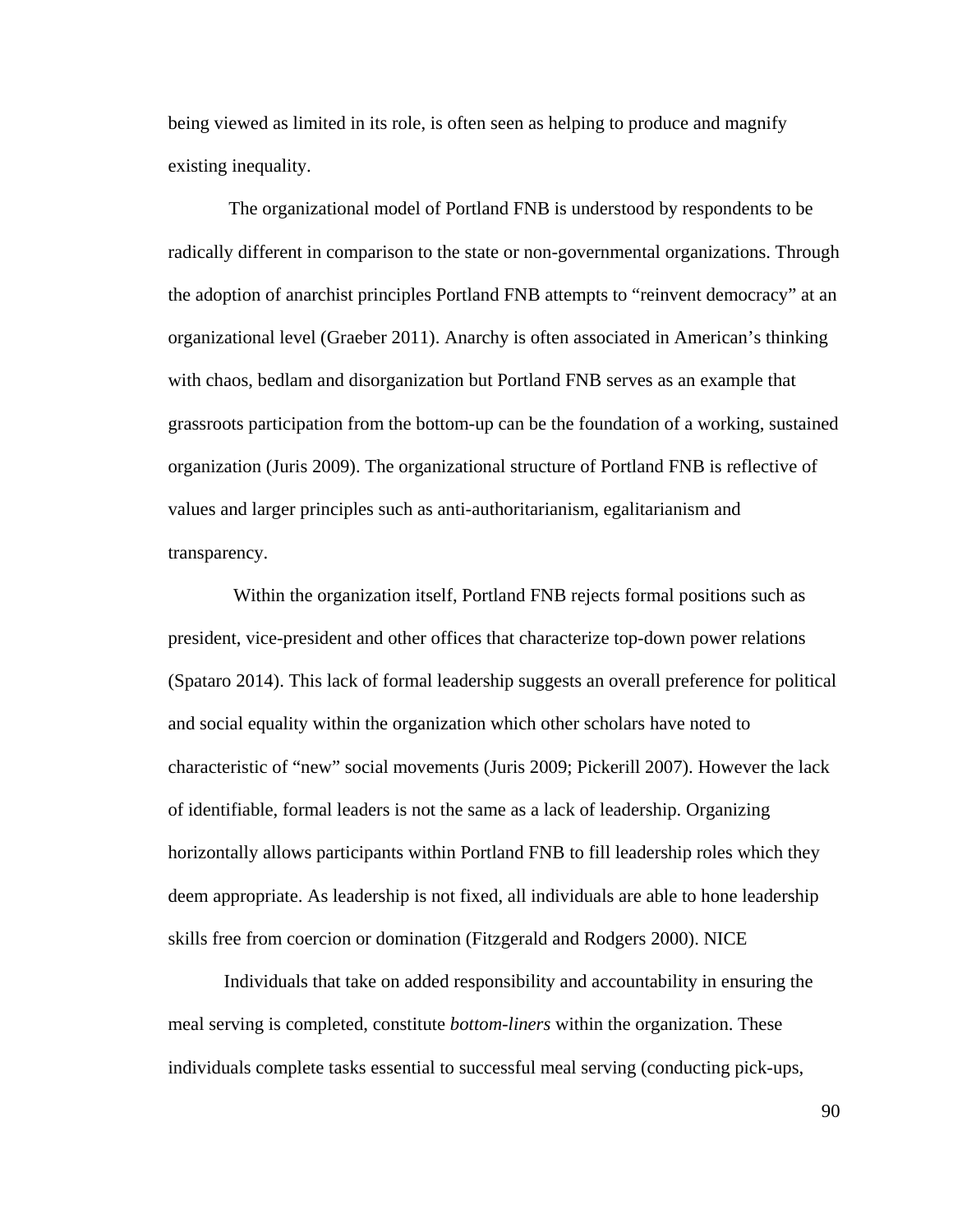providing cooking supplies, etc.). This illustrates that leadership within Portland FNB stems from assuming *tasks* without the power associated with a title or formal position (Aminzade et al. 2001). *Bottom-liners* within Portland FNB, actively disperse knowledge outwards in order to prevent potential hierarchies from forming. In this sense, "openaccess" to leadership is valued over the typical power associated with an office or position.

## **Structure of Portland FNB**

 The anarchist and democratic philosophical underpinnings of FNB influence how Portland FNB is structured. Like NSMs, Portland FNB is a loosely structured, nonhierarchical SMO that practices consensus-based decision making (Buechler 2000; Melucci 1980). At the local level, Portland FNB is indicative of *a cultural logic of networking* (Juris 2005). Each cell of Portland FNB operates autonomously. However, through transparent communication, participatory democratic decision-making and routine collaboration, the cells constitute a single chapter of FNB. The establishment of horizontal ties helps to ensure that either cell does not assume a position of power or potentially misrepresent the larger principles of FNB. In everyday life, hierarchy must be eliminated, and democracy embraced, in order to successfully prefigure a more equal and just society (Spataro 2014:2). The model of Portland FNB uses is aimed at the creation of a space where individuals can openly practice values in opposition to capitalist and bureaucratic rationale. This space becomes a site for regular experimentation in democracy. Portland FNB challenges other entities within the larger society such as the state and non-profit social service organizations, which are structured bureaucratically.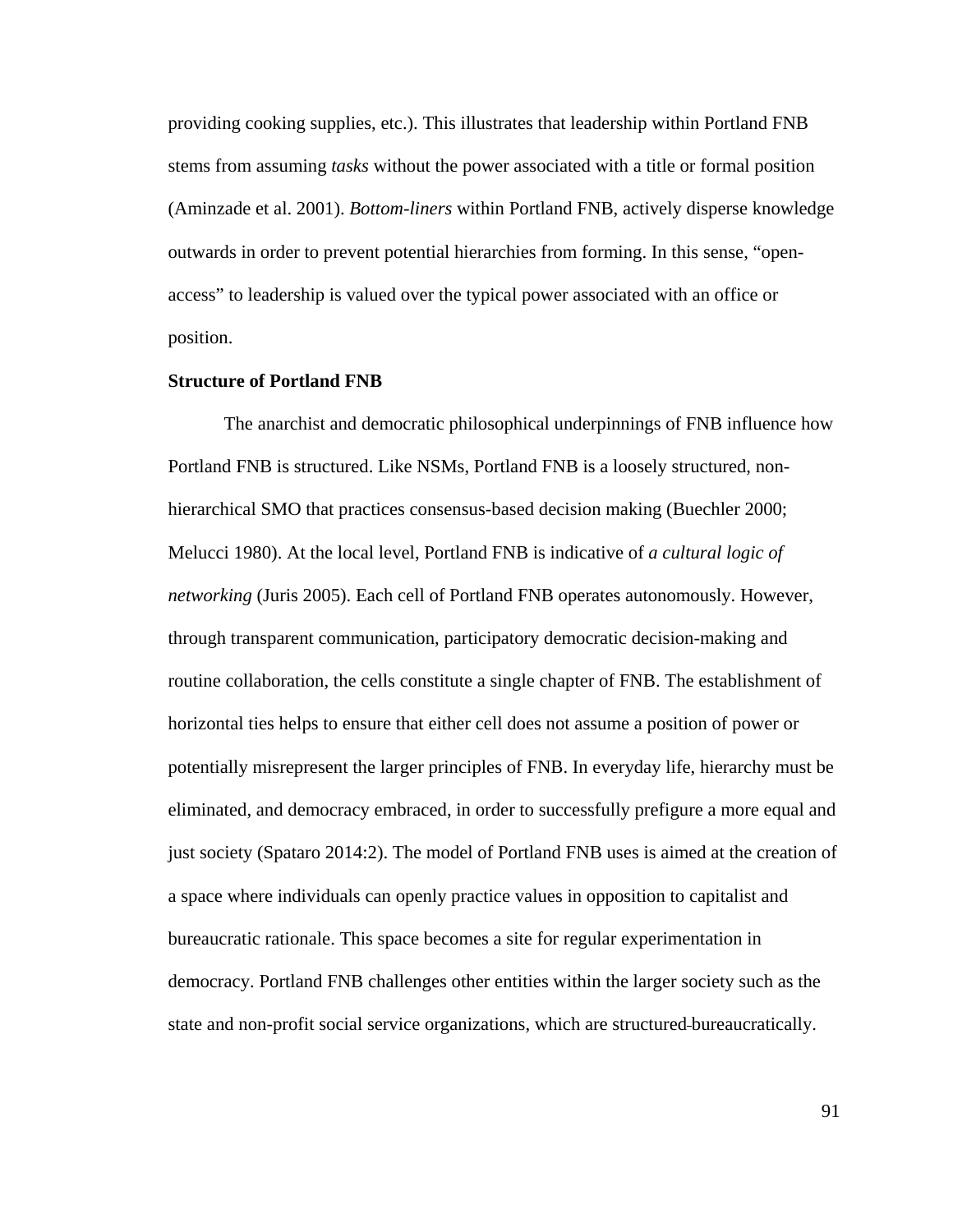Portland FNB offers individuals the opportunity to routinely engage in a more democratic political process.

 Unlike more bureaucratic organizations, Portland FNB must grow outwards at several points rather a single focal point. This ensures that cells remain small enough to practice consensus based decision-making and eliminates the potential for centralization. At the organizational level this helps to prevent situations in which individuals may have to act in opposition to democratic ideals (Fitzgerald and Rodgers 2000). An everexpanding membership base coinciding with centralized authority can result in the formation of bureaucracy and bureaucratic processes in order to manage information, capital, etc. Inevitably this impacts the level of transparency an organization can have, the type of leadership it uses, etc. By remaining decentralized and using little capital, Portland FNB is able to remain horizontally organized, an alternative to top-down organizational models. The structure of Portland FNB itself is a symbolic statement, exemplifying that a more just and equal society is possible.

## **Strategy and Tactics**

 As Portland FNB seeks a more just and equal society, the SMO is focused on radical change rather than reform-oriented efforts. Portland FNB avoids collaborating with the state and non-profit organizations. The SMO does not seek permission to engage in direct action and rather operates outside the existing regulatory framework. Portland FNB routinely engages in direct action by temporarily occupying public space and serving free meals. This effort is sustained and in the long term space is *colonized*, as Portland FNB asserts that food is a right and not a privilege. By distributing free meals, Portland FNB decommodifies food, extending opposition to the free market as well (Vail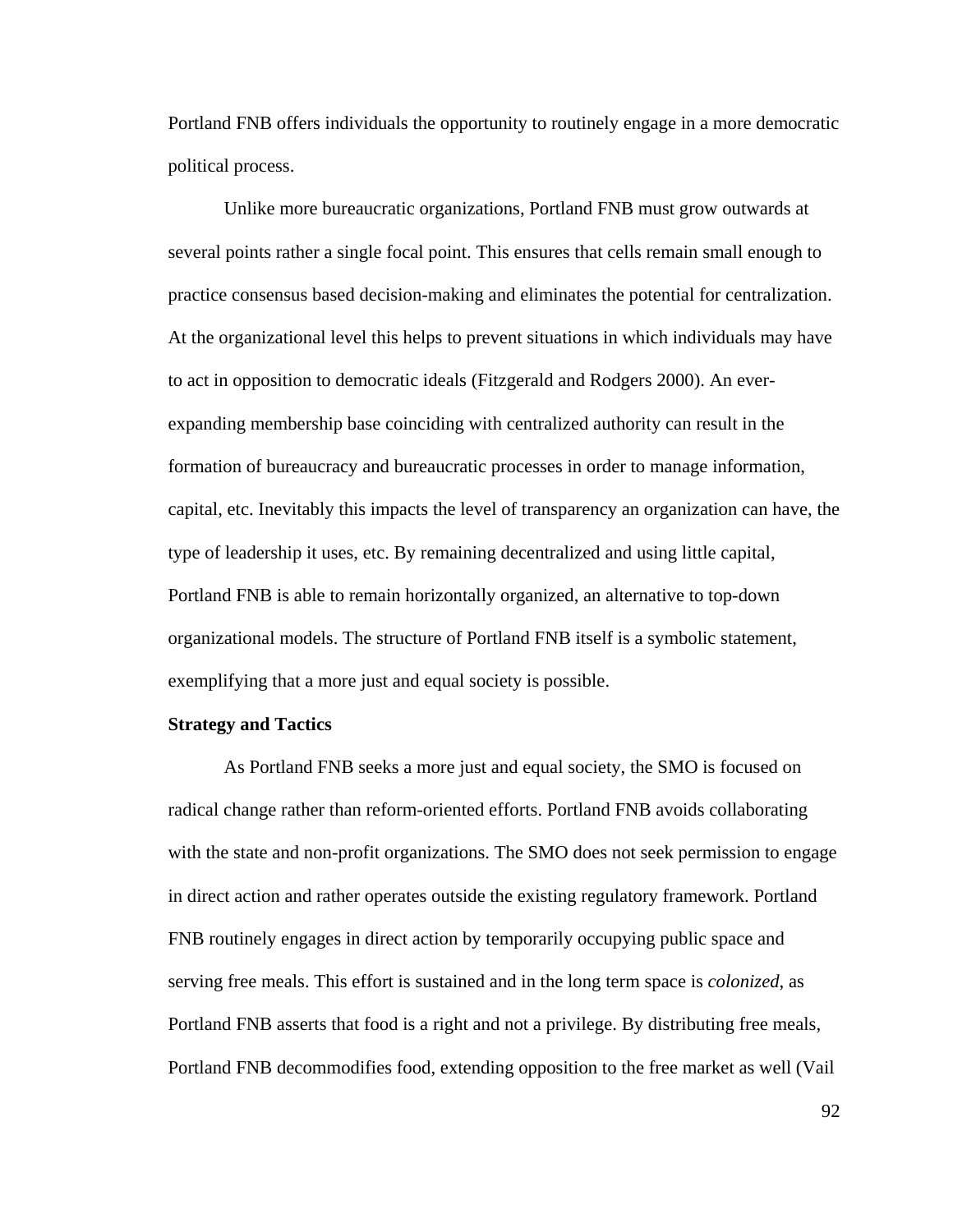2010). The distribution of free meals is understood by Portland FNB participants to be inherently different from that of soup kitchens, missions, etc. Portland FNB operates with little financial resources as it does not receive funding from the state or other institutions. Portland FNB's engagement in direct action is indicative of the desired values respondents would like to see instituted and practiced within larger society (Juris 2009). For Portland FNB, the decommodification of food is symbolic of opposition to both the market and further marginalization of vulnerable populations, while the use of public space temporarily democratizes the urban landscape.

#### **The Use of Public Space in Prefiguring Society**

 As public space is increasingly regulated and subject to surveillance, the urban landscape is becoming progressively more unstable. Additionally, local ordinances regarding the use of public space are greatly reducing access to it and completely eliminating access for some populations. The disappearance of public space coincides with the creation of space for elite consumption, as cities have become sites for neoliberal experimentation (Brenner and Theodore 2002). Through the *colonization* of public space Portland FNB directly opposes both neoliberal ideology and the contradictory forms it takes when policies are implemented at the local level. The occupation of public space by Portland FNB, is prefigurative as public space would ideally be used collectively, in meeting social needs.

 Portland FNB not only reclaims public space as a common good but also asserts that undertaking life-sustaining activities in public space is a human right. The urban landscape is temporarily altered as a more democratic space is carved out within the city. Marginalized populations such as the homeless are most visibly affected by the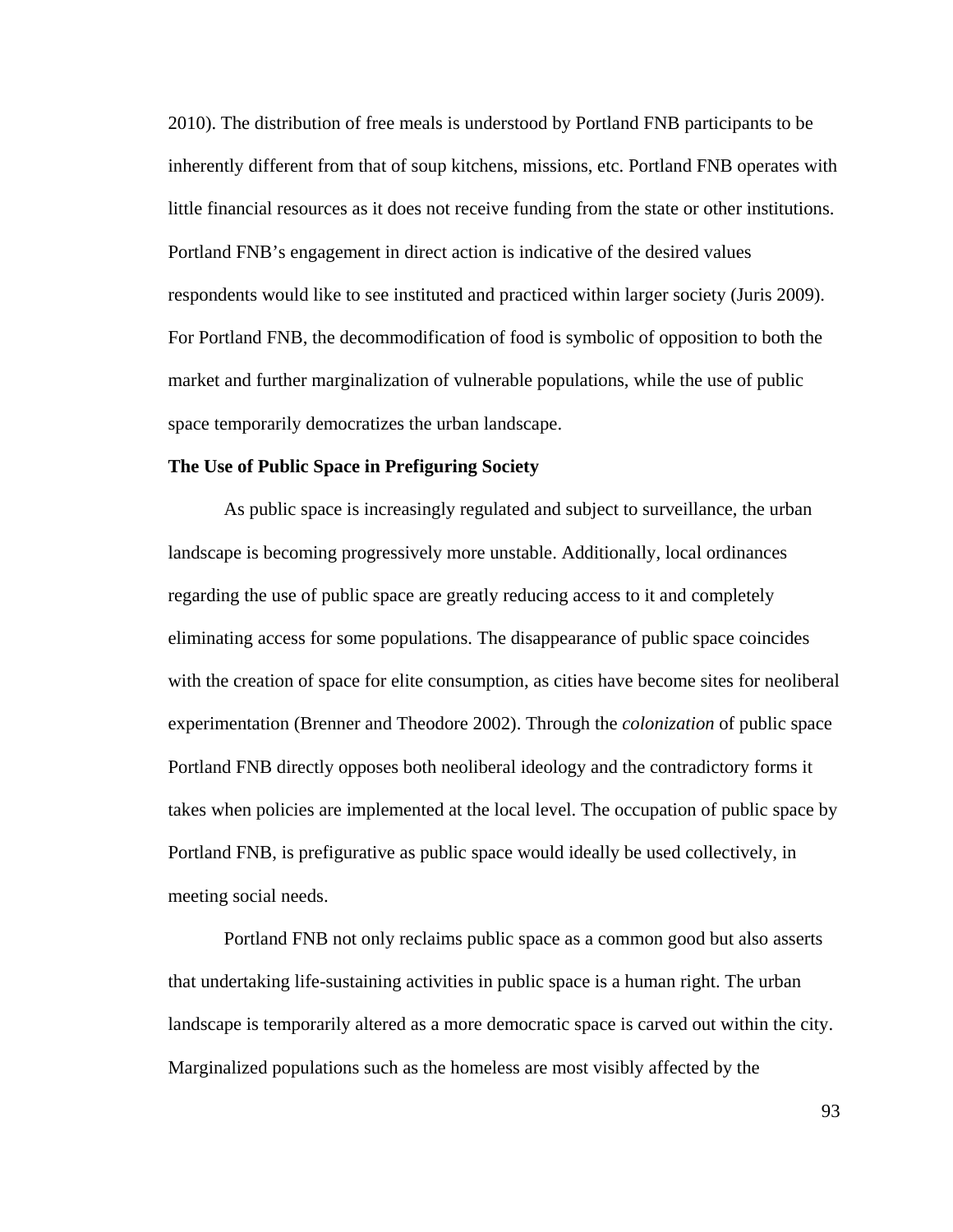contraction and increased regulation of public space. The restriction of activities for survival such as sleeping, eating, etc. further privatize the day-to-day life of marginalized populations, as individuals are pushed to the backdrop of urban life. Portland FNB reasserts that the *city* is a site for the production of social relations not for the accumulation of capital or elite consumption practices. The *colonization* of public space by Portland FNB creates a space that could be considered an "autonomous geography". Autonomous geographies are defined as "spaces where people desire to constitute noncapitalist, egalitarian and solidaristic forms of political, social, and economic organization through a combination of resistance and creation." (Pickerill and Chatterton 2006:730). I wonder whether occupation is a better word than colonization (which for me is a word of the powerful)

 By engaging in direct action, Portland FNB resists the increased regulation and surveillance of public space while creating a space that emphasizes egalitarian relationships and more collective forms of economic exchange. The word "autonomous" is misleading however as Portland FNB cannot create a completely autonomous space nor can it operate completely autonomously. As cities have become sites for the neoliberal experimentation, organizations such as Portland FNB must operate alongside the state and ongoing capitalist development (Böhm et al. 2010). The resistance Portland FNB experiences in *colonizing* public space helps to illustrate the interstitial existence of the SMO. Not only must Portland FNB interact with various social actors, the SMO must also navigate the physical space, as public space is often located within a fractured landscape of ownership.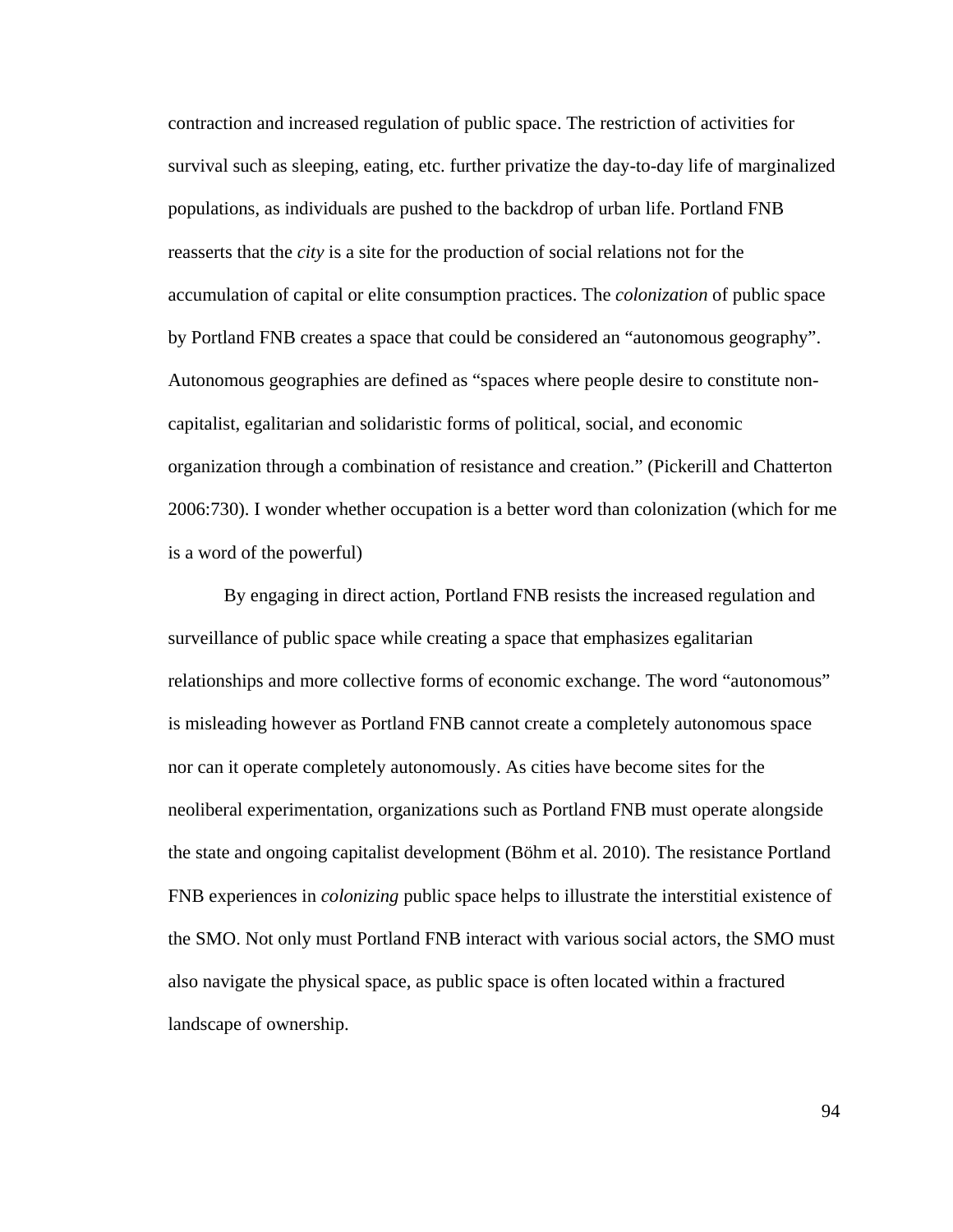Portland FNB relies on having access public space in order to effectively engage in direct action. As public space faces the constant threat of retraction, the ability to participate in alternative organizational models and engage in collective action is diminished. The case of Portland FNB is illustrative of the continual defining and redefining of what and who is considered to be *public.* Portland FNB's definition of public is vastly different from the state and other institutions. It contends the public is all individuals and public space to be accessible for collective use and the production of more egalitarian social relations. As useable public space is often nearly completely enclosed or surrounded, the attempt to use, manipulate and transform space is inherently contentious as illustrated by the experiences of Portland FNB.

# **Implications**

This case study of Portland FNB contributes to the body of literature on social movement theory and social movements in multiple ways. Portland FNB serves as an empirical example of an anarchist social movement, providing insight into the structure of more radical social movement organizations, adding to the bodies of knowledge that already exist. As neoliberal economic and political policies are implemented at various scales (global, national and level) both the economic and political landscape are becoming increasingly tumultuous. As neoliberal policies result in geographies developing unevenly across space and time, a more adaptive approach to resisting these processes may be needed.

 New social movements have been characterized as holding the "belief that everyday life is political" (Buechler 2000). This case highlights how beliefs and values shape organizational structure. By eliminating hierarchy and embracing democracy at a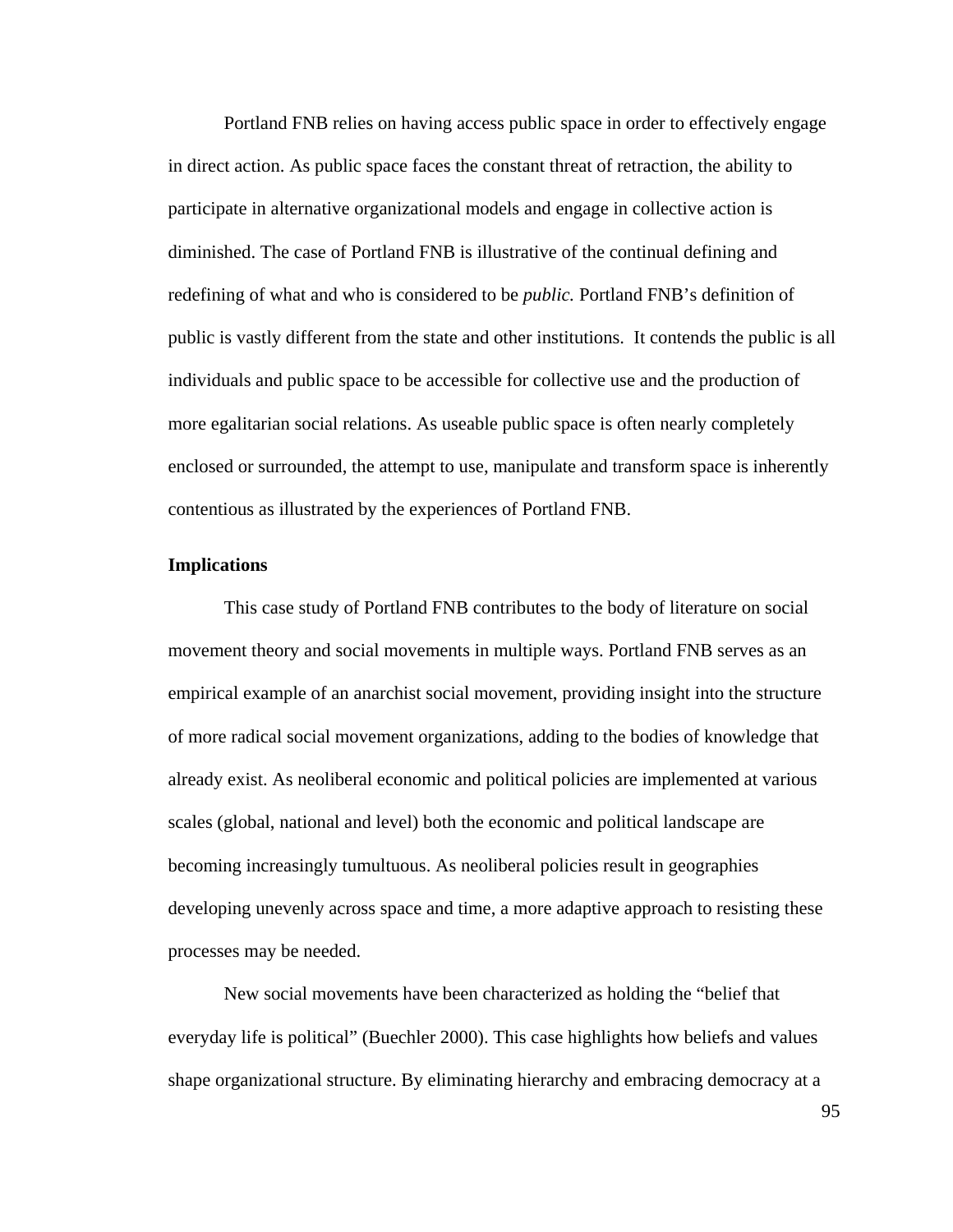structural level, Portland FNB participants, take the initial steps in creating a more just and equal society. Portland FNB suggests that organizing horizontally is not only illustrative of a preference for more egalitarian political and social relations but also results in the creation of a space for democratic experimentation. An affinity for antiauthoritarianism, direct democracy and transparency, coincides with structural characteristics such as a decentralized network, the use of consensus based decisionmaking and the lack of formal leadership. The day-to-day operation of Portland FNB provides numerous opportunities for individuals to engage in an organization with the characteristics listed above. Portland FNB should serve as an example to other organizations and institutions looking to democratize. Portland FNB exemplifies a variety of ways in which this could done such as the extension of leadership opportunities to a wider range of individuals, engaging in transparent communication, etc.

 Hierarchical organizations assign leadership roles based on depth of knowledge or skills that were previously attained. In FNB, the dispersion of both knowledge and skills along with the lack of top-down power relations allows all individuals to engage in leadership roles if so desired. Although the level of effectiveness cannot be directly measured, Portland FNB does demonstrate that horizontality tends to become leader-full not leaderless thus increasing the scope of what constitutes as participation.

 Portland FNB illustrates that being leaderless in formal terms may have some functional benefit for SMOs. As the environment in which SMOs operate is increasingly regulated and ever-changing, a more dynamic structure may increase adaptability. The ability for all participants to fill leadership roles and make integral decisions is an organizational response to a volatile environment. This case study illustrates that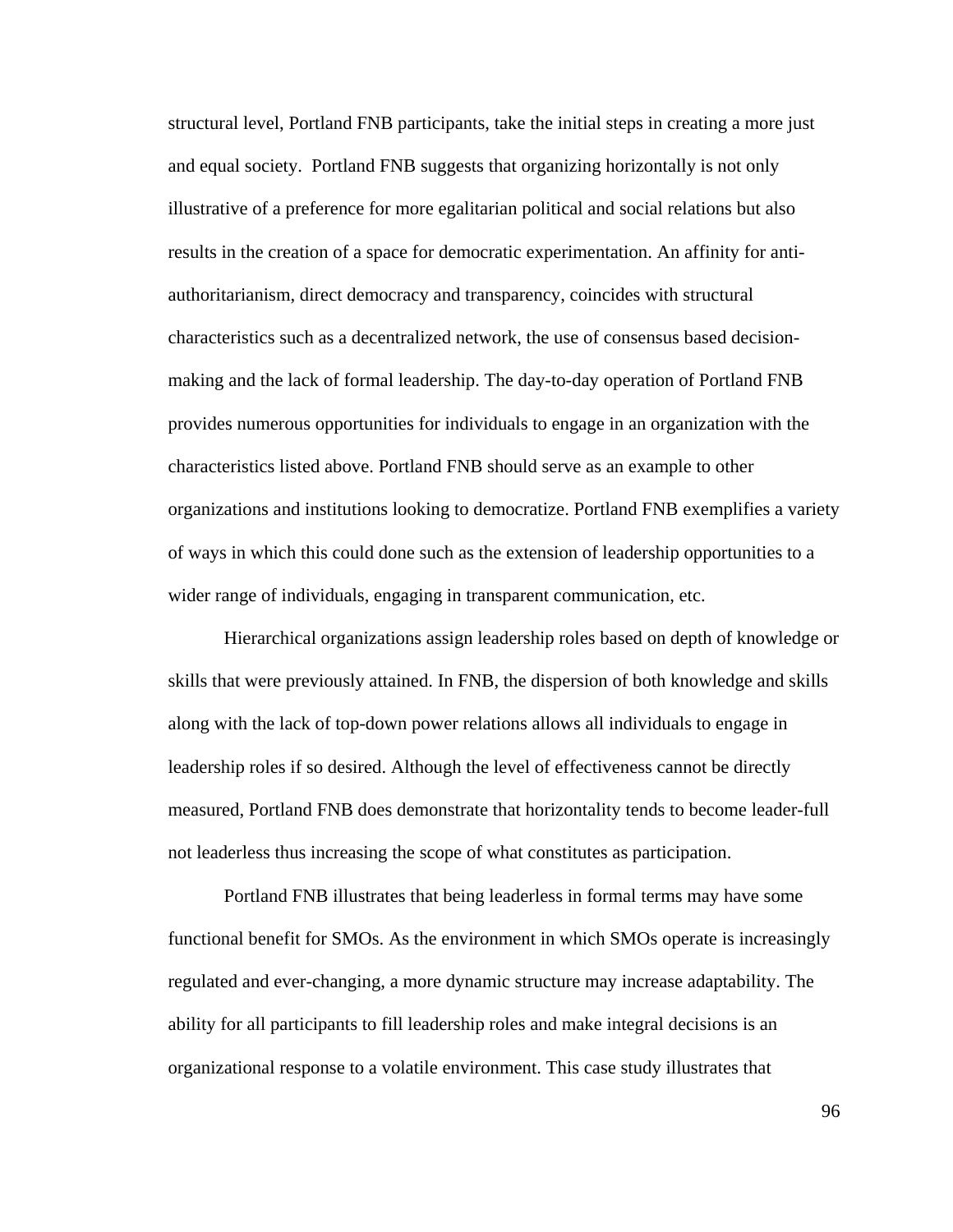leadership does indeed exist within horizontally structured social movements though in a drastically different form. This study helps add to the need for more scholarly attention on leadership in explicitly non-hierarchical SMOs. In contrast to neoliberal political and economic policies, the organizational model of Portland FNB provides a stark alternative to more disengaged political forms. This case study illustrates that "new" social movements can be sites for experiments in democracy.

 Because Portland FNB relies on engaging in direct action, over a sustained period of time, directing attention to inequality, its success cannot be gauged by obtaining vast resources or taking advantage of political opportunities and therefore deviates from foundational social movement literature. In the context of Portland FNB, success is defined by the ability to sustain weekly meal servings, thereby continuing to serve as an example of a more just and equal way to organize and operate. The ability of Portland FNB participants to be flexible and adaptable, ensures the organization can adequately respond to moments of neoliberal "destruction" and "creation" and the immediate effects of localized neoliberalism.

 The experience of Portland FNB within the city indicates that the status of public space is one of continual contestation. The increased regulation and surveillance of public space restricts how it can used and who can use it. The ability of SMOs to engage in direct action often hinges on being able to access public space. Social movements such as Occupy and the more recent protests in Hong Kong are examples that help illustrate this. The proactive occupation of public space allows for economic and political grievances and demands to be collectively communicated. Although, the occupation of public space may be eventually disrupted, the visibility of such actions and processes associated with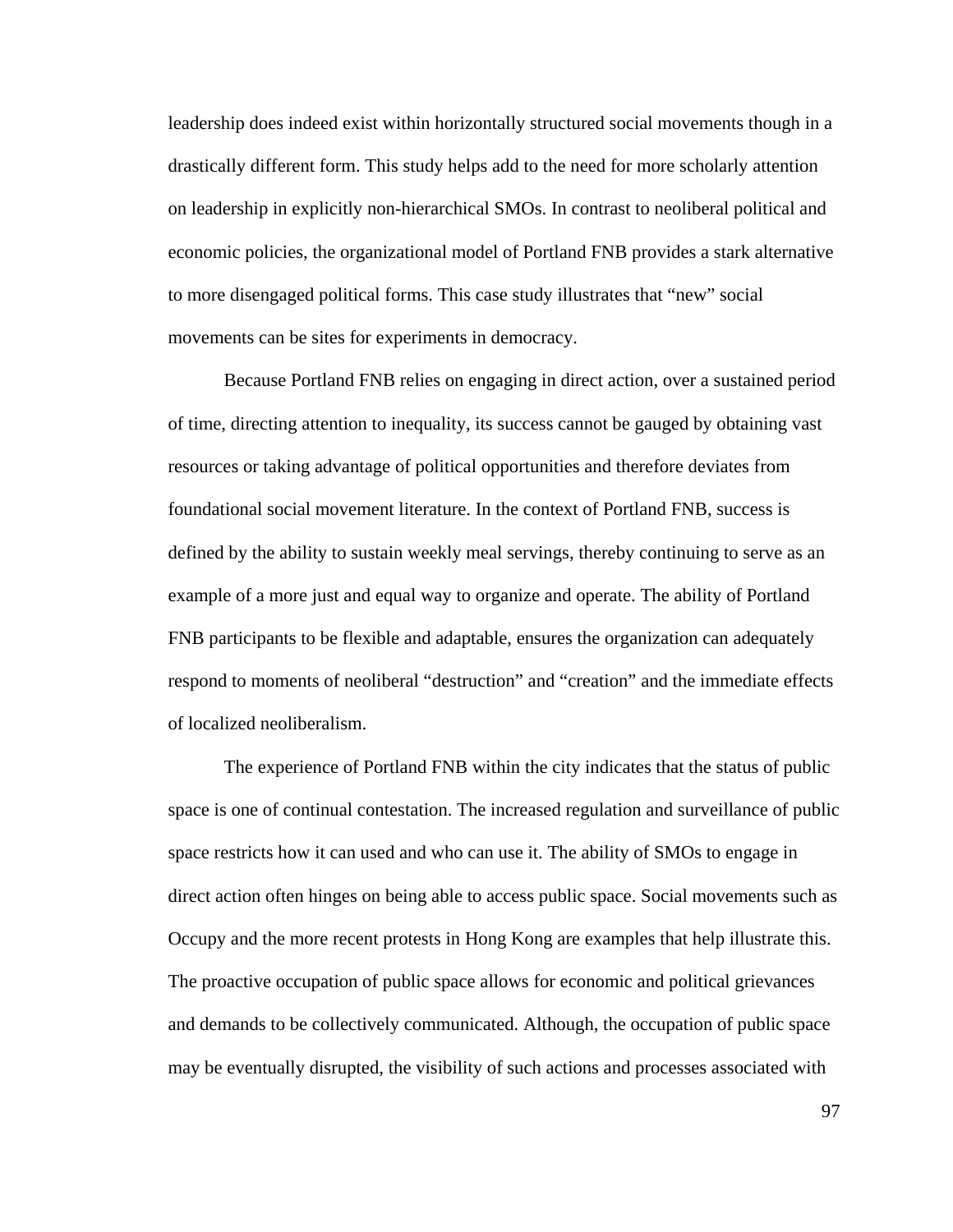organizing them can have lasting effects. As public space is continually defined and redefined, SMOs may continually have to engage with the state and private entities in order to retain access.

 In order to effectively operate within a controlled landscape, SMOs may adopt a more loosely structured organizational model similar to Portland FNB in order to increase adaptability. The temporary transformation of public space by Portland FNB alters the urban environment and makes the urban landscape more livable. This strategy of temporary occupation, coinciding with a life-sustaining activity could be adopted by other SMs and SMOs whose goal is to resist and mediate the negative effects of neoliberal economic and political policies.

 Within Portland, public space is increasingly regulated, hindering the ability to access and effectively use it. Space is divvied up by local government and private entities. This creates pockets of occupiable space within space that is regarded as "offlimits". While the loss of public space may be just one of the many "destructive moments" (Brenner and Theodore 2002) of localized neoliberal policies, Portland FNB demonstrates that the retraction of public space can successfully be resisted. By not seeking permission to utilize public space and serve free meals, Portland FNB is able to operate outside the existing regulatory framework to some degree.

 The longevity of Portland FNB and FNB as whole, illustrates that operating with a set of oppositional values is possible in the long term. Horizontality can be a sustainable and effective manner in which to organize. Without centralized and formal authority, organizations can make it increasingly difficult for authorities to regulate their activity. The affinity for DIY culture within Portland FNB illustrates that the right to the city can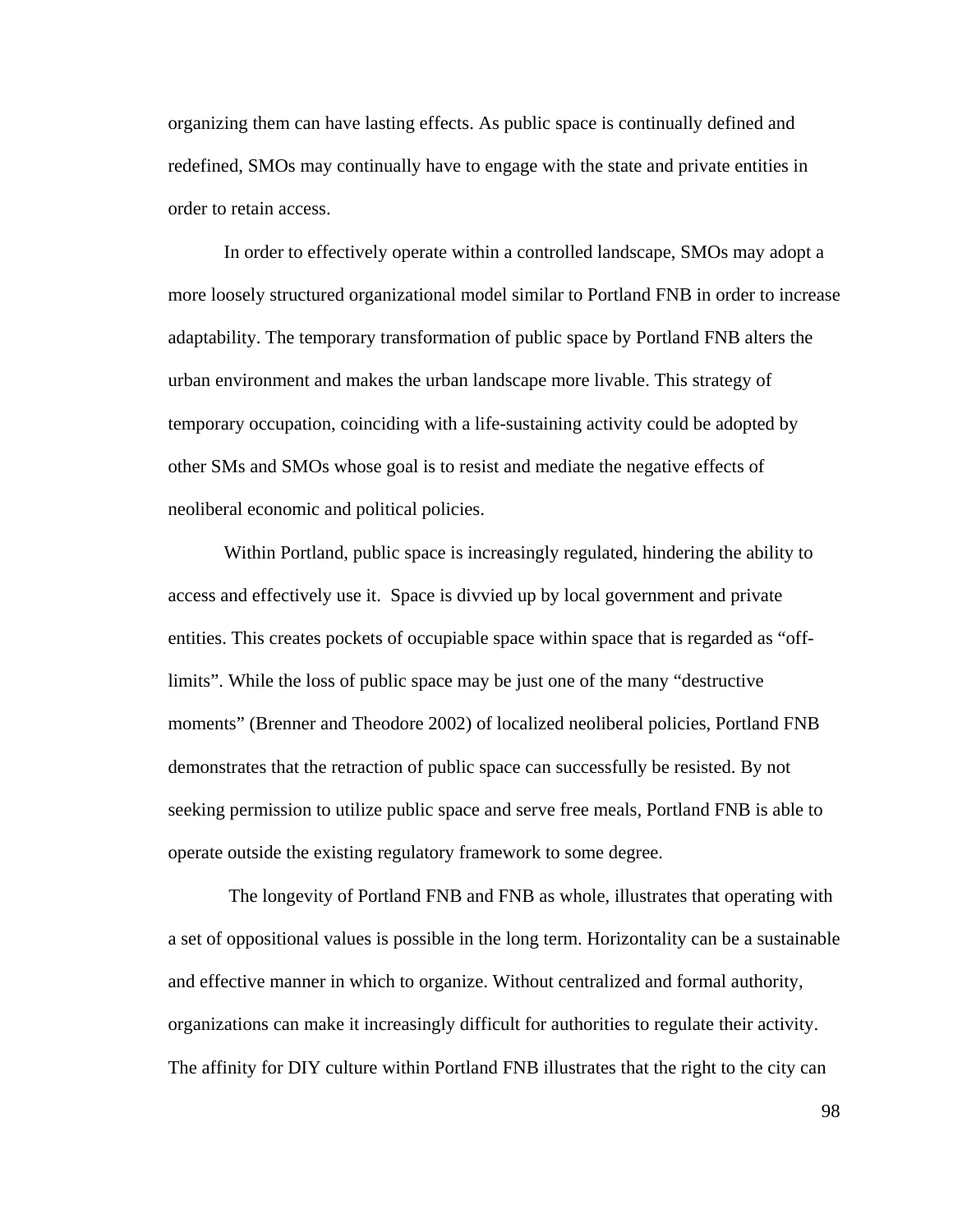be asserted within the context of everyday life. The elimination of hierarchy and the embracement of democracy can temporarily extend to the physical landscape, illustrating that urban life can be organized in a manner that repudiates the notion of cities as sites for capitalist accumulation or elite consumption. The alteration of the urban landscape asserts that collectively participating in and producing urban life is a human right. Although this alteration of urban space is temporary, it serves as a symbolic gesture, demonstrating that a more just and equal society is possible.

# **Conclusion**

# *Limitations*

The Portland chapter of FNB is one of many chapters scattered throughout the globe. Staying true to FNB's principle of decentralization, the Portland chapter operates autonomously while affiliating itself with the larger SMO. With this in mind, it must recognized that the findings of this study are specific to the Portland chapter of FNB and not generalizable to all FNB chapters. It is quite possible that the Portland FNB chapter operates profoundly different than other FNB chapters and is an exceptional case. The Portland chapter is a very small, close-knit organization. Table 1. indicates that interviewees are quite racially/ethnically homogenous in addition to sharing other similar characteristics such as level of education, etc. These demographic characteristics of interviewees are reflective of the lack of racial/ethnic diversity within the Portland metropolitan area. In other locations, FNB chapters may be more diverse not only in terms of who participates but also in terms of adopting a more broad approach to social justice.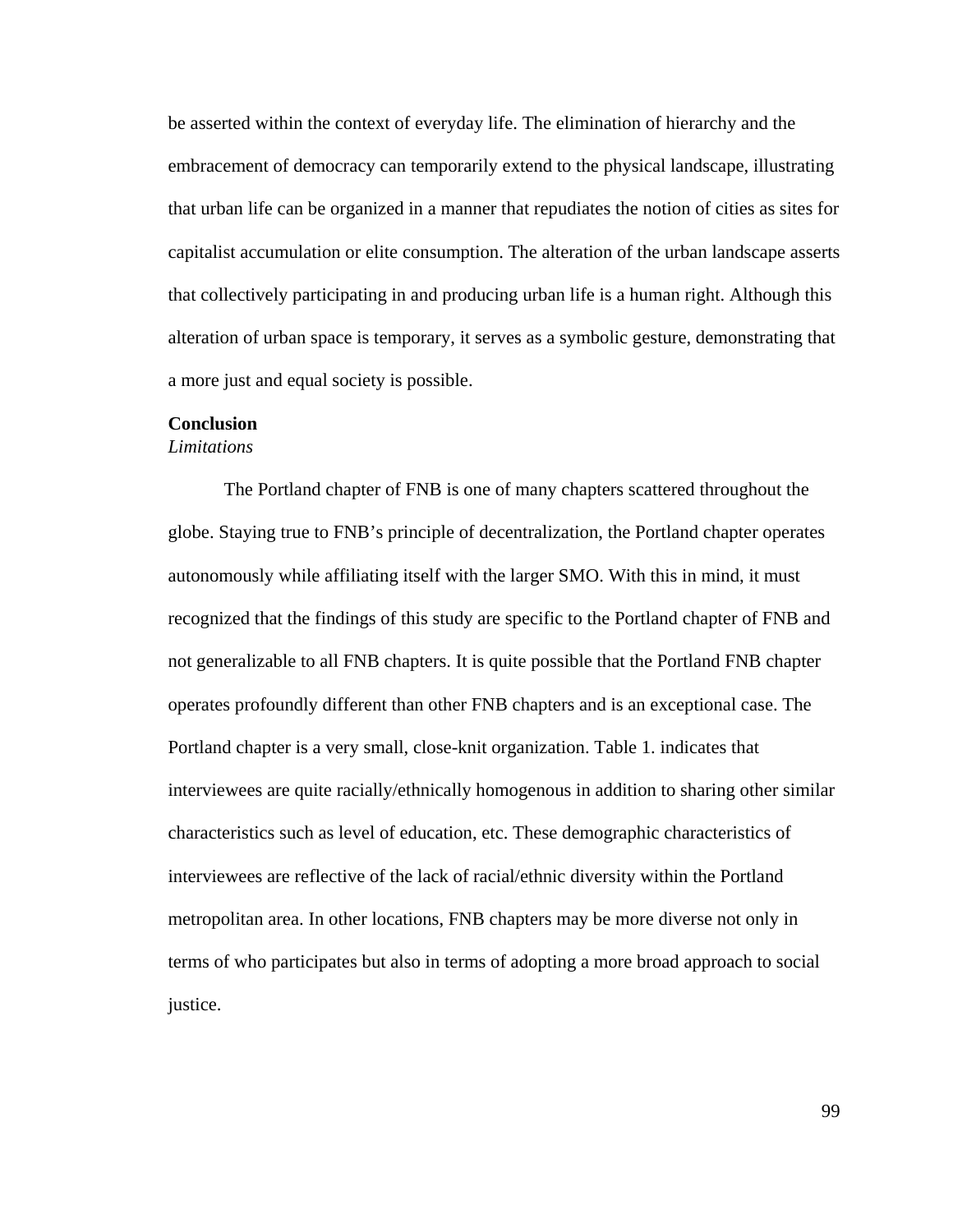The recruitment of interviewees relied heavily on snowball sampling. The limited number of those heavily involved in Portland FNB greatly constricted the number of possible interviewees. However, the eight interviewees currently involved make up the majority of regular FNB participants which gives me confidence that my research captures the core of Portland FNB. The relatively personal relationships between these individuals may have affected the amount or the depth of information they were willing to share with me. The ever-changing composition of Portland FNB made it difficult to recruit more interviewees as several had ceased to be involved with the organization before I entered the field. These individuals were difficult to locate as current participants often did not know how to get in contact them. In larger urban areas, it can be assumed that FNB chapters are larger.

#### *Suggestions for Future Research*

There are several suggestions for future research that would help add to the academic discourse in ways that this limited study of Portland FNB cannot. First, future studies could strive to include the experience of various FNB chapters. As previously mentioned, other FNB chapters may be larger and more diverse in terms of participation. This would provide an opportunity to more closely examine how horizontally organizing manifests when the number of participants is potentially larger. It could also shed light on the effectiveness of horizontality in resisting the reproduction of other forms of oppression such as racism, etc.

 A second possibility for future research is conducting a comparative study of horizontally structured SMOs. FNB is not the only horizontally structured SMO. Potential cases include Occupy, Black Lives Matter and a multitude of other grassroots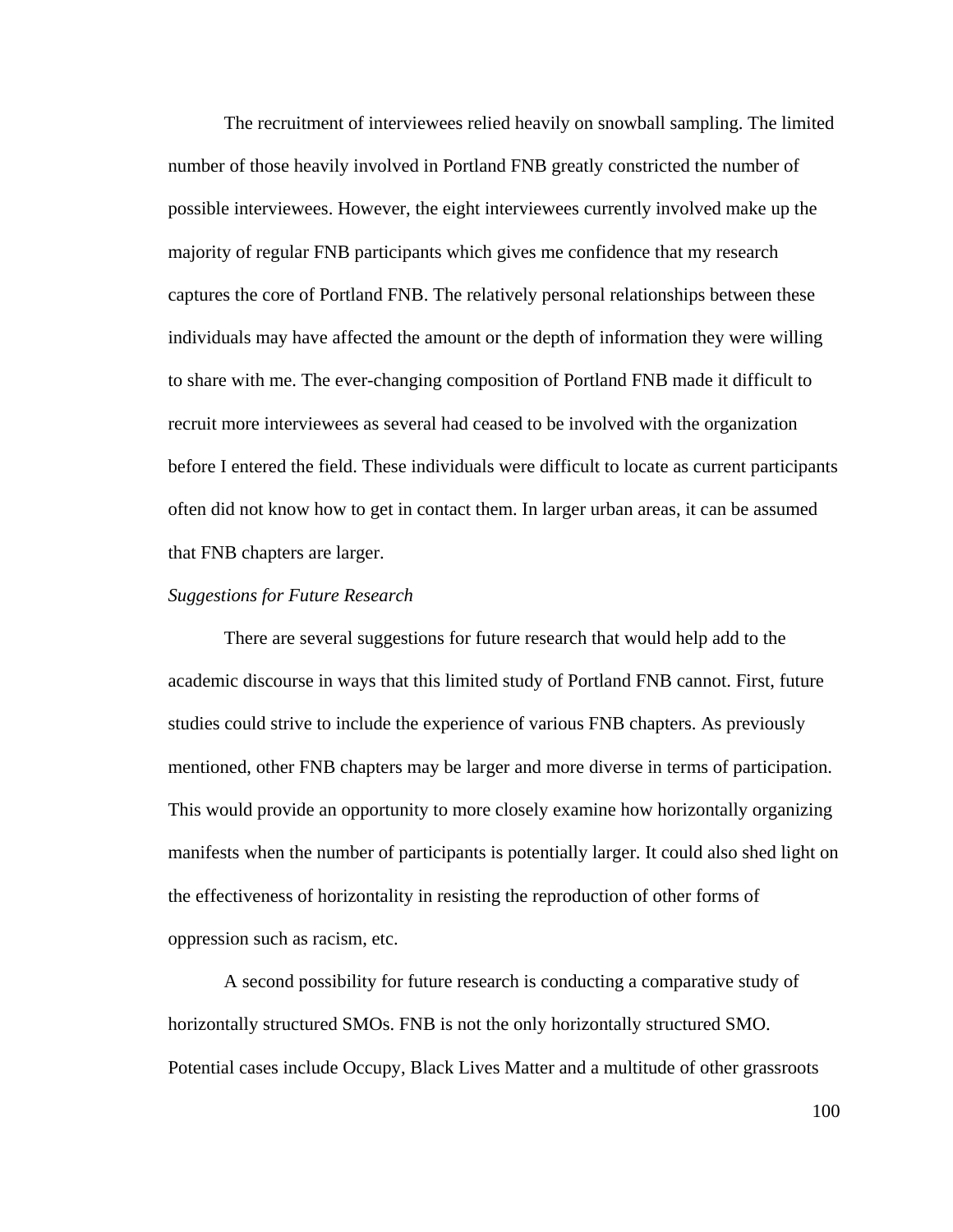organizations. This would allow for a more nuanced analysis of organizational structure and practices that reflect values of democracy, transparency and egalitarianism. As a single case, Portland FNB cannot provide a comprehensive analysis of what it means to organize horizontally.

 My third and final recommendation for future research would be a study focusing on how public space is manipulated and contested by various social actors. As public space increasingly shrinks in the wake of neoliberal policy, the ability to live within an urban environment has become more difficult. The right to move through, occupy, and transform space has all but disappeared in some cases. Future research should focus on the processes of reclaiming public space for public use such as the experience of homeless populations or the use of public space for leisure activities such as skateboarding. A broader study would further shed light on how public space is constrained differently, depending on time and place and the different forms resistance to it may take.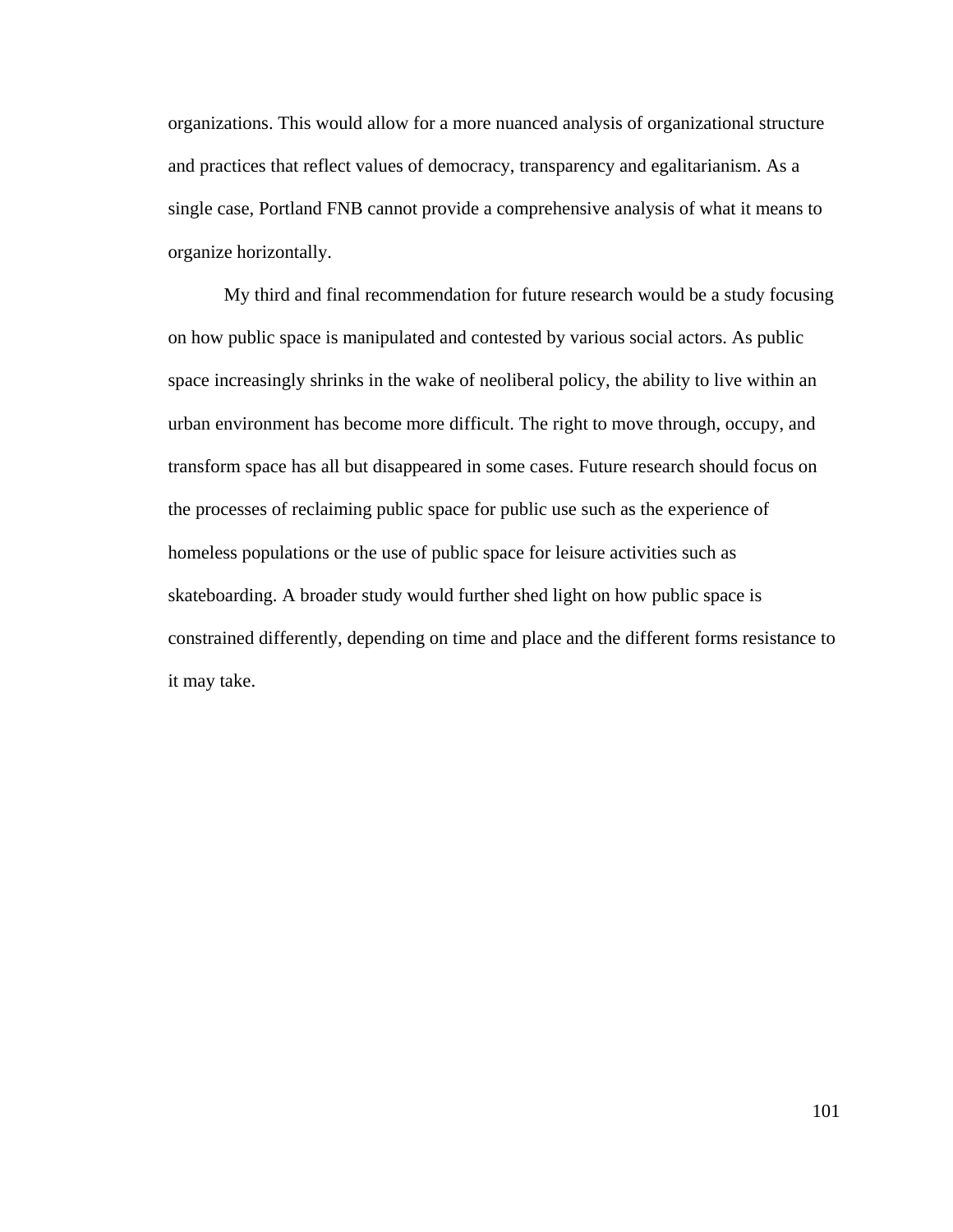## REFERENCES

- 2013 Point-In-Time: Count of Homelessness in Portland/Multnomah County, Oregon. 2013. https://www.portlandoregon.gov/phb/article/513379.
- Alkon, Alison Hope. 2012. *Black, White, and Green: Farmers Markets, Race, and the Green Economy.* Athens, GA and London, UK: The University of Georgia Press
- Alkon, Alison Hope, and Agyeman, Julian. 2011. "Introduction: The Food Movement as Polyculture." Pp. 1-20 in *Cultivating Food Justice: Race, Class, and Sustainability,* edited by Alison Hope Alkon and Julian Agyeman. Cambridge, MA: MIT Press.
- Aminzade, Ron, Jack Goldstone, and Elizabeth Perry. 2001. "Leadership Dynamics and the Dynamics of Contention." Pp. 126-154. *Silence and Voice in the Study of Contentious Politics*, edited by Doug McAdam, Sidney Tarrow and Charles Tilly. Cambridge: Cambridge University Press.
- Barron, James and Colin Moynihan. 2011. "City Reopens Park After Protestors Are Evicted." *The New York Times.* http://www.nytimes.com/2011/11/16/nyregion/pol ice-begin-clearing-zuccotti-park-of-protesters.html?\_r=0.
- Barszewski, Larry. 2015. "Food Not Bombs sues Fort Lauderdale Over Homeless Feeding Rules." *Sun Sentinel.* http://www.sun-sentinel.com/local/broward/fort lauderdale/fl- lauderdale-new-homeless-lawsuit-20150129-story.html.
- Baxter, Pamela and Susan Jack. 2008. "Qualitative Case Study Methodology: Study Design and Implementation for Novice Researchers." *The Qualitative Report*  13(4):544-559.
- Böhm,Steffen, Ana C. Dinerstein and André Spicer. 2010. "(Im)possibilities of Autonomy: Social Movements in and Beyond Capital, the State and Development." *Social Movement Studies* 9(1):17-32.
- Breines, Wini. 1989. *Community and Organization in the New Left 1962-1968: The Great Refusal.* New Brunswick, New Jersey: Rutgers University Press.
- Brenner, Neil and Nik Theodore. 2002. "Cities and the Geographies of 'Actually Existing Neoliberalism.'" *Antipode* 34(3):349-379.
- Buechler, Steven M. 2000. *Social Movements in Advanced Capitalism.* New York and Oxford: Oxford University Press.
- Butler, C.T. Lawrence and Keith McHenry. 1992. *Food Not Bombs*. Montpelier, Vermont: Capital City Press.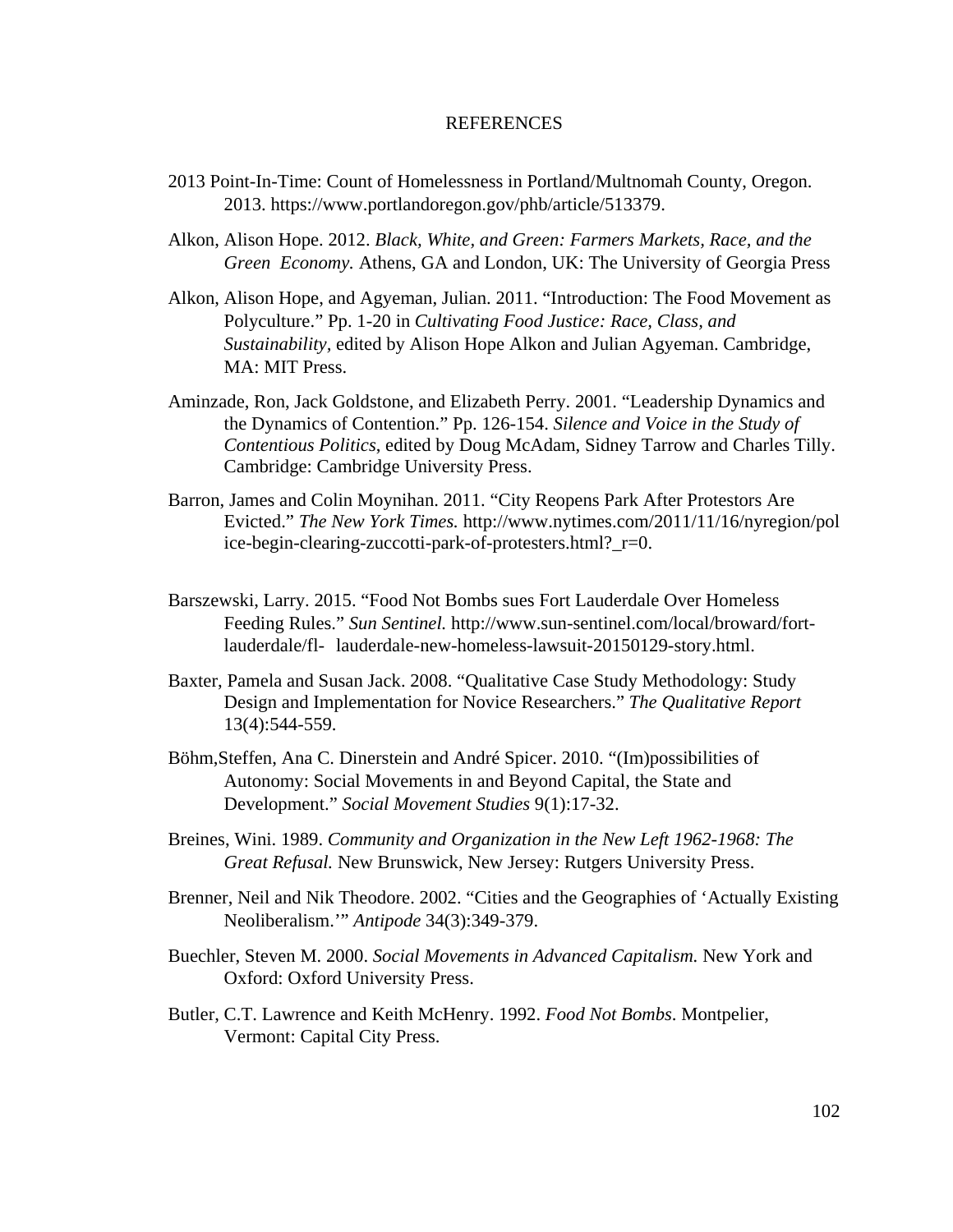- Carroll, William K. and R.S. Ratner. "Master Framing and Cross-Movement Networking in Contemporary Social Movements." 1996. *The Sociological Quarterly*  37(4):601-625.
- Castells, Manuel. 1983. *The City and the Grassroots: A Cross-Cultural Theory of Urban Social Movements.* University of California Press.
- Charmaz, Kathy. 2006. *Constructing Grounded Theory: A Practical Guide Through Qualitative Analysis.* Thousand Oaks, CA: Sage.
- Clemens, Elisabeth S. and Debra C. Minkoff. 2004. "Beyond the Iron Law: Rethinking the Place of Organizations in Social Movement Research." Pp. 155-170 in *The Blackwell Companion to Social Movements* edited by David A. Snow, Sarah A. Soule and Hanspeter Kriesi. Malden, MA: Blackwell Publishing.
- Dellacioppa, Kara, Sergio Soto and Alan Meyer. 2013. "Rethinking Resistance and the Cultural Politics of Occupy." *New Political Science* 35(3):403-416.

Evans, S.M. and H. Boyte. 1986. *Free Spaces: The Sources of Democratic Change in America.* New York: Harper and Row.

- Fitzgerald, Kathleen J. and Diane M. Rodgers. 2000. "Radical Social Movement Organizations: A Theoretical Model." *The Sociological Quarterly* 41(4):573-592.
- Food Not Bombs. *Frequently Asked Questions.* http://www.foodnotbombs.net/faq.html.
- Food Not Bombs-Seattle. http://www.scn.org/foodnotbombs/.
- Food Not Bombs-Southampton. https://sotonfoodnotbombs.wordpress.com/.
- Forelle, Charles, Nektaria Stamouli and Alkman Granitsas. 2015. "Syriza Win in Greek Election Sets Up New Europe Clash." *The Wall Street Journal.*  http://www.wsj.com/articles/syriza*-*win-in-greek-election-sets-up-new-europe clash-1422168982.
- Gamson, Josh. 1989. "Silence, Death and the Invisible Enemy: AIDS Activism and Social Movement 'Newness'." *Social Problems* 36(4):351-367.
- Graeber, David. 2002. "The New Anarchists." *New Left Review* 13:1-13.
- Griffin, Anna. 2015. "Our Homeless Crisis." *The Oregonian,* January 17. Retrieved April 12th, 2015. http://www.oregonlive.com/portland-homeless/.
- Harvey, David. 2012. *Rebel Cities: From the Right to the City to the Urban Revolution.*  London, UK and Brooklyn, NY: Verso.
- Harvey, David. 2005. *A Brief History of Neoliberalism.* Oxford: Oxford University Press.
- Harvey, David. 2003. "The Right to the City." *International Journal of Urban and Regional Research* 27(4):939-941.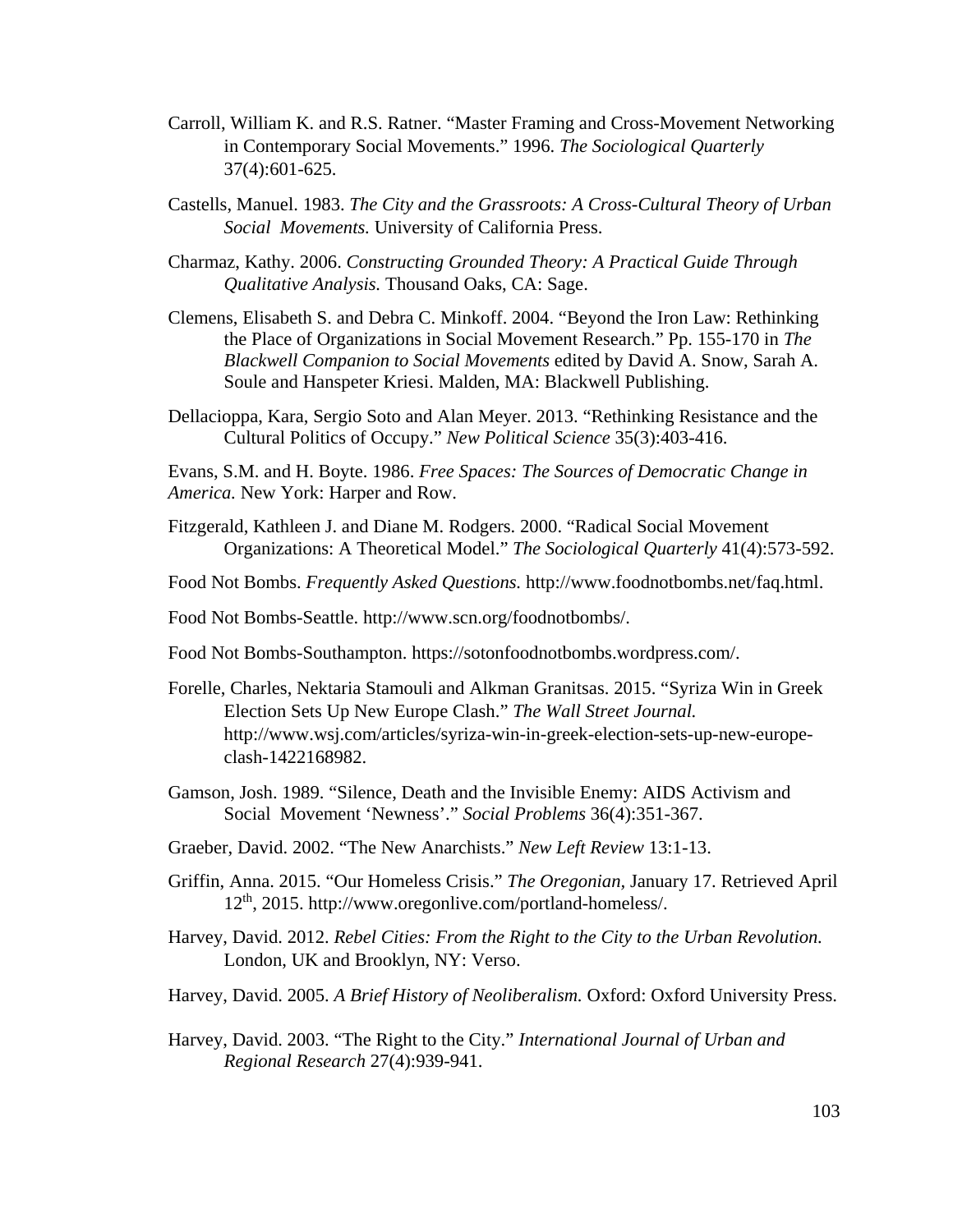- Heynen, Nik. 2010. "Cooking up Non-violent Civil-disobedient Direct Action for the Hungry: 'Food Not Bombs' and the Resurgence of Radical Democracy in the U.S." *Urban Studies* 47:1225-1240.
- Hodkinson, Stuart and Paul Chatterton. 2006. "Autonomy in the city?: reflections on the social centres movement in the U.K." *City: Analysis of urban trends, culture, theory, policy, action* 3(10):305-315.
- Juris, Jeffrey. 2012. "Reflections on #Occupy Everywhere: Social media, public space, and emerging logics of aggregation." *American Ethnologist* 39(2):259-279.
- Juris, Jeffrey. 2009. "Anarchism, or the cultural logic of networking." Pp. 215-223 in *Contemporary Anarchist Studies: An Introductory Anthology of Anarchy in the Academy*, edited by Randall Amster, Abraham DeLeon, Luis Fernandez, Anthony J. Nocella II and Deric Shannon. New York, NY: Routledge.
- Juris, Jeffrey. 2005a. "Networked social movements:global movements for global justice." Pp. 341-362 in *The Network Society: A Cross-Cultural Perspective,*  edited by Manuel Castells. Cheltenham, UK and Northampton, MA: Elgar Publishing.
- Juris, Jeffrey. 2005b. "Social forums and their margins: Networking logics and the cultural politics of autonomous space." *Ephemera* 5(2):253-272.
- Lefebvre, Henri. 1996. "The Right to the City." Pp. 147-159 in *Writings on Cities*, edited by Eleonore Kofman and Elizabeth Lebas. Malden, MA: Blackwell Publishers Inc.
- Marcuse, Peter. 2009. "From critical urban theory to the right of the city." *City* 13(2- 3):185-196.
- Mares, Teresa M. and Devon G. Peña. "Environmental and Food Justice: Toward Local, Slow and Deep Food Systems." Pp. 197-220 in *Cultivating Food Justice: Race, Class, and Sustainability,* edited by Alison Hope Alkon and Julian Agyeman. Cambridge, MA: MIT Press.
- Marshall, Catherine and Gretchen B. Rossman. 2010. *Designing Qualitative Research: Fifth Edition.* SAGE Publications, Inc.
- McCarthy, John D., and Mayer N. Zald. 1977. "Resource Mobilization and Social Movements: A Partial Theory." *American Journal of Sociology* 82(6):1212-1241.
- McCutcheon, Priscilla. "Community Food Security 'For Us, By Us': The Nation of Islam and the Pan African Orthodox Christian Church." Pp. 177-196 in *Cultivating Food Justice: Race, Class, and Sustainability,* edited by Alison Hope Alkon and Julian Agyeman. Cambridge, MA: MIT Press.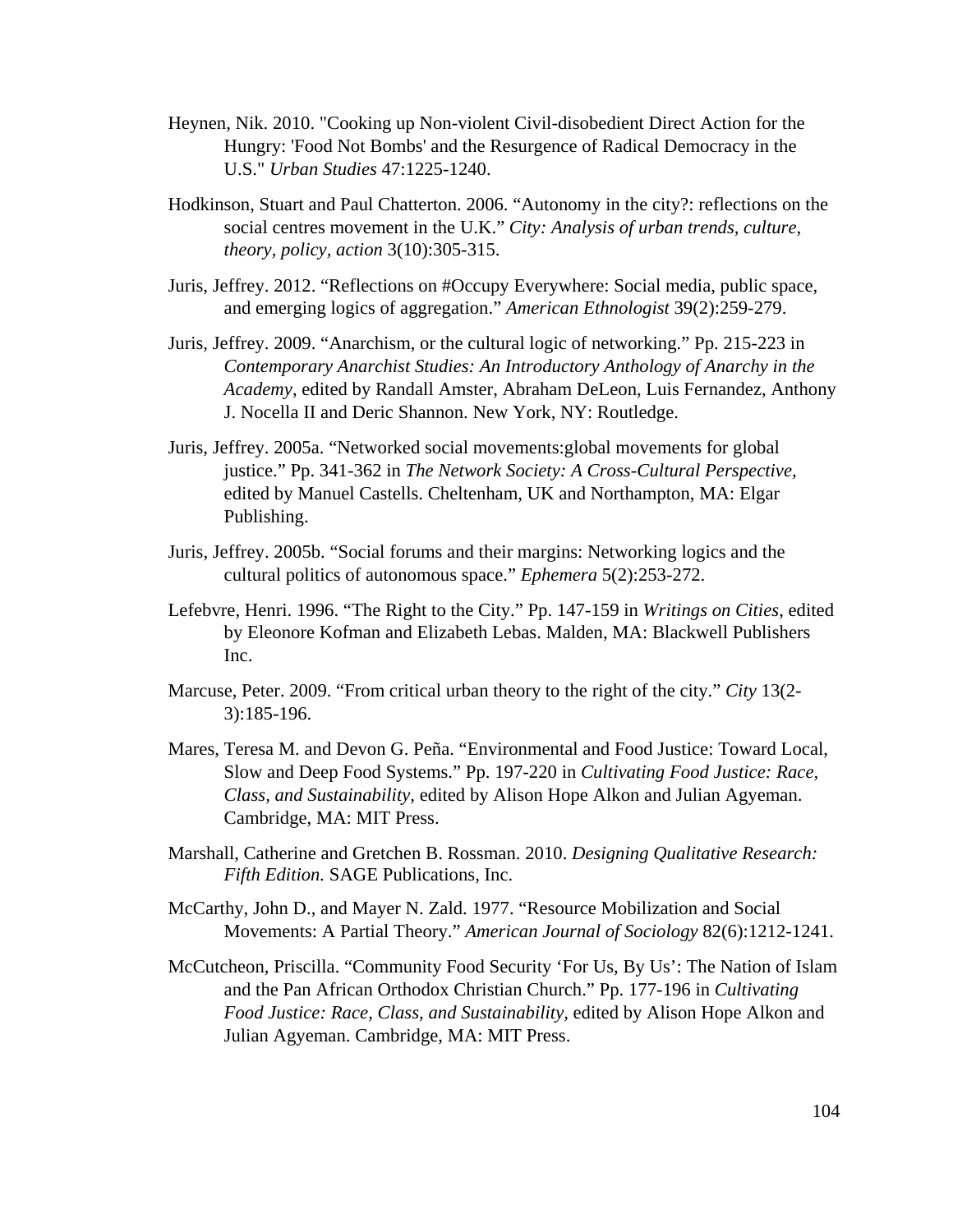- Melucci, Alberto. 1980. "The New Social Movements: A Theoretical Approach." *Social Science Information* 19(2):199-226.
- Mitchell, Don and Nik Heynen. 2009. "The Geography of Survival and the Right to the City: Speculations on Surveillance, Legal Innovation, and the Criminalization of Intervention." *Urban Geography* 30(6):611-632.
- National Coalition for the Homeless. 2014. "The Criminalization of Efforts to Feed People in Need*.*" http://nationalhomeless.org/wp-content/uploads/2014/10/Food- Sharing2014.pdf.
- Nicholls, Walter J. and Justin R. Beaumont. 2004. "The Urbanisation of Justice Movements: Possibilities and Constraints for the City as a Place of Contentious Struggle." Space and Polity 8(2):119-135.
- Olson, Mancur. 1965. The Logic of Collective Action: Public Goods and the Theory of Groups. Cambridge, MA: Harvard University Press.
- Pickard, Victor W. 2006. "United yet autonomous: Indymedia and the struggle to sustain a radical democratic network." *Media, Culture and Society* 28(3):315-336.
- Pickerill, Jenny. 2007. "'Autonomous online': Indymedia and practices of alter globalisation." *Environment and Planning* 39:2668-2684.
- Pickerill, Jenny and Paul Chatterton. 2006. "Notes towards autonomous geographies: creation, resistance and self-management as survival tactics." *Progress in Human Geography* 30(6):730-746.
- Pittsburgh Food Not Bombs. http://www.fnb-pittsburgh.org/index171c.html?page=about.
- Polletta, Francesca. 1999. "'Free spaces' within collective action." *Theory and Society*  28:1-38.

Portland Parks and Recreation. http://www.portlandoregon.gov/parks/finder/index.cfm?a ction= ViewPark&PropertyID=12.

- Purcell, Mark. 2002. "Excavating Lefebvre: The right to the city and its urban politics of the inhabitant." *GeoJournal* 58:99-108.
- Purcell, Mark. 2014. "Possible Worlds: Henri Lefebvre and the right to the city." *Journal of Urban Affairs* 36(1):141-154.
- Resnikoff, Ned. 2014. "Hunger and Homelessness Rise in Several U.S. Cities." http://america.aljazeera.com/articles/2014/12/11/hunger-and-homelessnessriseinse veraluscities.html
- Routledge, Paul. 2003. "Convergence space: process geographies of grassroots globalization networks." *Transactions of the Institute of British Geographers*  28(3):333-348.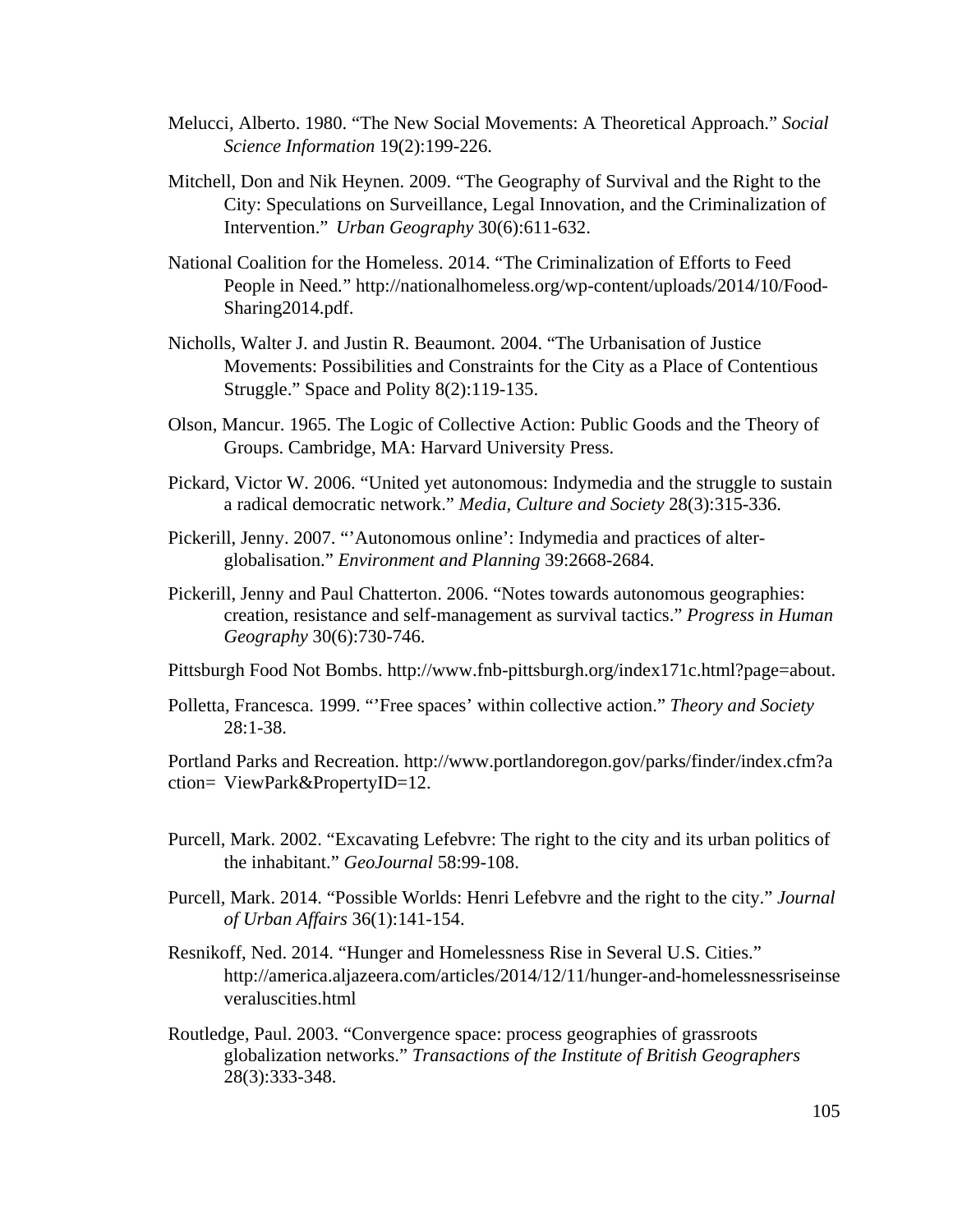Shiva, Vandava. 2002. *Water Wars.* Cambridge, MA: South End Press.

- Spataro, David. 2014. "Food Not Bombs." *Encyclopedia of Food and Agricultural Ethics*: 1-8.
- Stobart, Luke. 2014. *Whatever happened to the Indignados? 1: Radical struggle.* http://left-flank.org/2014/03/17/whatever-happened-indignados-part- 1/#sthash.3JXlgNON.dpuf
- Taylor, Verta and Nella Van Dyke. 2004. "'Get up, Stand Up': Tactical Repertoires of Social Movements." Pp. 262-293 in *The Blackwell Companion to Social Movements* edited by David A. Snow, Sarah A. Soule and Hanspeter Kriesi. Malden, MA: Blackwell Publishing.
- Tipton, Steven M. 2004. Rev. of *Heaven's Kitchen: Living Religion at God's Love We Deliver*, by Courtney Bender. *Contemporary Sociology* 33(4):460-462.
- U.S. Census Bureau: State and County Quick Facts. http://quickfacts.census.gov/qfd/states/41/4159000.html.
- Vail, John. 2010. "Decommodification and Egalitarian Political Economy." *Politics and Society* 38(3):310-346.
- VanderHart, Dirk. 2013. "Storm the Gates: A Fight's Brewing in Colonel Summers Park." *The Portland Mercury.* http://www.portlandmercury.com/portland/storm the-gates/Content?oid=9913697.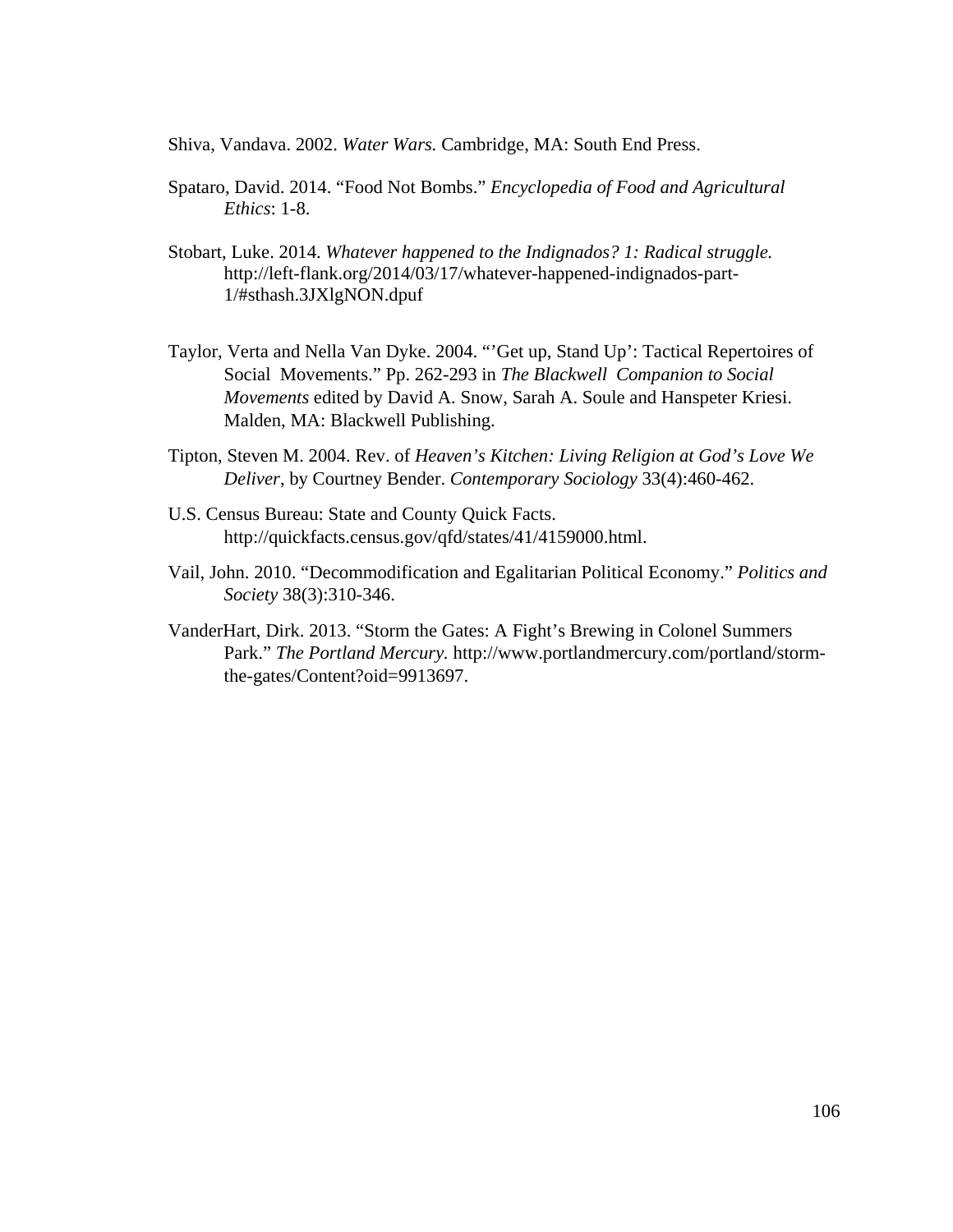## APPENDIX

## **Appendix: Interview Guide for Portland FNB Participants**

## 1) Background

- a. Why/How did you become involved with Food Not Bombs?
- b. Have you been involved with Food Not Bombs in any other geographic location?
- c. Other than Food Not Bombs, have you been and/or are you currently involved with other organizations? If so, which ones?
- d. In what capacity have you been involved with Food Not Bombs? For how long?
- 2) Organizational Goals & Structure
- a. What do you feel the organization's goals are?
- i. How effective do you feel the organization is in achieving these goals?
- ii. What do you think are the barriers to achieving these goals?
- b. Why is direct action in the form of serving meals desirable? What does this signify?
- c. How would you describe the structure of the organization?
- i. What are some positive characteristics of this structure? What are some negatives?
- 3) Understanding of the Organization
- a. How are decisions made within the organization?
- i. What are the positive and negative aspects of this decision-making process?
- b. How does Food Not Bombs gain access to resources that are difficult to obtain (food, space, etc.)?
- c. How has FNB come to use the space it currently utilizes? What issues have arisen from this usage?
- 4) Future
- a. What impact do you believe your participation with Food Not Bombs is having?
- b. What impact would you like it to have?